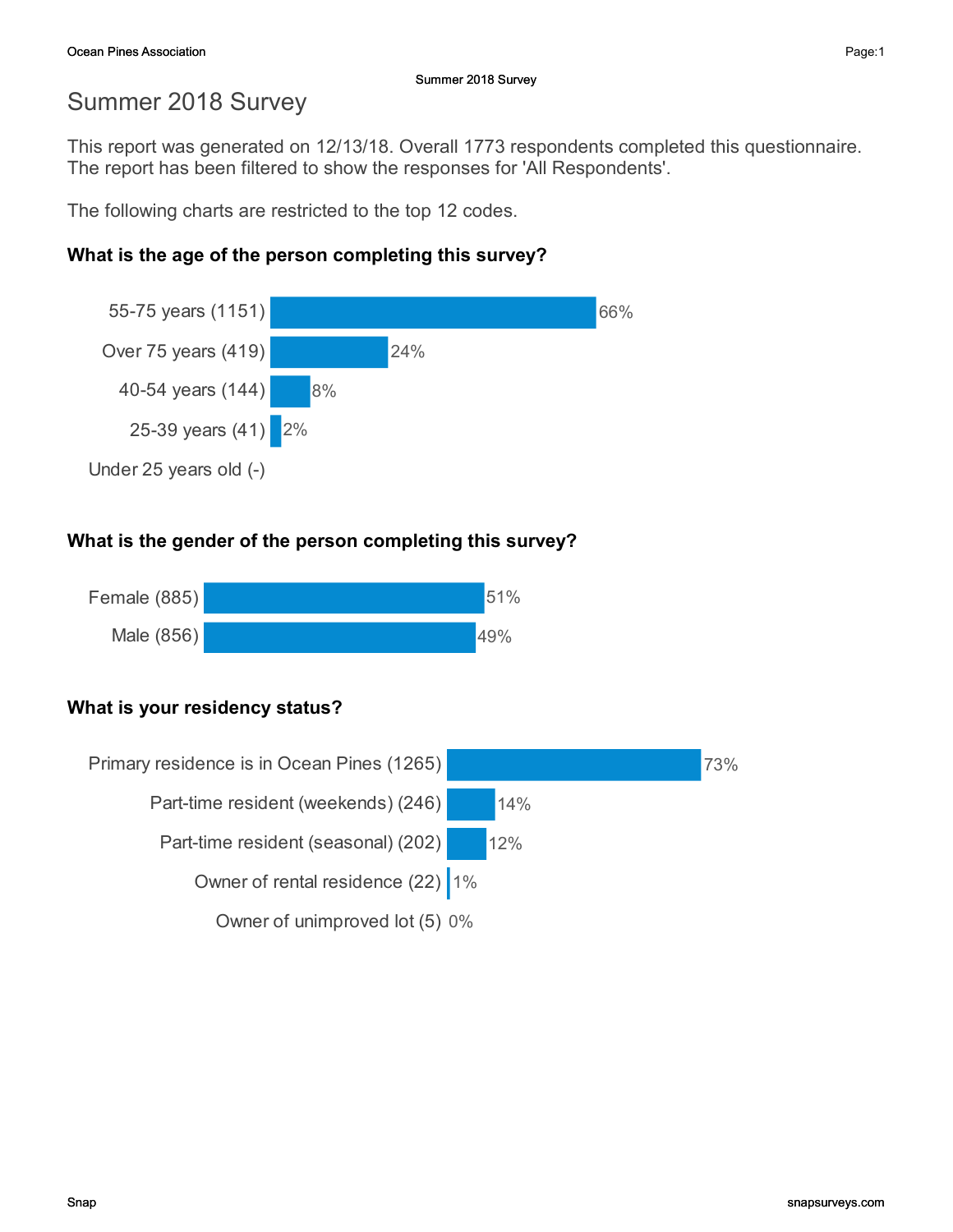

## Please indicate the number of household members in each age group. (0-5 years old)



## Please indicate the number of household members in each age group. (6-17 years old)

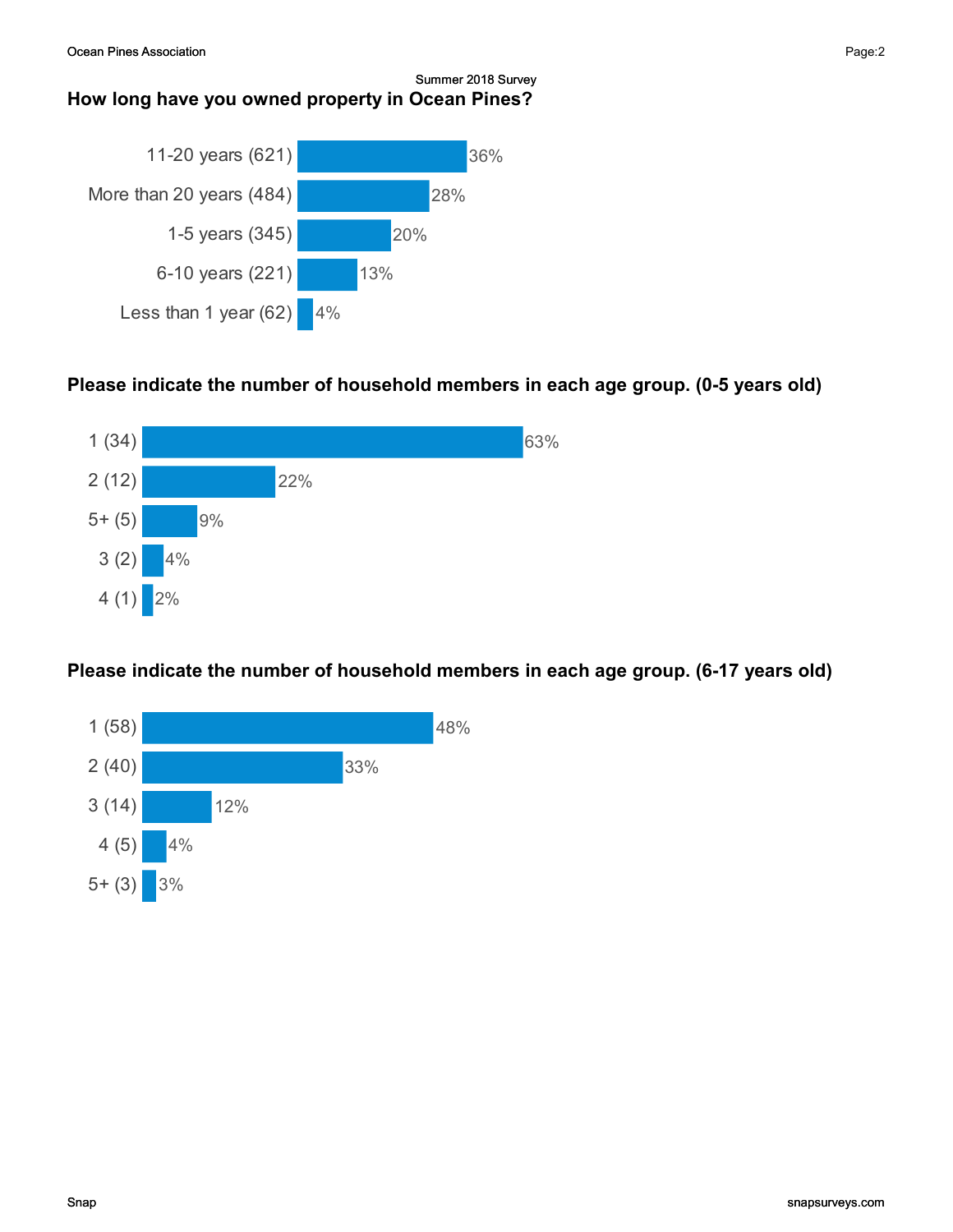## Please indicate the number of household members in each age group. (18-29 years old)



### Please indicate the number of household members in each age group. (30-39 years old)



Please indicate the number of household members in each age group. (40-49 years old)

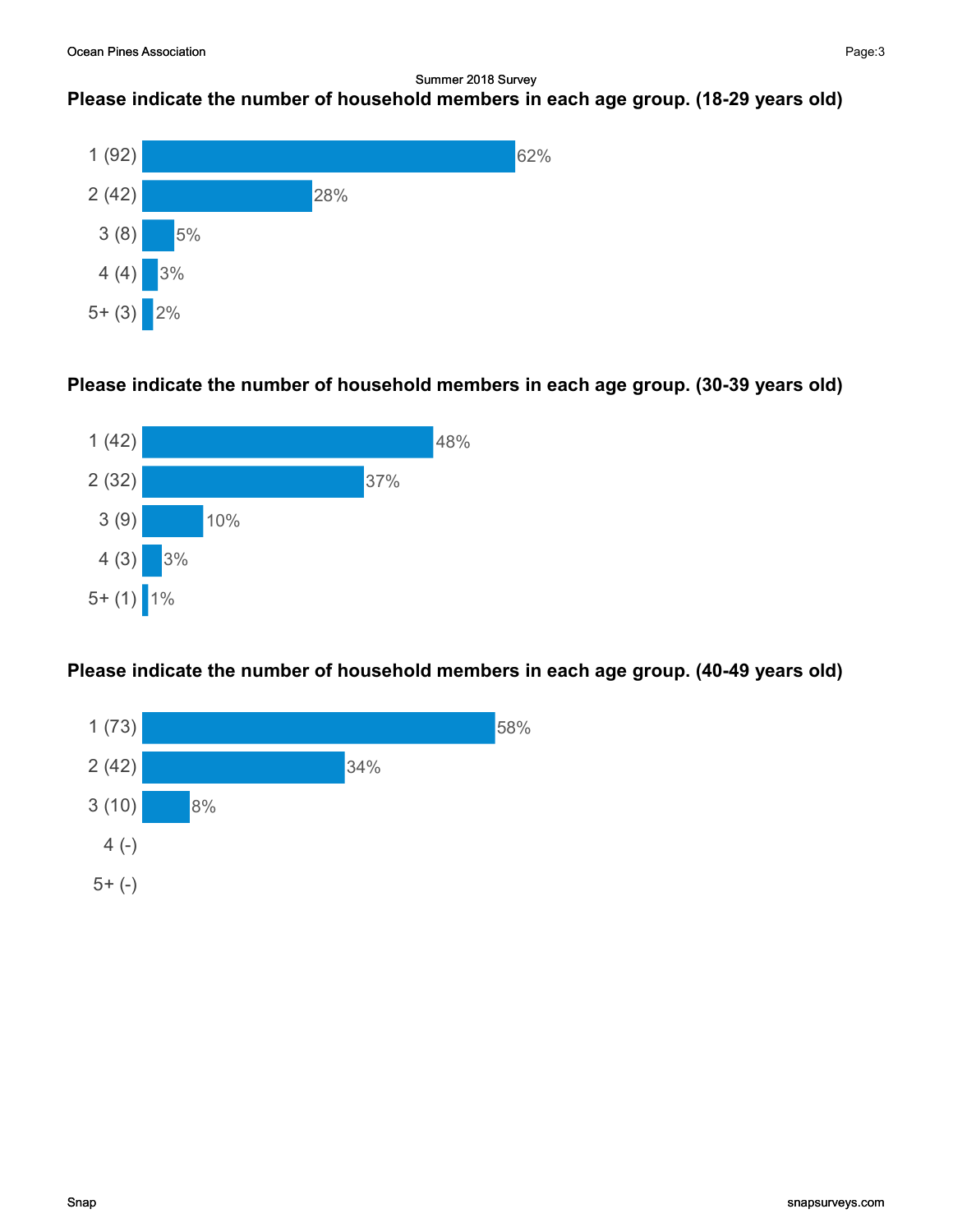# Please indicate the number of household members in each age group. (50-54 years old)



### Please indicate the number of household members in each age group. (55-68 years old)



Please indicate the number of household members in each age group. (Ages 69 and over)

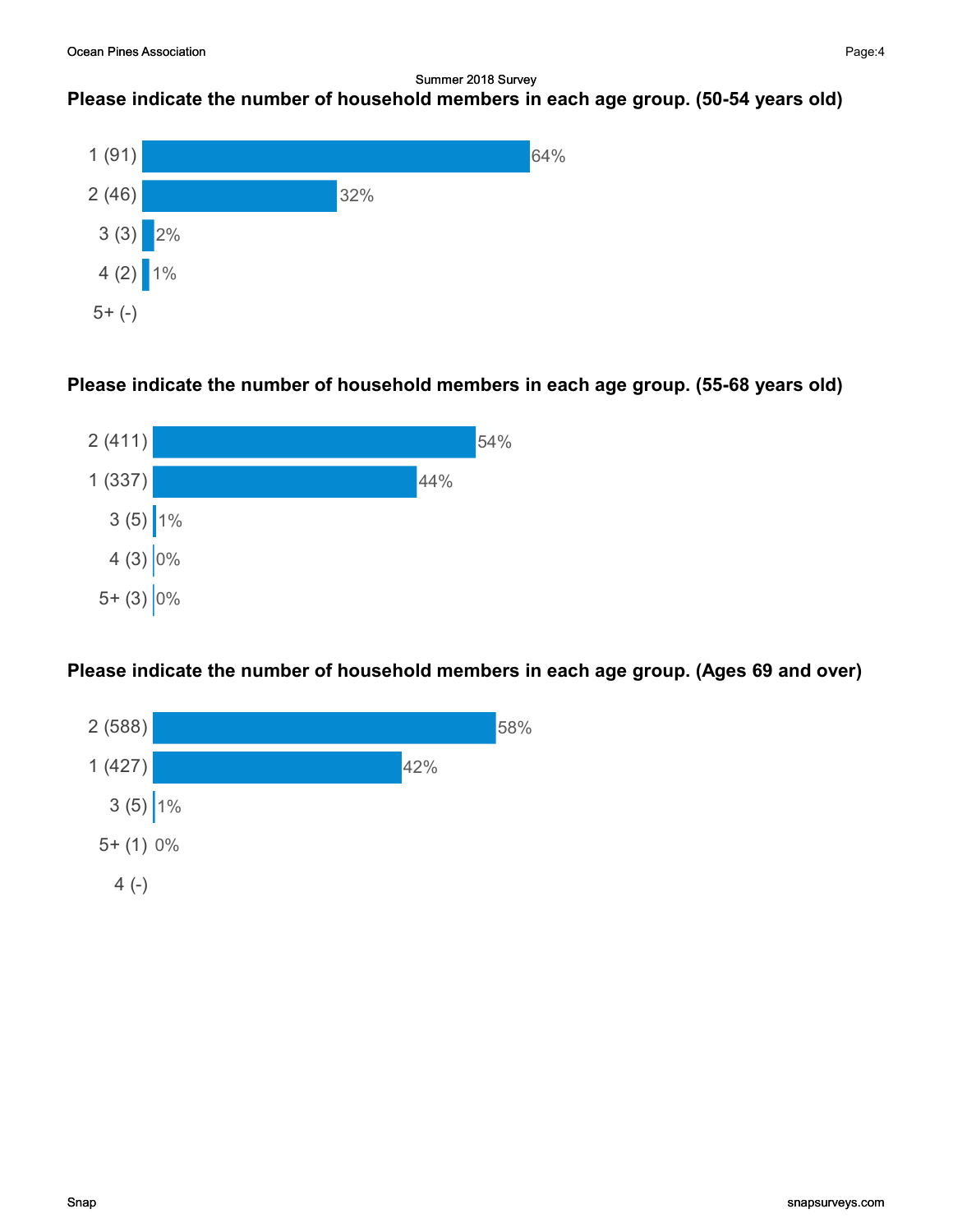#### Summer 2018 Survey What best describes your future intent for the property/properties owned?



### How would you rate the Ocean Pines Association in keeping members informed about issues and activities in our community?

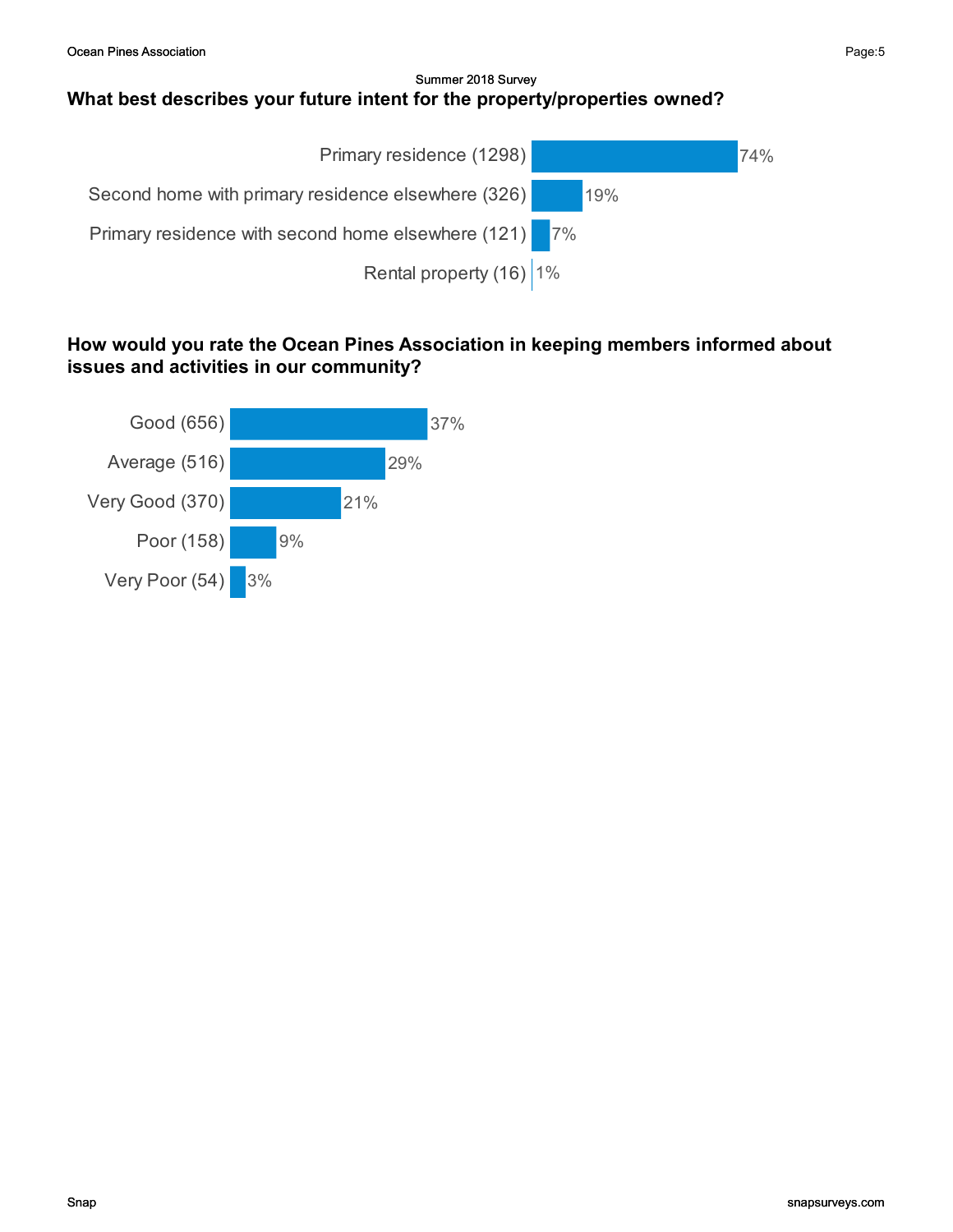### How do you obtain information about the Ocean Pines Association? (You may make more than one selection.)



| <b>WORD OF MOUTH</b>                    |
|-----------------------------------------|
| FRIENDS TEXT MESSAGES                   |
| <b>OPFORUM</b>                          |
| OP BILLBOARD                            |
| <b>NEIGHBORS</b>                        |
| OP FORUM                                |
| OP FORUM                                |
| <b>OCEAN PINES FORUM</b>                |
| <b>OCEAN PINES FORUM</b>                |
| <b>FRIENDS</b>                          |
| SIGNS IN THE COMMUNITY (ALONG THE ROAD) |
| <b>OPA MEMBERS</b>                      |
| <b>NEIGHBORS</b>                        |
| <b>FORUM</b>                            |
| <b>OP FORUM</b>                         |
| <b>OP FORUM</b>                         |
|                                         |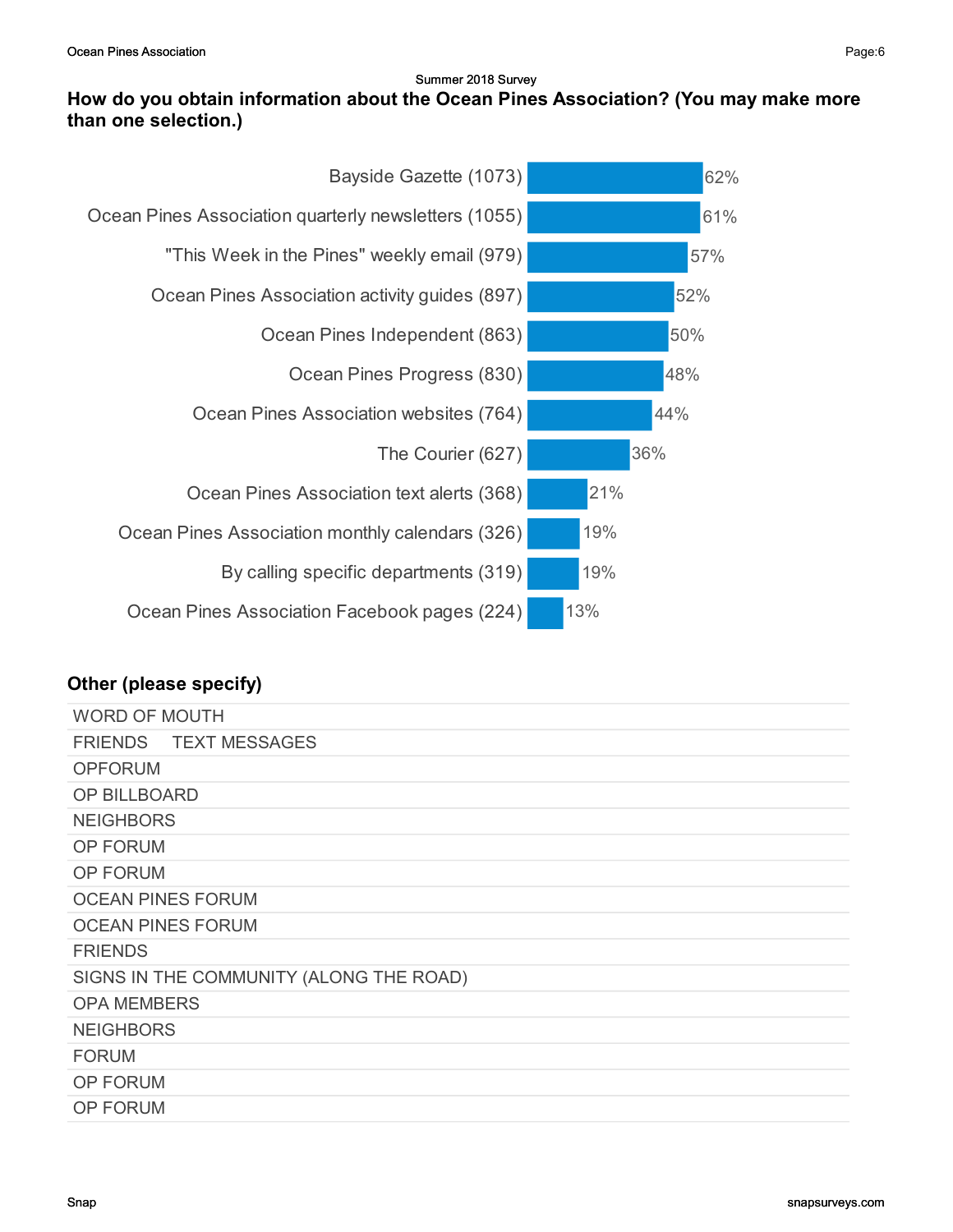| <b>RESIDENTS</b>         |
|--------------------------|
| <b>NEIGHBORS</b>         |
| OP FORUM                 |
| WORD OF MOUTH            |
| <b>FORUM</b>             |
| <b>REAL PEOPLE</b>       |
| OPFORUM.com              |
| OP FORUM                 |
| O.P. FORUM               |
| THE FORUM                |
| OP FORUM                 |
| <b>PKWY SIGNS</b>        |
| <b>OP FORUM</b>          |
| OP FORUM                 |
| <b>OCEAN PINES FORUM</b> |
| OCEANPINESFORUM.COM      |
| <b>WORD OF MOUTH</b>     |
| <b>FORUM</b>             |
| <b>J REYNOLDS</b>        |
| <b>WBOC TV</b>           |
| <b>OPFORUM</b>           |
| I WRITE A WEEKLY COLUMN  |
| <b>WORD OF MOUTH</b>     |
| THE DISPATCH             |
| THE FORUM J.R.           |
| OP FORUM                 |
| OP FORUM                 |
| <b>REYNOLDS</b>          |
| OP FORUM                 |
| <b>SIGNS</b>             |
| IN PERSON AT ADMIN BLDG  |
| <b>INTERNET</b>          |
| <b>FROM FRIENDS</b>      |
| <b>JR EMAILS</b>         |
| <b>OCEAN PINES FORUM</b> |
| <b>DISPATCH</b>          |
| <b>OPFORUM</b>           |
| OP FORUM                 |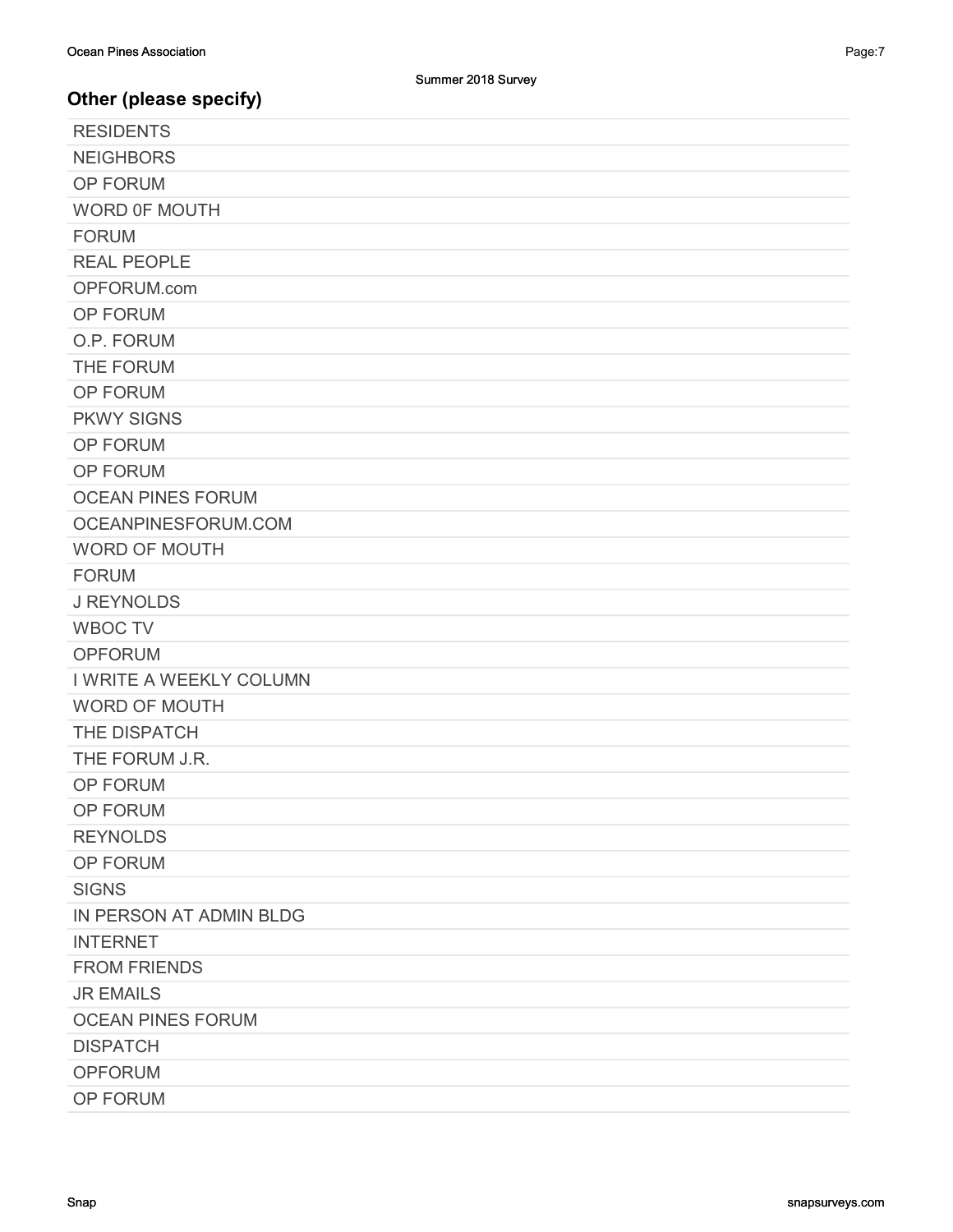| <b>NETWORKING</b>     |
|-----------------------|
| <b>WORD OF MOUTH</b>  |
| <b>WORD OF MOUTH</b>  |
| <b>PINES FORUM</b>    |
| OP FORUM              |
| <b>NEIGHBORS</b>      |
| <b>ROAD SIGNS</b>     |
| <b>JOE REYNOLDS</b>   |
| OP FORUM              |
| <b>OC TODAY</b>       |
| OP FORUM              |
| <b>FORUM</b>          |
| THE DISPATCH          |
| OP FORUM              |
| <b>FORUM</b>          |
| OCEANPINESFORUM.COM   |
| <b>NONE</b>           |
| <b>NEIGHBOR</b>       |
| OP FORUM              |
| OP FORUM              |
| <b>OPFORUM</b>        |
| <b>NEIGHBORS</b>      |
| <b>JOE REYNOLDS</b>   |
| THE FORUM             |
| THE FORUM             |
| <b>FRIENDS</b>        |
| OP FORUM              |
| Realtor               |
| OP DISPATCH           |
| OP Forum              |
| MARQUEE ON PARKWAY    |
| OPFORUM.COM           |
| <b>COMMITTEES</b>     |
| OP FORUM              |
| <b>VACATION VISIT</b> |
| <b>CONVERSATION</b>   |
| <b>DISPATCH</b>       |
| <b>FORUM</b>          |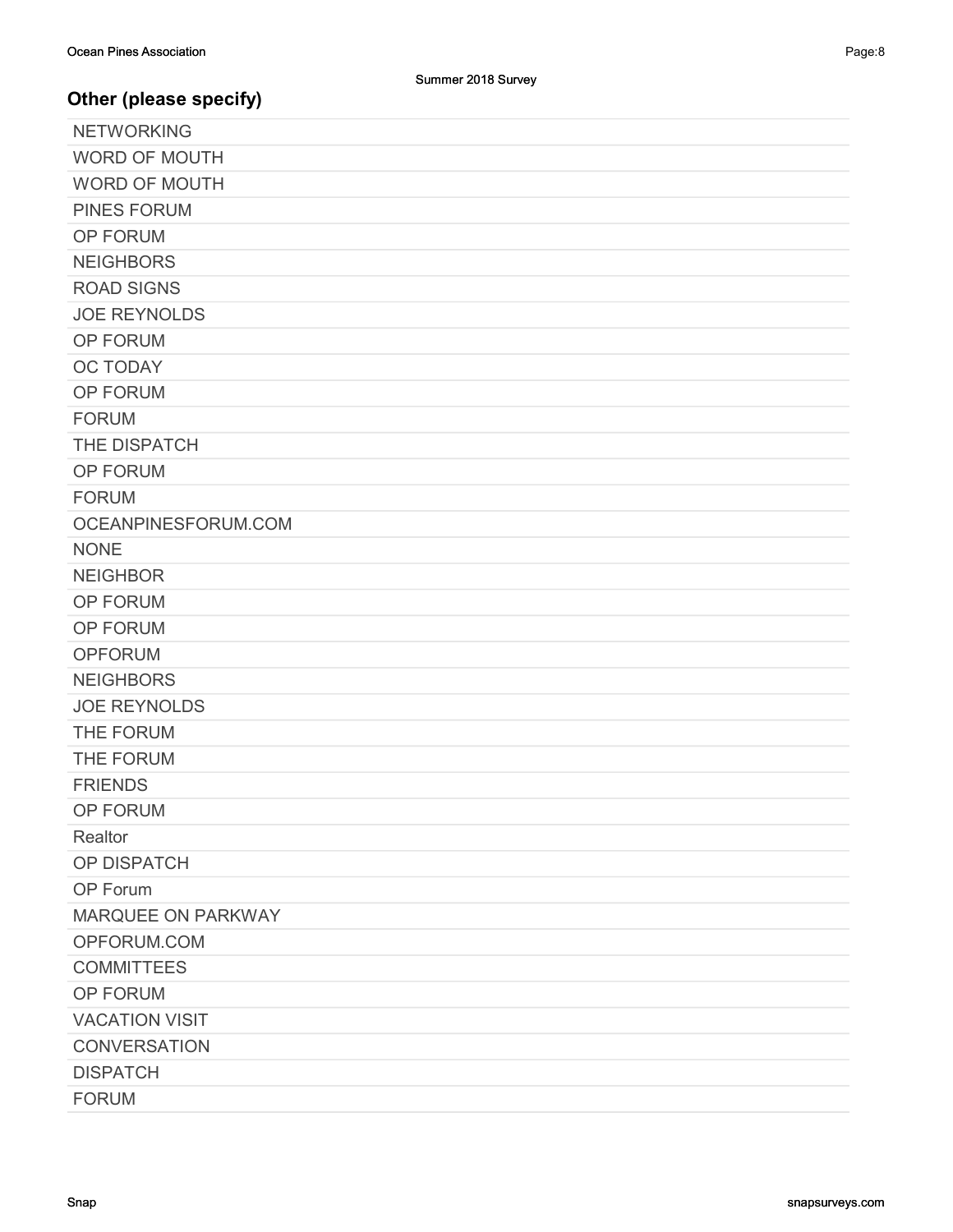| <b>NEIGHBORS</b>                                                     |
|----------------------------------------------------------------------|
| OP FORUM                                                             |
| <b>NEXTDOOR WEB</b>                                                  |
| OP FORUM                                                             |
| OP FORUM                                                             |
| <b>NEIGHBORS</b>                                                     |
| <b>JOE REYNOLDS</b>                                                  |
| <b>FARMERS MKT</b>                                                   |
| OP FORUM                                                             |
| <b>WORD OF MOUTH</b>                                                 |
| <b>FRIENDS HERE</b>                                                  |
| <b>OC TODAY</b>                                                      |
| <b>JOE REYNOLDS</b>                                                  |
| <b>FRIENDS</b>                                                       |
| <b>FRIENDS</b>                                                       |
| <b>J REYNOLDS</b>                                                    |
| <b>I DON'T</b>                                                       |
| <b>OCEAN PINES FORUM</b>                                             |
| THE FORUM                                                            |
| <b>MUTUAL FRIENDS</b>                                                |
| www.oceanpinesforum.com                                              |
| Ocean Pines Forum                                                    |
| <b>OCEAN PINES FORUM</b>                                             |
| Oceanpinesforum                                                      |
| Ocean Pines Forum - Joe Reynolds emails                              |
| OP Forum!                                                            |
| Ocean Pines Forum e-mails and site                                   |
| Ocean Pines Forum                                                    |
| ocean pines forum                                                    |
| Coast dispatch                                                       |
| Ocean pines forum                                                    |
| Ocean Pines Forum                                                    |
| oceanpinesforum.com                                                  |
| emails                                                               |
| Dispatch                                                             |
| nail                                                                 |
| Ocean Pines Forum (shame on you for not including that as an option) |
| Forum.com                                                            |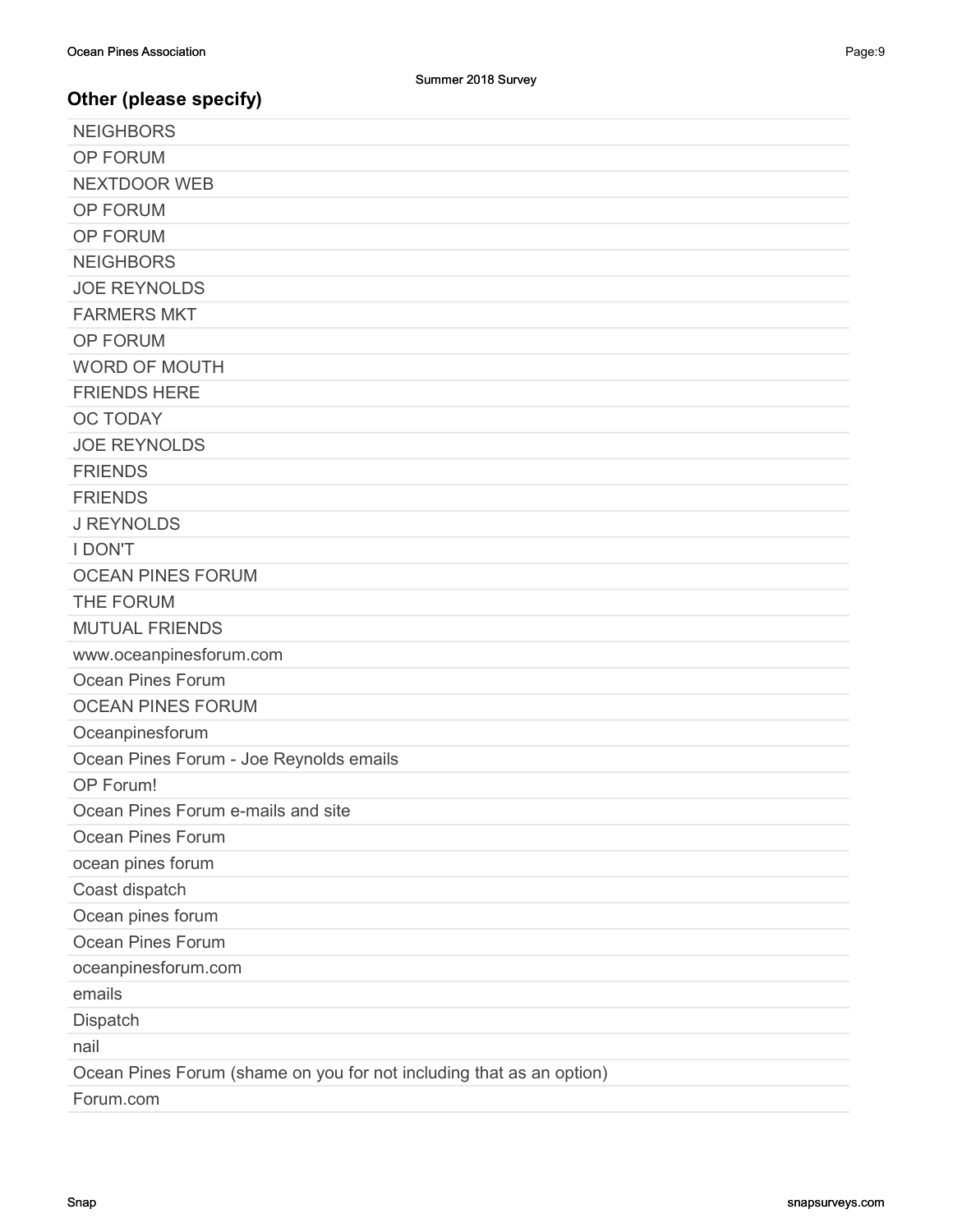| Was not aware of Channel 78 or the Website                                                           |
|------------------------------------------------------------------------------------------------------|
| Word of mouth                                                                                        |
| Ocean pines forum                                                                                    |
| Neighbors                                                                                            |
| Ocean Pines Forum                                                                                    |
| The Forum                                                                                            |
| NextDoor website                                                                                     |
| OP Forum                                                                                             |
| OPA.org                                                                                              |
| Friends, neighbors                                                                                   |
| Ocean Pines Forum (JR)                                                                               |
| Oceanpinesforum.com                                                                                  |
| Ocean Pines Forum run by Joe Reynolds                                                                |
| Joe Reynolds Forum                                                                                   |
| Ocean Pines unofficial web site                                                                      |
| <b>JOE REYNOLDS</b>                                                                                  |
| it Would be nice if Board of Directors would respond to members emails.                              |
| oceanpinesforum.com                                                                                  |
| Ocean Pines Forum                                                                                    |
| ocean city today online, oceanpinesform.com                                                          |
| Ocean Pines Forum                                                                                    |
| Speak with our son who is permanent full time resident of Ocean Pines.                               |
| Ocean Pines Forum                                                                                    |
| Joe Reynolds Forum                                                                                   |
| Ocean Pines Forum                                                                                    |
| The Dispatch, Ocean City Today                                                                       |
| Ocean Pines forum                                                                                    |
| Oceanpinesforum.com                                                                                  |
| joe's forum                                                                                          |
| Joe Reynolds Ocean Pines Forum                                                                       |
| Oceanpinesforum.com                                                                                  |
| Forum                                                                                                |
| You tell us, which is best? So far, via NextDoor.com                                                 |
| Usually get all information online via various postings by Ocean Pines                               |
| OceanPinesForum.com                                                                                  |
| Op forum                                                                                             |
| Ocean pines forum                                                                                    |
| Ocean Pines Forum - I'm amazed it's not on this list. Someone edited it out I'm sure out of dislike. |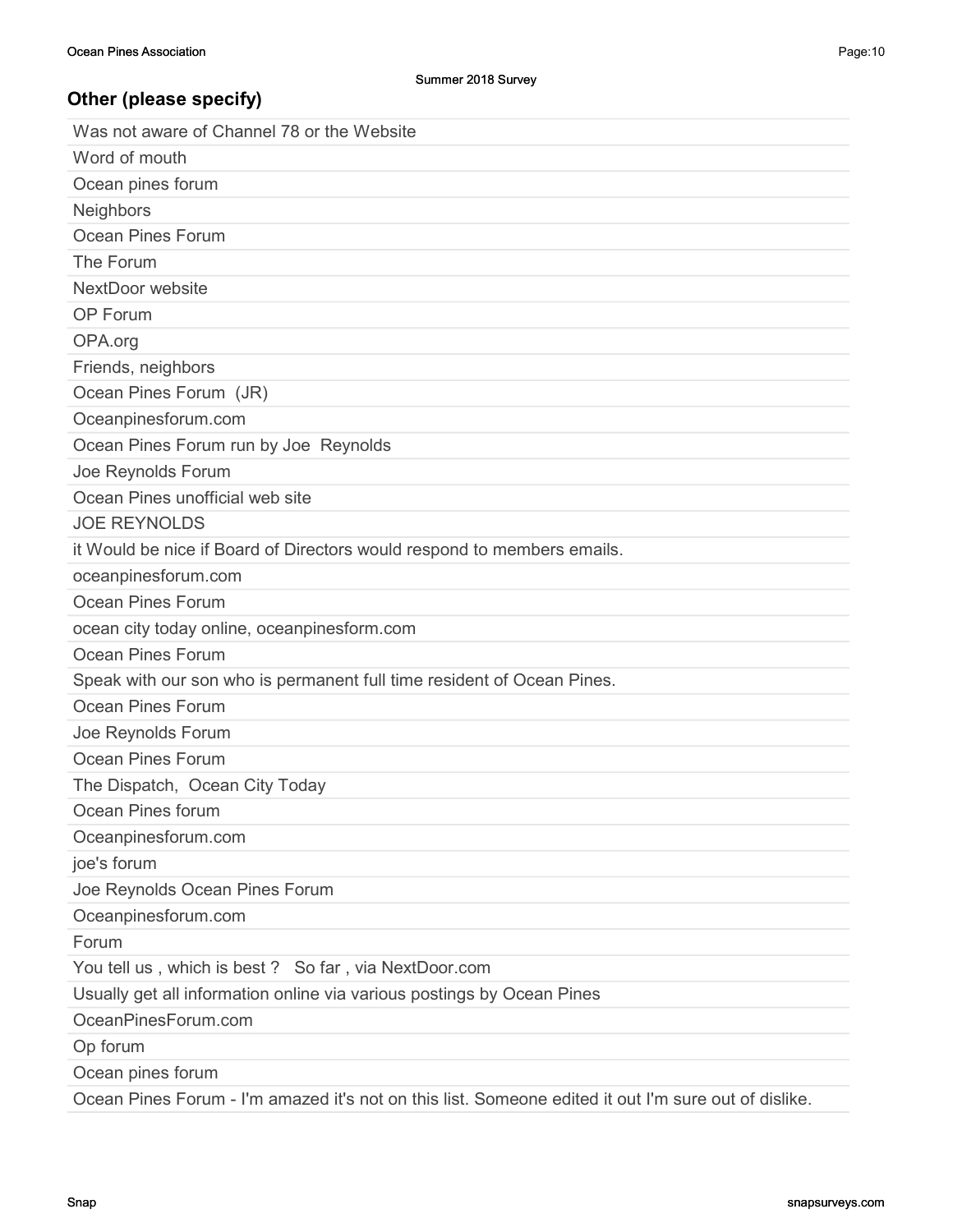| <b>OceanPines Forum</b>                                                                      |
|----------------------------------------------------------------------------------------------|
| OP forum                                                                                     |
| Ocean Pines Forum                                                                            |
| Ocean Pines Forum                                                                            |
| Ocean Pines Forum                                                                            |
| oceanpinesforum.com                                                                          |
| Joe the Outdoors e-letter tells us what is going ongood and bad.                             |
| Word of mouth from neighbors.                                                                |
| Friends                                                                                      |
| OceanPinesForum --- provides the best real information after debates                         |
| Neighbors                                                                                    |
| oceanpinesforum.com                                                                          |
| Ocean Pines Forum                                                                            |
| Ocean Pines Forum. com                                                                       |
| Ocean Pines Forum                                                                            |
| The Forum                                                                                    |
| Word of mouth                                                                                |
| Ocean Pines Forum                                                                            |
| Neighbors                                                                                    |
| OCEANPINESFORUM.COM                                                                          |
| Joe's Ocean Pines Forum                                                                      |
| <b>Ocean Pines Forum</b>                                                                     |
| OP Forum;                                                                                    |
| <b>Full Time Residents</b>                                                                   |
| The OP Forum                                                                                 |
| Ocean Pines forum                                                                            |
| Joe Reynolds. The Forum                                                                      |
| Forum                                                                                        |
| <b>Ocean Pines Forum</b>                                                                     |
| <b>Ocean Pines Forum</b>                                                                     |
| although I dislike the way it is managed, I get the most valuable insights from the OP Forum |
| Ocean Pines Forum                                                                            |
| Neighbors                                                                                    |
| Ocean Pines Forum                                                                            |
| Ocean Pines forum . com                                                                      |
| Joe Reynolds Forum is the best source that i know of.                                        |
| ocean pines forum                                                                            |
| joe reynolds forum                                                                           |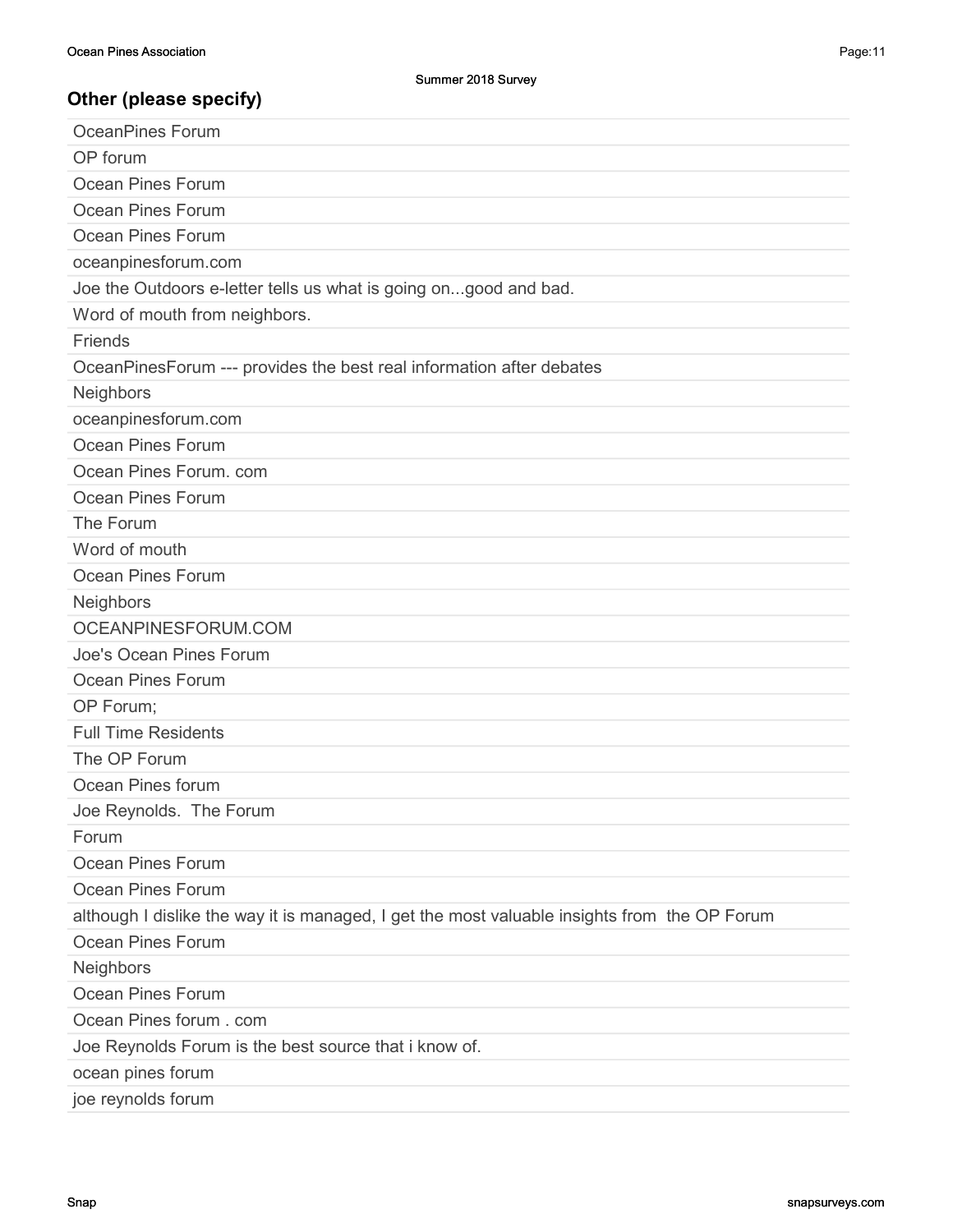| Dispatch, Ocean City Today                                                                        |
|---------------------------------------------------------------------------------------------------|
| 0P Forum                                                                                          |
| Joe reynold ocean pines forum                                                                     |
| www.oceanpinesforum.com                                                                           |
| Ocean pines forum                                                                                 |
|                                                                                                   |
| OCEANPINESFORUM.COM run by Joe Reynolds                                                           |
| oceanpinesforum.com                                                                               |
| Ocean pines forum                                                                                 |
| www.oceanpinesforum.com/OceanPines                                                                |
| Ocean Pines Forum                                                                                 |
| Ocean pines forum.com                                                                             |
| <b>Advisory Committee participation</b>                                                           |
| Ocean Pines Forum                                                                                 |
| On line Ocean Pines Forum - the real one run by Joe Reynolds                                      |
| OceanPines Forum.com                                                                              |
| The Forum                                                                                         |
| The Forum web site                                                                                |
| Ocean Pines Forum                                                                                 |
| forum                                                                                             |
| OP forum                                                                                          |
| oceanpinesforum.com                                                                               |
| Ocean Pines Forum - Joe Reynolds                                                                  |
| Activities/Events are communicated well but issues and resolution should be improved              |
| oceanpinesforum.com                                                                               |
| OCEANPINESFORUM.COM                                                                               |
| interacting with neighbors.                                                                       |
| Ocean Pines forum.com                                                                             |
| OceanPinesForum.com                                                                               |
| our primary home is currently in Va, the quarterly news always comes late, after many activities. |
| Ocean City Today and Coastal Dispatch                                                             |
| <b>Ocean Pines Forum</b>                                                                          |
| Friends & neighbors.                                                                              |
| OP Forum                                                                                          |
| OceanPinesForum.com                                                                               |
| Ocean Pines Forum - Joe Reynolds. Site                                                            |
| <b>Ocean Pines Forum</b>                                                                          |
| OceanPinesForum                                                                                   |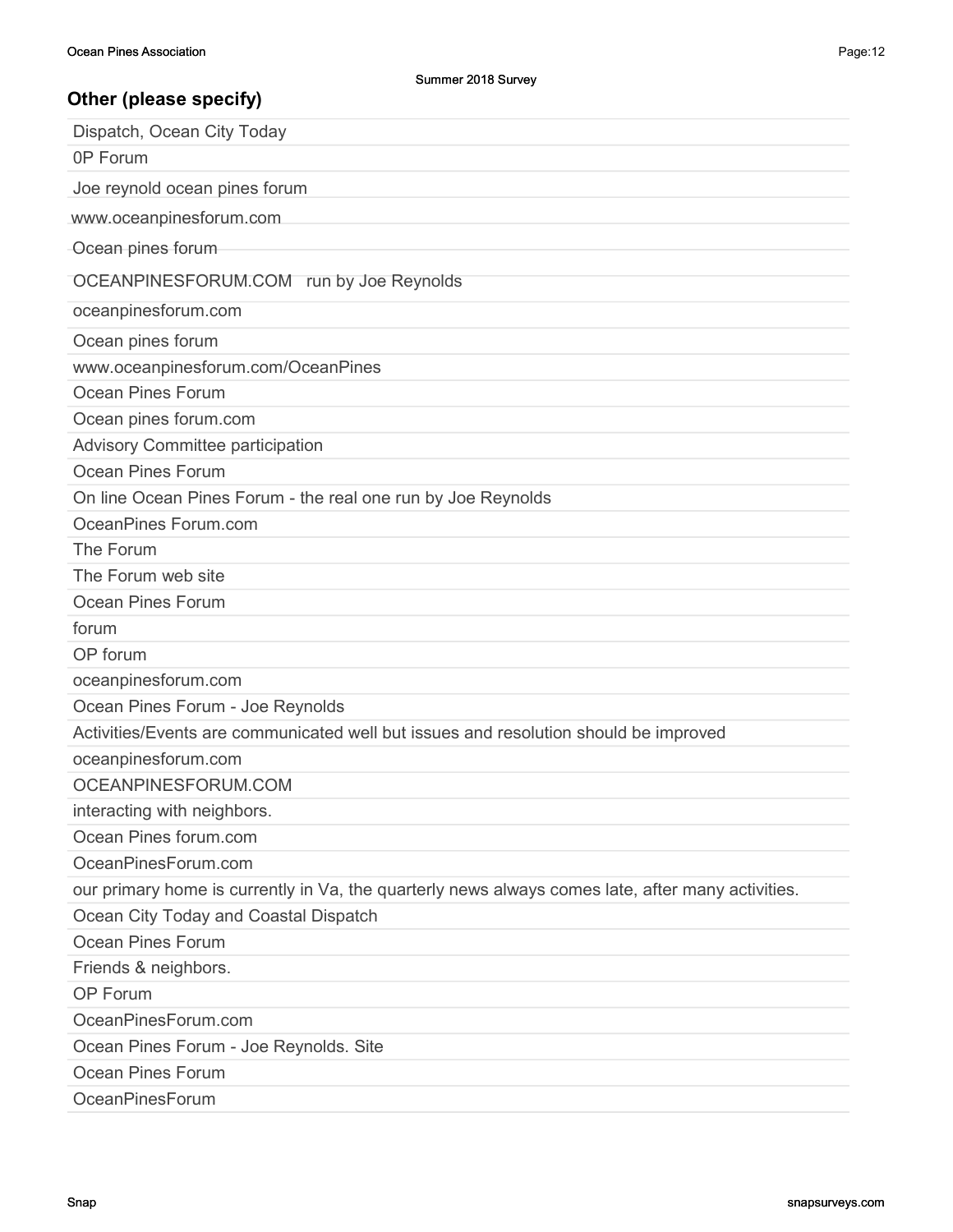| Ocean Pines Forum                                                                                    |
|------------------------------------------------------------------------------------------------------|
| Ocean Pines Forum                                                                                    |
| Ocean Pines Forum, Joe Reynolds                                                                      |
| Oceanpinesforum.com                                                                                  |
| OCEAN PINES FORUM - YOU SHOULD NOT HAVE INTENTIONALLY LEFT THIS OUT.                                 |
| Joe Reynolds OP Forum                                                                                |
| Volunteer often                                                                                      |
| OceanPinesForum.com                                                                                  |
| Ocean Pines Forum                                                                                    |
| Online                                                                                               |
| Ocean Pines Forum                                                                                    |
| I frequently email the Board and 50% of time they respond. I also email GM. I have never recd an ack |
| <b>OCEAN CITY TODAY &amp; DISPATCH</b>                                                               |
| Ocean Pines, Forum                                                                                   |
| Word of mouth                                                                                        |
| ocean pines forum - joe reynolds                                                                     |
| OC Today                                                                                             |
| Ocean Pines Forum                                                                                    |
| Ocean Pines Forum                                                                                    |
| oceanpinesforum.com is the most productive information headquarters for "non propoganda" news        |
| ocean pines forum                                                                                    |
| Ocean Pines Forum online newsletter                                                                  |
| oceanpinesforum.com (Joe Reynolds)                                                                   |
| <b>Friends</b>                                                                                       |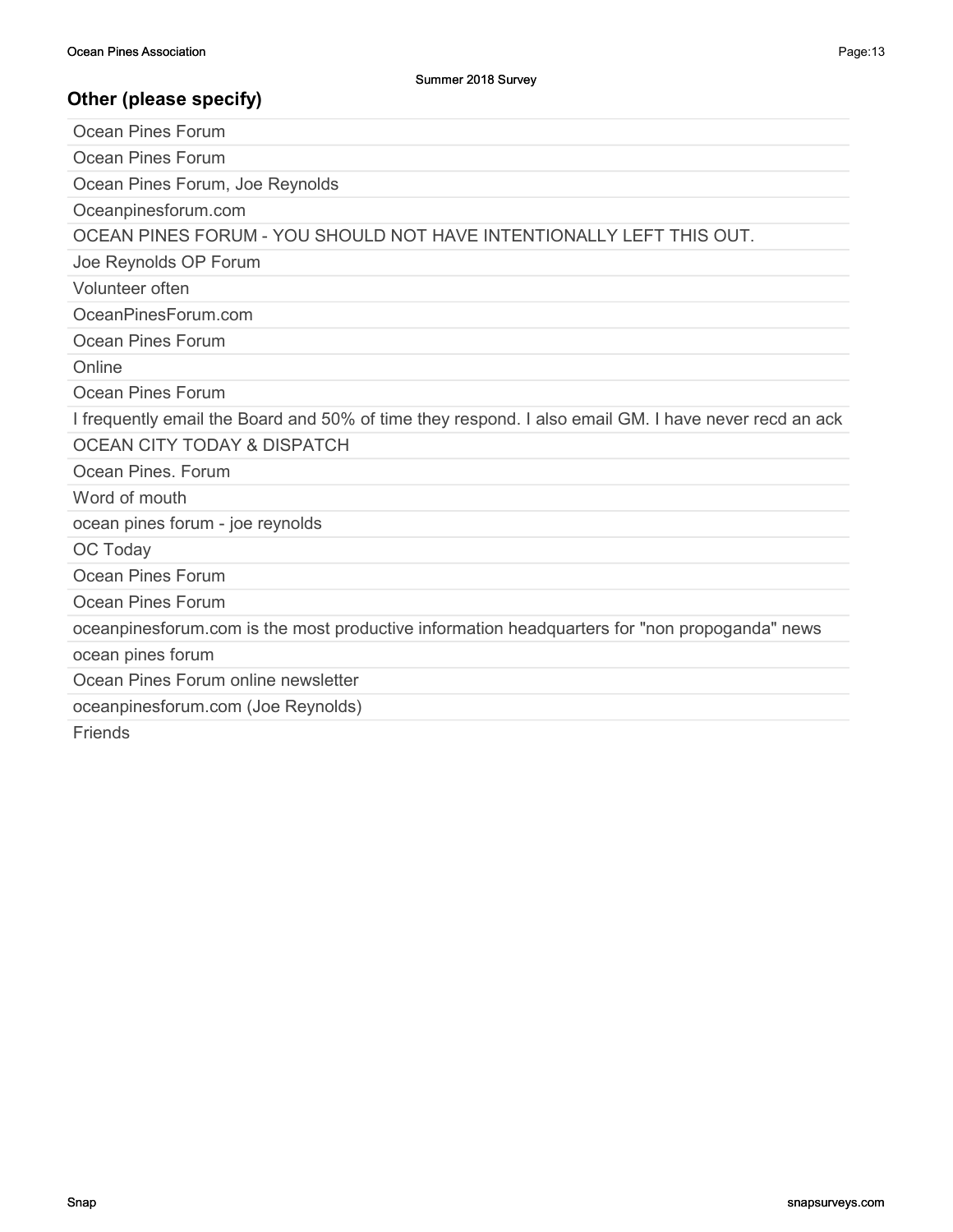## How would you like to get information about the Ocean Pines Association? (You may make more than one selection.)



| BD MTG MINUTES TEXT MESSAGES     |  |
|----------------------------------|--|
| <b>EMAILS DIRECT TO RESIDENT</b> |  |
| <b>OP BILLBOARD</b>              |  |
| OP FORUM                         |  |
| <b>OCEAN PINES FORUM</b>         |  |
| <b>COMPREHENSIVE SURVEY</b>      |  |
| <b>FORUM</b>                     |  |
| <b>NEXTDOOR</b>                  |  |
| OP MONTHLY NEWSLETTER            |  |
| EMAIL IN GENERAL ALL INFORMATION |  |
| <b>OPA MEMBERS</b>               |  |
| <b>FORUM</b>                     |  |
| <b>TOWN MEETING</b>              |  |
| <b>OP FORUM</b>                  |  |
| 0.P. FORUM                       |  |
| THE FORUM                        |  |
|                                  |  |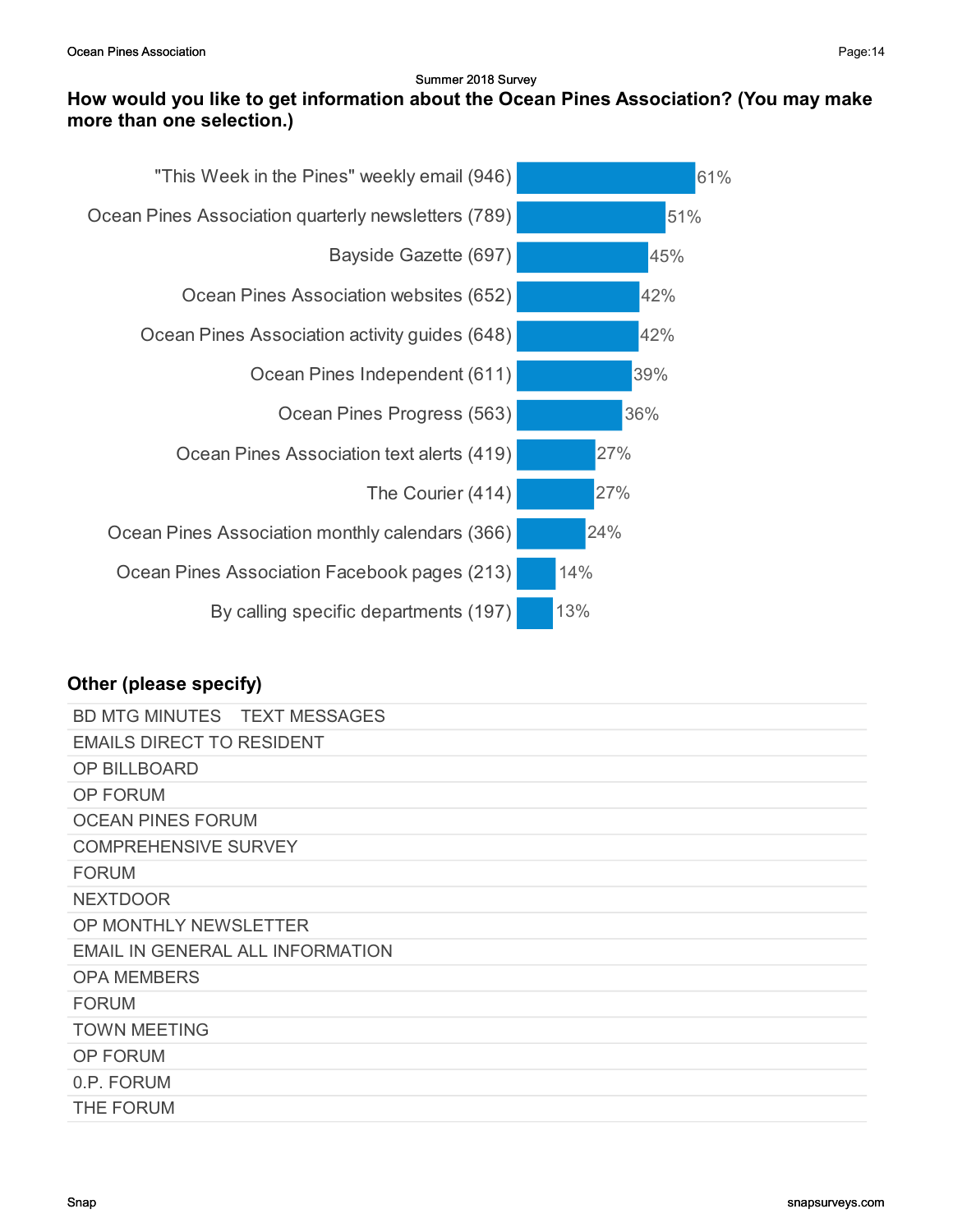| <b>OP FORUM</b>                  |
|----------------------------------|
| <b>EMAIL</b>                     |
| <b>BY MAIL</b>                   |
| OP FORUM                         |
| OP FORUM                         |
| E-MAIL                           |
| <b>SPECIAL</b>                   |
| OP FORUM                         |
| <b>OP FORUM</b>                  |
| <b>BY MAIL</b>                   |
| ONE MODE ONLY                    |
| <b>NETWORKING</b>                |
| OP FORUM                         |
| <b>MD PROGRESS UPDATES</b>       |
| E MAIL                           |
| OCEANPINESFORUM.COM              |
| OP FORUM                         |
| OP FORUM                         |
| OCEANPINESFORUM.COM              |
|                                  |
| <b>TV</b>                        |
| OPA NONTHLY UPDATES TO RESIDENTS |
| <b>NONE</b>                      |
| OP FORUM                         |
| <b>COMMITTEES</b>                |
| OP FORUM                         |
| <b>TALKING OPA</b>               |
| <b>DISPATCH</b>                  |
| <b>DAILY TIMES</b>               |
| OP FORUM                         |
| NEXTDOOR WEB                     |
| <b>BOARD MINUTES</b>             |
| <b>RESPONSE</b>                  |
| RECEIVE MINUTES OF ALL MEETINGS  |
| <b>JOE REYNOLDS</b>              |
| <b>NEIGHBORS</b>                 |
| <b>THRU MAILINGS</b>             |
| NEWSLETTER QUARTERLY             |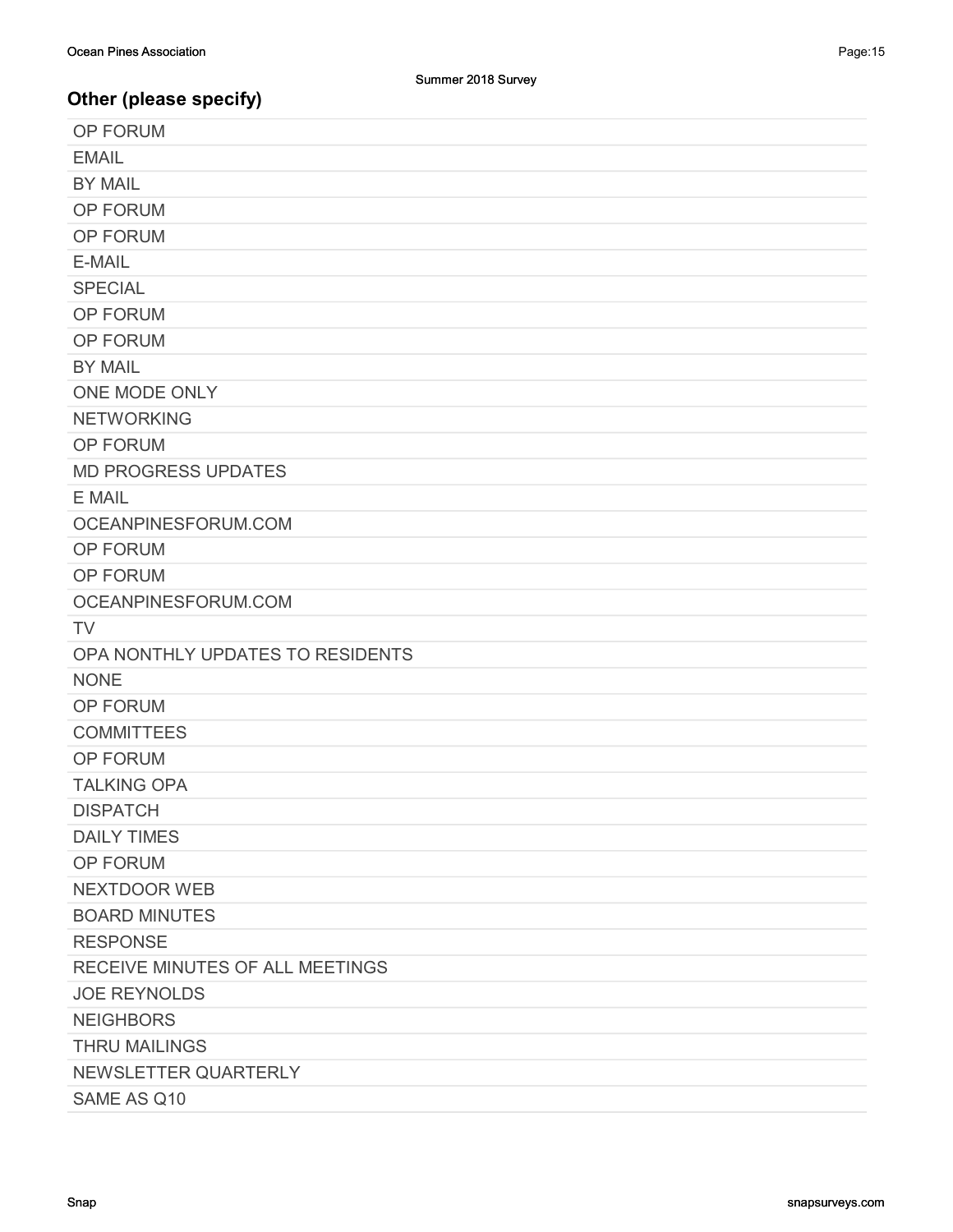| <b>I DON'T</b>                                                                                       |
|------------------------------------------------------------------------------------------------------|
| <b>OCEAN PINES FORUM</b>                                                                             |
| MEETING REPORTS OF BOARD DECISIONS                                                                   |
| POSTING OF ALL MEETING MINUTES ON WEBSITE                                                            |
| by email                                                                                             |
| www.oceanpinesforum.com                                                                              |
| didn't realize half of these existed                                                                 |
| OP Forum                                                                                             |
| Fine with what I get now                                                                             |
| Only trust the Forum.                                                                                |
| Board meeting notes                                                                                  |
| ocean pines forum                                                                                    |
| Same as above                                                                                        |
| e-mail                                                                                               |
| Ocean pines forum                                                                                    |
| Same as above                                                                                        |
| OP Forum                                                                                             |
| OPA.org                                                                                              |
| oceanpinesforum.com                                                                                  |
| Ocean Pines Forum run by Joe Reynolds                                                                |
| Joe Reynolds Forum                                                                                   |
| no preference                                                                                        |
| Important Meetings like Reseve Study, Software Meetings, Etc, should be posted on signs at entrances |
| Satisfied with present                                                                               |
| email notices re: community-wide issues/actions (e.g., geese removal/euthanization                   |
| Forum by Joe Reynolds                                                                                |
| Ocean Pines Forum                                                                                    |
| direct emails. Responsive department heads, including the manager.                                   |
| Larger info board on Parkway with weekly/monthly activities. Many older owners do not have computer  |
| local forum                                                                                          |
| Ocean Pines Association should always beat Reynolds Forum with the release of information.           |
| The Board and the association departments should send out alerts with information                    |
| Forum                                                                                                |
| OceanPinesForum.com                                                                                  |
| Ocean pines forum                                                                                    |
| Ocean Pines Forum Lots of different opinions plus information.                                       |
| <b>OceanPines Forum</b>                                                                              |
| Email                                                                                                |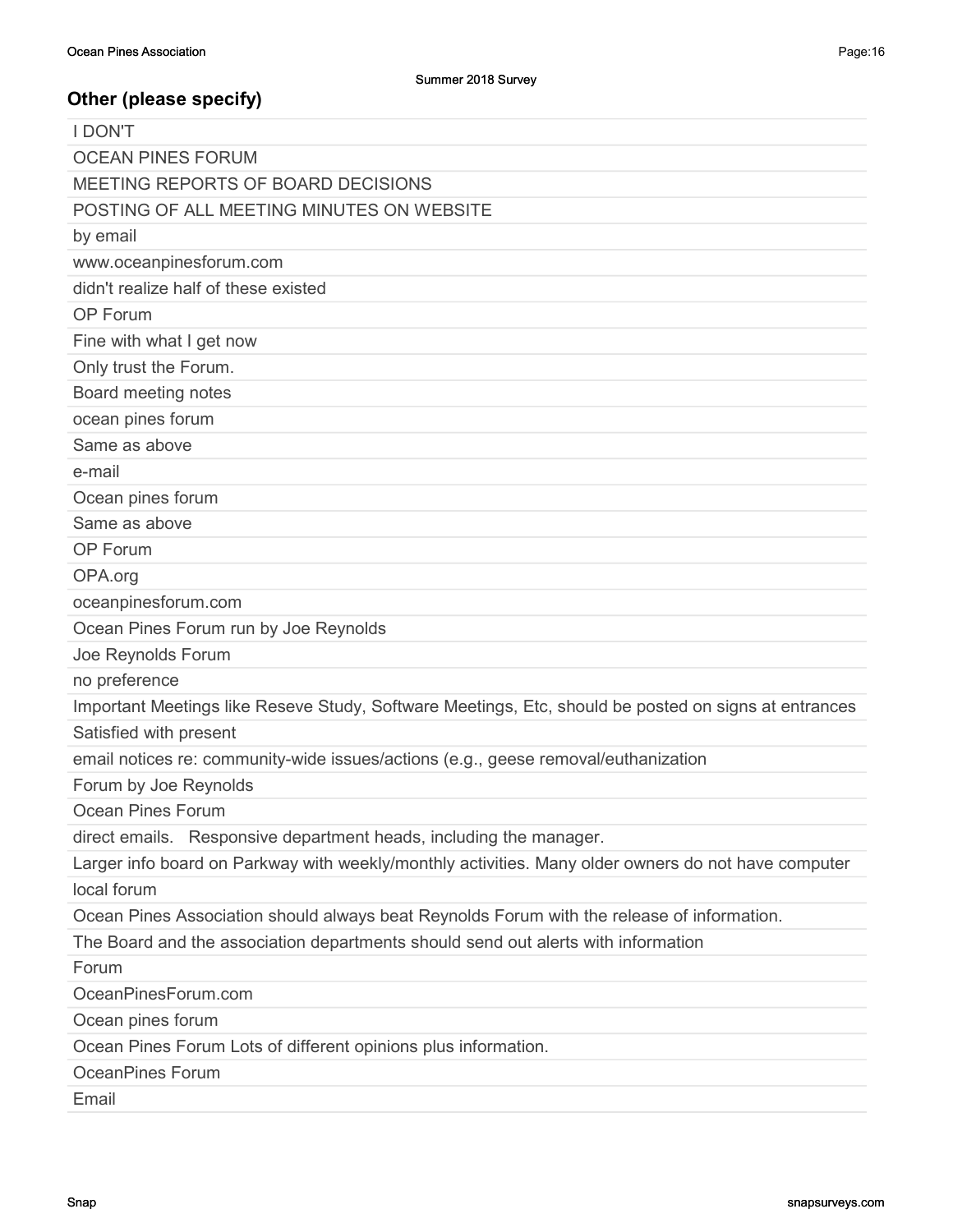Poll and provide voting process before actions taken by BOD

Ocean Pines Forum

"news blast/text" about what is currently happening or under discussion in the Pines/Board/Departs

I have NEVER had anyone respond to any e-mail sent. They have always been ignored.

Ocean Pines Forum, direct responses from BOD and GM

weekly property owner news update posted on association webpage

Ocean Pines Forum

oceanpinesforum.com

Ocean Pines Forum

OCEANPINESFORUM.COM

I would like to hear more news about what Board is doing and not about the constant infighting

I have tried calling specific departments in the past, but the employees are always confused

Ocean Pines Forum

Being emailed summaries of Ocean Pines Board Meetings

The OP Forum

Ocean Pines forum

Ocean Pines Forum

Transparency; all information on department budgets and spending, including salaries and expenses on Most of the communications I receive from the OPA via e-mail & newsletter are purely promotional

Ocean Pines Forum

Ocean Pines Forum

Joe Reynolds Forum

ocean pines forum

joe reynolds forum

Oceanpinesforum---joe reynolds

Ocean pinest forum

Ocean Pines forum.com

oceanpinesforum.com

I would like weekly update from the GM.

Advisory Committee participation

Weekly GM/Board newsletter

Ocean Pines Forum

Ocean Pines Forum

oceanpinesforum.com

OCEANPINESFORUM.COM

Ocean Pines forum.com

Not interested in the mis-information being circulated by Ocean Pines Association through any source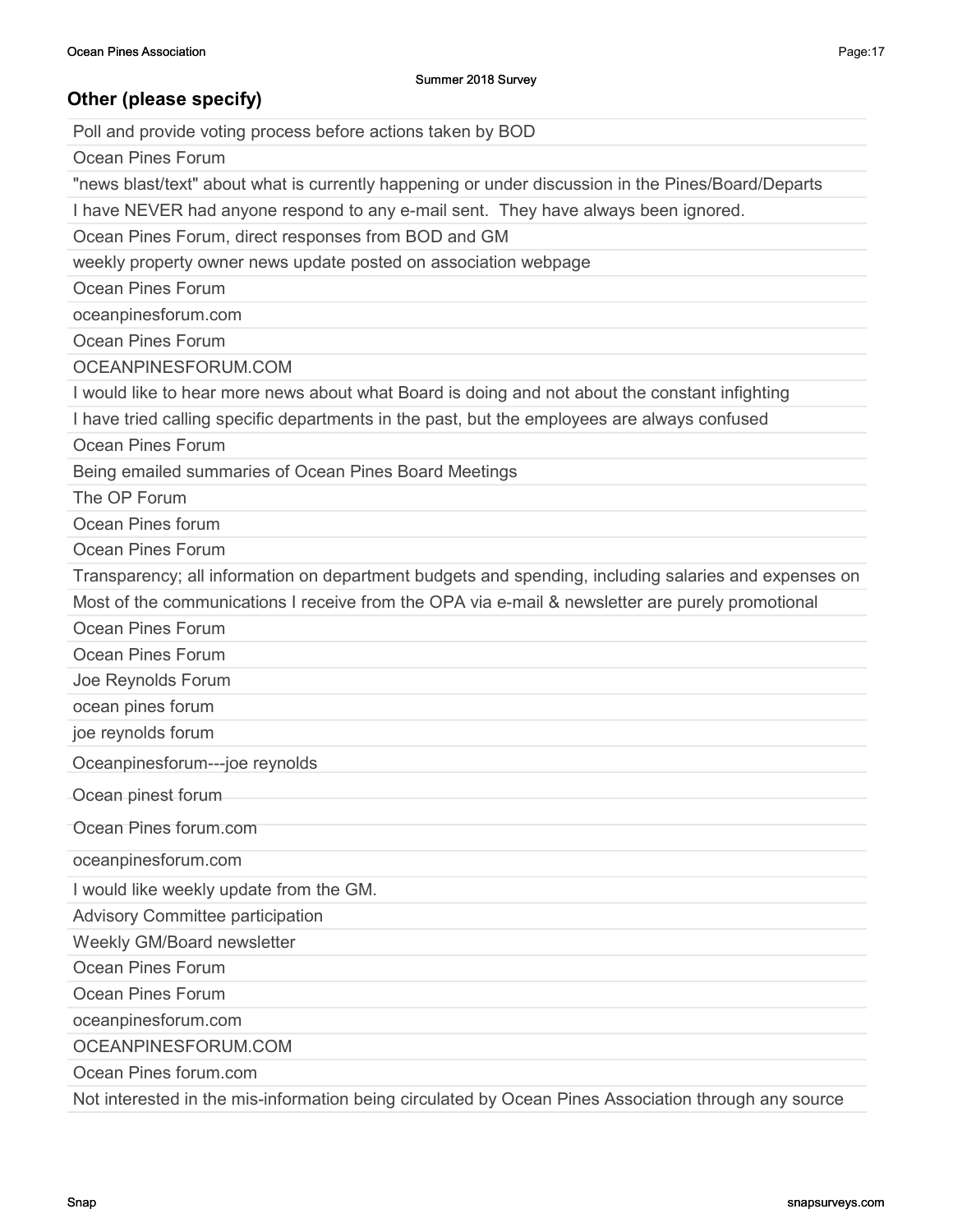Post Board meeting minutes, including committees promptly on the web, share link in weekly news.

Email

On line reports of board meetings. Meeting minutes once approved

Forum

Town hall meetings.

Ocean Pines Forum

OP Forum

I would like the info timely, not after actions have taken place

OceanPinesForum

Ocean Pines Foum

Ocean Pines Forum, Joe Reynolds

Worcester Co --had to call them re OP problem rentals and enforcement of tourist licenses

YOU AVOID TELLING US THE REAL INFORMATION. IT'S ALL FLUFF.

the same as Q10 answers

Same as abo e

Ocean Pines Forum

**Online** 

Ocean Pines Forum

current choices are sufficient

important issues like survey mailed to us nonresidents

The Forum

Summaries of board activities because cannot attend. Also like column inqtr activity guide by depts

Ocean Pines Forum

word of mouth and on-line chat groups

ocean pines forum

Ocean Pines Forum

Ocean Pines Forum

oceanpinesforum.com for "real" information Thank you Joe Reynolds!!!

ocean pines forum

Ocean Pines Forum online newsletter

oceanpinesforum.com; would like more text alerts (especially when events/activities are cancelled)

Email when events like Boat parade are cancelled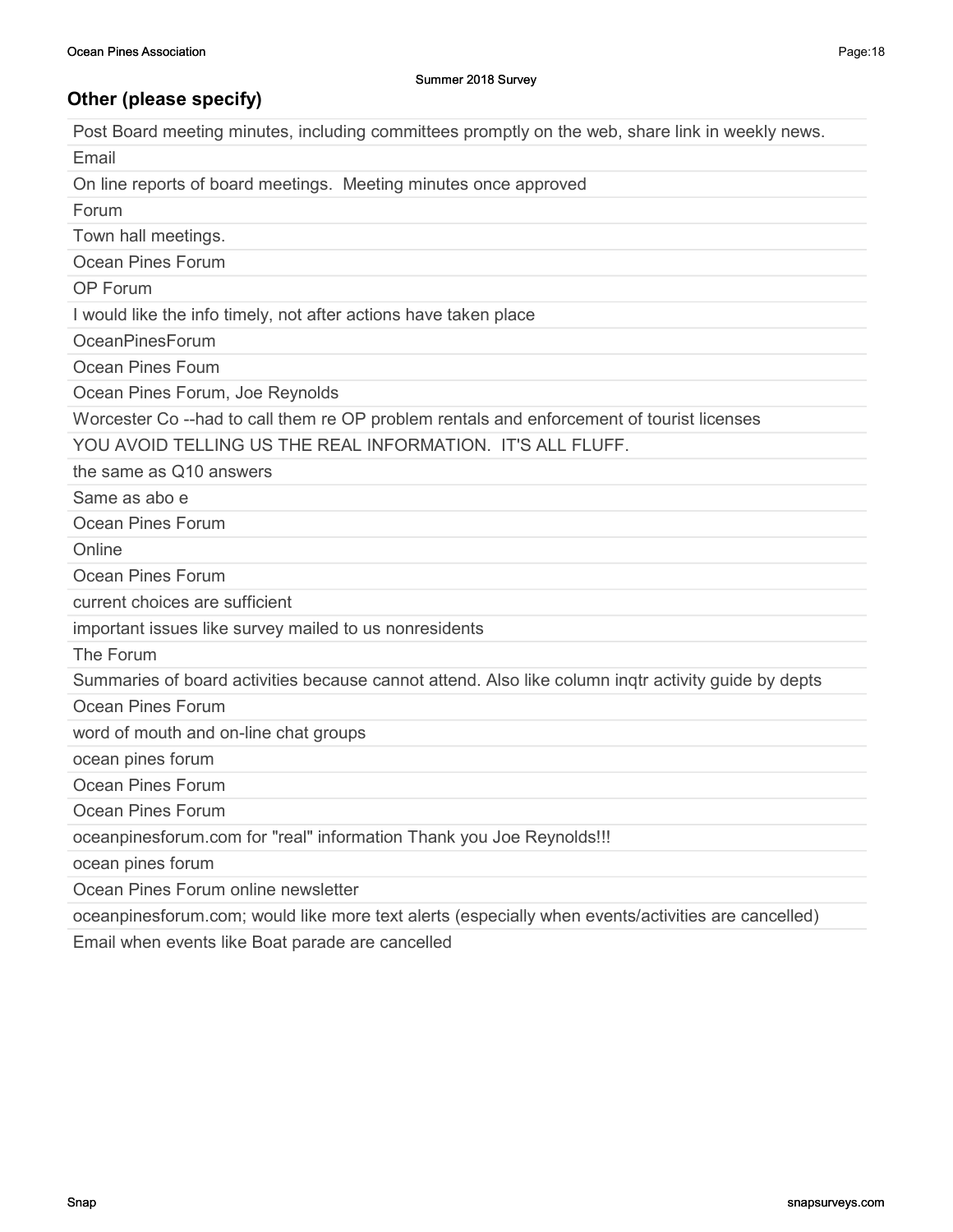### Summer 2018 Survey What company is your service provider for: (Mediacom)



## What company is your service provider for: (DirecTV)



## What company is your service provider for: (Dish Network)



## What company is your service provider for: (Verizon)



## What company is your service provider for: (Other)

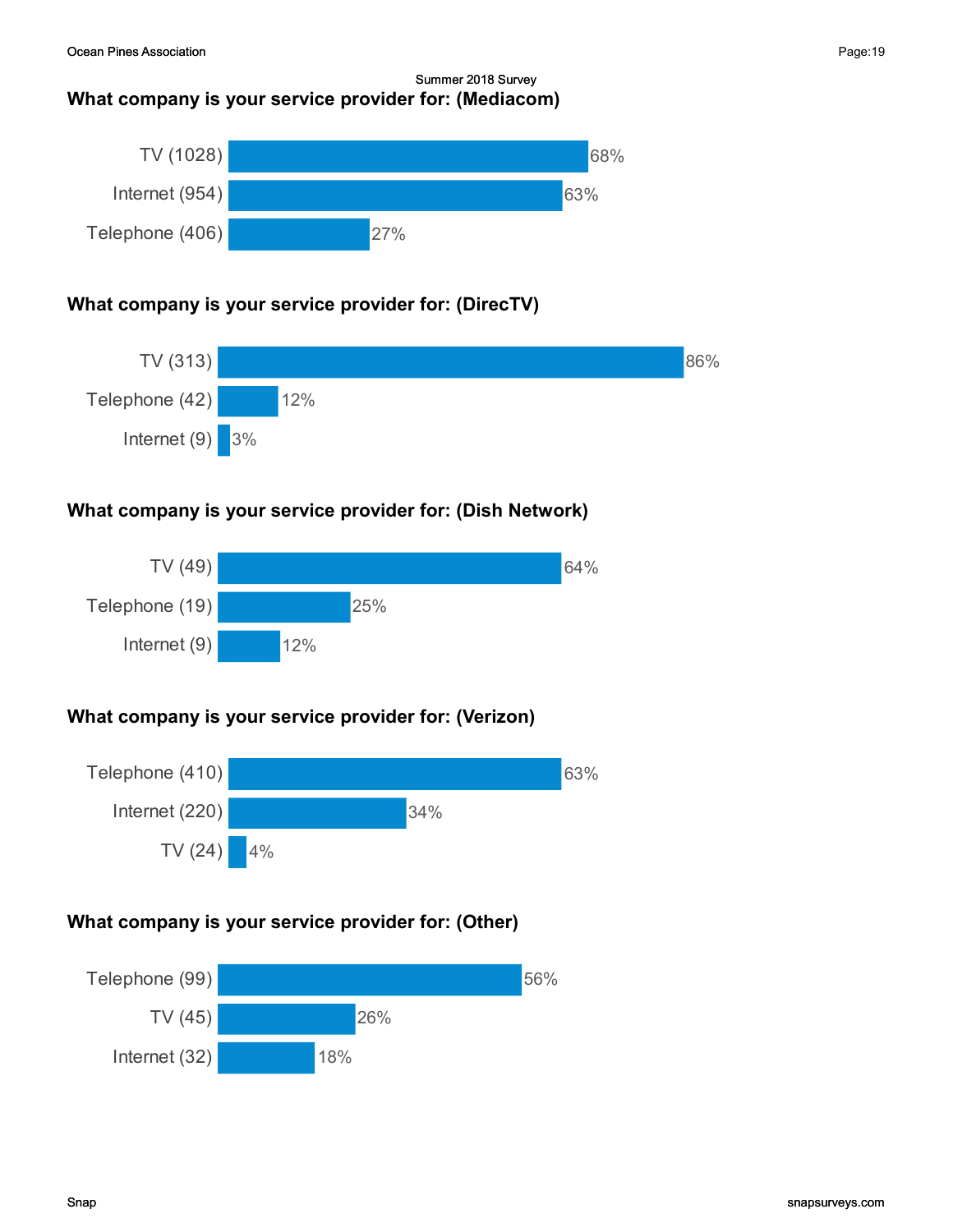| <b>ANTENNA TV</b>     |
|-----------------------|
| <b>ROKU</b>           |
| <b>DIRECT TV NOW</b>  |
| <b>CONSUMER CELL</b>  |
| AT&T                  |
| <b>ATT</b>            |
| <b>ATT</b>            |
| AT&T                  |
| <b>VERIZON-CELL</b>   |
| <b>ANTENNAE</b>       |
| <b>CELL VERIZON</b>   |
| <b>ATT</b>            |
| AT&T                  |
| <b>VONNAGE</b>        |
| <b>BEACH.NET</b>      |
| AT&T                  |
| <b>OOMA VOIP</b>      |
| <b>SLING INTERNET</b> |
| <b>CELL</b>           |
| THEY R TERRIBLE       |
| AT&T                  |
| <b>ATT</b>            |
| <b>ATT</b>            |
| <b>ATT CELL</b>       |
| AT&T                  |
| <b>NONE</b>           |
| <b>SPRINT</b>         |
| <b>SLING TV</b>       |
| <b>SPRINT</b>         |
| CELL                  |
| AT&T                  |
| AT&T                  |
| <b>NONE</b>           |
| AT&T                  |
| <b>OVERTHEAIR</b>     |
| <b>SPRINT</b>         |
| <b>ANTENNA</b>        |
| AT&T                  |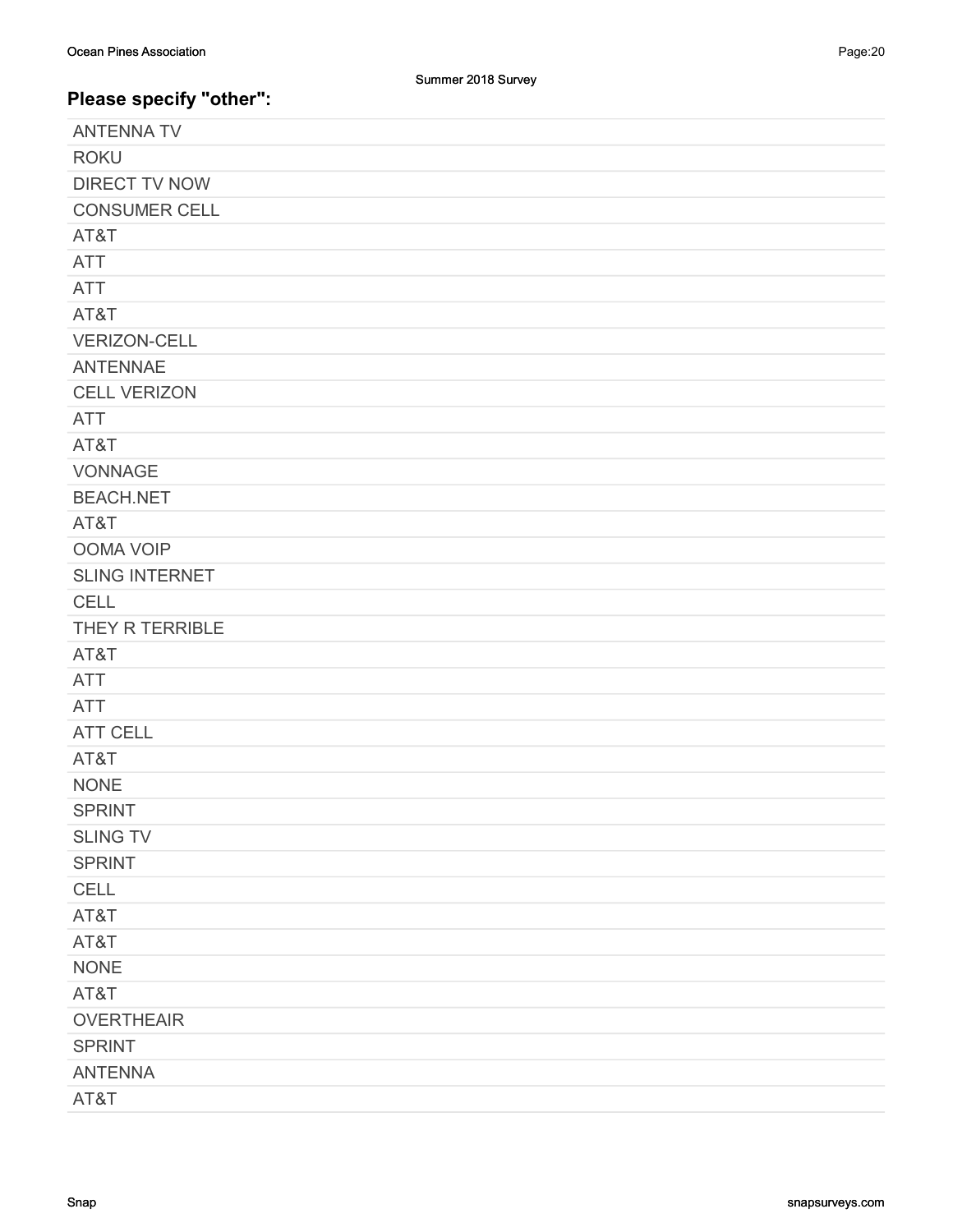| <b>CELLULAR</b>          |
|--------------------------|
| AT&T                     |
| NO TV OR IT              |
| <b>DSL</b>               |
| <b>CONSUMER CL</b>       |
| NO SERVICE               |
| <b>ATT</b>               |
| <b>ROKU</b>              |
| <b>ATT CELL</b>          |
| <b>CELL</b>              |
| <b>DISH</b>              |
| <b>MEDIACOM</b>          |
| <b>ATT</b>               |
| <b>STREAMING</b>         |
| CELL-ATT                 |
| <b>NONE</b>              |
| <b>ATT</b>               |
| <b>CONSUMER CELLULAR</b> |
| <b>MAGICJACK</b>         |
| <b>NONE</b>              |
| <b>CONSUMER</b>          |
| <b>AT&amp;T MOBILE</b>   |
| <b>SLING BOX</b>         |
| <b>T MOBILE</b>          |
| <b>VERIZON CEL</b>       |
| <b>SPRINT</b>            |
| N/A                      |
| AT&T                     |
| NO TV OR PHONE CARRIER   |
| <b>CELL ONLY</b>         |
| CELL                     |
| <b>AT&amp;T PHONE</b>    |
| <b>MAJIC JACK</b>        |
| <b>CELL PHONE</b>        |
| <b>PAGE PLUS</b>         |
| <b>DIRECT TVNO</b>       |
| <b>ATT</b>               |
| <b>VOIP</b>              |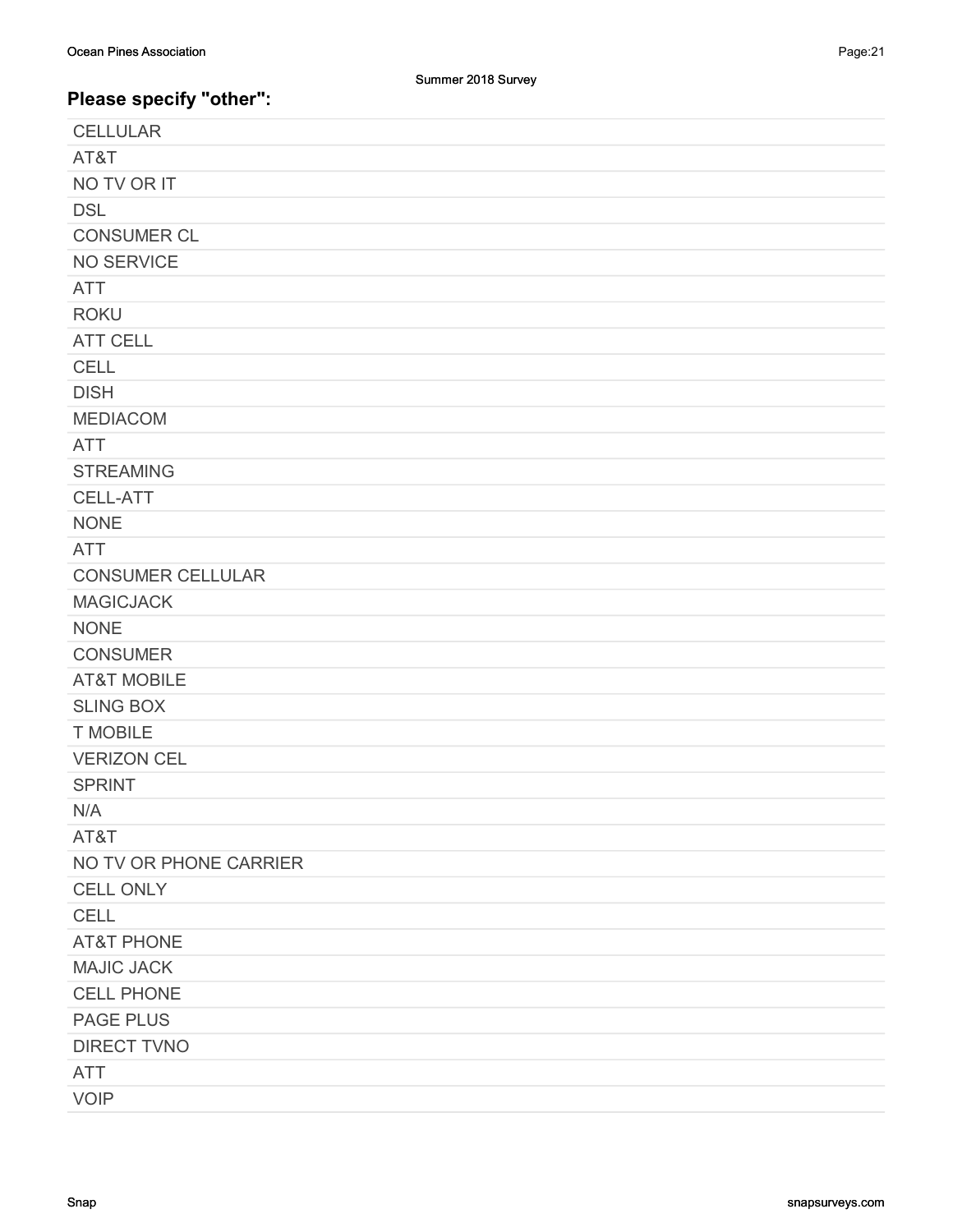| <b>ATT</b>                                                                                        |
|---------------------------------------------------------------------------------------------------|
| <b>PARKE</b>                                                                                      |
| <b>ATT</b>                                                                                        |
| <b>VERIZON WIRELESS</b>                                                                           |
| AT&T                                                                                              |
| internet via Ooma                                                                                 |
| <b>DirecTV</b>                                                                                    |
| Media com for Everything                                                                          |
| Mediacon is for TV, Internet and telephone                                                        |
| Mediacom also provides internet. This would not let me uncheck a box.                             |
| There is no choice                                                                                |
| no land line                                                                                      |
| Mediacom for all 3 services: Internet TV and phone                                                |
| the survey does not allow you to "uncheck" -- also cannot select Mediacom for TV and Internet : ( |
| Verizon cellular phones                                                                           |
| <b>Club Cellular</b>                                                                              |
| <b>VERIZON FOR PHONE TOO</b>                                                                      |
| Internet is AOL/verizon                                                                           |
| Also use Mediacom for internet and phone                                                          |
| Verizon for Telephone also                                                                        |
| Telephone - Verizon (unable to check Verizon for both Internet and Telephone)                     |
| I have Mediacom for TV, phone and internet.                                                       |
| vell phone by verizon                                                                             |
| Verizon for all three in West Orange, NJ                                                          |
| None in OP                                                                                        |
| 'ooma' internet phone                                                                             |
| Cell phone is Verizon. All other services--TV, Cable, Internet, landline is Mediacom              |
| Magic Jack                                                                                        |
| We have verizon for both internet and telephone.                                                  |
| Media com. I hit the other two in error and can't remove them. Nice feature.                      |
| antenna for TV, ooma for phone service (VOIP)                                                     |
| AT&T                                                                                              |
| Media com for all, survey is not letting me correct this                                          |
| mediacom both tv and internet. telephone voip over internet.                                      |
| t-mobile                                                                                          |
| none                                                                                              |
| majac jack                                                                                        |
| all three from Mediacom                                                                           |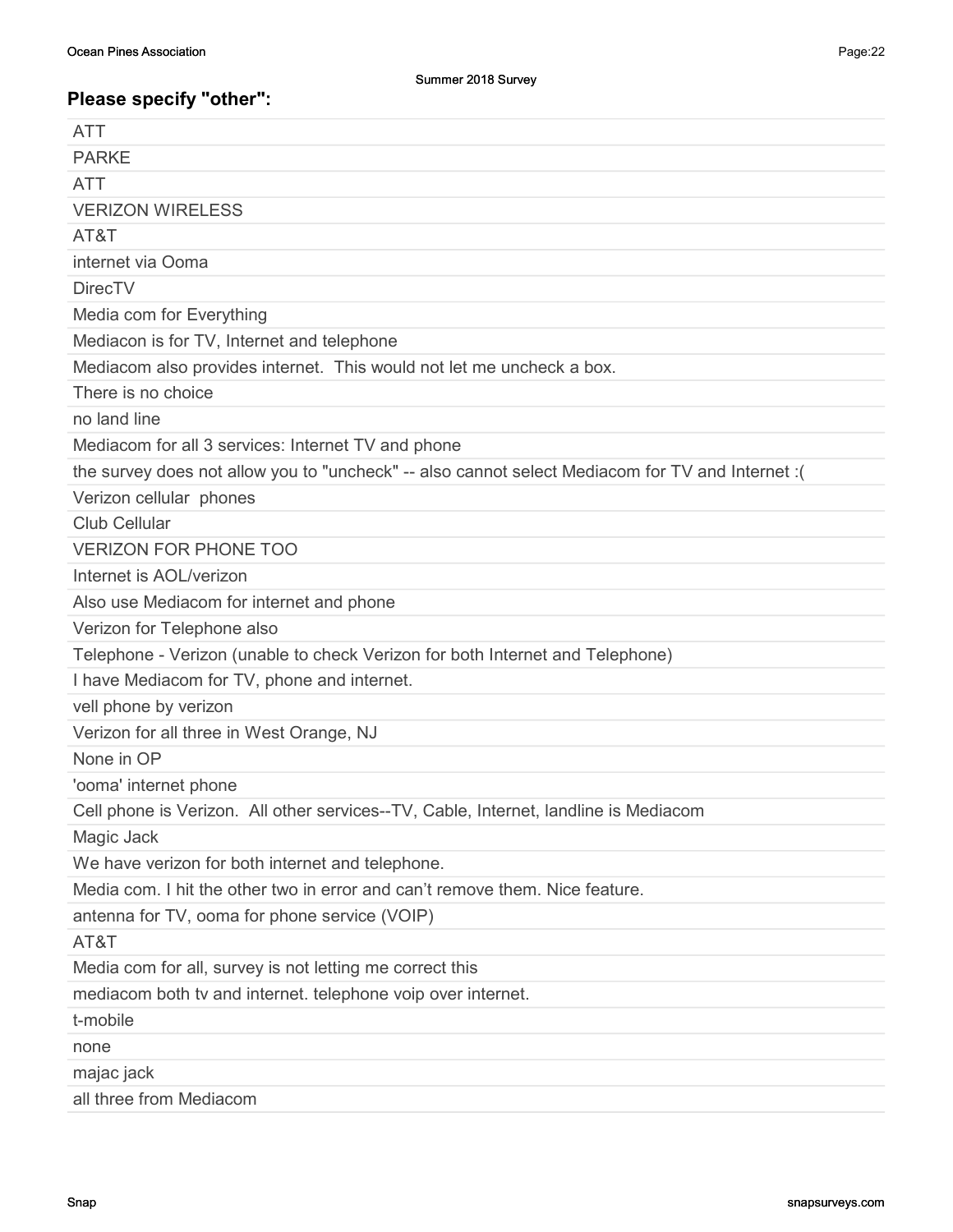unfortunately we have no other choice Mediacom also provides us Internet and Telephone Cell Don't have a land line, use cell pones (Verizon) Phone and internet My TV is Mediacom. Your checkboxes do not work Mediacom internet provider Mediacom for Internet also but when checked box tv check mark disappeared Telephone Verizon. It would not let me put that in without erasing the internet. Mediacom for internet as well, but wouldn't let me choose it. Sprint Verizon...couldn't check both services on same line. mediacom - TV and Internet / Cell phone for Telephone(Verizon) Telephone is also Verizon - wouldn't let me check both. Mediacom TV **MagicJack** Media on for tv This survey is not set up to allow me to check off TV/Internet/ Telephone for Mediacom Mediacom for all (buttons above not working) and TV Verizon for telephone too. Seletor for phone doesn't work! Use antenna for limited local channels due to cost of Mediacomm All Mediacom Survey will not allow multiple choices for same provider. Mediacom is our provider for all 3 svcs. Mediacom for both Internet & TV - Survey would only accept one mediacom for internet and telephone. Could not check more than one service provider for Mediacom We have Mediacom for internet and phone also. Mediacom t-mobile Mediacom for all This question doesn't allow selecting three against one provider. Mediacom provides all three for m Tv and internet...mediacom Mediacom for all three - TV, Internet and landline . Verizon for cellphone. Media comp for TV, Internet and phone - very poor service Telephone is Verizon, this won't let you check Verizon twice for Internet and Telephone This questoin is invalid - Mediacom is for Both TV and Internet but both buttons are not possible ..

MEDIACOM ALL

Medicom has our TV and internet and phone. Can't check all 3 above.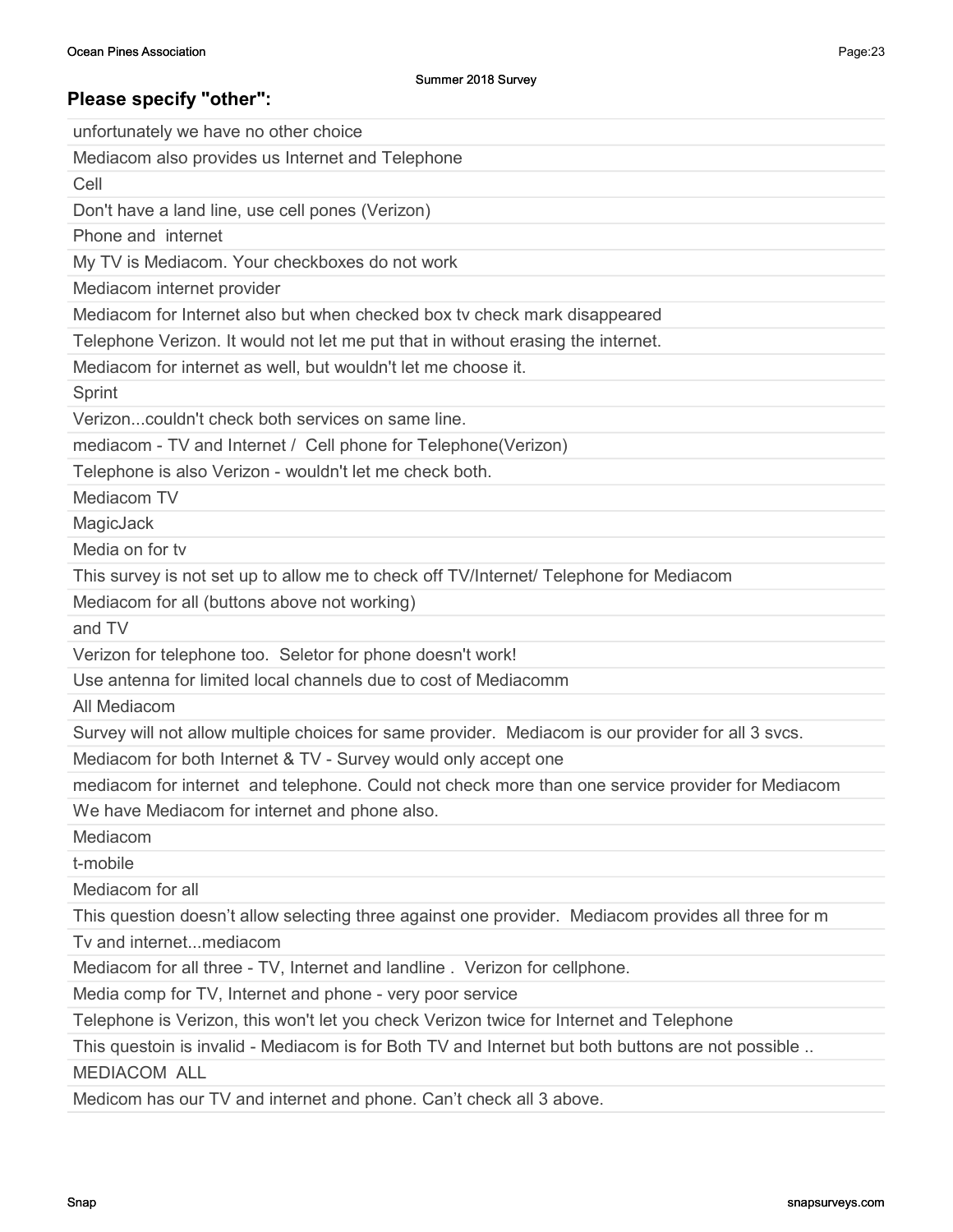| We have no service at this address                                                                   |
|------------------------------------------------------------------------------------------------------|
| cell phone                                                                                           |
| medicom internet                                                                                     |
| iPhone Verizon                                                                                       |
| Mediacom for T.V, internet & telephone                                                               |
| Media com is my provider for all 3                                                                   |
| Roku for streaming, but we have Tv from Mediacom for now.                                            |
| Internet in OP provided by Mediacom                                                                  |
| I have Mediacom for all three.                                                                       |
| Survey will not allow me to select both Mediacom TV & Internet                                       |
| Internet Mediacom                                                                                    |
| Also internet                                                                                        |
| TV= internet based. Mediacom is the worst.                                                           |
| Mediacom                                                                                             |
| Note: Internet and Telephone are both Verizon, but selection will not register both as Verizon       |
| T V by Directv and Mediacom                                                                          |
| Mediacomm for both TV and Internet                                                                   |
| Telephone, internet and phone from mediacom                                                          |
| mediacom for all 3, but am unable to select.                                                         |
| I have Mediacom for all of the services above but the form wouldn't allow me to select more than one |
| mediacom for all                                                                                     |
| Mediacom for all 3                                                                                   |
| Straight talk wireless                                                                               |
| All with Mediacom and I hate them. The tv goes off and on and internet is so week.                   |
| TV, internet and telephone. Why does only one register?                                              |
| This selection is not working correctly - Mediacom for TV, Internet, and Telephone is my selection.  |
| T-Mobile                                                                                             |
| There is no option to select mediacom for all 3 services                                             |
| Stream tv, also att for other cell                                                                   |
| We have Mediacom for both TV and Internet. We also have Verizon.                                     |
| Can't uncheck anything Mediacom for TV and internet Terrible!!!                                      |
| Mediacom                                                                                             |
| Also internet                                                                                        |
| Mediacom provides all three                                                                          |
| <b>Amazon Stick</b>                                                                                  |
| <b>ATT</b>                                                                                           |
|                                                                                                      |

Medicom also Internet Consumer Cellular telephone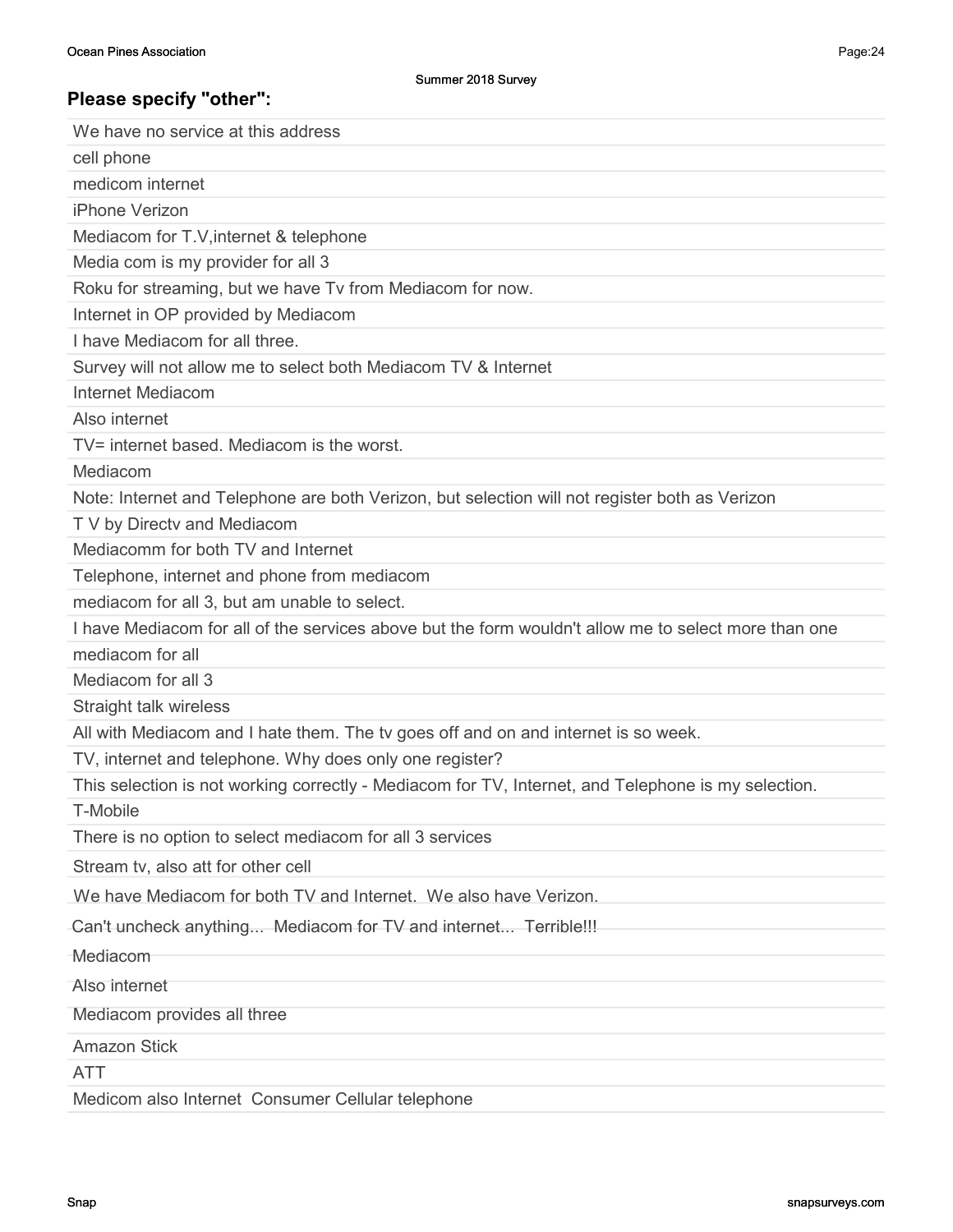WE do not subscribe to any. As part-timers, we do not want to pay the high cost for internet or TV. Internet Use indoor TV antennas, streaming services, like Roku, and, use Google Voice for free telephone Medicam provides ll three, but the form won't let me check all three Comcast AT&T None for all Not Verizon for internet, it won't let me delete it. Mediacom for internet. Cable TV also is Mediacom. NOTE--survey would not accept 2 choices for Mediacom Mediacom for TV and internet, survey wouldn't let me choose both Antenna with mobile hotspot for streaming Mediacom for all three services. Your system will not allow you to show all services to one company. Internet is also Mediacom

Mediacom TV, Internet and telephone (you don't allow all 3 to be checked).

Mediacom for internet and phone also

Mediacom is a poor service provider and is expensive

I HATE mediacom, unfortunately I don't have any other choice for high speed internet.

Mediacom provides all three servicesi

Telephone verizon

Verizon Cellular

Internet and Phone are also Mediacom (your choice selection buttons don't work correctly)

Mediacom is also my Internet provider, but the survey will not allow me to check this circle.

Media com for internet and telephone landline

Mediacom

Mediacom for TV, Internet, Telephone (Browser wouldn't let me select all three for Mediacom).

Mediacom provides TV, Internet and telephone. Survey would not let me check all three.

Mediacom is also our internet provider.

Can't select same provider (Mediacom) for both TV and internet

no landline at this home; use antenna and Roku to get TV

Streaming services only, e.g. Amazon Prime, Roku, Netflix

MEDIACOM for TV, INTERNET, and TELEPHONE

AT&T for internet and phone

Do not know what my tenant purchases... we rent home year round.....

Not able to show Mediacom is for ALL...TV, Internet and Telephone

Apple

Apple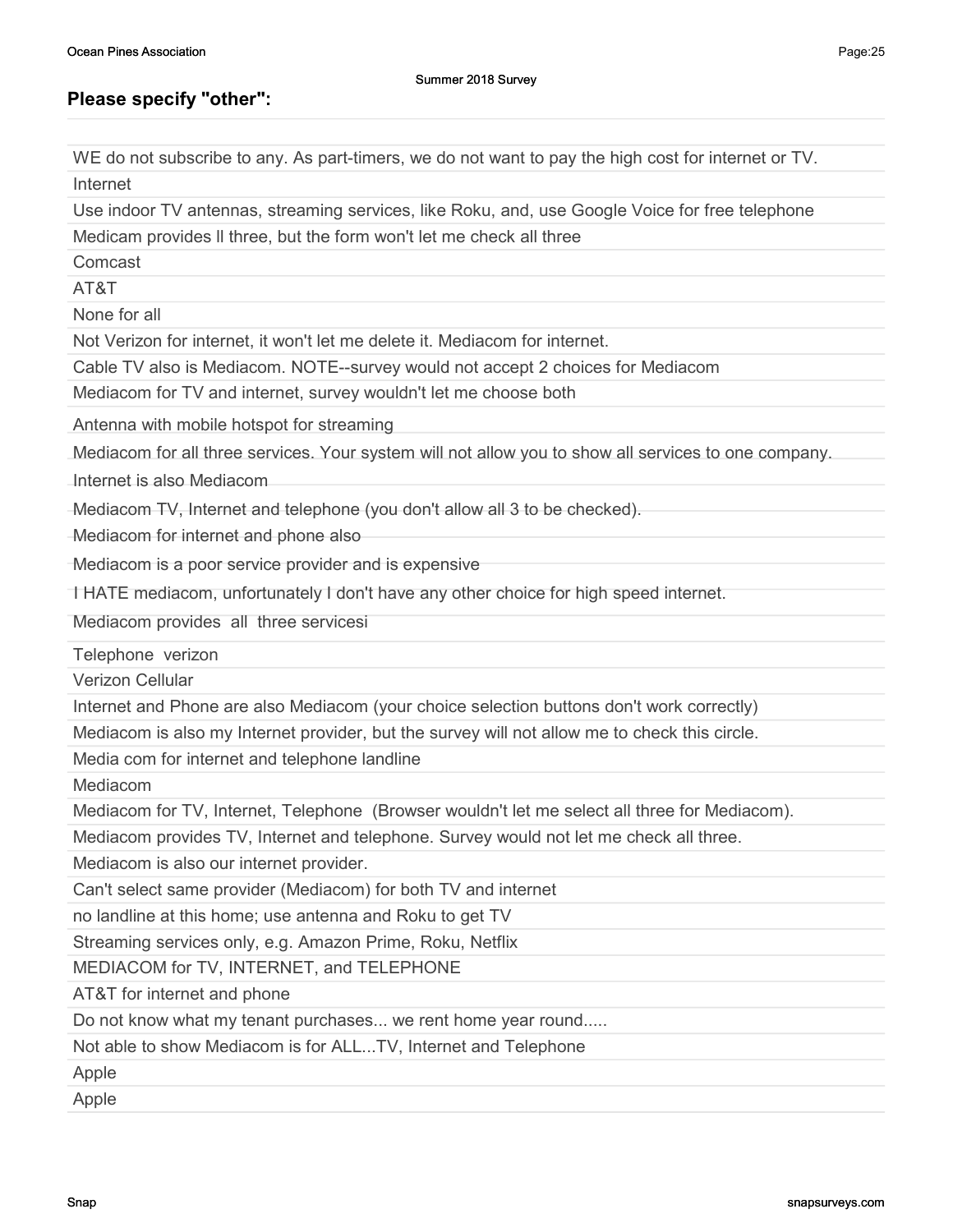Hugesnet.com Your survey will not let me check Mediacom for TV, Internet, and telephone, which it is. Your questionaire won't permit me to check Mediacom for Internet and telephone...only one entry Mediacom - Internet & Telephone (could not select more than one item on Mediacom line) Verizon Cell TV is MediaCom as well - wouldn't let me select it Mediacom for all three Fire Stik Mediacom for tv, internet and phone I get telephone and internet from Verizon and your circles don't allow me to pick those roku tv Doesn't work. Media com tv internet. Verizon wireless phone Mediacom Bundle TV/Internet/Phone Survey won't take correct answer...Mediacom for all three Media com for all 3. It would not let me select that. I don't have cable. I use an HD antenna and ROKU. Verizon Mediacom - Internet (I was not able to click two options on one line) and ATT - cell phone TV & Internet - Mediacom, Phone service - Virgin Mobile N.B. Your survey does not work properly ALSO INTERNET &TELEPHONE Tv and internet: Mediacom MetroPCS inteernet and telephone by verizon DirecTVNow mediacom is all 3 All three services Mediacom for tv, internet & home phone Mediocre provides service for TV and internet. Cell phones use AT&T We use Medicom for TV, Internet & Telephone. Did not think that Verizon was an option. stream TV through FireTV - no land line phone The survey doesn't let me select Mediacom for both TV and internet. mediacom for both TV and internet. Doesn't allow to choose both. too expensive Verizon Jet Pak for internet This is not working - answer is Mediacom Mediacom provides: TV, internet & telephone. verizon is for telephone and internet Mediacom Internet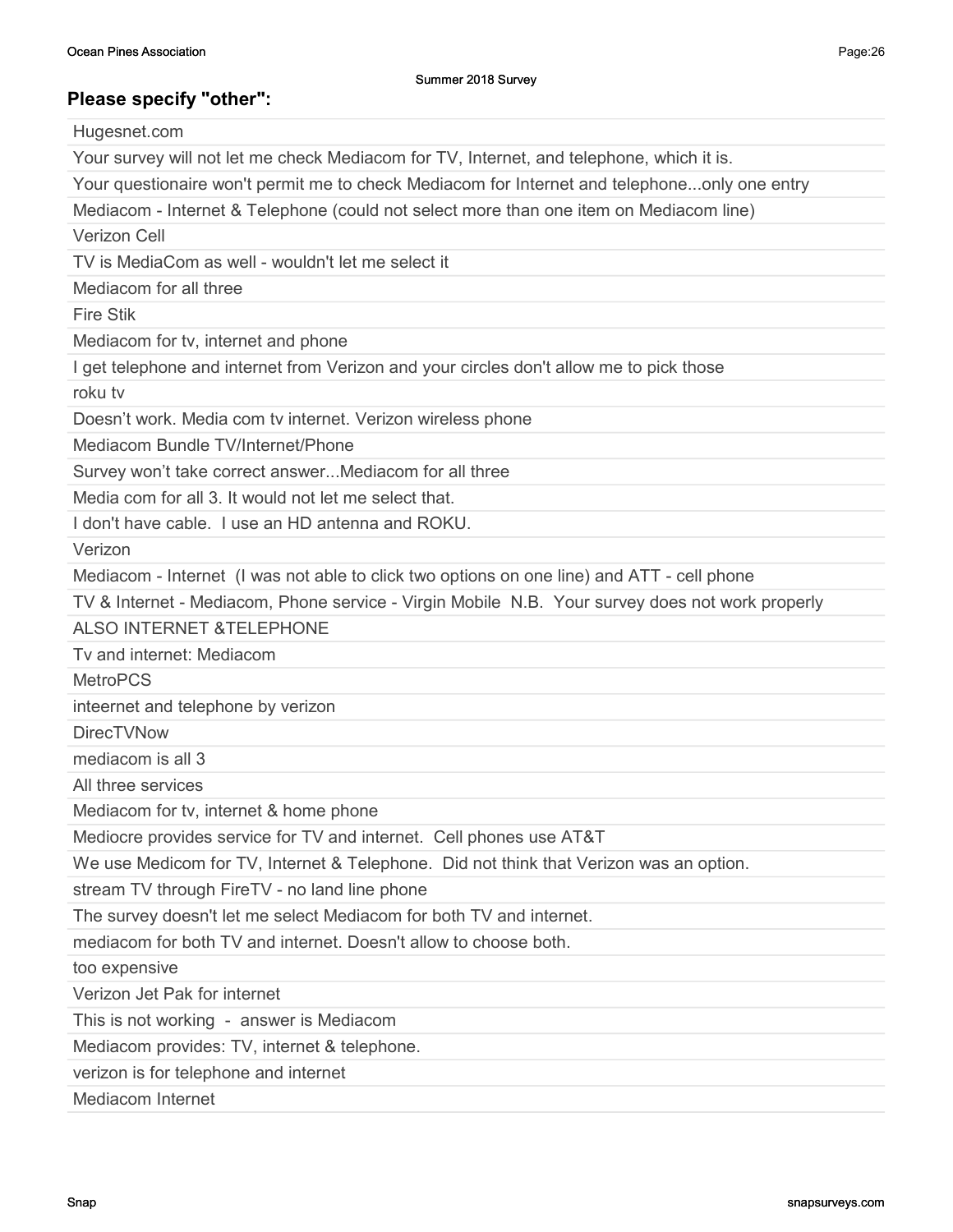no service

No TV service because of quality of both Mediacom and DirectTV - have had them both

AT&T Cellphone

Mediacom for all three

Verizon Cell Phone only

Verizon for telephone

Digital antenna

Mediacom

att

att

Mediacom for Internet and AT&T for mobile phone - couldn't select Internet and TV for Mediacom above

There is a flaw in your survey, I cannot check Mediacom for all three (TV, Internet, & Telephone)

also internet from Mediacom

medicacom TV and internet (couldn't select both)

Mediacom - TV, Internet & Telephone, disregard everything else.

Mediacom phone

Great Call

use only celluar through att

TELEPHPNE is VERIZON also, this won't let me check both Verizon Internet and Verizon Telephone verizon

Would like to be able to choose another provider.

MEDIACOM PROVIDES ALL 3 ABOVE FOR 74 LOOKOUT PT. THERE IS A PROBLEM WITH CHECKING ABOVE CIRCLES.

Mediacom is tv, internet and telephone. your survey wouldn't allow me to choose all of them

Verizon provides internet and phone - can't check both for some reason - error in this form

Verizon Wireless, but survey wouldn't accept 2 clicks on Verizon .line

Sprint, no TV service - just internet

Do not have phone, internet, cable

mediacom

Broken question.... couldn't indicate Mediacom for TV & Internet combined. (nothing with DirecTV)

this question doesn't work...you cannot click on mediacom & I have mediacom for all 3 UNFORTUNATELY

Mediacom for TV, Internet, and Telephone

Mediacom for television, internet and telephone

Mediacom

TV use internet

NA

mediacom for tv internet & phone

all 3 is mediacom not like we have a choice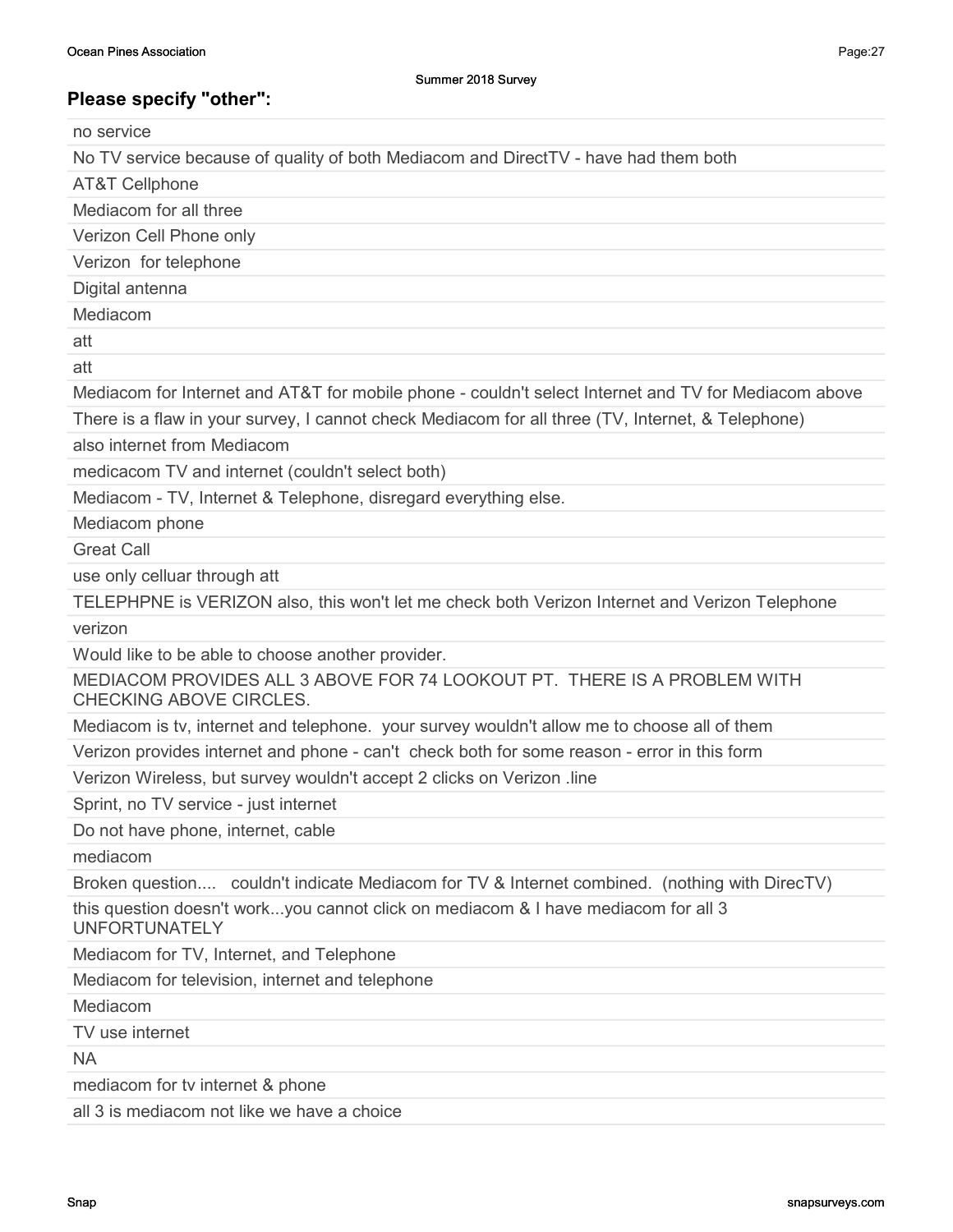Mediacom is also our internet provider but cd not check both blocks-

Verizon is for both internet and phone.

Mediacom is provider for TV, Internet and landlineTelephone!

Telephone is Verizon. Survey won't let me click two choices in same line.

Mediacom - will not let me choose this

Ooma

Do not have because mediacom is ridiculous... service is horrible for cable. phone no longer necess

Free analog antenna

Why can't you click Verizon for both internet and telephone??

Also Mediacom for cable and telephone

Mediacom for both tv and internet

TV and Internet (you can't pick more that one)

Mediacom Internet

Mediacom

We get both TV and Internet from Mediacom

Mediacom for both Internet & Phone; survey needs to have option for multiple selections on one prov

Canceled TV and internet b/c Mediacom told us OP contract prevents offering package less than \$130

no house phone - only cell

this question s/b answered TV & internet through Mediacom

TV, Internet, & Home phone are all Mediacom

magicjack

we use streaming Hulu Live TV

Mediacom triple play

too many trees to get dish service - use the Roku and internet

Apple TV

### How do you rate the following? (Mediacom)

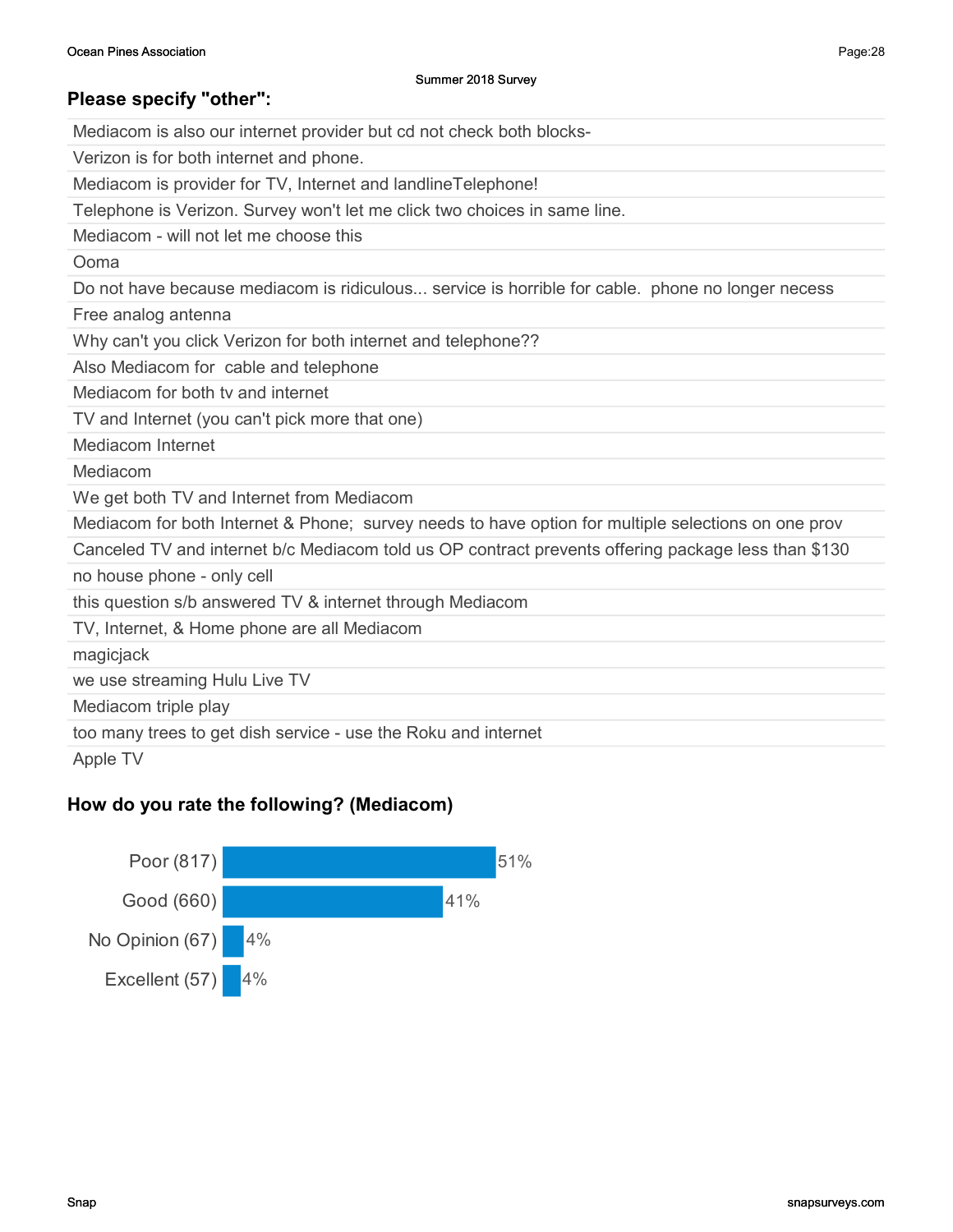## How do you rate the following? (DirecTV)



## How do you rate the following? (Dish Network)



## How do you rate the following? (Verizon)



## How do you rate the following? (Other provider )

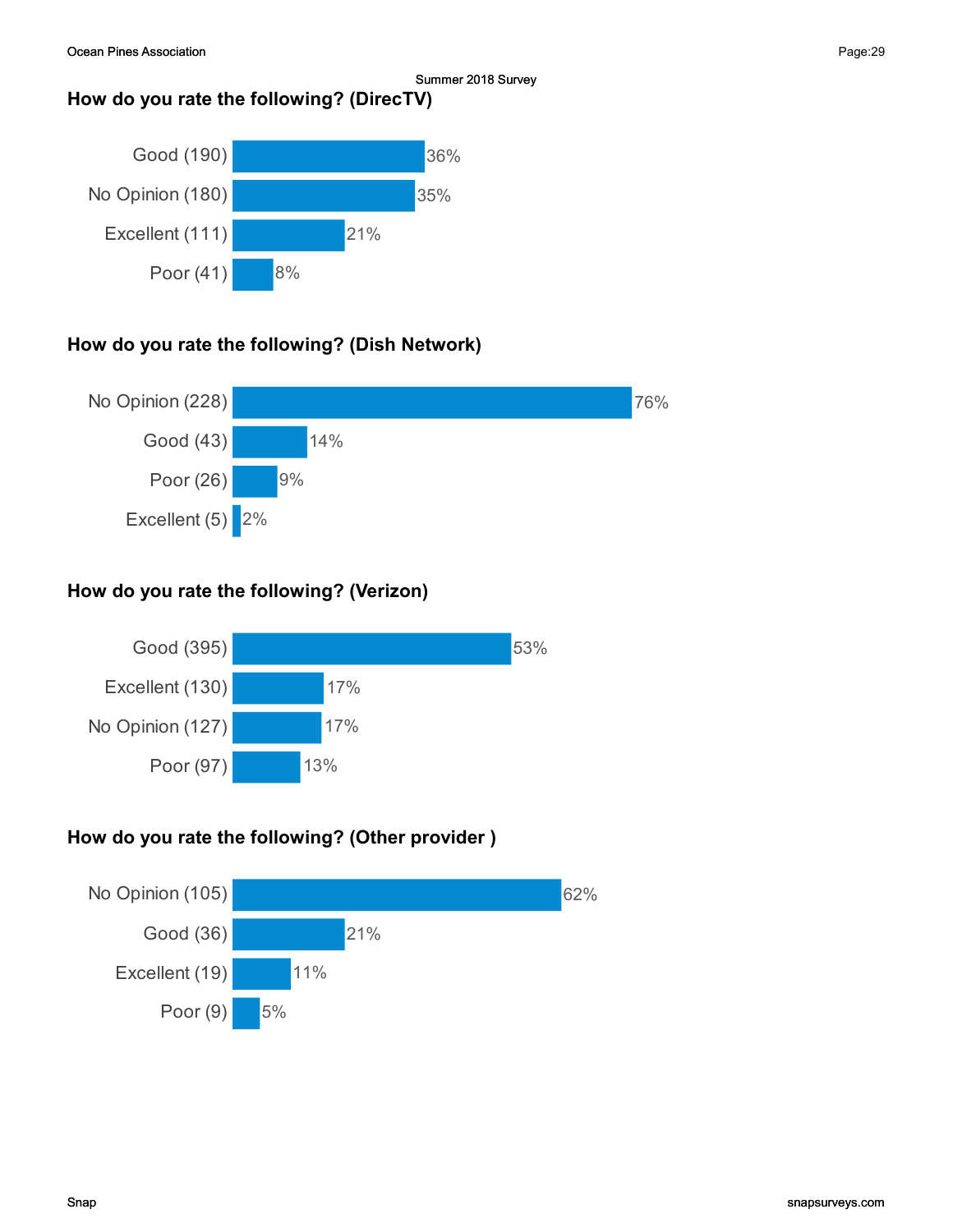| <b>FAIR</b>               |
|---------------------------|
| <b>BOTH VERY POOR</b>     |
| <b>ATT</b>                |
| <b>ATT</b>                |
| <b>COMCAST</b>            |
| <b>SPRINT</b>             |
| AT&T                      |
| <b>COMCAST</b>            |
| <b>OVERTHEAIR</b>         |
| <b>SPRINT</b>             |
| <b>FAIR</b>               |
| <b>VERIZON FIOS</b>       |
| CON CELL                  |
| <b>NO SERVICE</b>         |
| <b>ROKU</b>               |
| <b>AT&amp;T EXCELLENT</b> |
| <b>STREAMING</b>          |
| <b>VERIZON</b>            |
|                           |
|                           |
| <b>CONSUMER CELLULAR</b>  |

NO LANDLINE

EXPENSIVE

T MOBILE

WISH WE HAD NFINITY

AT&T

TMOBILE

DON'T HAVE ANOTHER TO PICK FROM

### AT&T VERIZON WIRELESS

**COMCAST** 

As provider is used for seasonal residence, sometimes can be problematic

Verizon used in Glen Burie. So much better than Mediacom!

Terrible medicom not excellent or good

Verizon - actually all cell coverage is spotty

I don't feel like I am getting my money's worth.

None in OP. discontinued Mediacom because of price and poor service.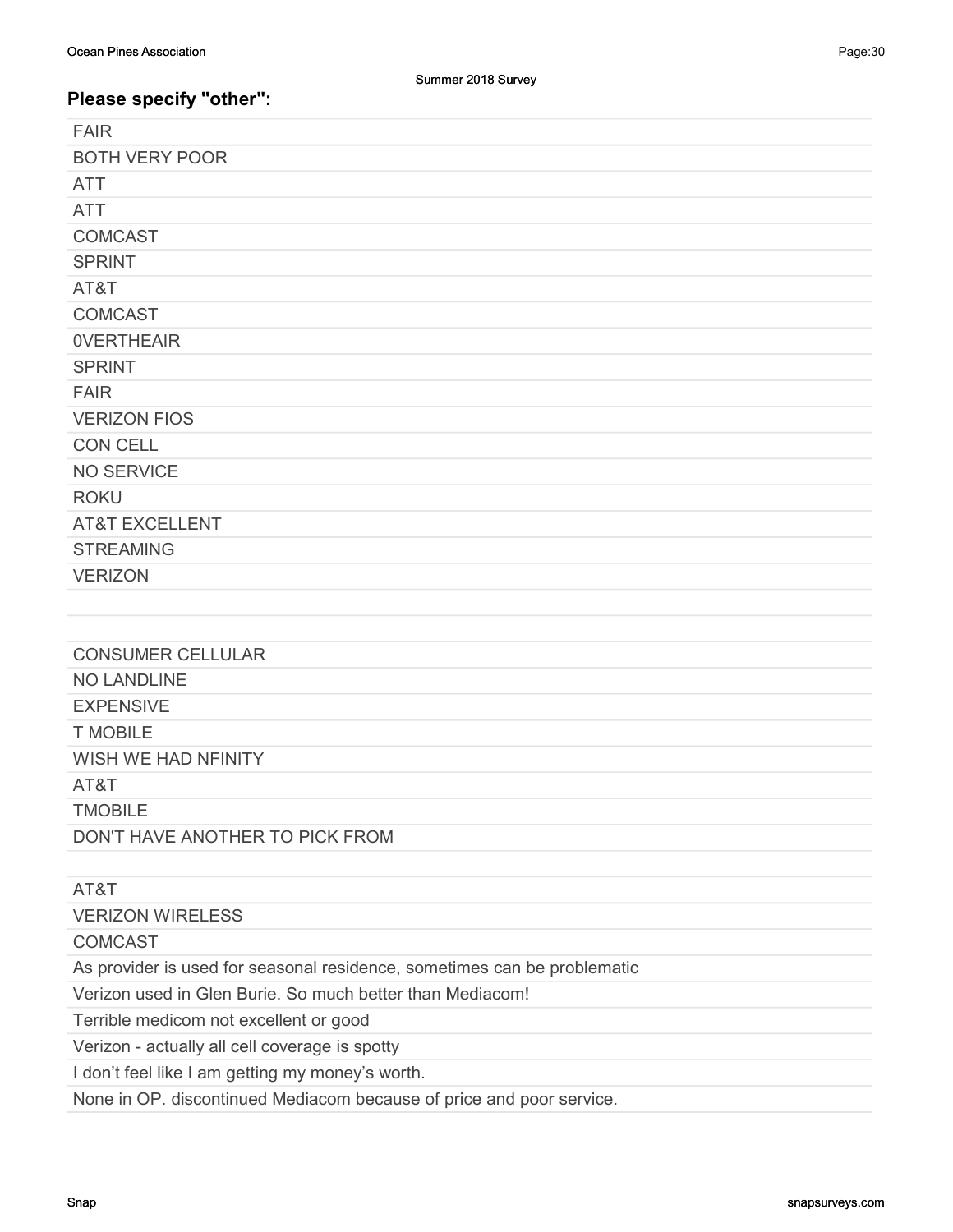ooma internet phone

Magic Jack

Extremely poor... Affecting ability to work and contribute residing in OP

Mediacom is a substandard internet/tv service charging rates on a par with much more dependable and.

AT&T

but still too expensive at \$200/mth for high speed internet and ExtremTV. Need competition!

t-mobile

Wish we had more options

none

Comcast

Verizon Cell

Internet service from mediacom is only average

Poor for so many Mediacom outages. Poor for Verizon because of very limited reception - trees.

cont'd from before...and I can't get rid of "DirecTV"

Too expensive.

N/A

Would like for Mediacom to offer MLB net workl

it would be nice to have reliable Verizon cell phone service without having to go outside for calls

I would like to know what service Verizon offers to OP residence. We need Medicom alternative.

x finity streamed from internet

But Mediacomm is too expensive

Something between Good and Poor, like Tolerable. It normally works. It's expensive.

many issues with outdated lines I'm told

Media com fair

No subscriptions; perhaps a part-time service should be offered at a lower rate, like NY shore towns

OPA needs high speed internet competition in the Pines

mediacom poor for pricing, good for TV connection and fair for internet connectivity issues

Worst service ever.

Verison cell phone service is poor throughout community

mediacom often has weak signal and it is way too expensive!!

AT&T

Service routinely fails, tv, phone and internet

cannot rate

I was told Mediacom was my only choice for TV, Internet & Phone. Poor service, inconsistent billing.

Xfinity/Comcast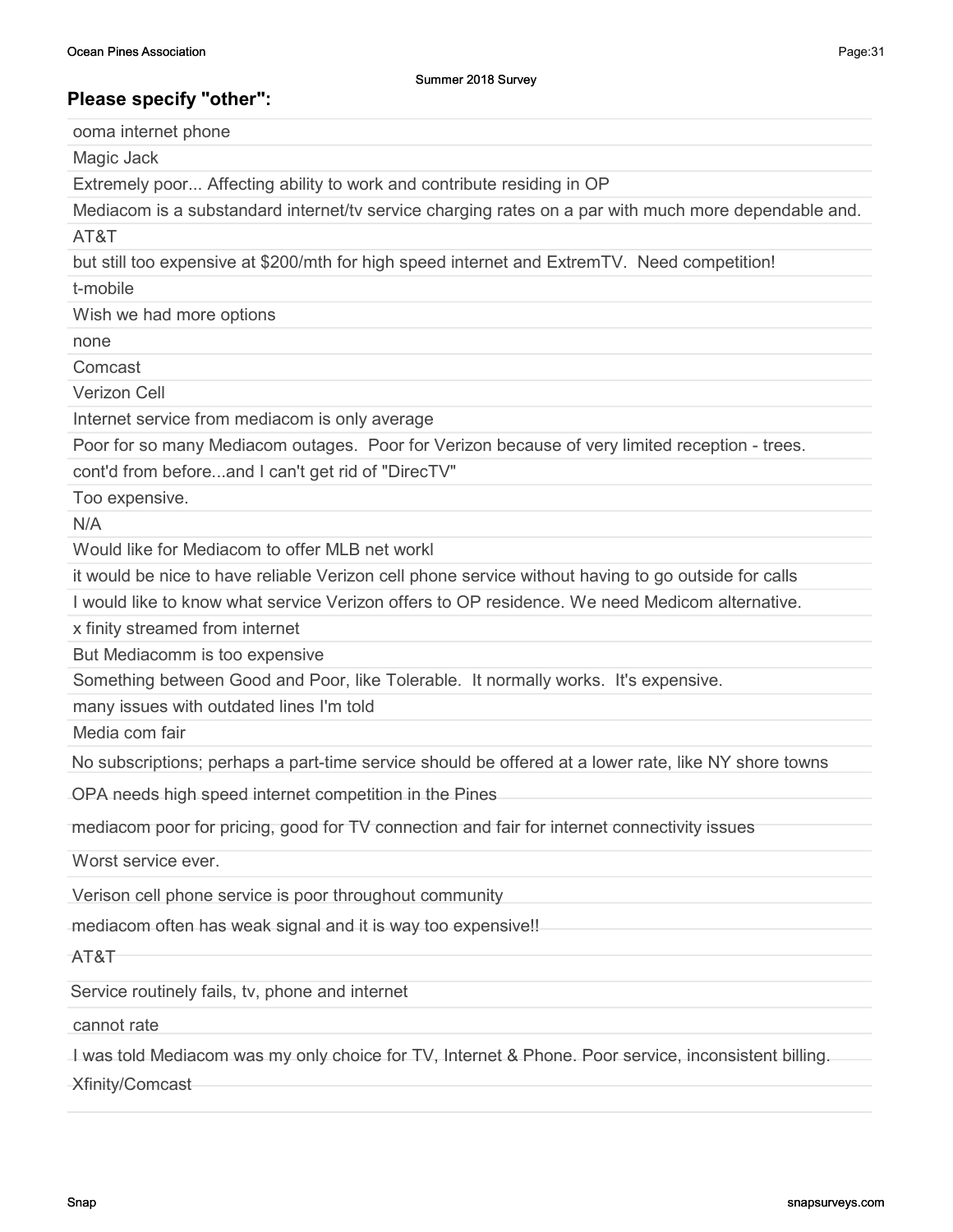Verizon Cell Service is very poor in OP

Mediacom must have weekend staff who hate Maryland Public TV stations...they always go down then

phone is on a "grandfathered Plan" no longer offered

**MetroPCS** 

**DirecTVNow** 

media com internet and TV are not reliable

But way too expensive

not having competition for cable providers makes price much higher than in DC area!!

too expensive medicom

LOW FAIR

You could not get much worse than Media com that is why we went to Direct

Mediacom service is not any better than average.

wish there were more options available

The state of TV/Internet Services provided to OP is terrible. We should have competitive companies

AT&T Cellphone

att

Mediacom is TERRIBLE. DirecTV was not an option due to tree locations.

Mediacom very high priced, customer service poor. Why do we have such a long term contract w/them?

Mediacom service is "old fashioned" ... at least 10 years behind Comcast! Poor Service at times.

Mediacom

My internet frequently has signal issues or goes out for short periods

NA

Very expensive for lousy svc!

Internet down a lot and slow

Ooma

Had Media but didn't like. Did like the Ocean Pines channel which we miss.

I have lived in Central NJ and Upstate rural NY and by far Mediacom is the worst provider.

Compared to our Comcast service at our primary residence it is satisfactory

Had Verizon internet (DSL)/ was down more than up

Ocean Pines has cell shadow in our area. No carrier provides adequate coverage for our neighborhood.

see above

In terms of cost, Mediacom is very poor!

Roku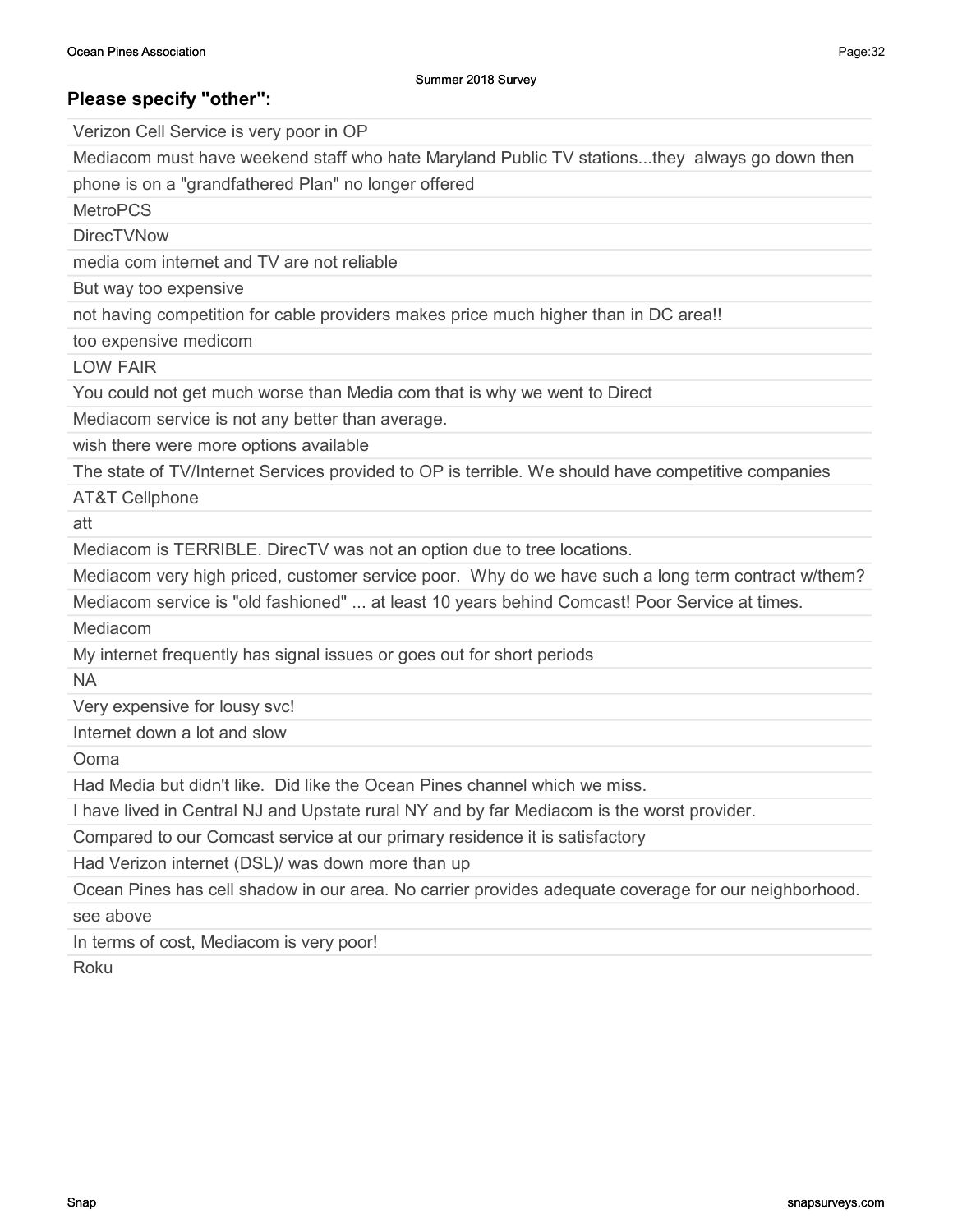# Of the following, rate the importance of your reasons for locating in Ocean Pines. (Aquatics)



### Of the following, rate the importance of your reasons for locating in Ocean Pines. (Beach Club)



## Of the following, rate the importance of your reasons for locating in Ocean Pines. (Friends in the community)



## Of the following, rate the importance of your reasons for locating in Ocean Pines. (Golf)

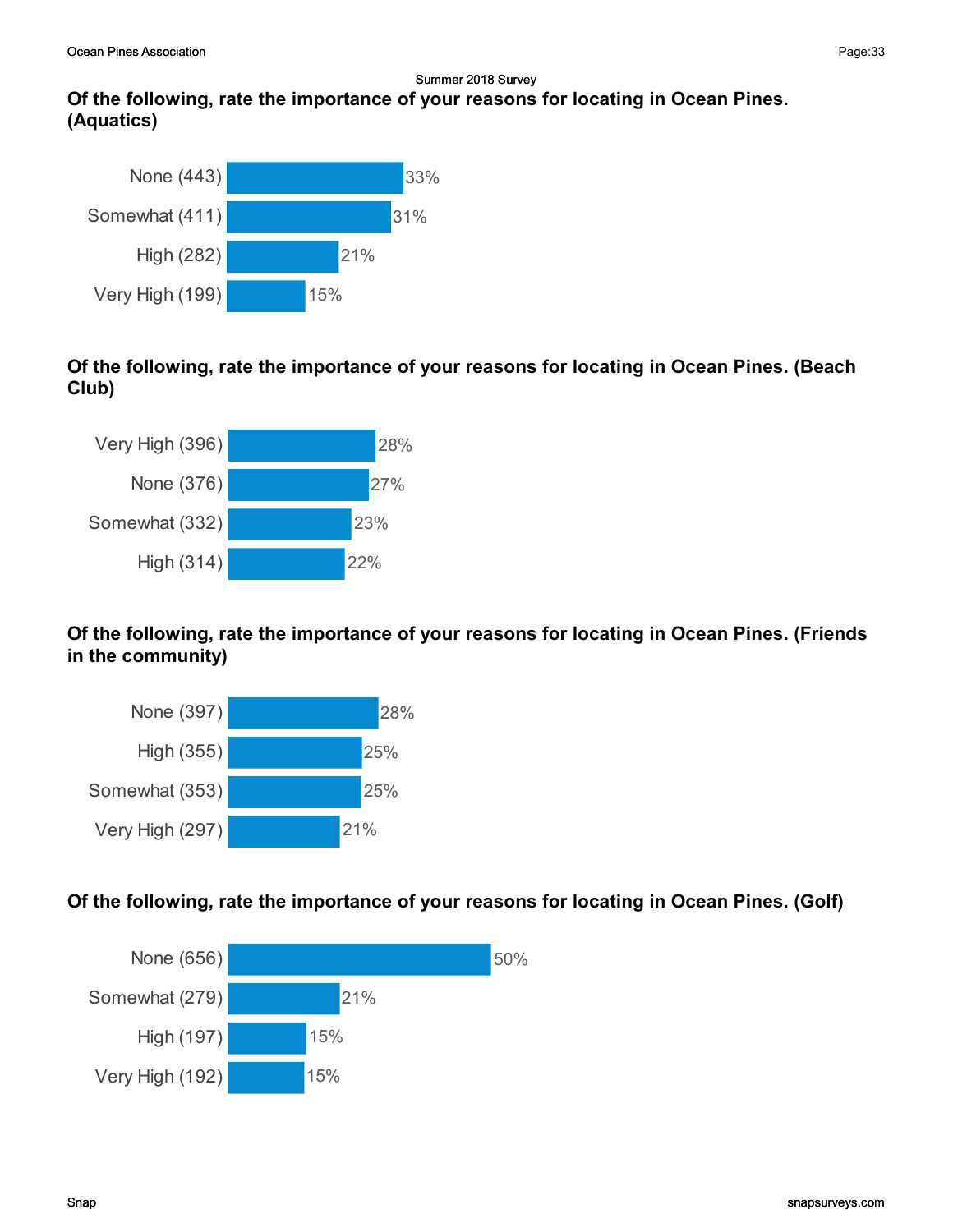

Of the following, rate the importance of your reasons for locating in Ocean Pines. (Racquet sports)



### Of the following, rate the importance of your reasons for locating in Ocean Pines. (Community attractiveness)

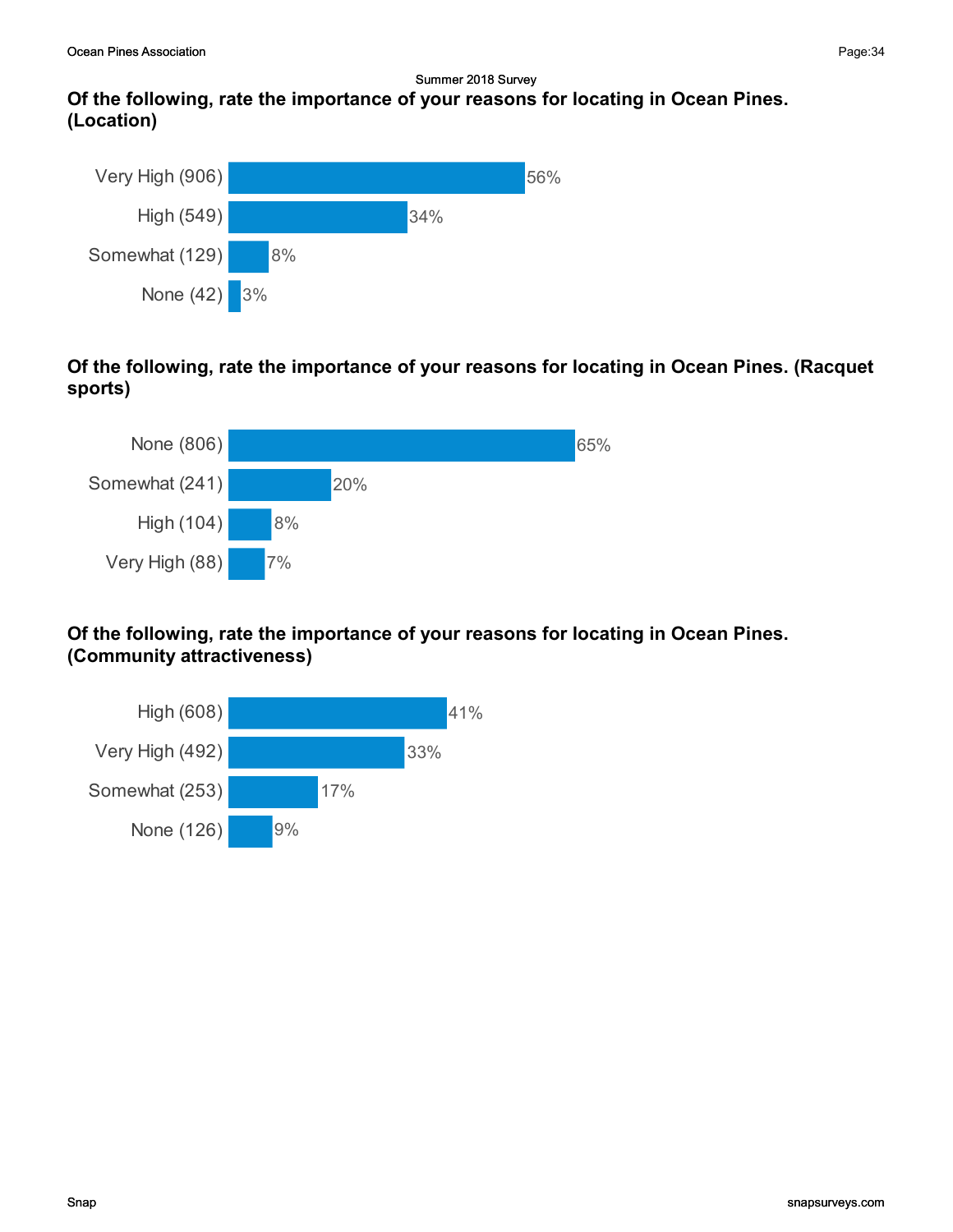# Of the following, rate the importance of your reasons for locating in Ocean Pines. (Reputation)



### Of the following, rate the importance of your reasons for locating in Ocean Pines. (Safety of the community)



## Of the following, rate the importance of your reasons for locating in Ocean Pines. (Time spent as a guest)



## Of the following, rate the importance of your reasons for locating in Ocean Pines. (Value)

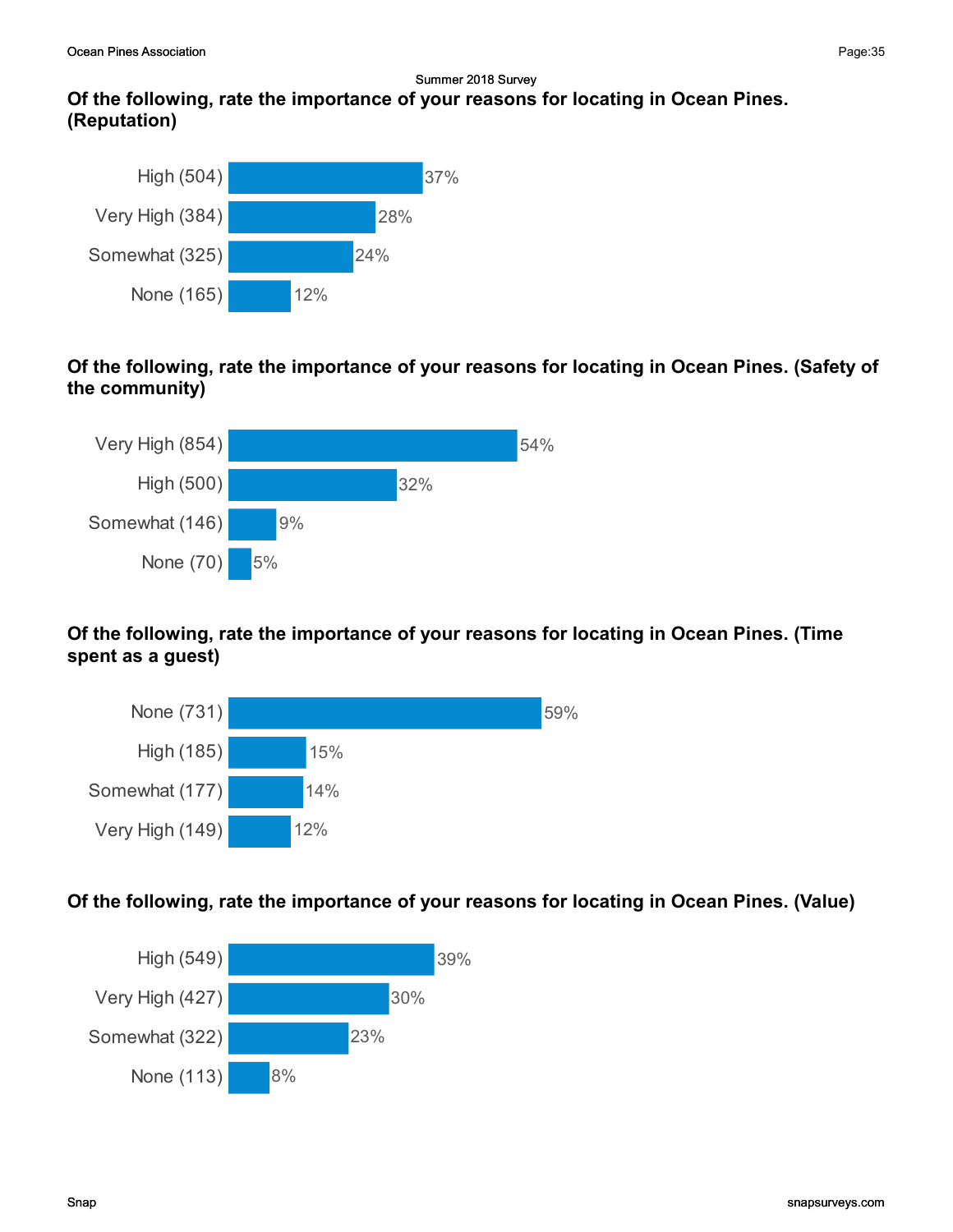## Of the following, rate the importance of your reasons for locating in Ocean Pines. (Yacht Club)



### Of the following, rate the importance of your reasons for locating in Ocean Pines. (Recreational programs)



Of the following, rate the importance of your reasons for locating in Ocean Pines. (Year-Round Farmers & Artisans Market)

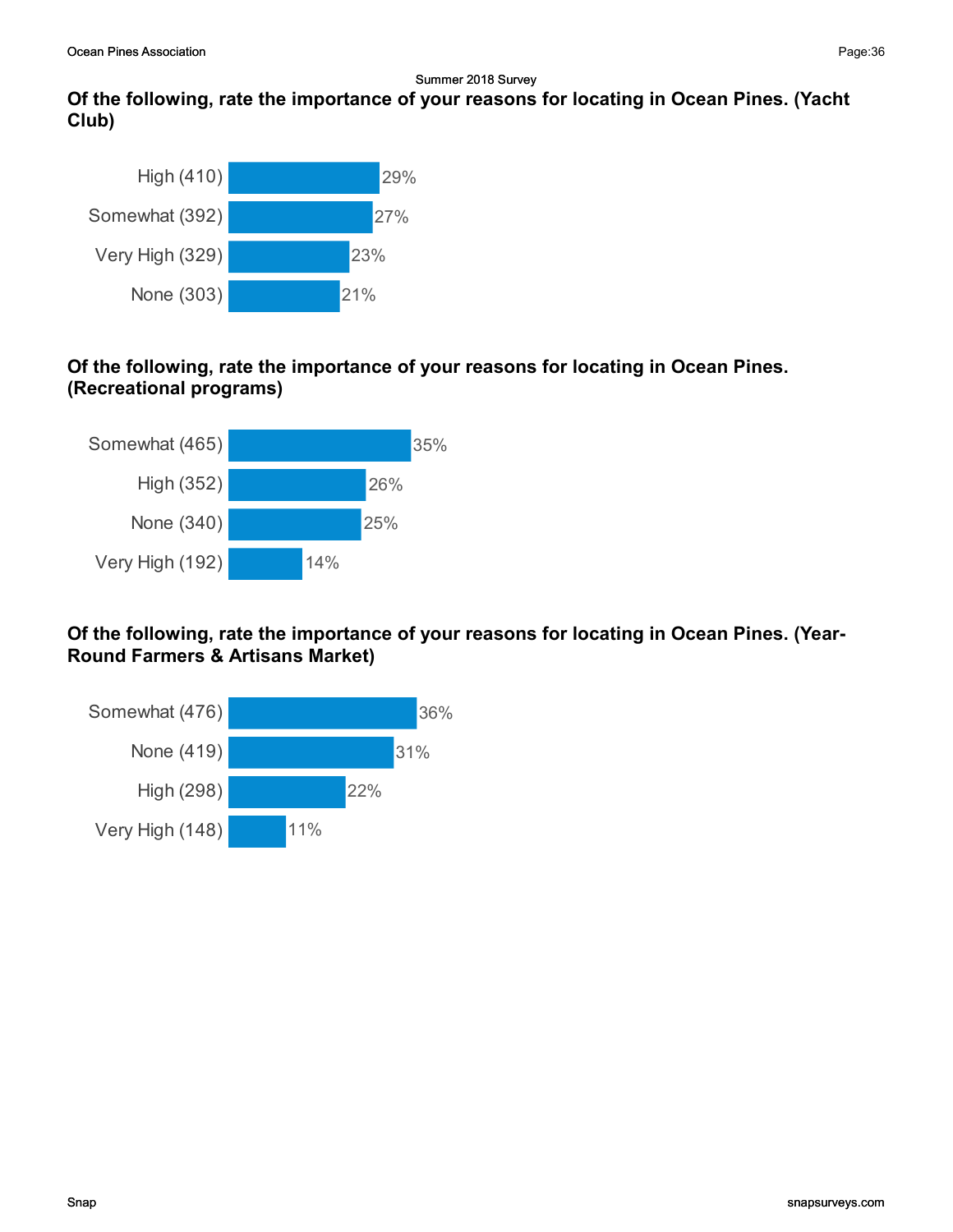## Rate the importance of the following in retaining the value and attractiveness of Ocean Pines. (Aquatics)



## Rate the importance of the following in retaining the value and attractiveness of Ocean Pines. (Beach Club)



## Rate the importance of the following in retaining the value and attractiveness of Ocean Pines. (Friends in the community)

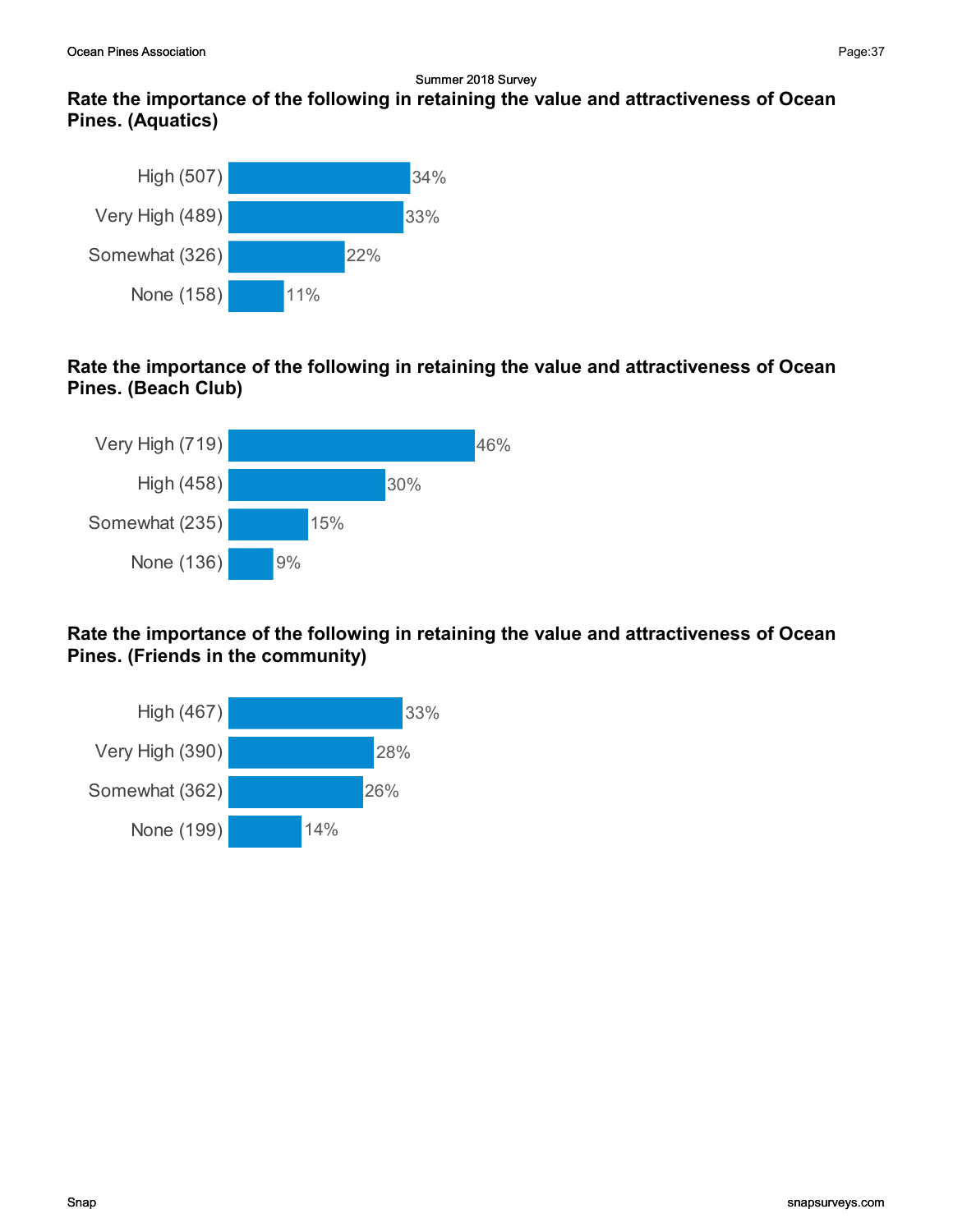## Rate the importance of the following in retaining the value and attractiveness of Ocean Pines. (Golf)



Rate the importance of the following in retaining the value and attractiveness of Ocean Pines. (Location)



Rate the importance of the following in retaining the value and attractiveness of Ocean Pines. (Racquet sports)

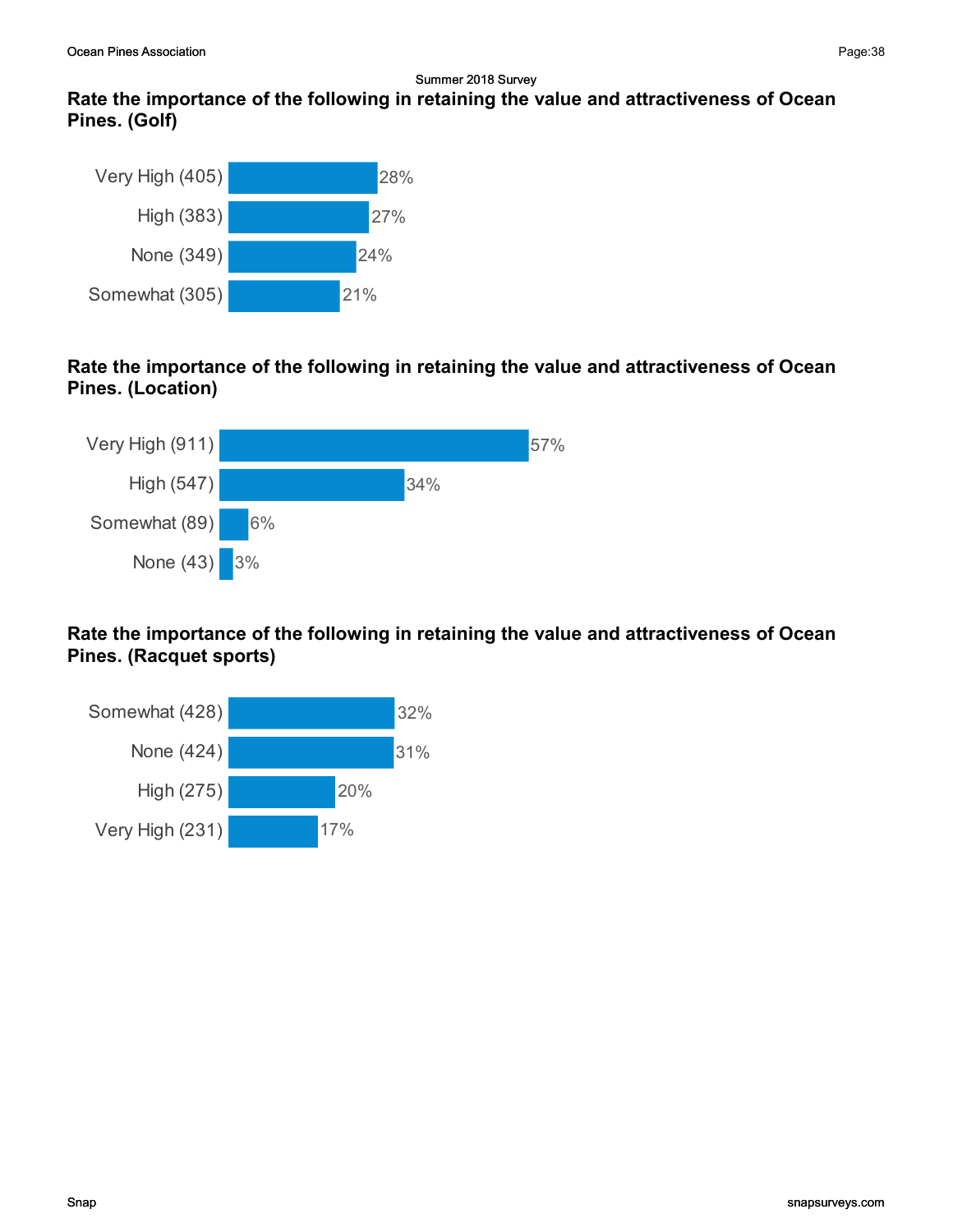## Rate the importance of the following in retaining the value and attractiveness of Ocean Pines. (Community attractiveness)



## Rate the importance of the following in retaining the value and attractiveness of Ocean Pines. (Reputation)



Rate the importance of the following in retaining the value and attractiveness of Ocean Pines. (Safety of the community)

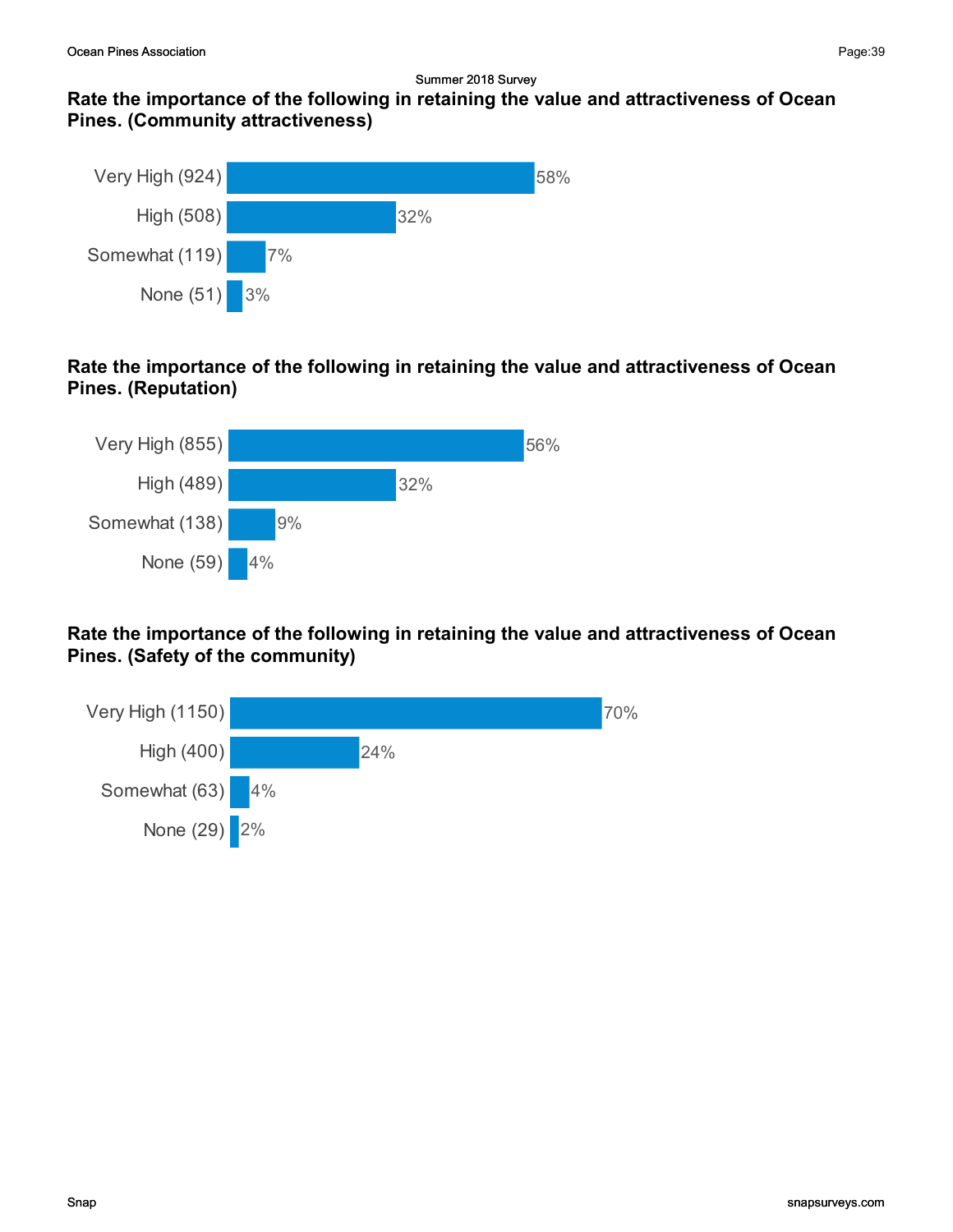## Rate the importance of the following in retaining the value and attractiveness of Ocean Pines. (Time spent as a guest)



Rate the importance of the following in retaining the value and attractiveness of Ocean Pines. (Value)



Rate the importance of the following in retaining the value and attractiveness of Ocean Pines. (Yacht Club)

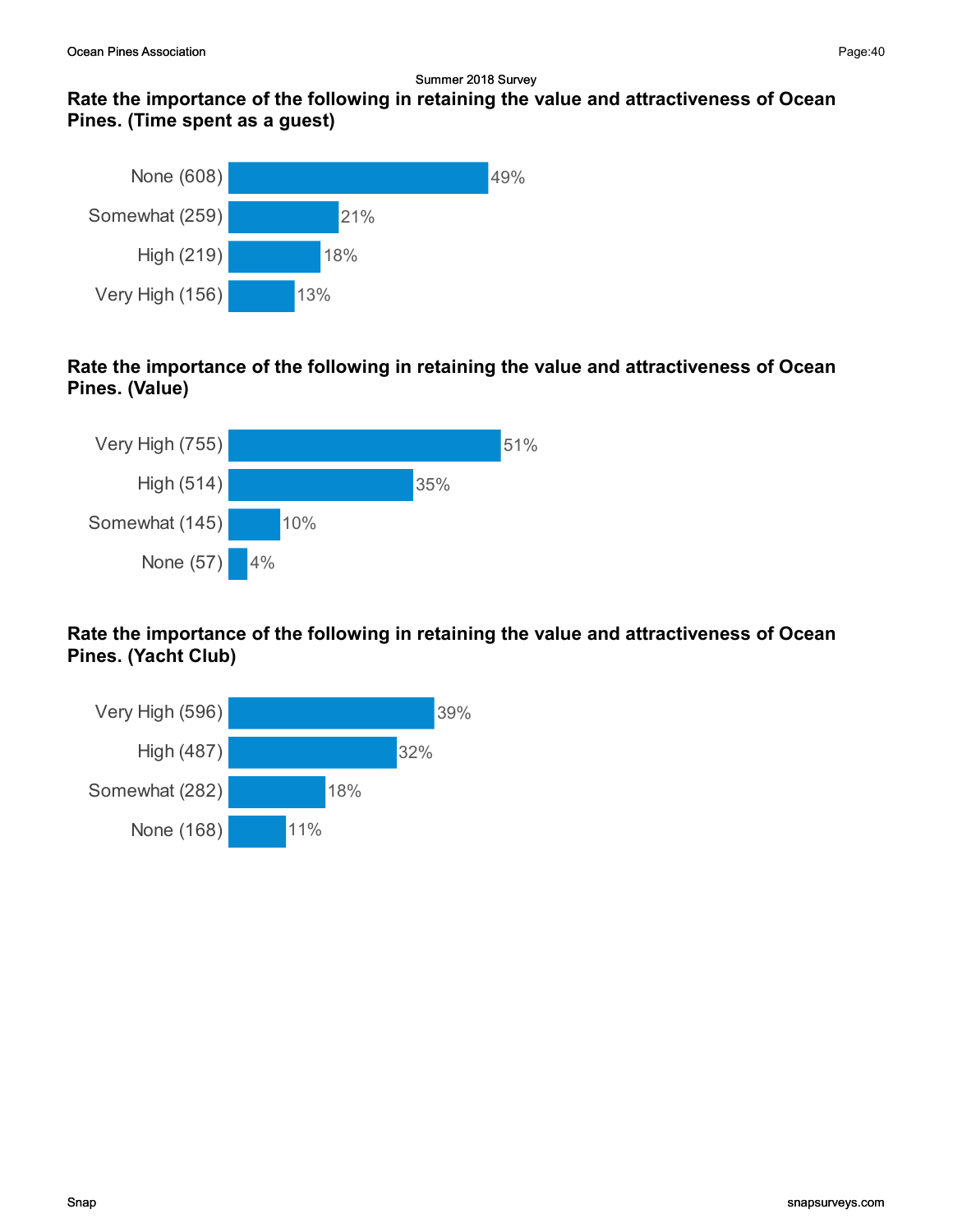## Rate the importance of the following in retaining the value and attractiveness of Ocean Pines. (Recreational programs)



### Rate the importance of the following in retaining the value and attractiveness of Ocean Pines. (Year-Round Farmers & Artisans Market)



How often do members of your household and/or guests use the following Ocean Pines Association amenities/facilities? (Baseball/softball fields)



Page:41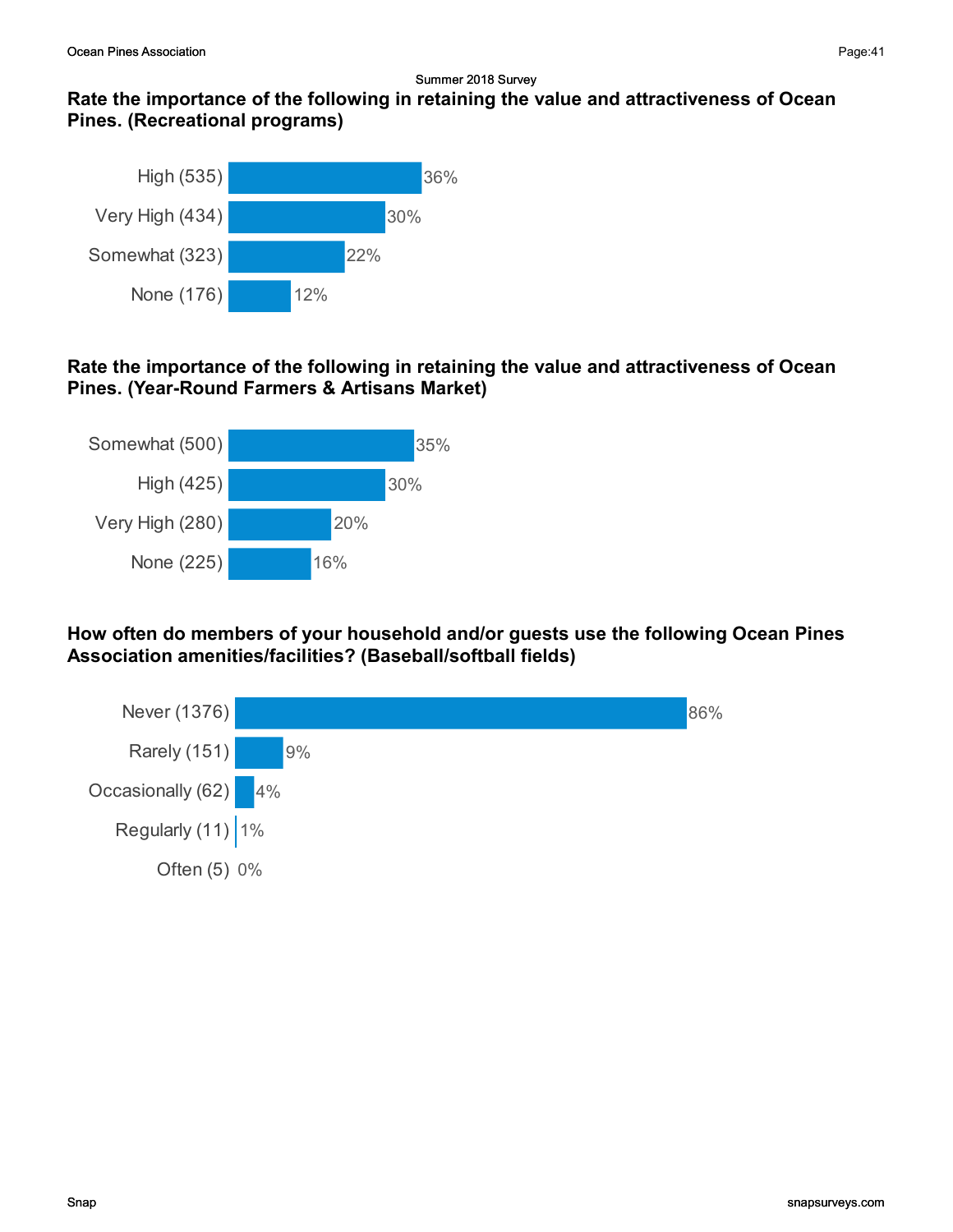## How often do members of your household and/or guests use the following Ocean Pines Association amenities/facilities? (Basketball courts)



## How often do members of your household and/or guests use the following Ocean Pines Association amenities/facilities? (Beach Club)



How often do members of your household and/or guests use the following Ocean Pines Association amenities/facilities? (Beach Club parking)

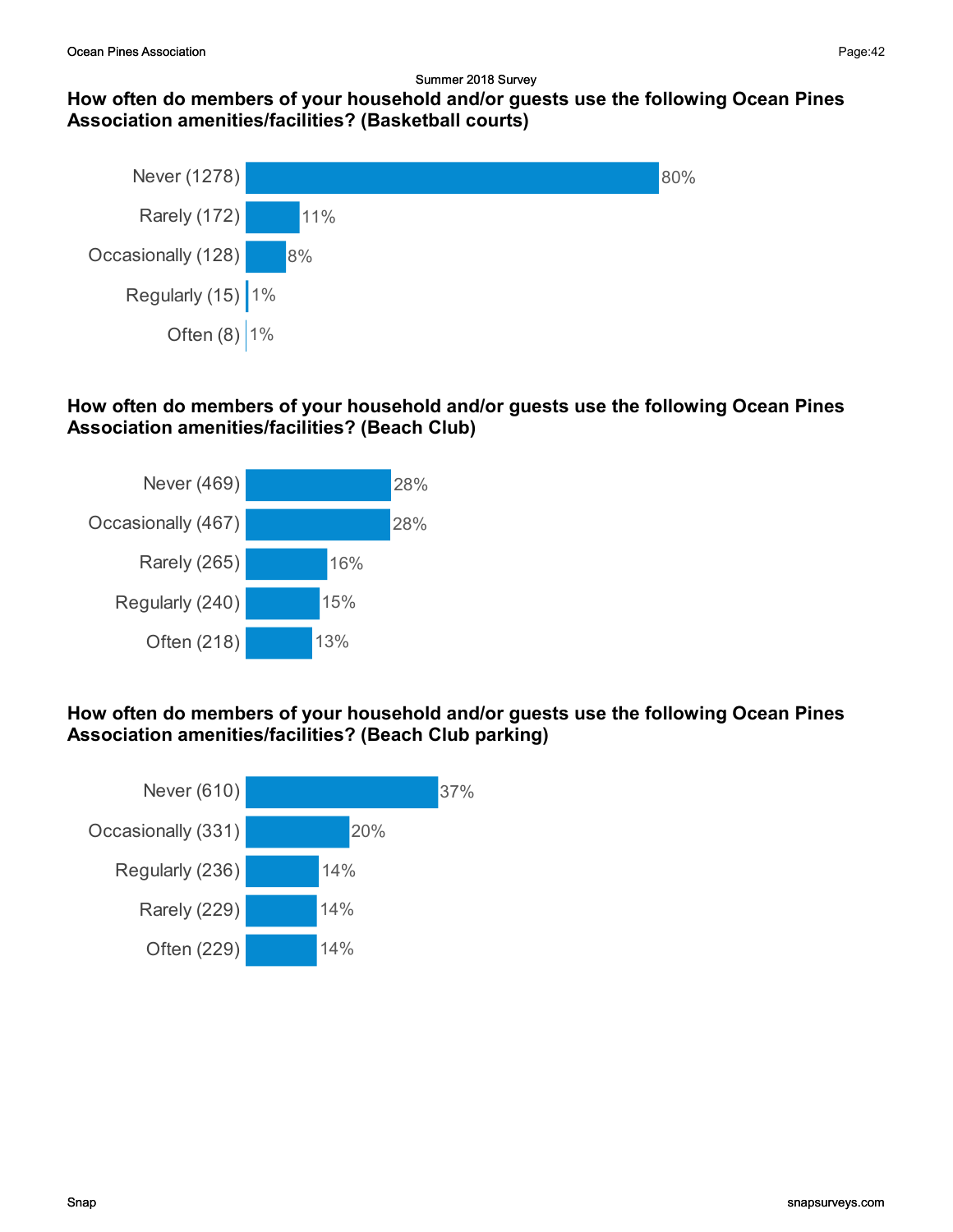## How often do members of your household and/or guests use the following Ocean Pines Association amenities/facilities? (Beach Club Pool)



### How often do members of your household and/or guests use the following Ocean Pines Association amenities/facilities? (Boat landings)



### How often do members of your household and/or guests use the following Ocean Pines Association amenities/facilities? (Community Center)

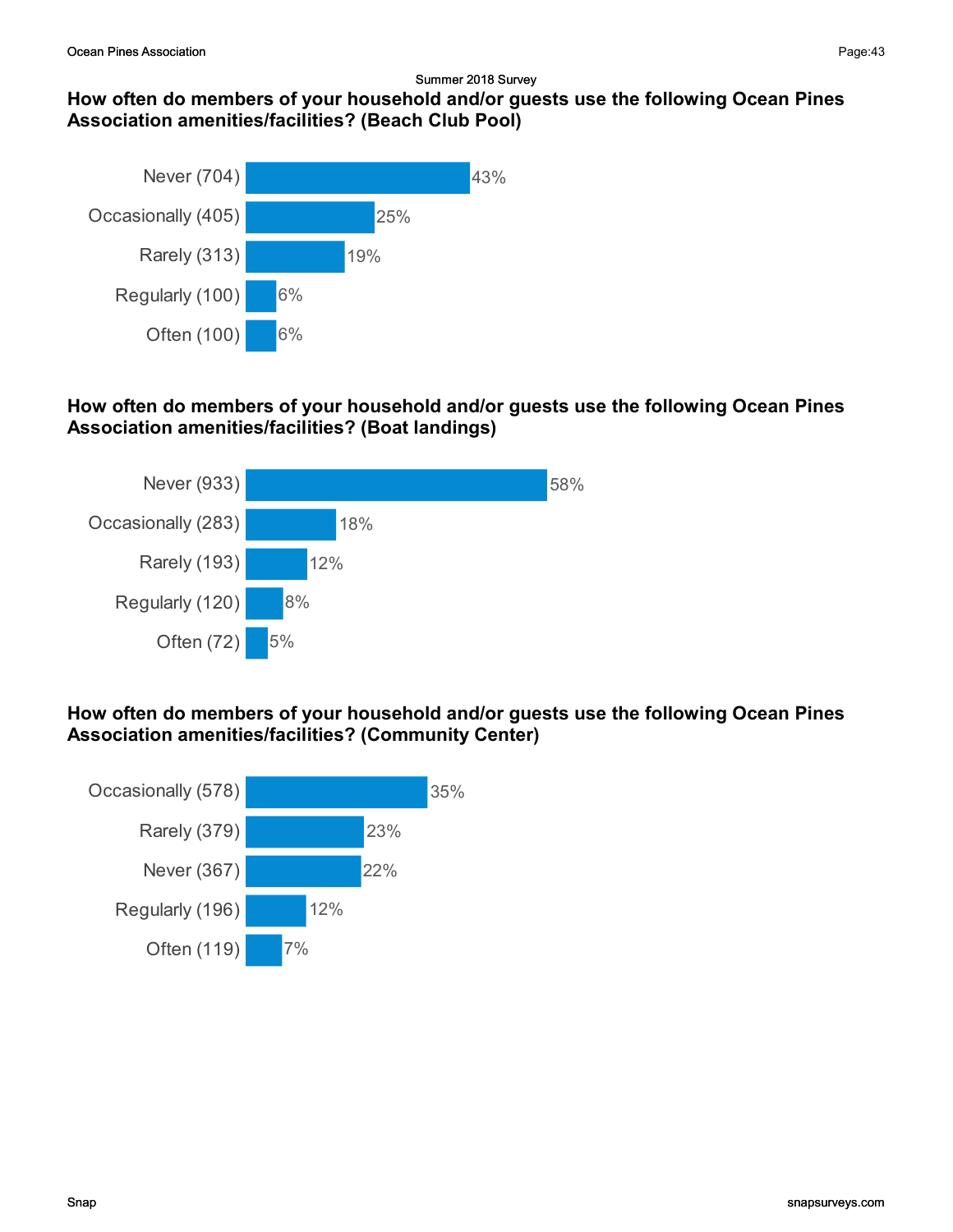## How often do members of your household and/or guests use the following Ocean Pines Association amenities/facilities? (Crabbing pier)



### How often do members of your household and/or guests use the following Ocean Pines Association amenities/facilities? (Community parks)



#### How often do members of your household and/or guests use the following Ocean Pines Association amenities/facilities? (Golf course)

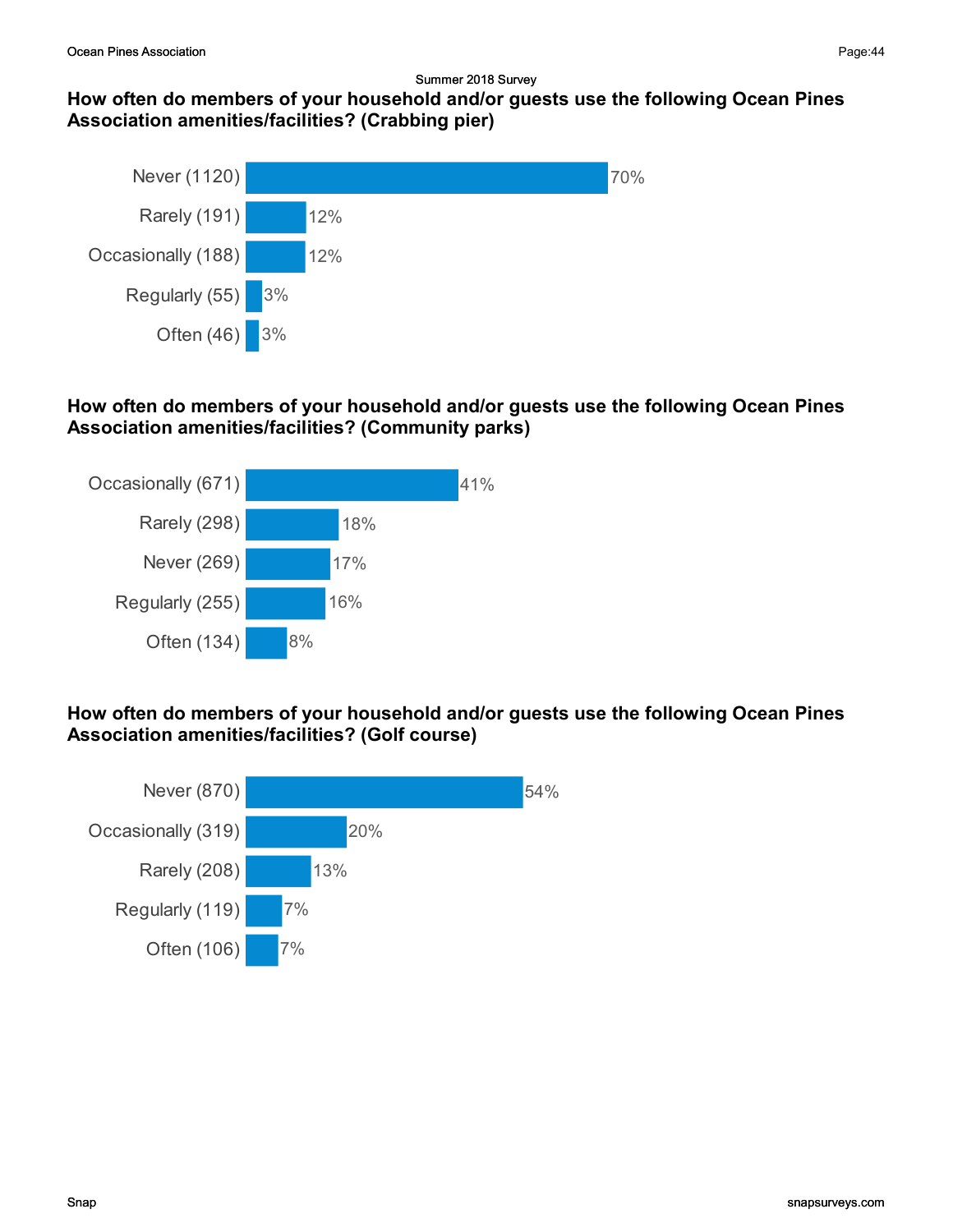## How often do members of your household and/or guests use the following Ocean Pines Association amenities/facilities? (Marina)



#### How often do members of your household and/or guests use the following Ocean Pines Association amenities/facilities? (Meeting/gathering rooms)



How often do members of your household and/or guests use the following Ocean Pines Association amenities/facilities? (Pickleball courts)

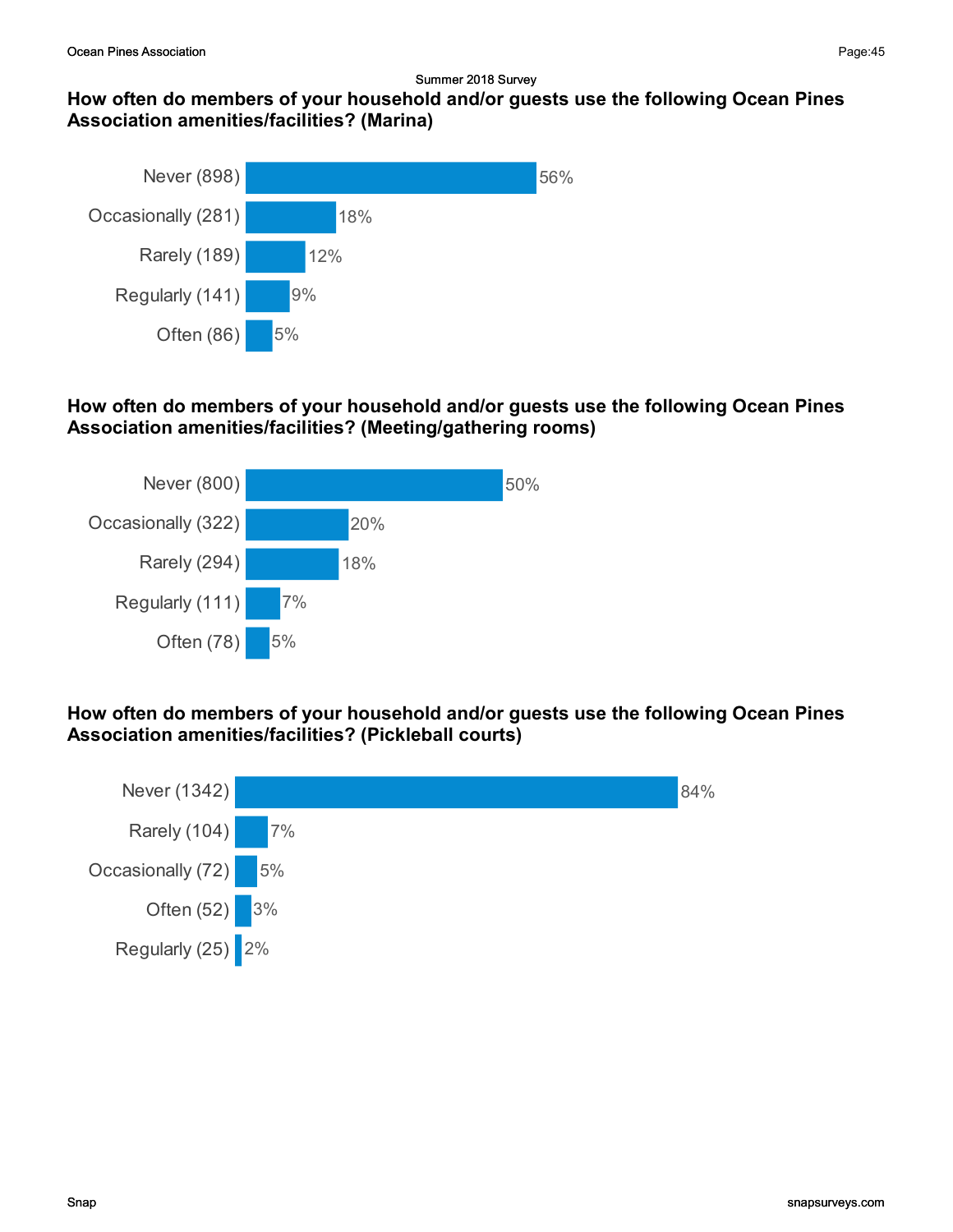## How often do members of your household and/or guests use the following Ocean Pines Association amenities/facilities? (Platform tennis courts)



#### How often do members of your household and/or guests use the following Ocean Pines Association amenities/facilities? (Mumford's Landing Pool)



#### How often do members of your household and/or guests use the following Ocean Pines Association amenities/facilities? (Swim & Racquet Club Pool)

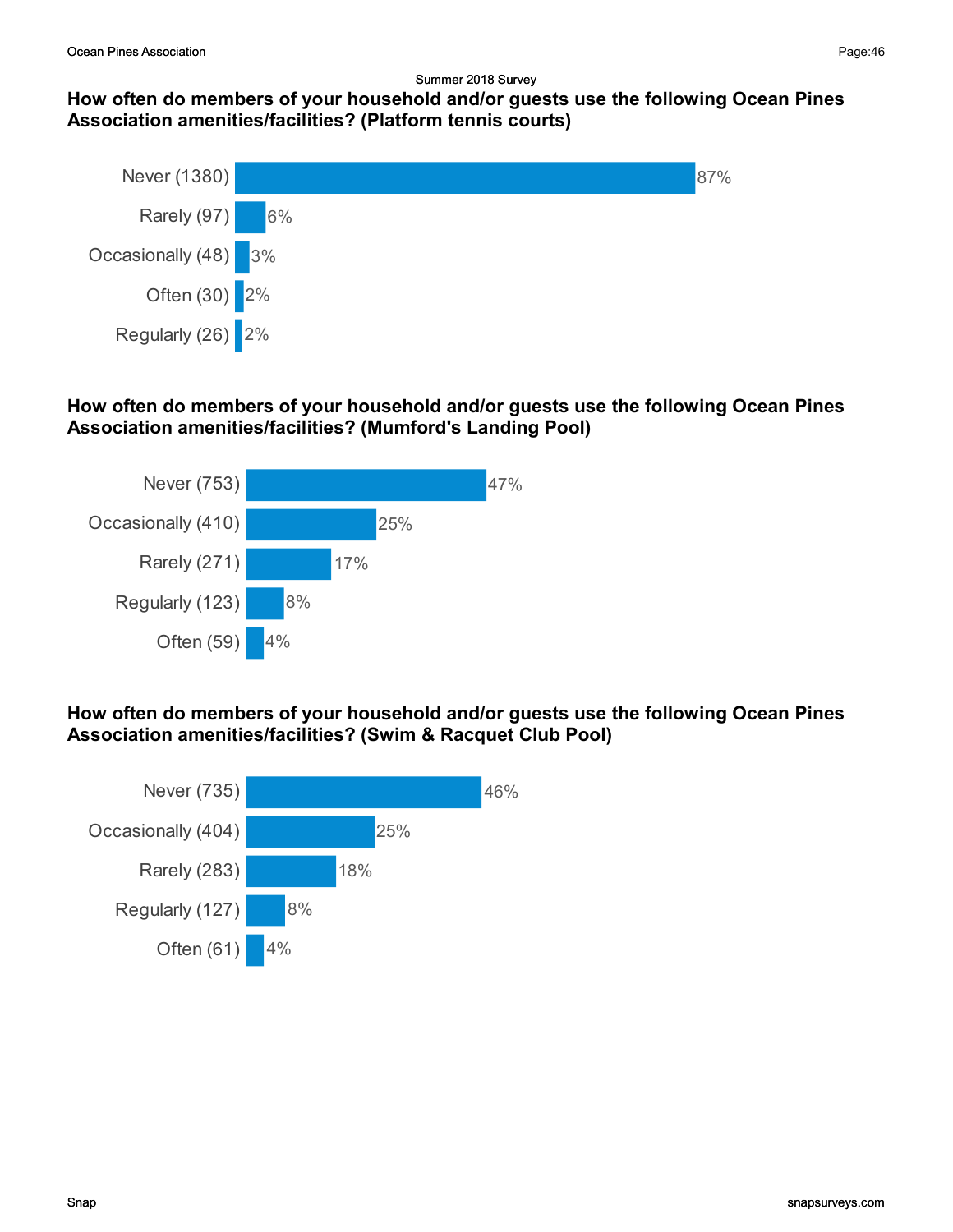## Association amenities/facilities? (Oasis/Yacht Club Pool) Never (622) Occasionally (427) 26% 26% 38%



## How often do members of your household and/or guests use the following Ocean Pines Association amenities/facilities? (Sports Core Pool)



How often do members of your household and/or guests use the following Ocean Pines Association amenities/facilities? (Tennis courts)



Page:47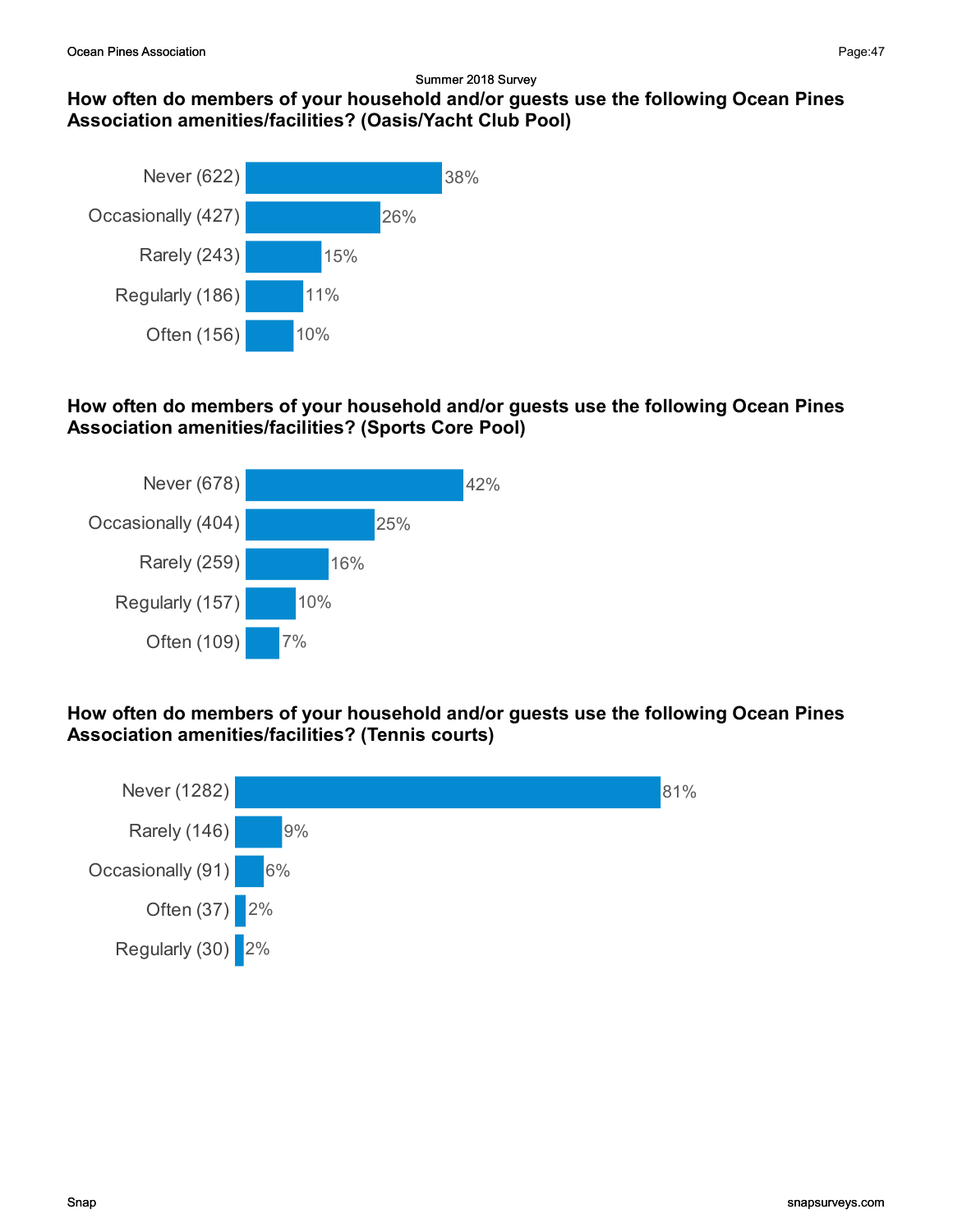## How often do members of your household and/or guests use the following Ocean Pines Association amenities/facilities? (Tern Grille)



## How often do members of your household and/or guests use the following Ocean Pines Association amenities/facilities? (Yacht Club)



How often do members of your household and/or guests use the following Ocean Pines Association amenities/facilities? (Year-Round Farmers & Artisans Market)

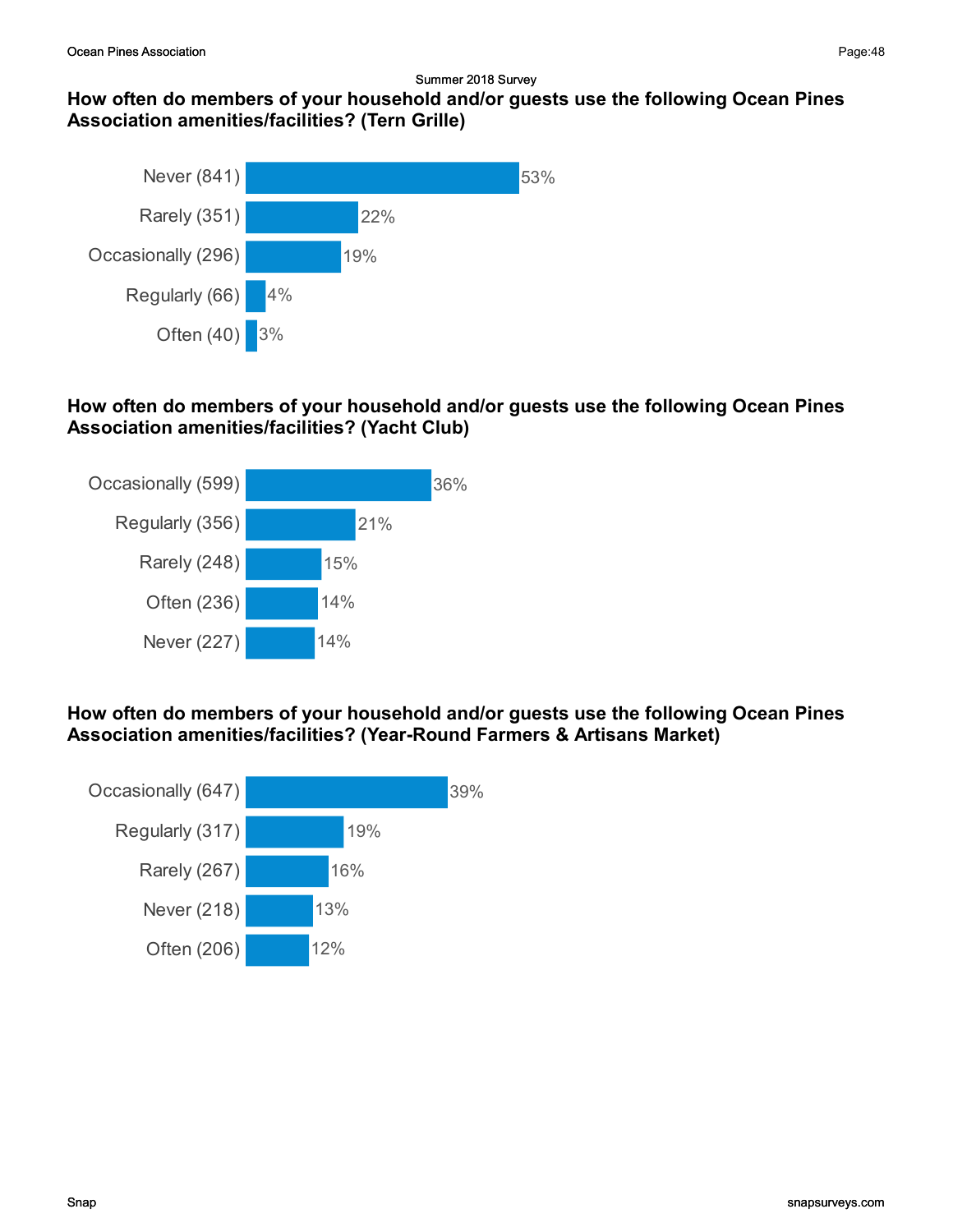### How would you rate the overall physical condition of the following Ocean Pines Association amenities/facilities? (Baseball/softball fields)



### How would you rate the **overall physical condition** of the following Ocean Pines Association amenities/facilities? (Basketball courts)



### How would you rate the **overall physical condition** of the following Ocean Pines Association amenities/facilities? (Beach Club)

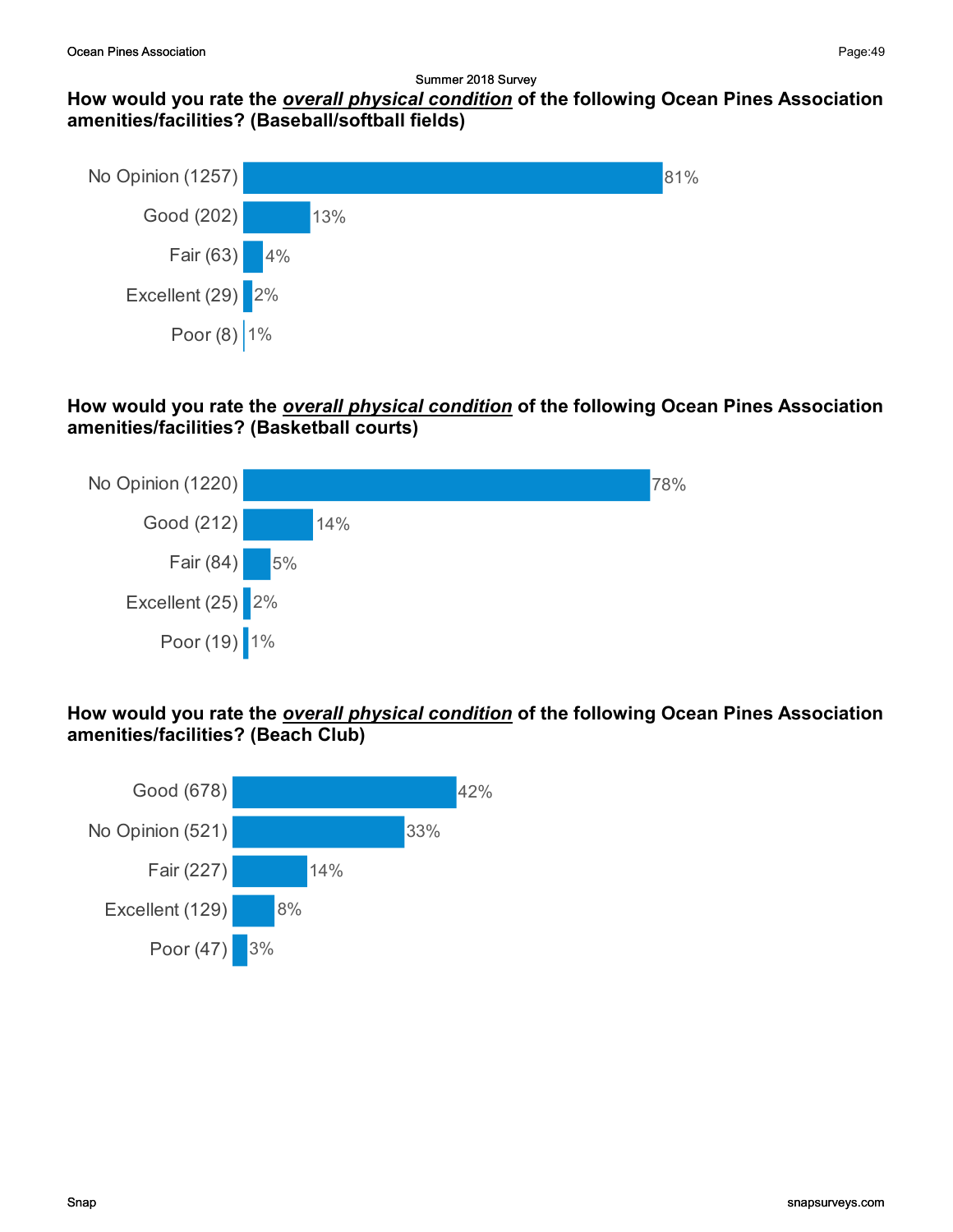#### How would you rate the overall physical condition of the following Ocean Pines Association amenities/facilities? (Beach Club parking)



#### How would you rate the *overall physical condition* of the following Ocean Pines Association amenities/facilities? (Beach Club Pool)



#### How would you rate the **overall physical condition** of the following Ocean Pines Association amenities/facilities? (Boat landings)

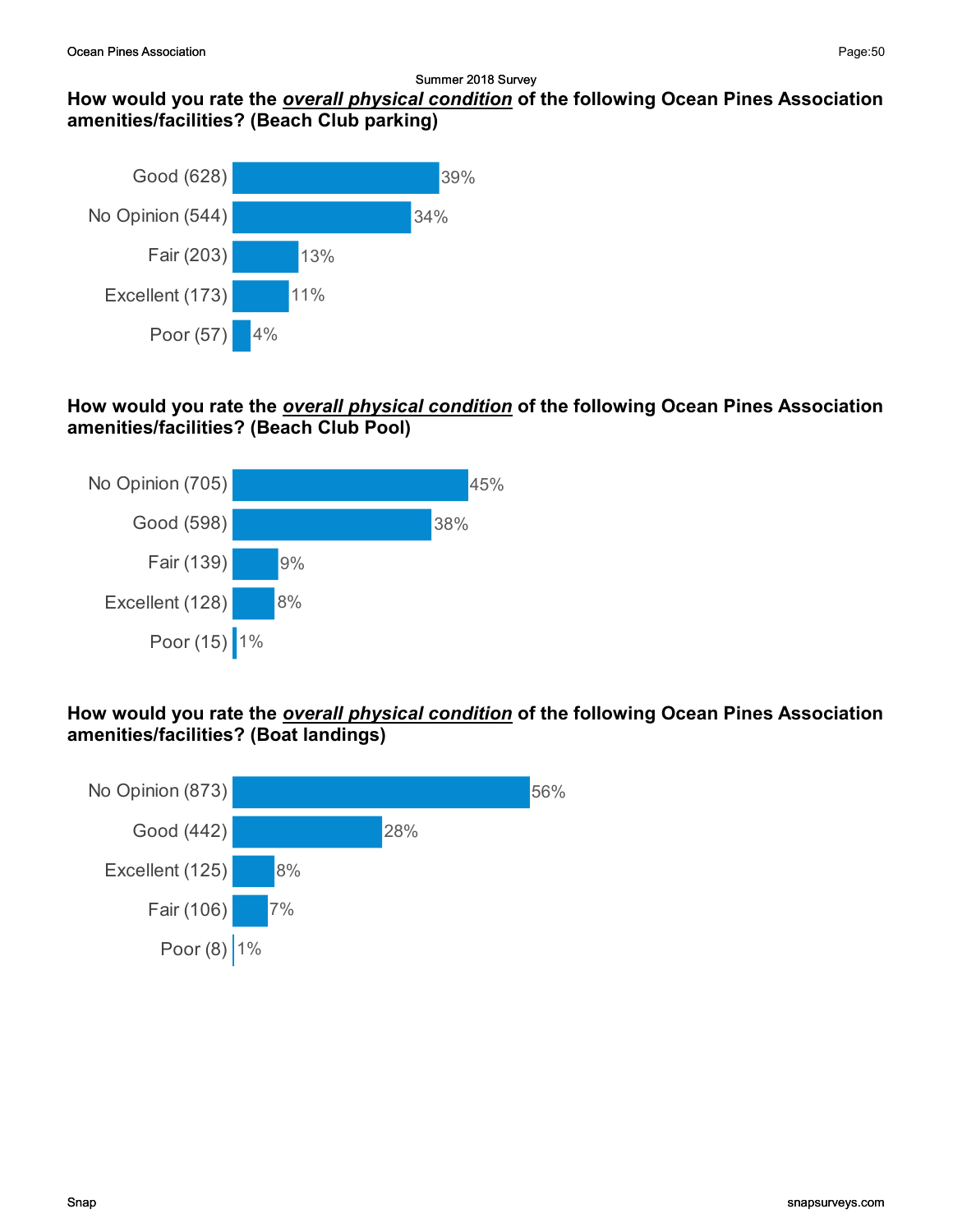### How would you rate the overall physical condition of the following Ocean Pines Association amenities/facilities? (Community Center)



### How would you rate the **overall physical condition** of the following Ocean Pines Association amenities/facilities? (Crabbing pier)



### How would you rate the **overall physical condition** of the following Ocean Pines Association amenities/facilities? (Community parks)

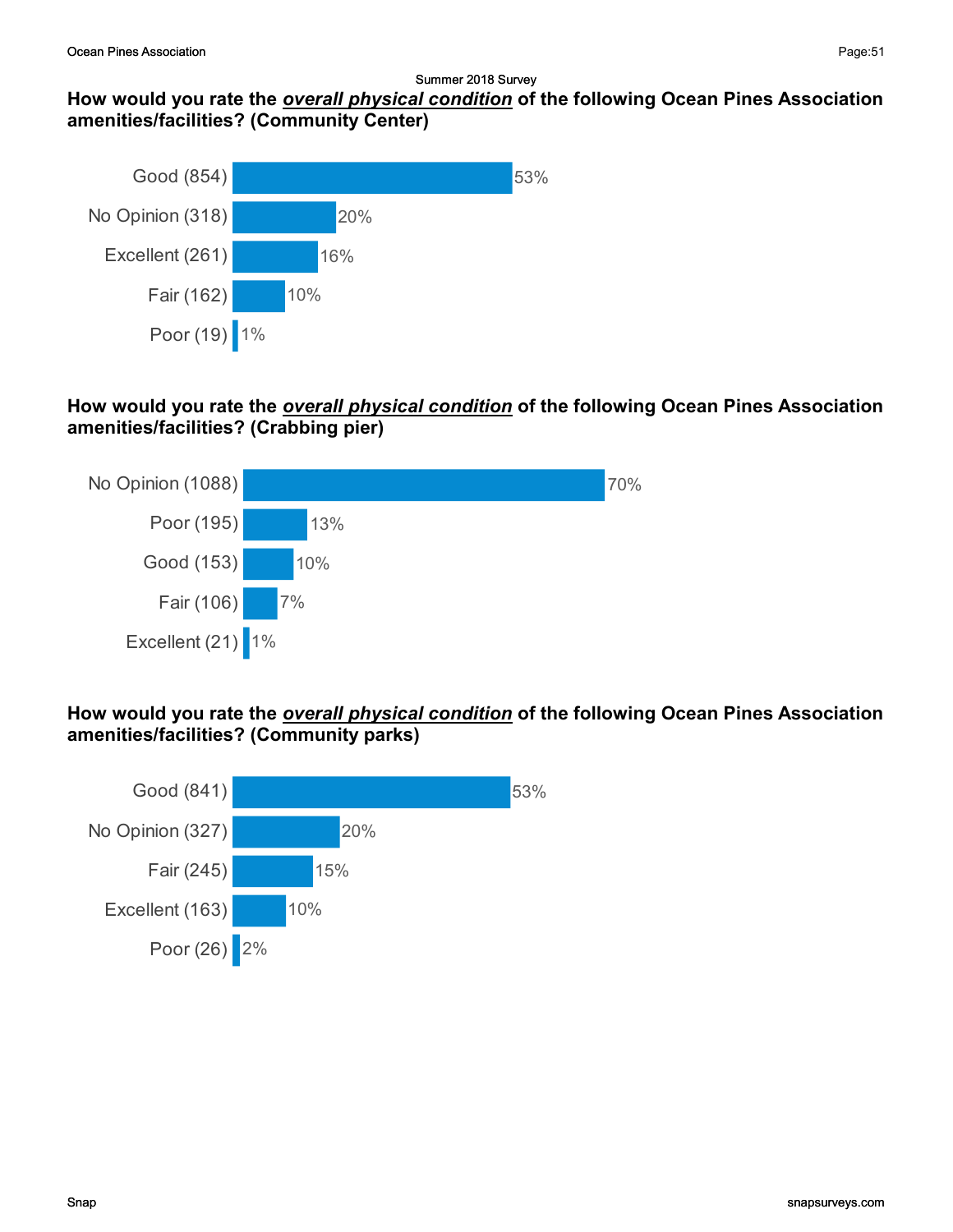## How would you rate the overall physical condition of the following Ocean Pines Association amenities/facilities? (Golf course)



### How would you rate the **overall physical condition** of the following Ocean Pines Association amenities/facilities? (Marina)



### How would you rate the **overall physical condition** of the following Ocean Pines Association amenities/facilities? (Meeting/gathering rooms)

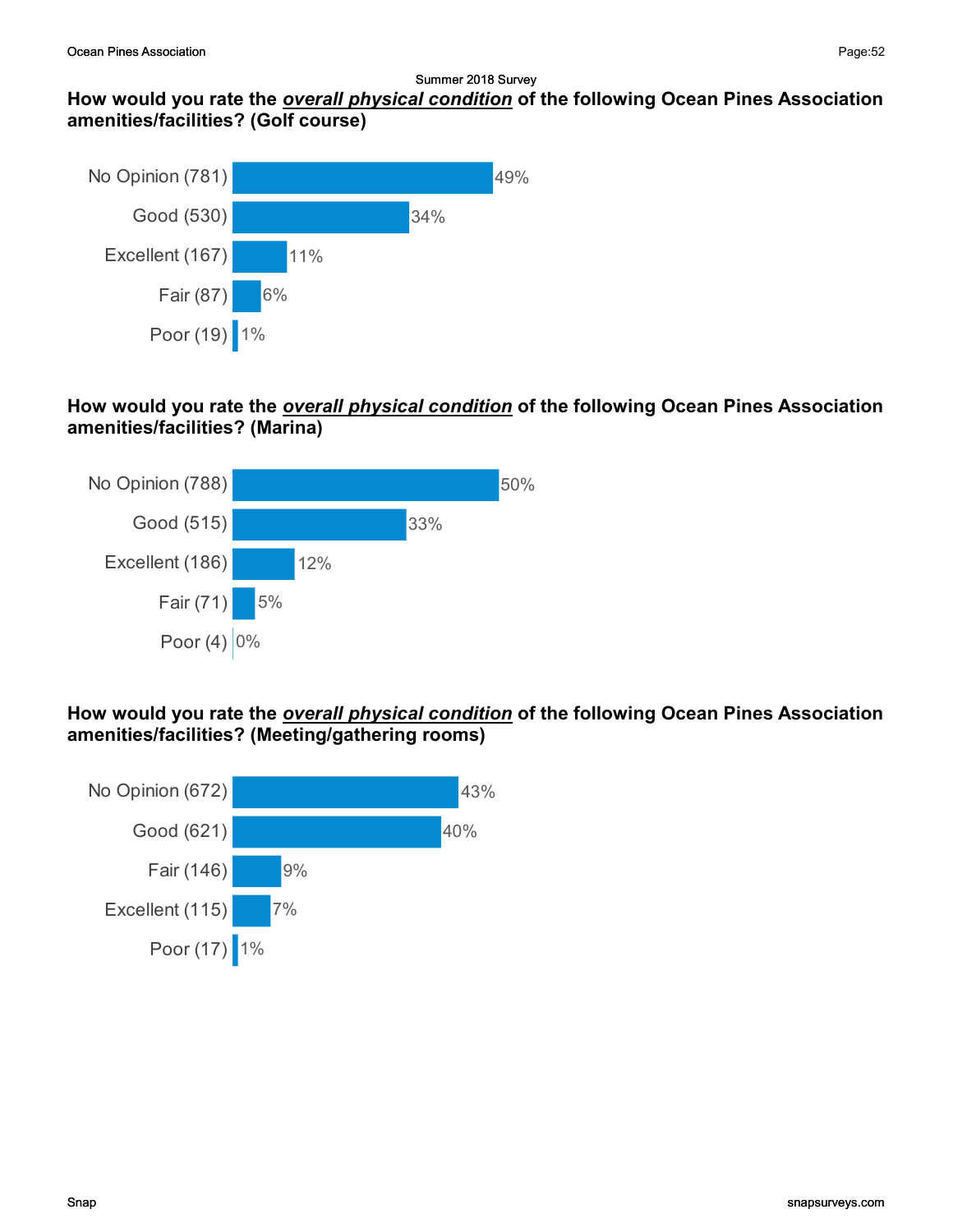#### How would you rate the overall physical condition of the following Ocean Pines Association amenities/facilities? (Pickleball courts)



#### How would you rate the **overall physical condition** of the following Ocean Pines Association amenities/facilities? (Platform tennis courts)



#### How would you rate the overall physical condition of the following Ocean Pines Association amenities/facilities? (Mumford's Landing Pool)

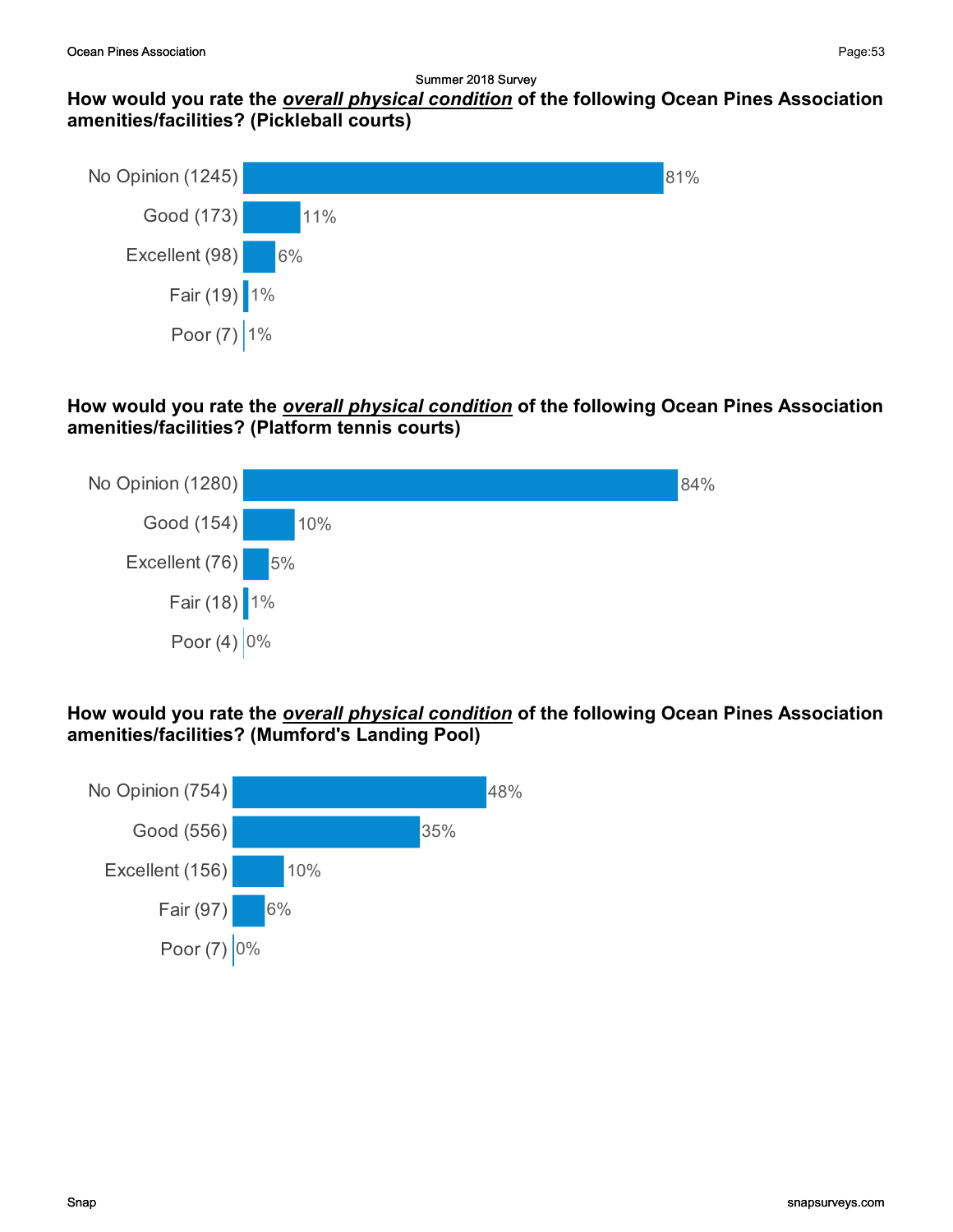## How would you rate the overall physical condition of the following Ocean Pines Association amenities/facilities? (Swim & Racquet Club Pool)



### How would you rate the **overall physical condition** of the following Ocean Pines Association amenities/facilities? (Oasis/Yacht Club Pool)



### How would you rate the **overall physical condition** of the following Ocean Pines Association amenities/facilities? (Sports Core Pool)

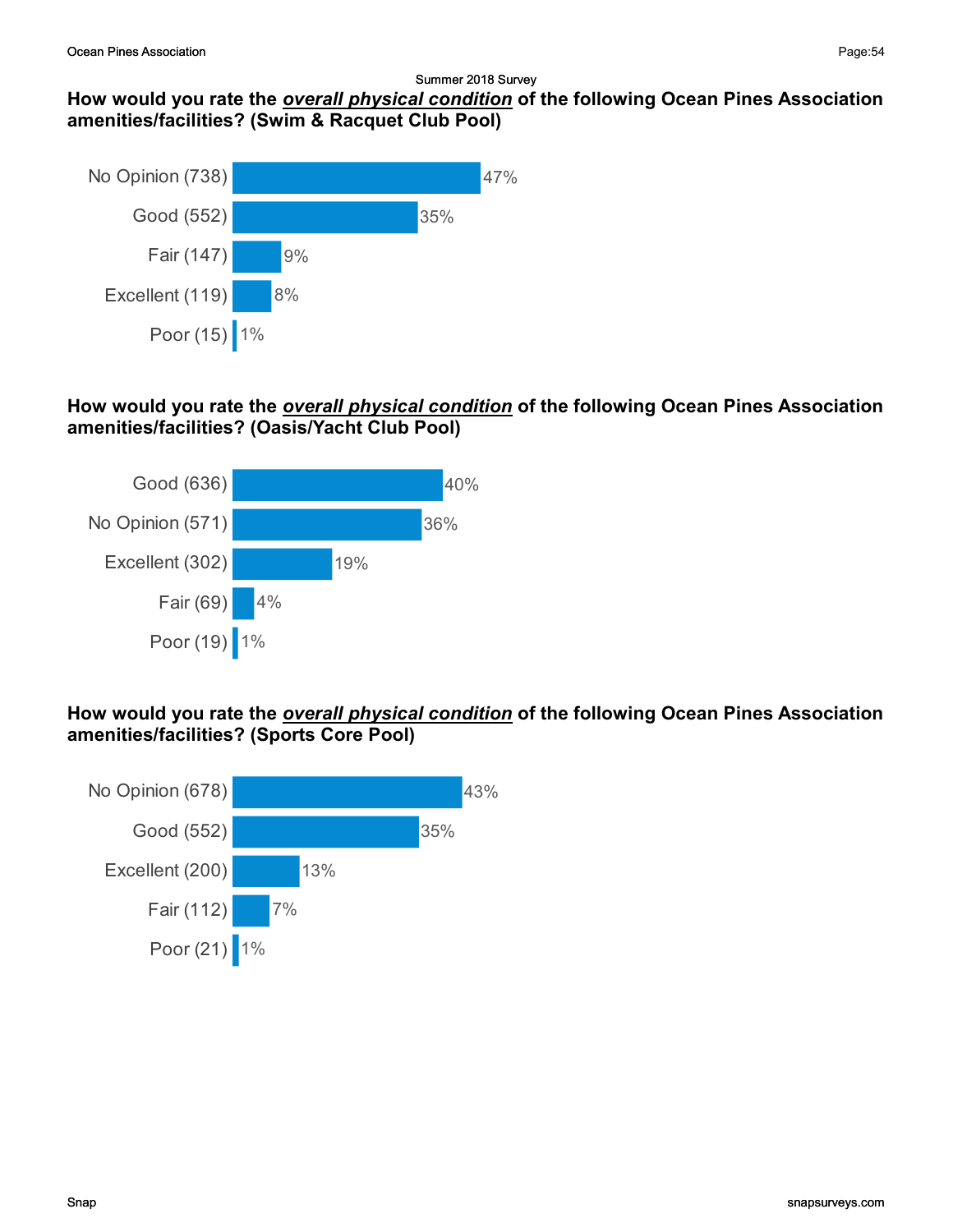#### How would you rate the overall physical condition of the following Ocean Pines Association amenities/facilities? (Tennis courts)



#### How would you rate the **overall physical condition** of the following Ocean Pines Association amenities/facilities? (Tern Grille)



#### How would you rate the overall physical condition of the following Ocean Pines Association amenities/facilities? (Yacht Club)

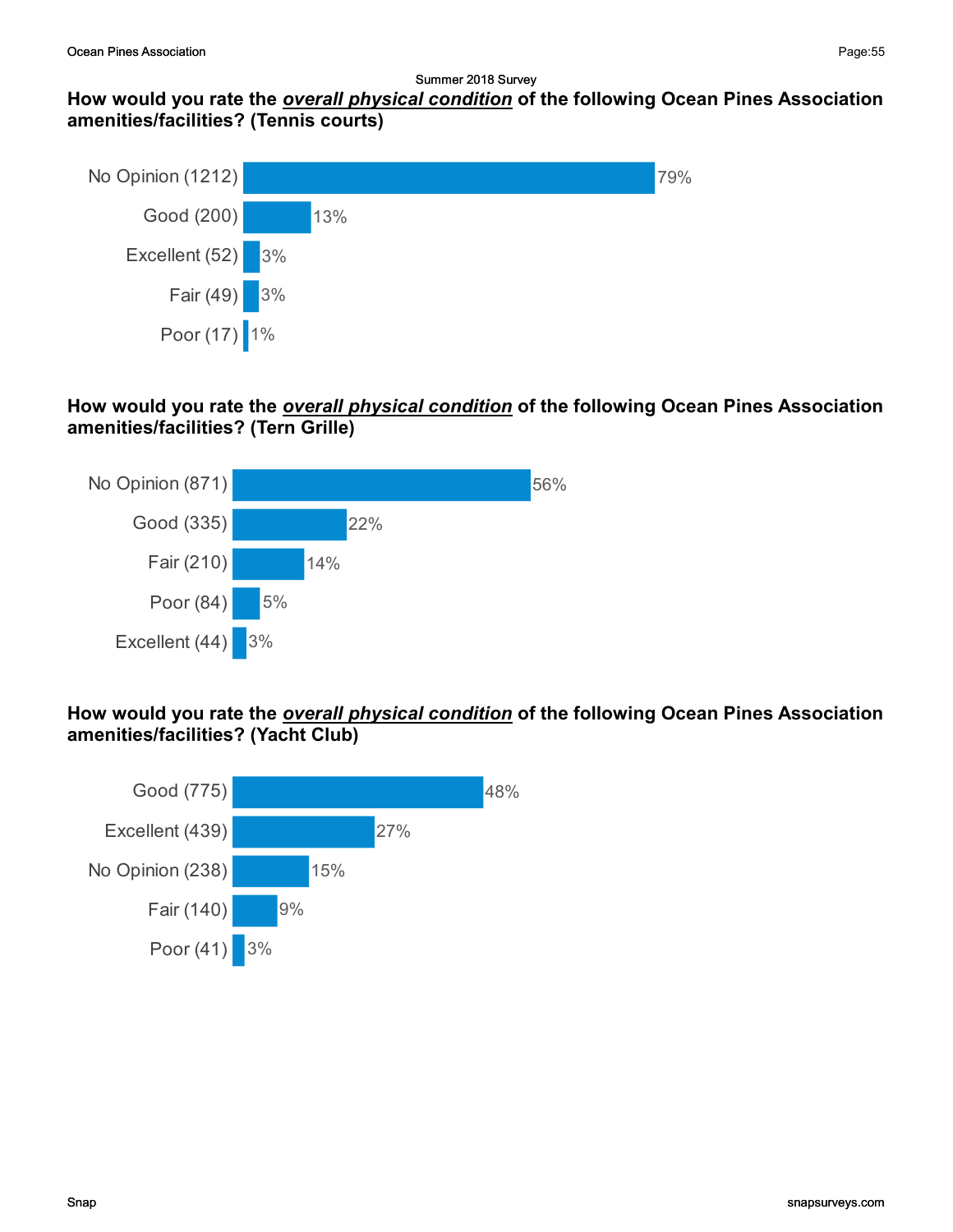#### Summer 2018 Survey How would you rate the overall physical condition of the following Ocean Pines Association amenities/facilities? (Year-Round Farmers & Artisans Market)



### How would you rate the overall *operation* of the following Ocean Pines Association amenities/facilities? (Baseball/softball fields)



How would you rate the overall *operation* of the following Ocean Pines Association amenities/facilities? (Basketball courts)

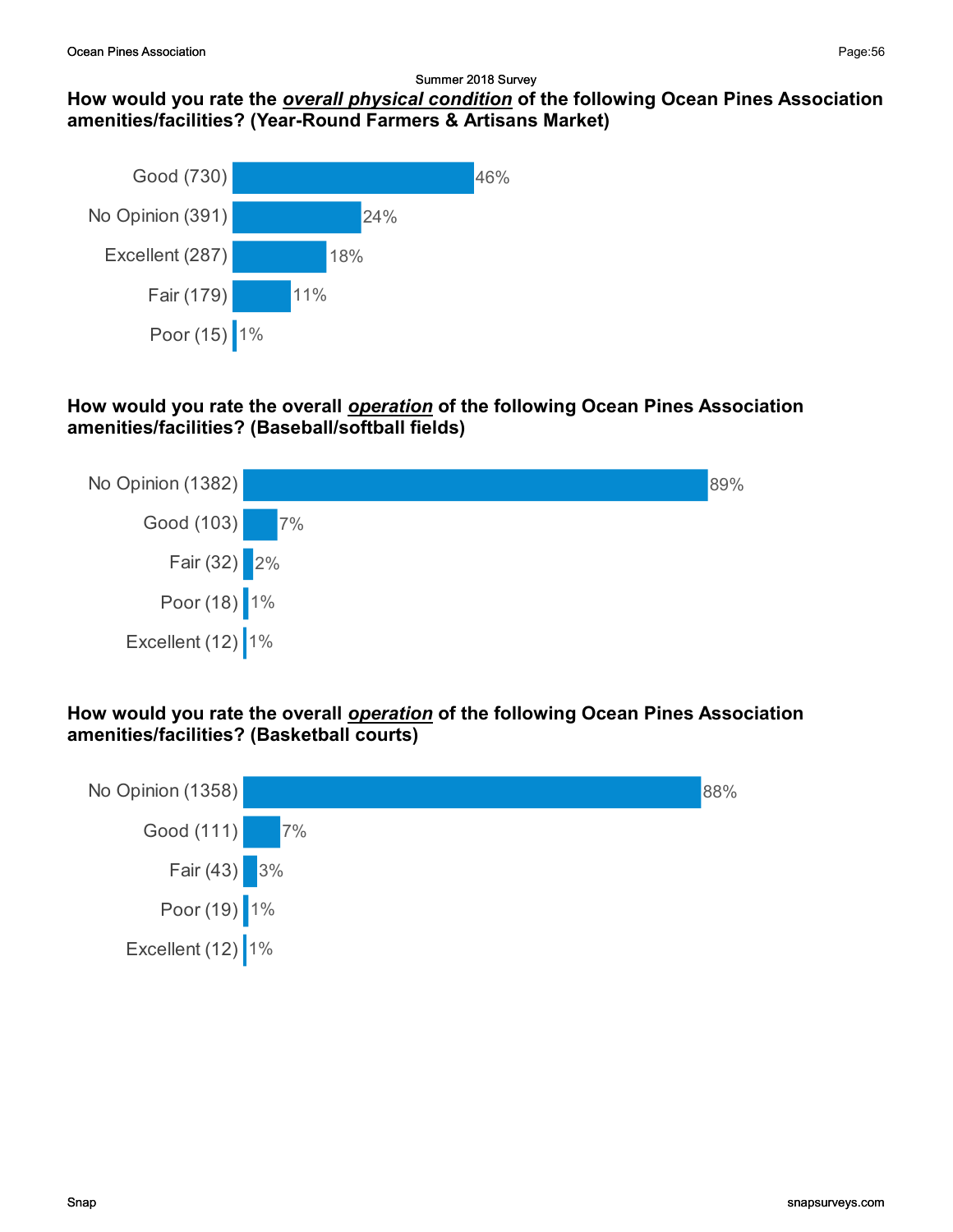## How would you rate the overall operation of the following Ocean Pines Association amenities/facilities? (Beach Club)



### How would you rate the overall *operation* of the following Ocean Pines Association amenities/facilities? (Beach Club parking)



#### How would you rate the overall *operation* of the following Ocean Pines Association amenities/facilities? (Beach Club Pool)

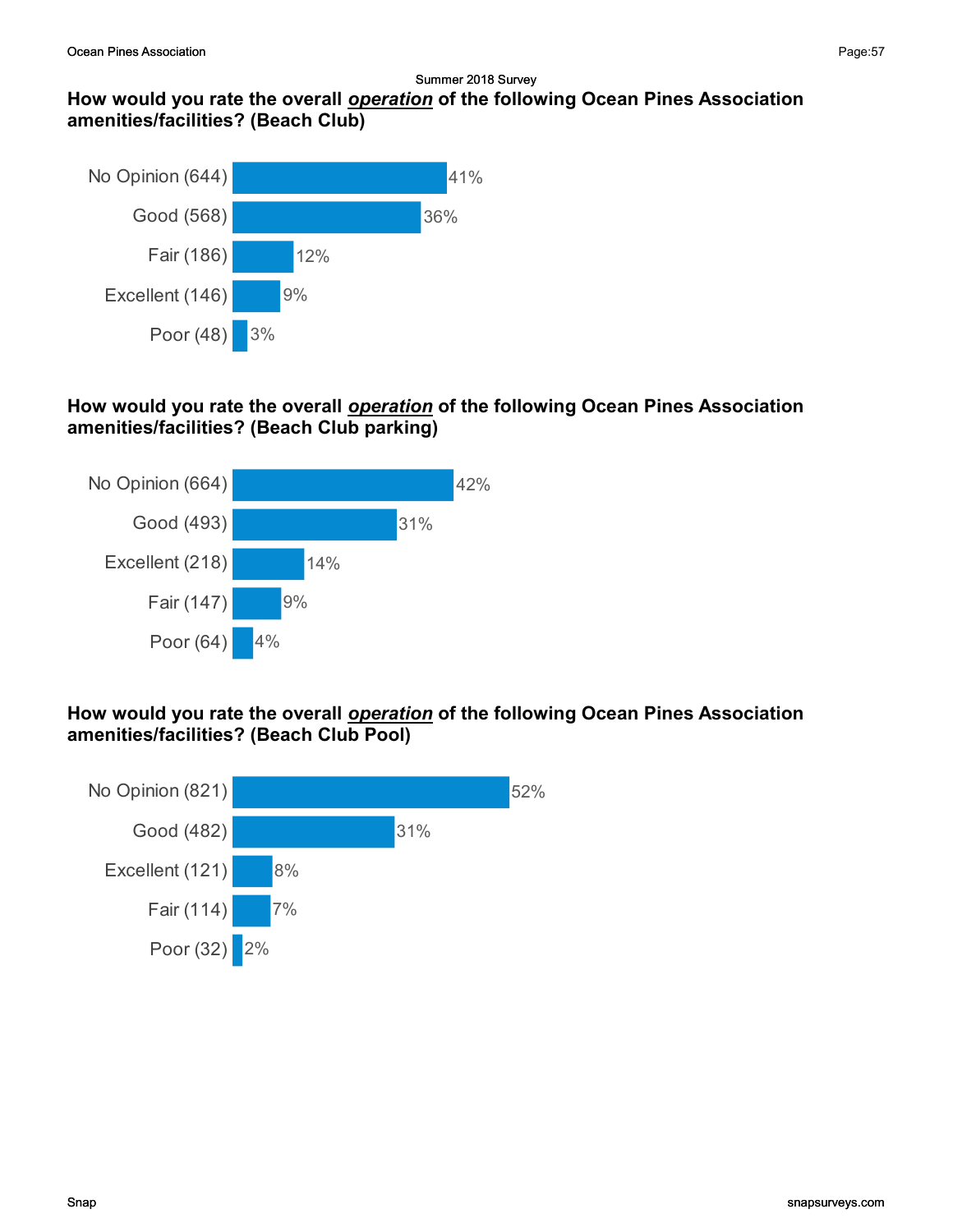## How would you rate the overall operation of the following Ocean Pines Association amenities/facilities? (Boat landings)



### How would you rate the overall **operation** of the following Ocean Pines Association amenities/facilities? (Community Center)



#### How would you rate the overall *operation* of the following Ocean Pines Association amenities/facilities? (Crabbing Pier)

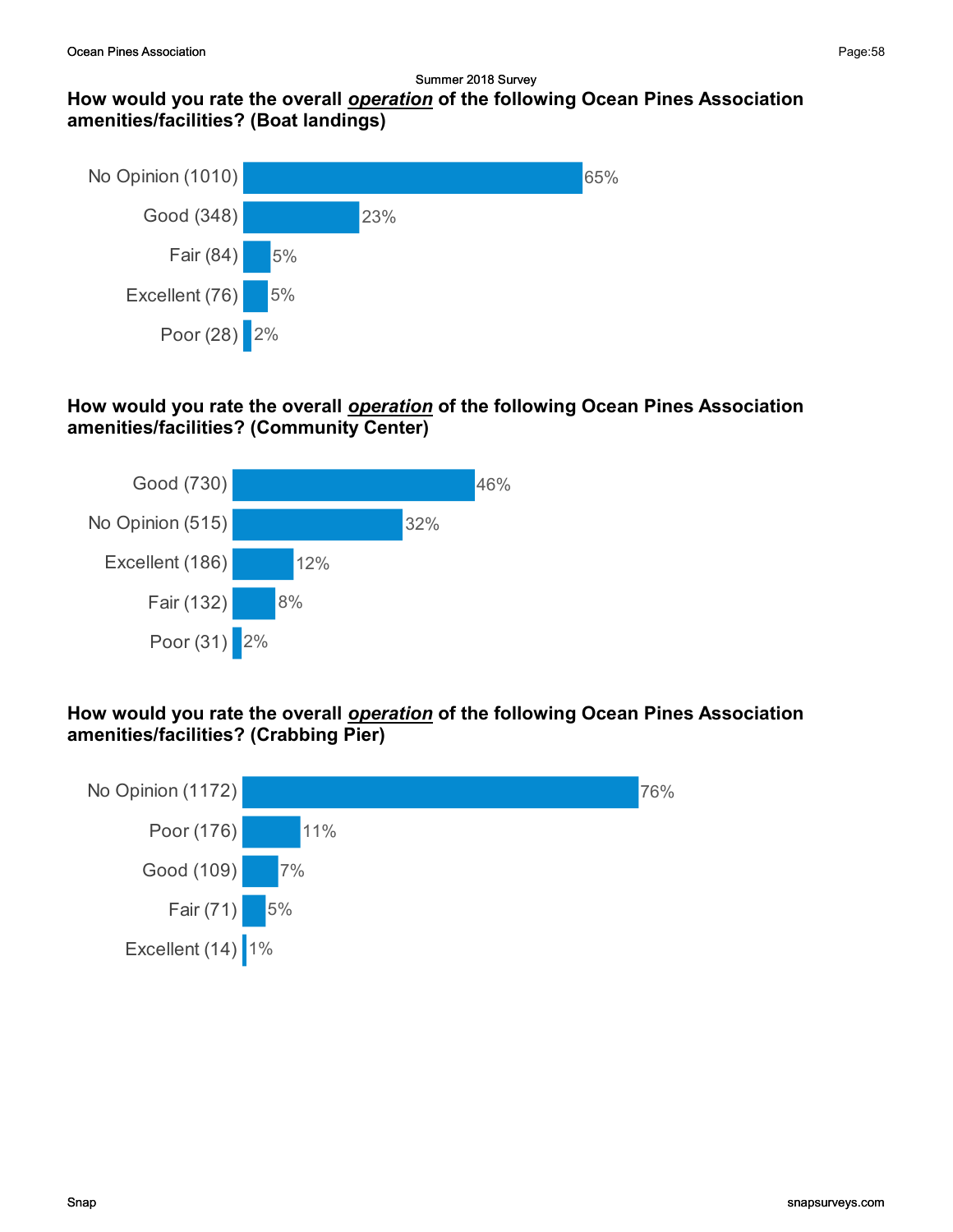## How would you rate the overall operation of the following Ocean Pines Association amenities/facilities? (Community parks)



#### How would you rate the overall *operation* of the following Ocean Pines Association amenities/facilities? (Golf course)



#### How would you rate the overall *operation* of the following Ocean Pines Association amenities/facilities? (Marina)

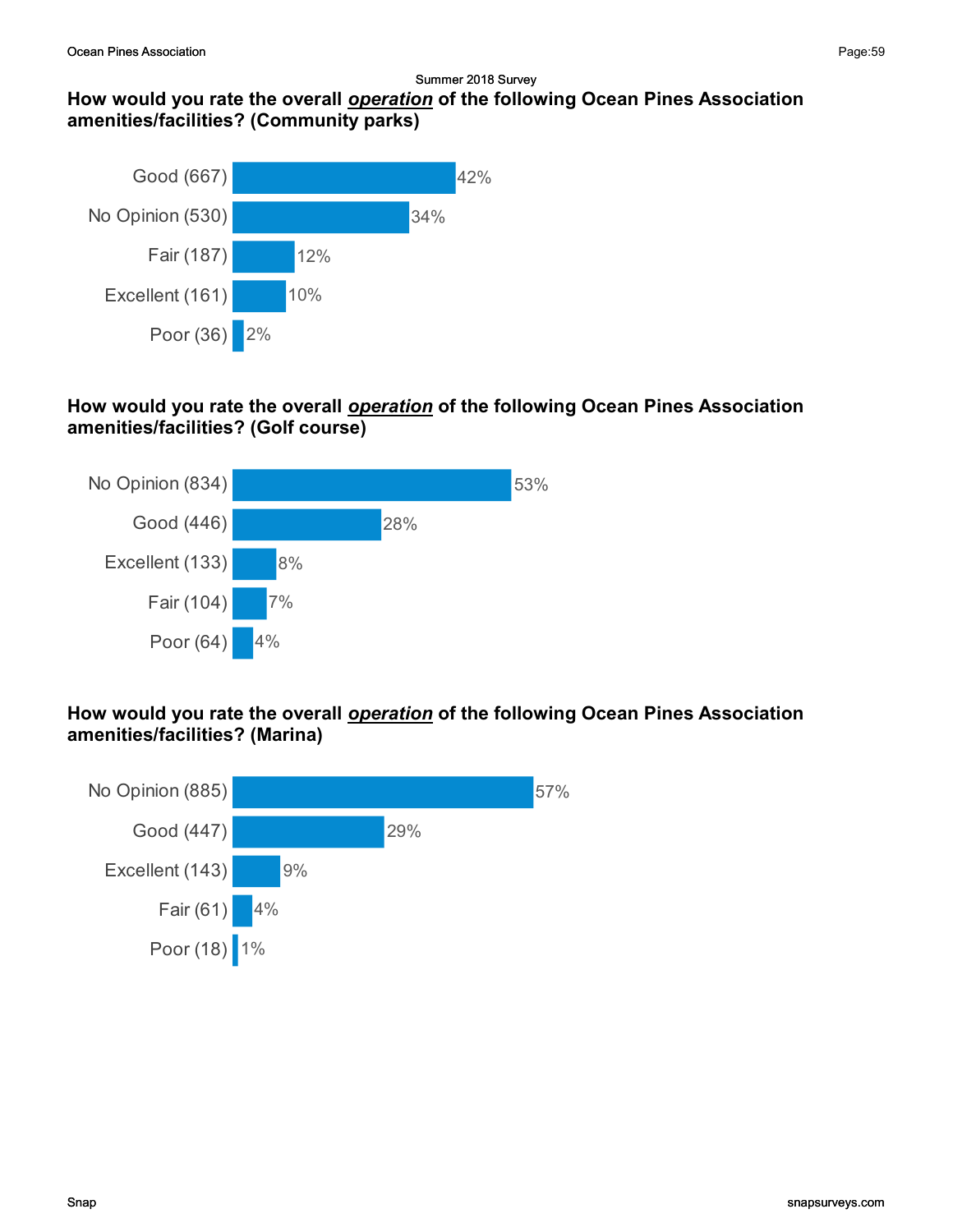## How would you rate the overall operation of the following Ocean Pines Association amenities/facilities? (Meeting/gathering rooms)



#### How would you rate the overall *operation* of the following Ocean Pines Association amenities/facilities? (Pickleball courts)



How would you rate the overall *operation* of the following Ocean Pines Association amenities/facilities? (Platform tennis courts)

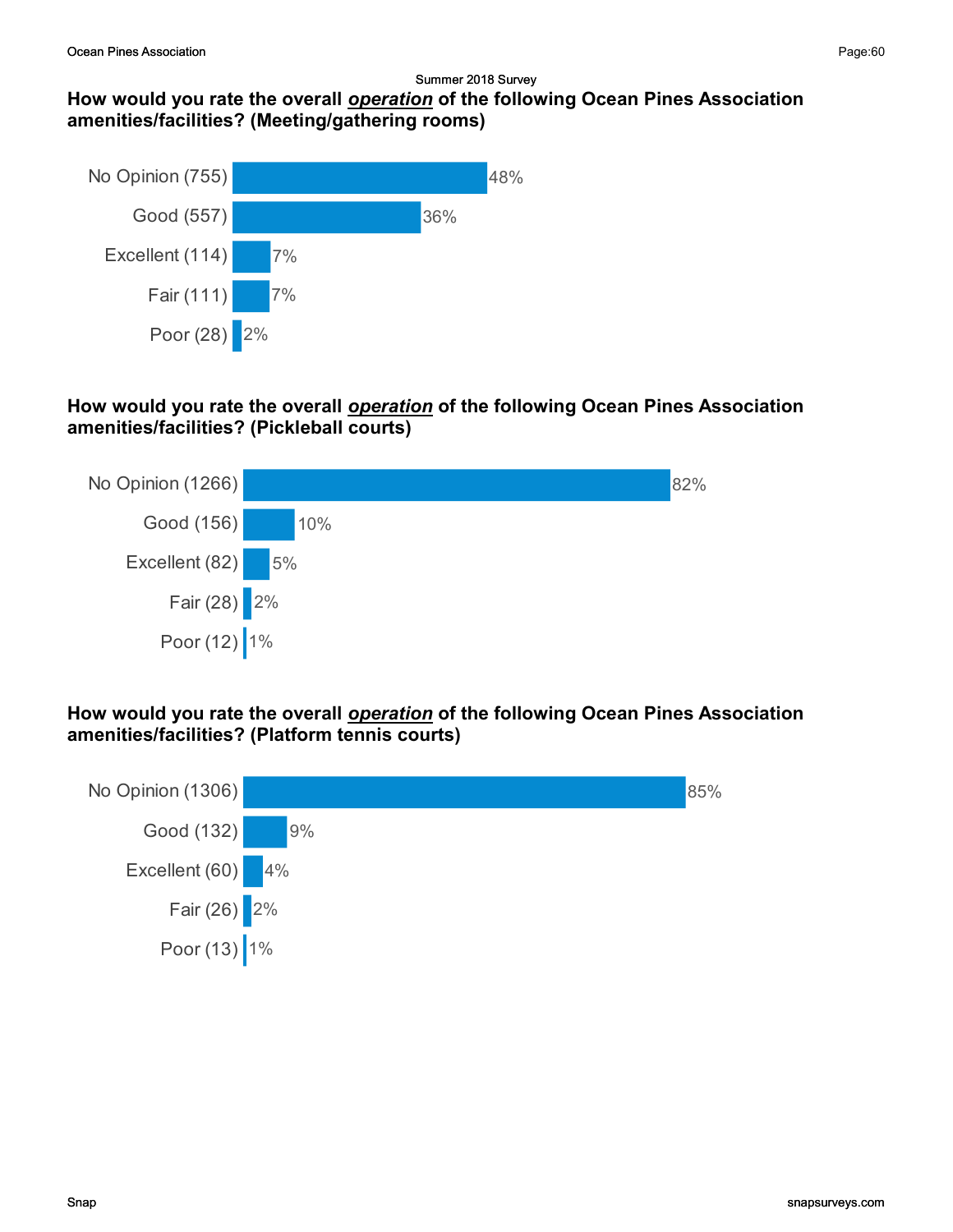## How would you rate the overall operation of the following Ocean Pines Association amenities/facilities? (Mumford's Landing Pool)



#### How would you rate the overall *operation* of the following Ocean Pines Association amenities/facilities? (Swim & Racquet Club Pool)



#### How would you rate the overall **operation** of the following Ocean Pines Association amenities/facilities? (Oasis/Yacht Club Pool)

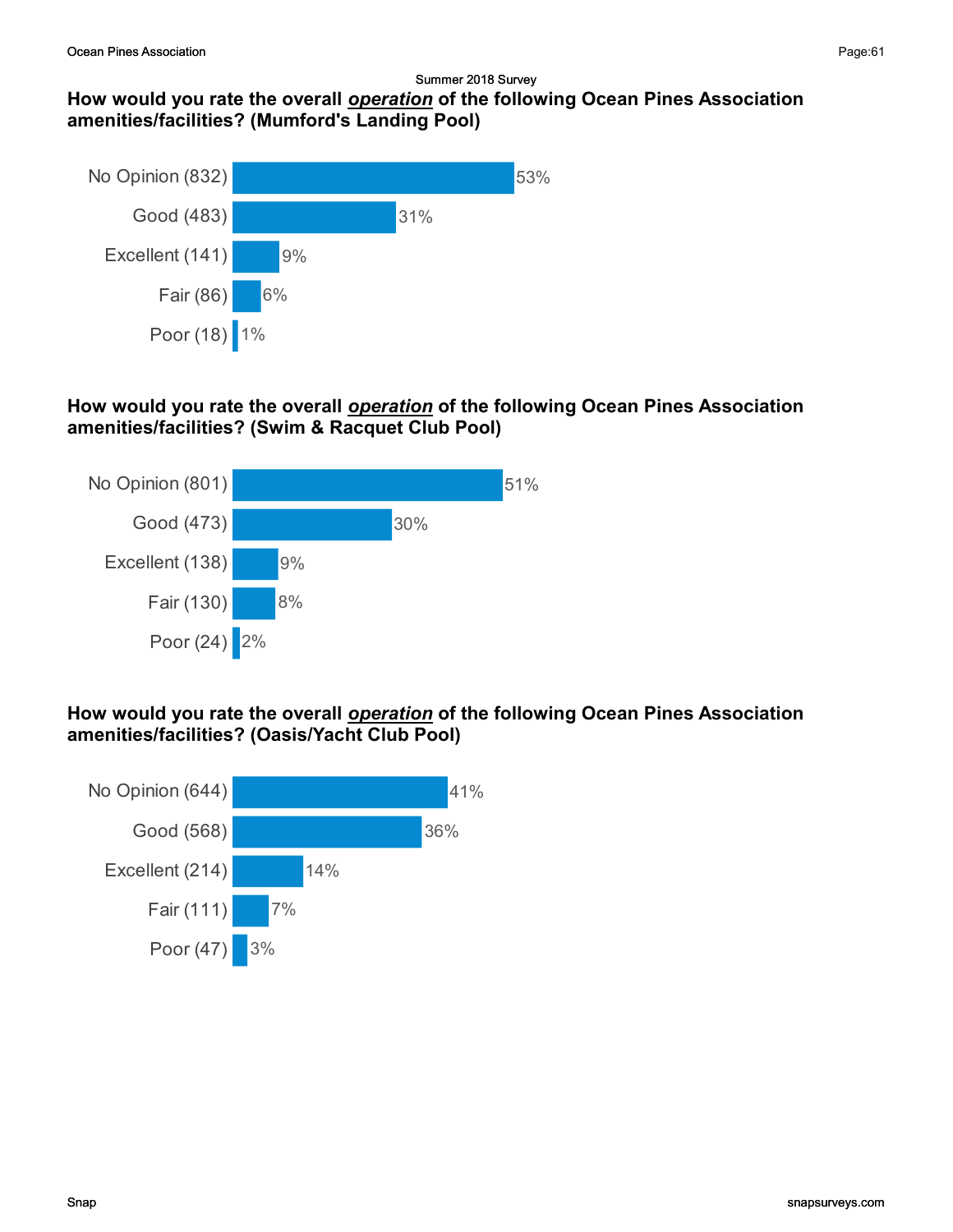## How would you rate the overall operation of the following Ocean Pines Association amenities/facilities? (Sports Core Pool)



### How would you rate the overall *operation* of the following Ocean Pines Association amenities/facilities? (Tennis courts)



### How would you rate the overall *operation* of the following Ocean Pines Association amenities/facilities? (Tern Grille)



Page:62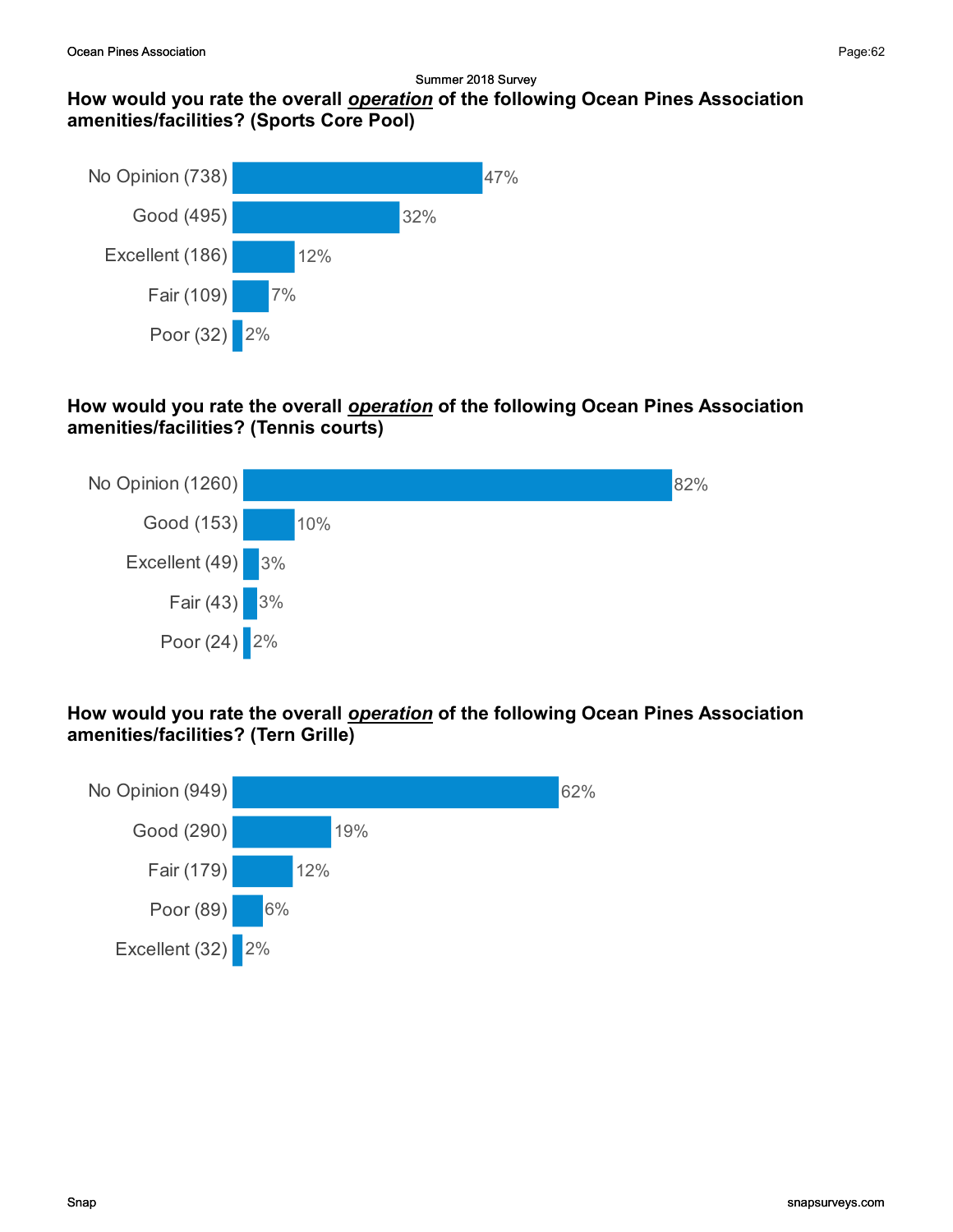## How would you rate the overall operation of the following Ocean Pines Association amenities/facilities? (Yacht Club)



### How would you rate the overall **operation** of the following Ocean Pines Association amenities/facilities? (Year-Round Farmers & Artisans Market)



#### How would you rate the importance of the following Ocean Pines Association amenities/facilities in terms of value to the overall community and property values? (Baseball/softball fields)

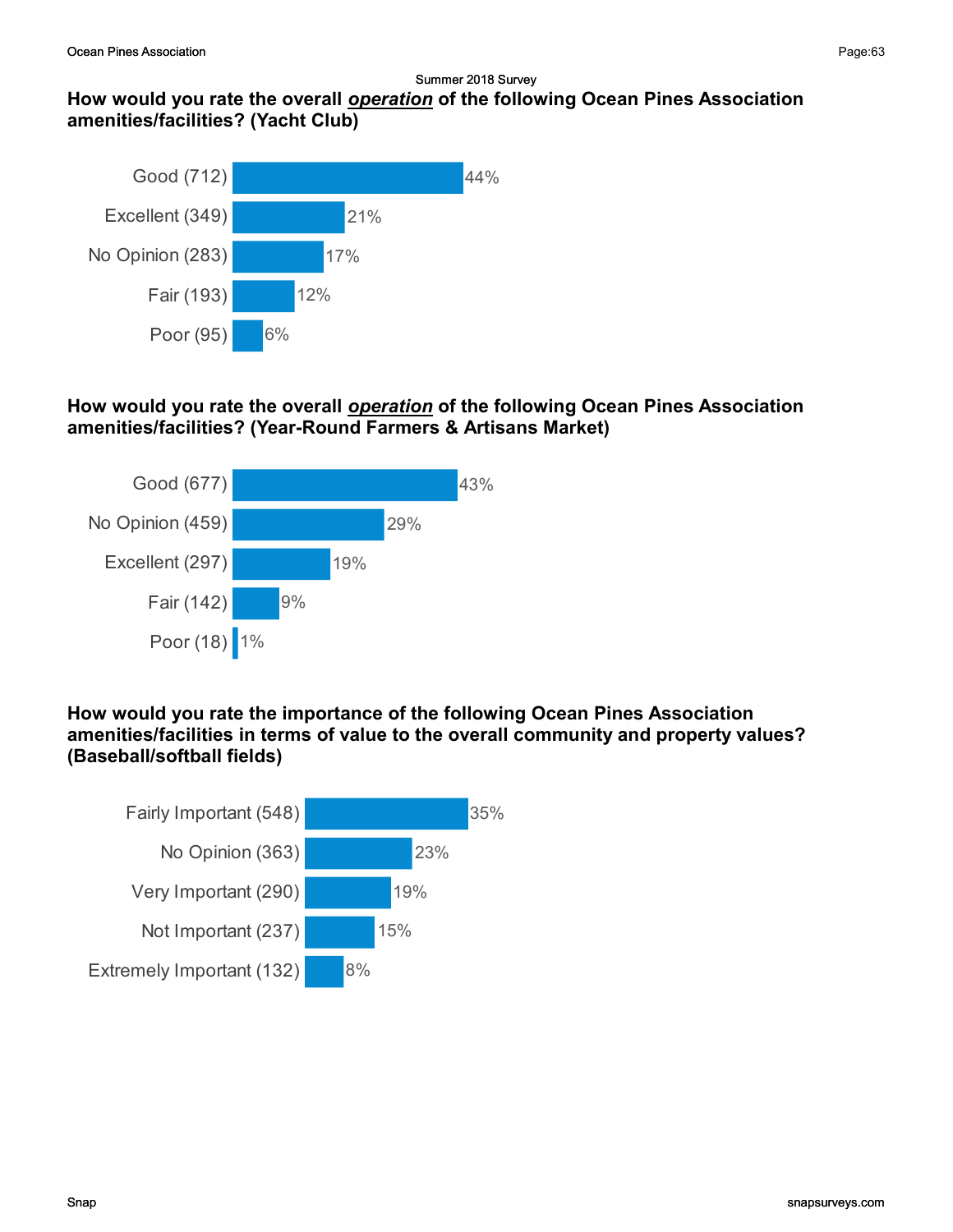How would you rate the importance of the following Ocean Pines Association amenities/facilities in terms of value to the overall community and property values? (Basketball courts)



### How would you rate the importance of the following Ocean Pines Association amenities/facilities in terms of value to the overall community and property values? (Beach Club)



## How would you rate the importance of the following Ocean Pines Association amenities/facilities in terms of value to the overall community and property values? (Beach Club parking)



Page:64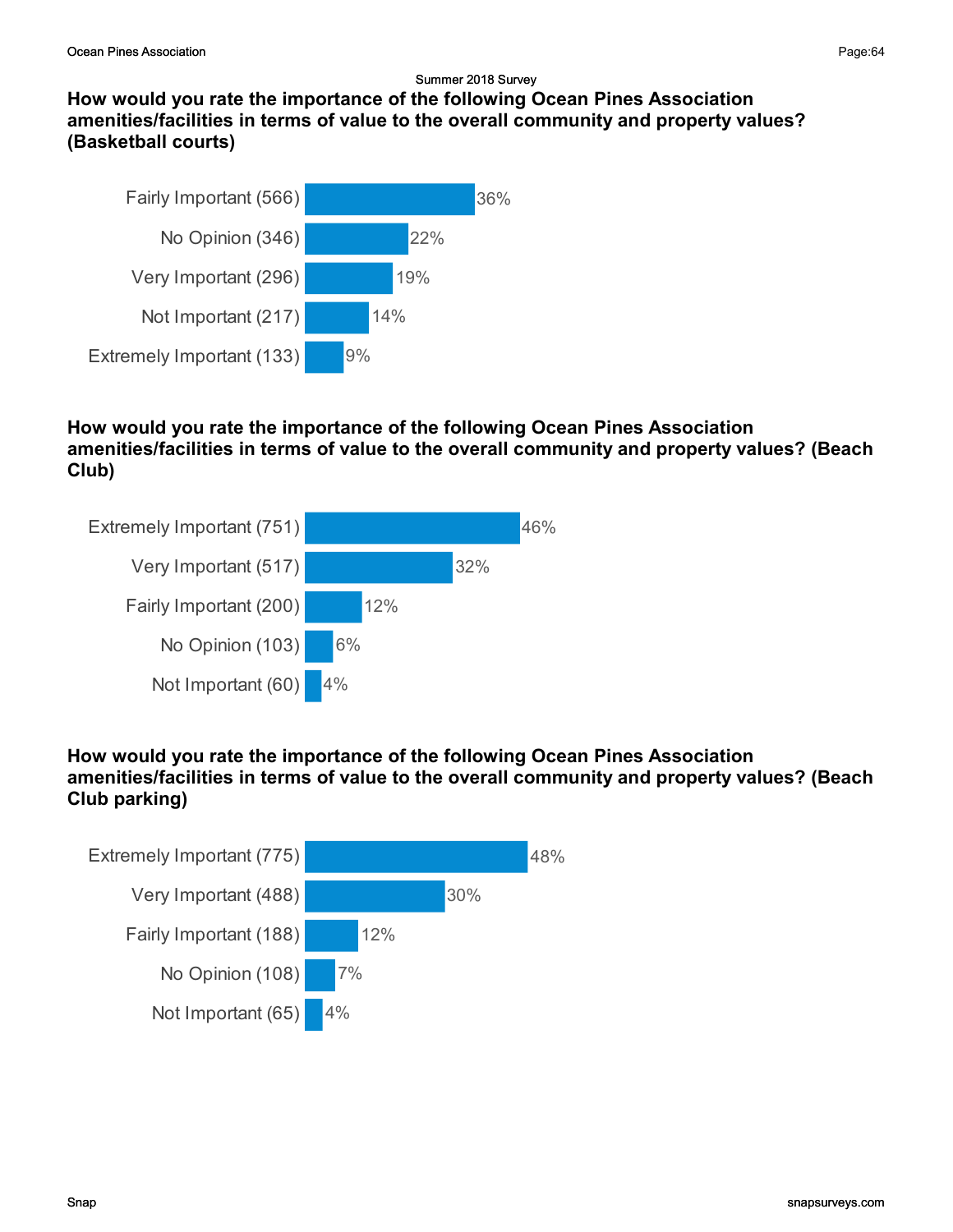How would you rate the importance of the following Ocean Pines Association amenities/facilities in terms of value to the overall community and property values? (Beach Club Pool)



### How would you rate the importance of the following Ocean Pines Association amenities/facilities in terms of value to the overall community and property values? (Boat landings)



## How would you rate the importance of the following Ocean Pines Association amenities/facilities in terms of value to the overall community and property values? (Community Center)

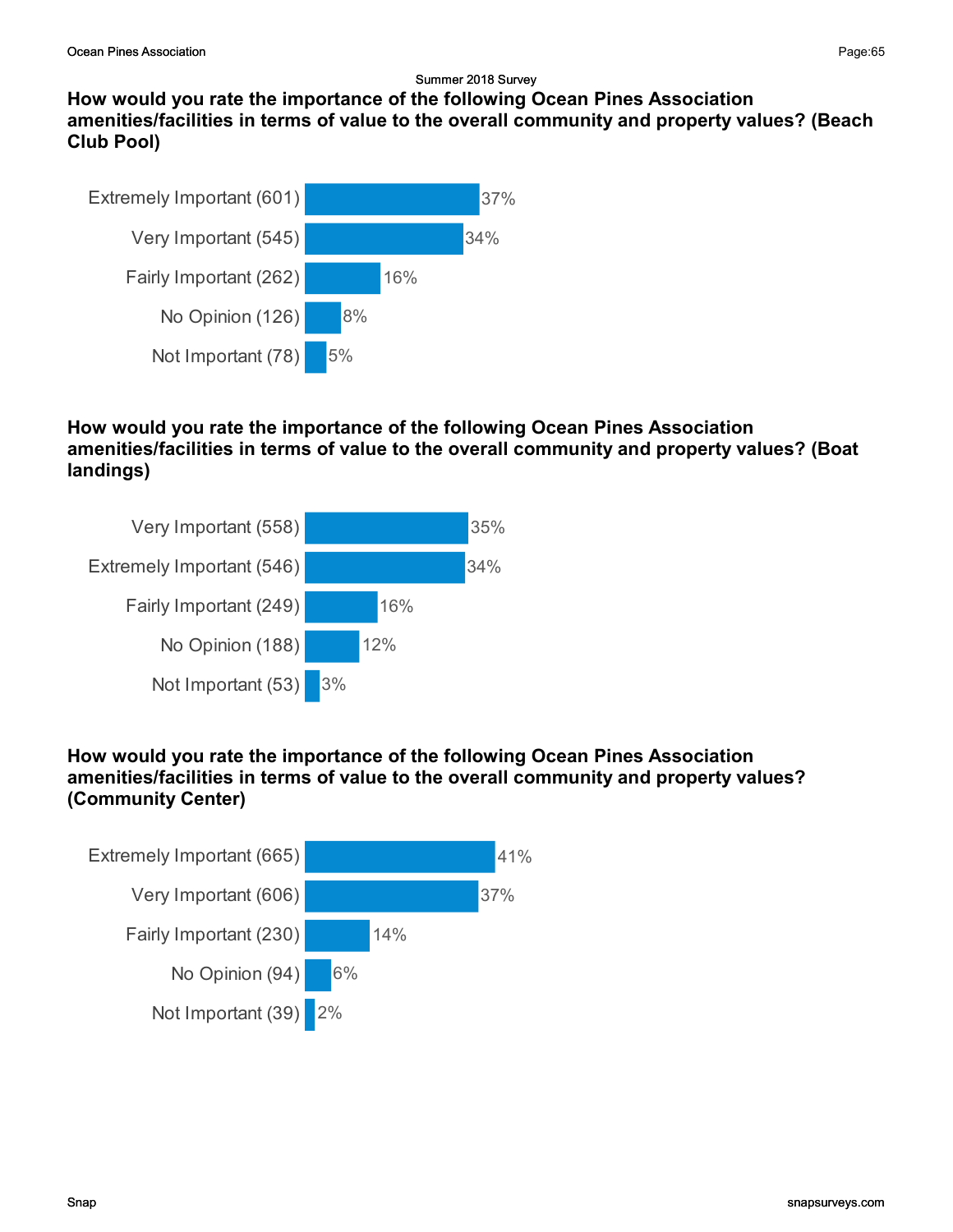How would you rate the importance of the following Ocean Pines Association amenities/facilities in terms of value to the overall community and property values? (Crabbing pier)



### How would you rate the importance of the following Ocean Pines Association amenities/facilities in terms of value to the overall community and property values? (Community parks)



### How would you rate the importance of the following Ocean Pines Association amenities/facilities in terms of value to the overall community and property values? (Golf course)

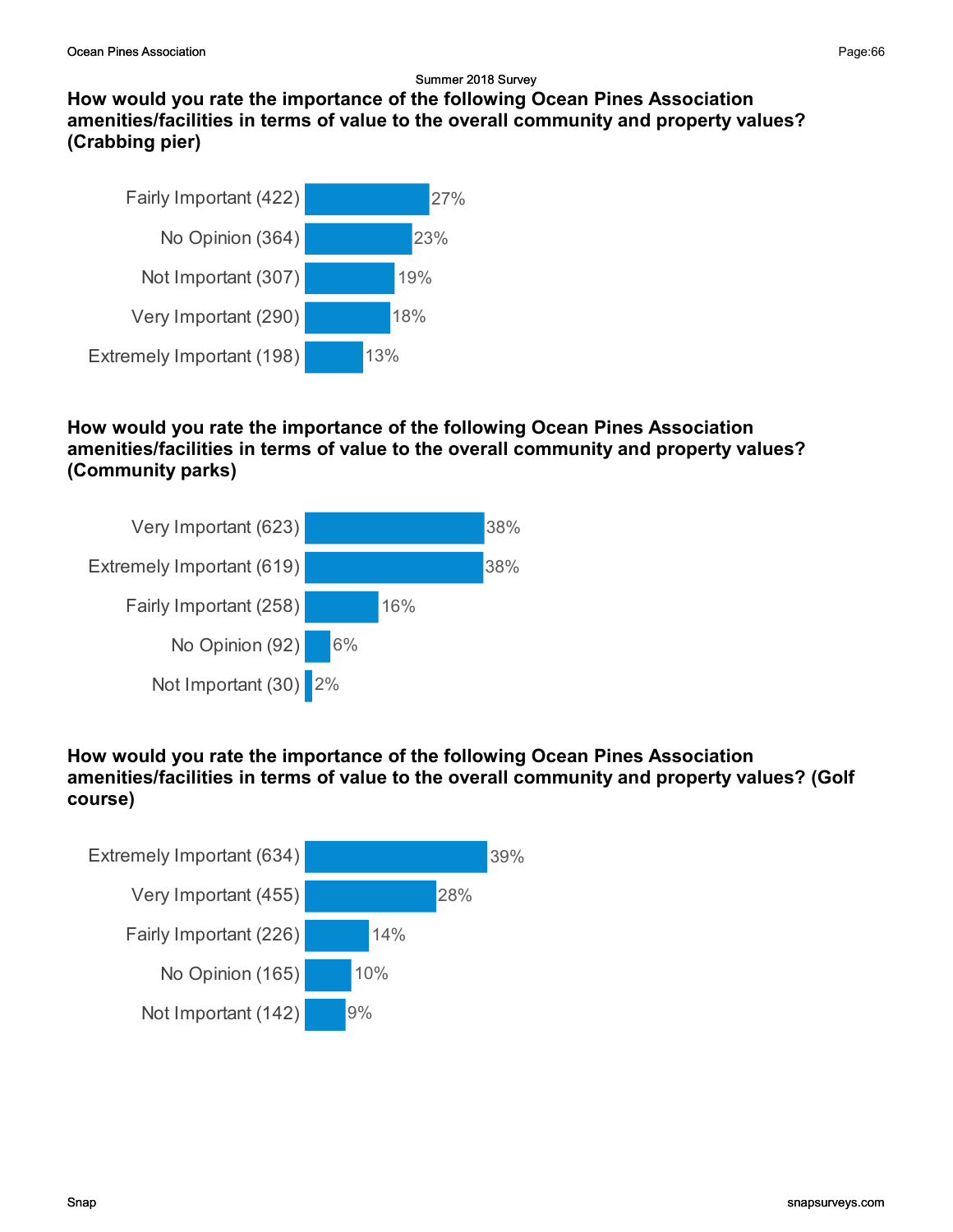## How would you rate the importance of the following Ocean Pines Association amenities/facilities in terms of value to the overall community and property values? (Marina)



#### How would you rate the importance of the following Ocean Pines Association amenities/facilities in terms of value to the overall community and property values? (Meeting/gathering rooms)



### How would you rate the importance of the following Ocean Pines Association amenities/facilities in terms of value to the overall community and property values? (Pickleball courts)



Page:67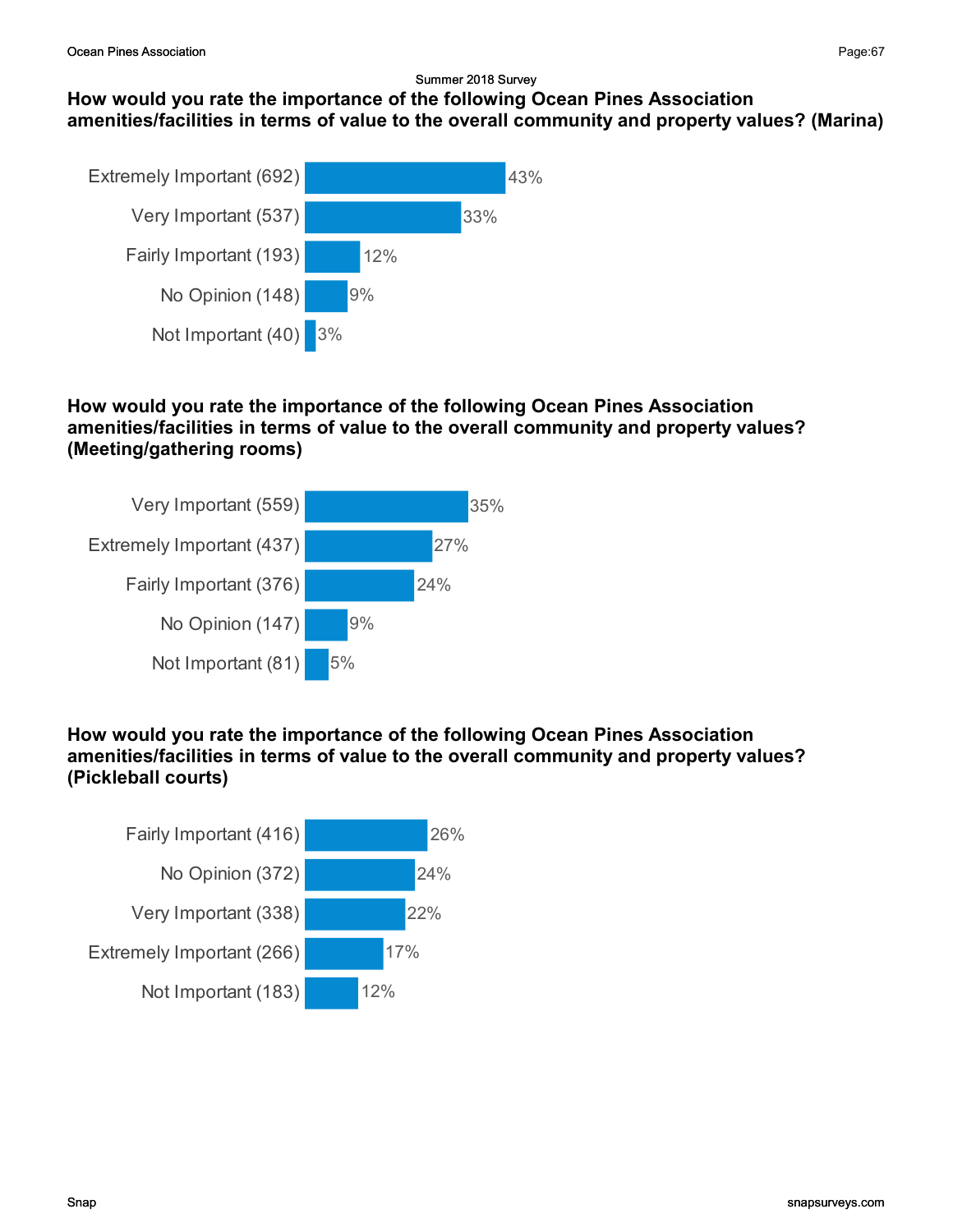How would you rate the importance of the following Ocean Pines Association amenities/facilities in terms of value to the overall community and property values? (Platform tennis courts)



### How would you rate the importance of the following Ocean Pines Association amenities/facilities in terms of value to the overall community and property values? (Mumford's Landing Pool)



### How would you rate the importance of the following Ocean Pines Association amenities/facilities in terms of value to the overall community and property values? (Swim & Racquet Club Pool)

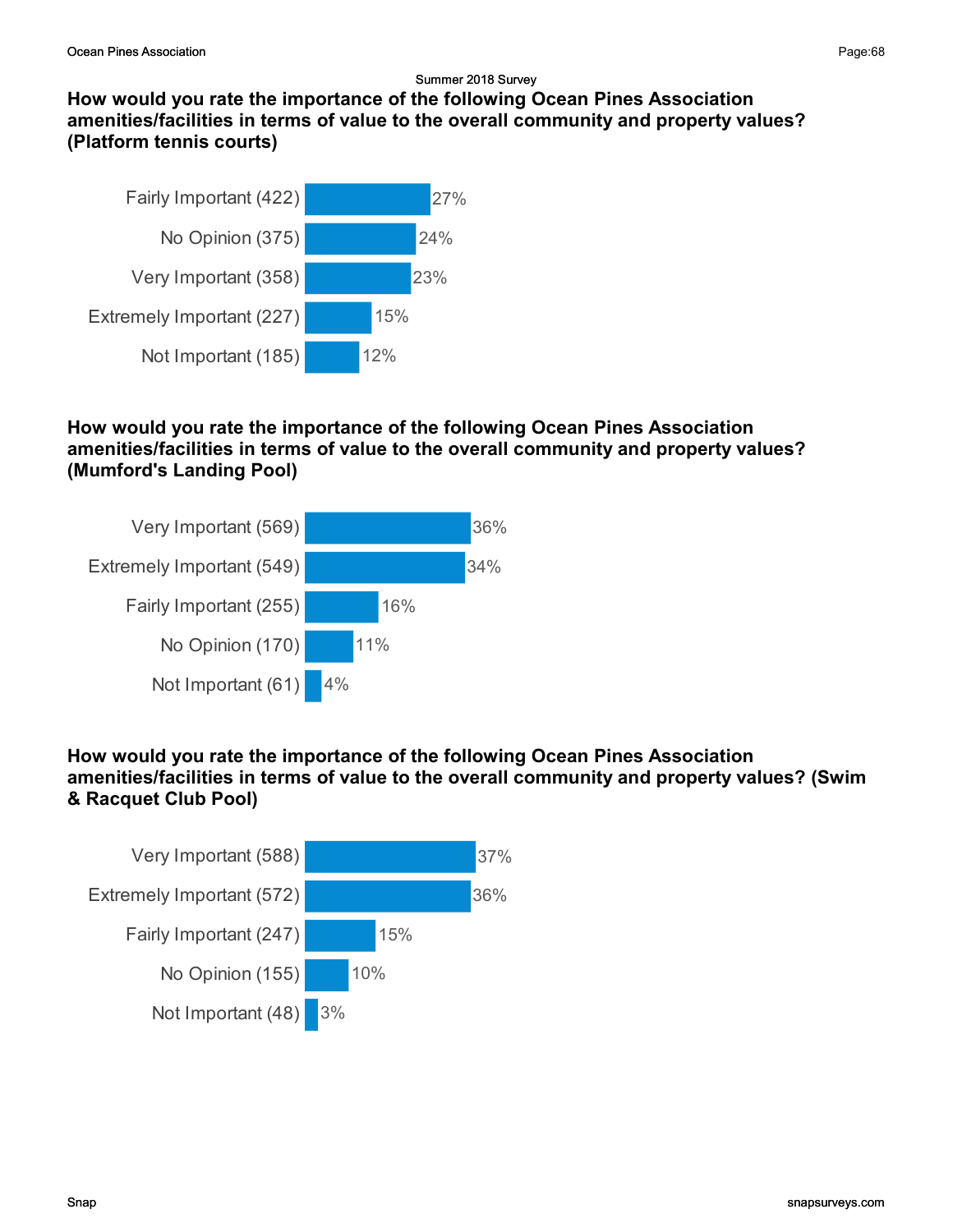

### How would you rate the importance of the following Ocean Pines Association amenities/facilities in terms of value to the overall community and property values? (Sports Core Pool)



## How would you rate the importance of the following Ocean Pines Association amenities/facilities in terms of value to the overall community and property values? (Tennis courts)



Page:69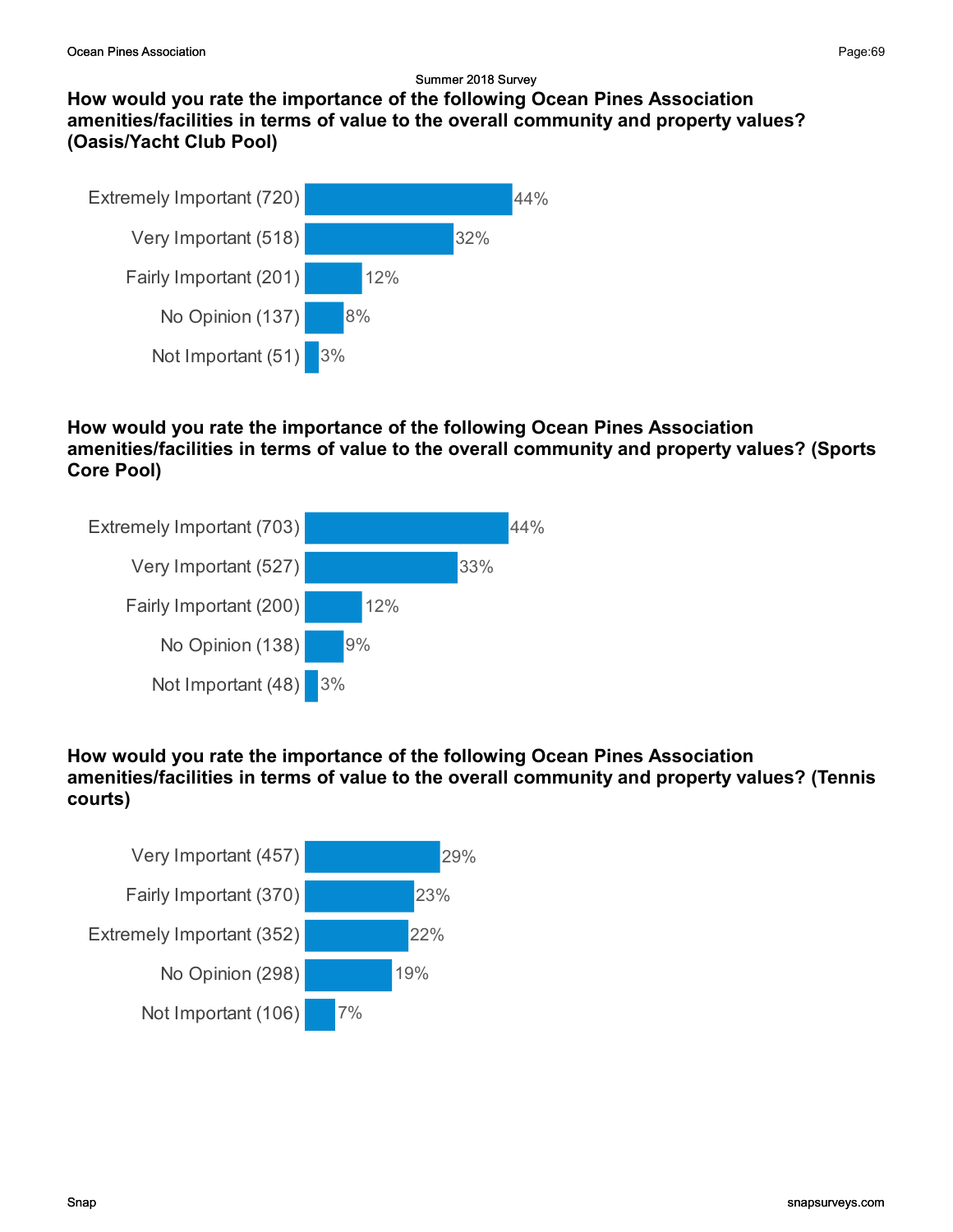How would you rate the importance of the following Ocean Pines Association amenities/facilities in terms of value to the overall community and property values? (Tern Grille)



### How would you rate the importance of the following Ocean Pines Association amenities/facilities in terms of value to the overall community and property values? (Year-Round Farmers & Artisans Market)



### In your opinion, what should be the level of priority for development of each of the following amenities/facilities/infrastructures/programs (with 1 being the lowest priority and 5 being the highest priorty)? (Administration Building/Police Department)

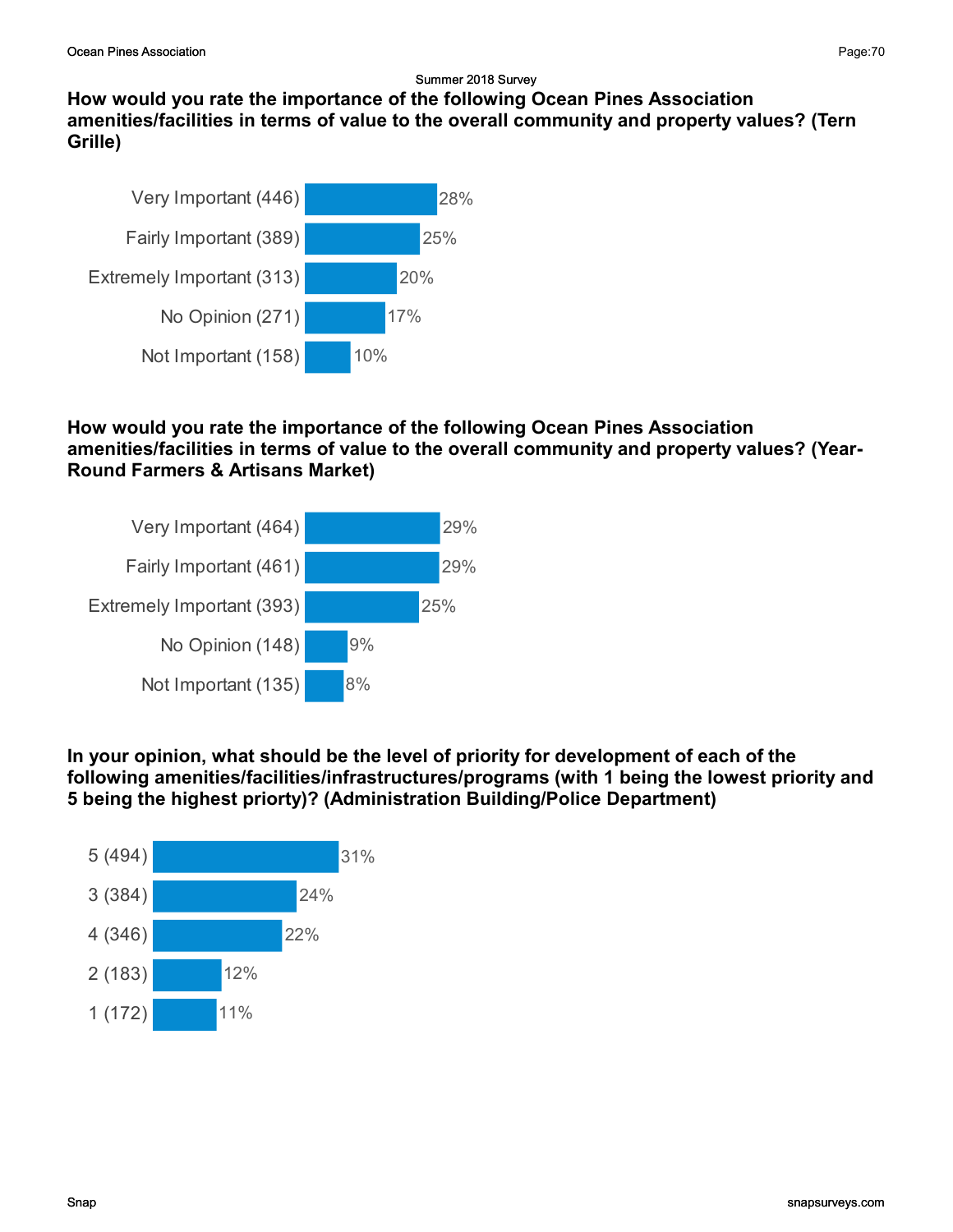In your opinion, what should be the level of priority for development of each of the following amenities/facilities/infrastructures/programs (with 1 being the lowest priority and 5 being the highest priorty)? (Arts & Crafts building)



In your opinion, what should be the level of priority for development of each of the following amenities/facilities/infrastructures/programs (with 1 being the lowest priority and 5 being the highest priorty)? (Beach Club building)



In your opinion, what should be the level of priority for development of each of the following amenities/facilities/infrastructures/programs (with 1 being the lowest priority and 5 being the highest priorty)? (Bulkhead replacement)

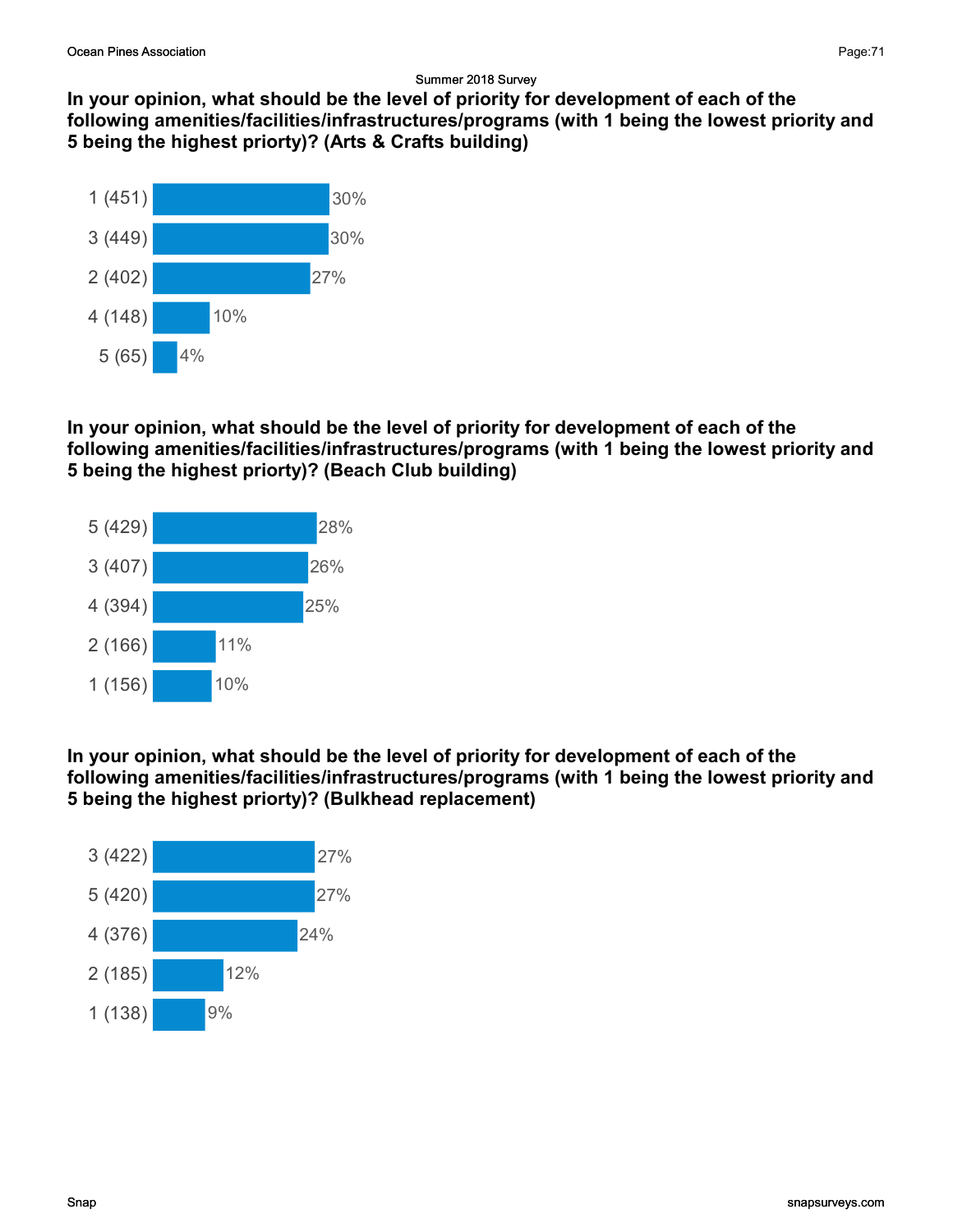In your opinion, what should be the level of priority for development of each of the following amenities/facilities/infrastructures/programs (with 1 being the lowest priority and 5 being the highest priorty)? (Golf Club building)



#### In your opinion, what should be the level of priority for development of each of the following amenities/facilities/infrastructures/programs (with 1 being the lowest priority and 5 being the highest priorty)? (Covered pickleball courts)



#### In your opinion, what should be the level of priority for development of each of the following amenities/facilities/infrastructures/programs (with 1 being the lowest priority and 5 being the highest priorty)? (Covered platform tennis courts)

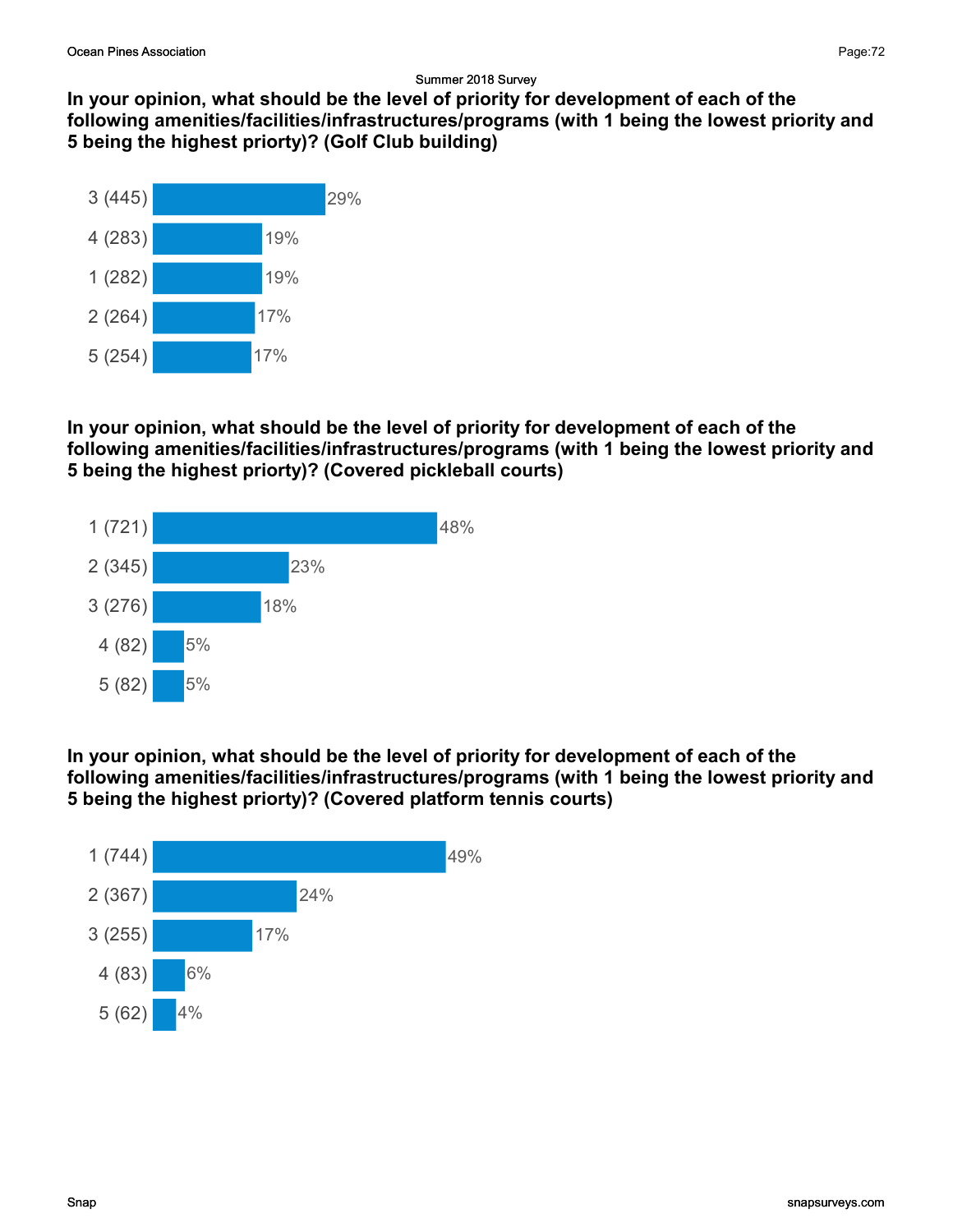In your opinion, what should be the level of priority for development of each of the following amenities/facilities/infrastructures/programs (with 1 being the lowest priority and 5 being the highest priorty)? (Covered tennis courts)



### In your opinion, what should be the level of priority for development of each of the following amenities/facilities/infrastructures/programs (with 1 being the lowest priority and 5 being the highest priorty)? (Drainage)



In your opinion, what should be the level of priority for development of each of the following amenities/facilities/infrastructures/programs (with 1 being the lowest priority and 5 being the highest priorty)? (Expansion of Sports Core facility)

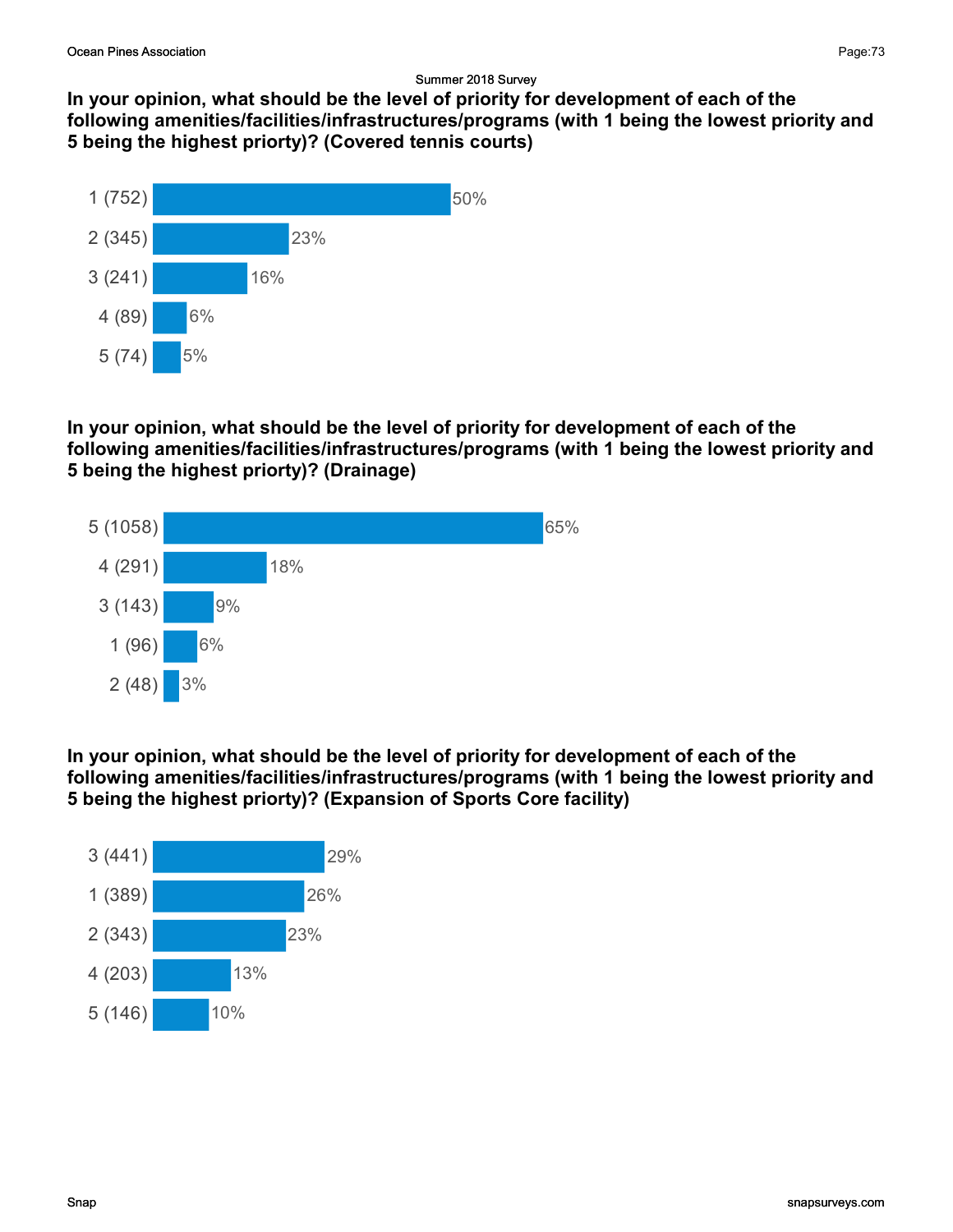In your opinion, what should be the level of priority for development of each of the following amenities/facilities/infrastructures/programs (with 1 being the lowest priority and 5 being the highest priorty)? (Fitness center)



In your opinion, what should be the level of priority for development of each of the following amenities/facilities/infrastructures/programs (with 1 being the lowest priority and 5 being the highest priorty)? (General community landscaping)



In your opinion, what should be the level of priority for development of each of the following amenities/facilities/infrastructures/programs (with 1 being the lowest priority and 5 being the highest priorty)? (Golf course drainage infrastructure)

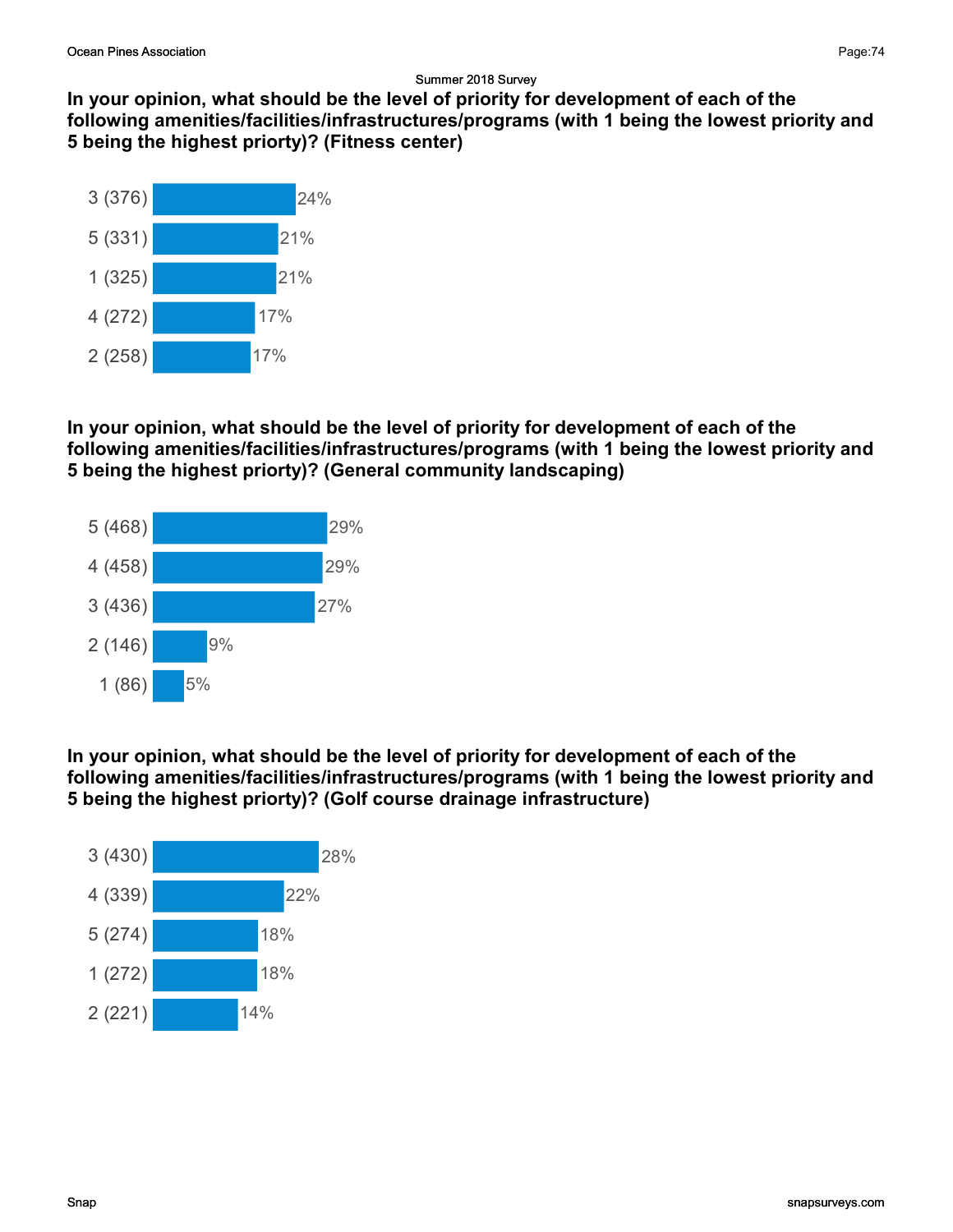In your opinion, what should be the level of priority for development of each of the following amenities/facilities/infrastructures/programs (with 1 being the lowest priority and 5 being the highest priorty)? (Lighting of intersections along Ocean Parkway)



### In your opinion, what should be the level of priority for development of each of the following amenities/facilities/infrastructures/programs (with 1 being the lowest priority and 5 being the highest priorty)? (Lighting of South Gate Pond trail)



In your opinion, what should be the level of priority for development of each of the following amenities/facilities/infrastructures/programs (with 1 being the lowest priority and 5 being the highest priorty)? (Mailboxes)

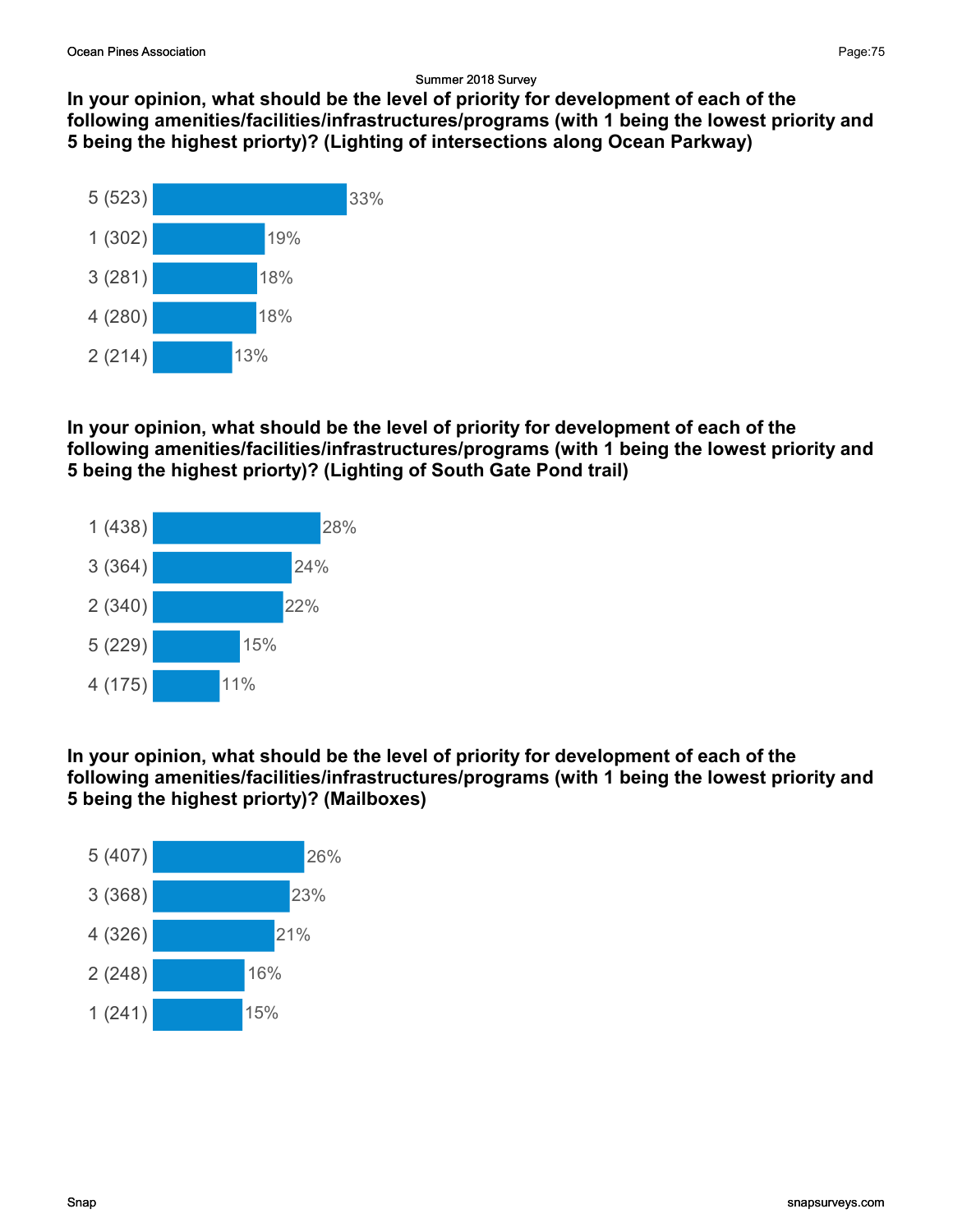In your opinion, what should be the level of priority for development of each of the following amenities/facilities/infrastructures/programs (with 1 being the lowest priority and 5 being the highest priorty)? (Road paving)



## In your opinion, what should be the level of priority for development of each of the following amenities/facilities/infrastructures/programs (with 1 being the lowest priority and 5 being the highest priorty)? (Transportation - providing within Ocean Pines)



In your opinion, what should be the level of priority for development of each of the following amenities/facilities/infrastructures/programs (with 1 being the lowest priority and 5 being the highest priorty)? (Transportation - providing to outside Ocean Pines )

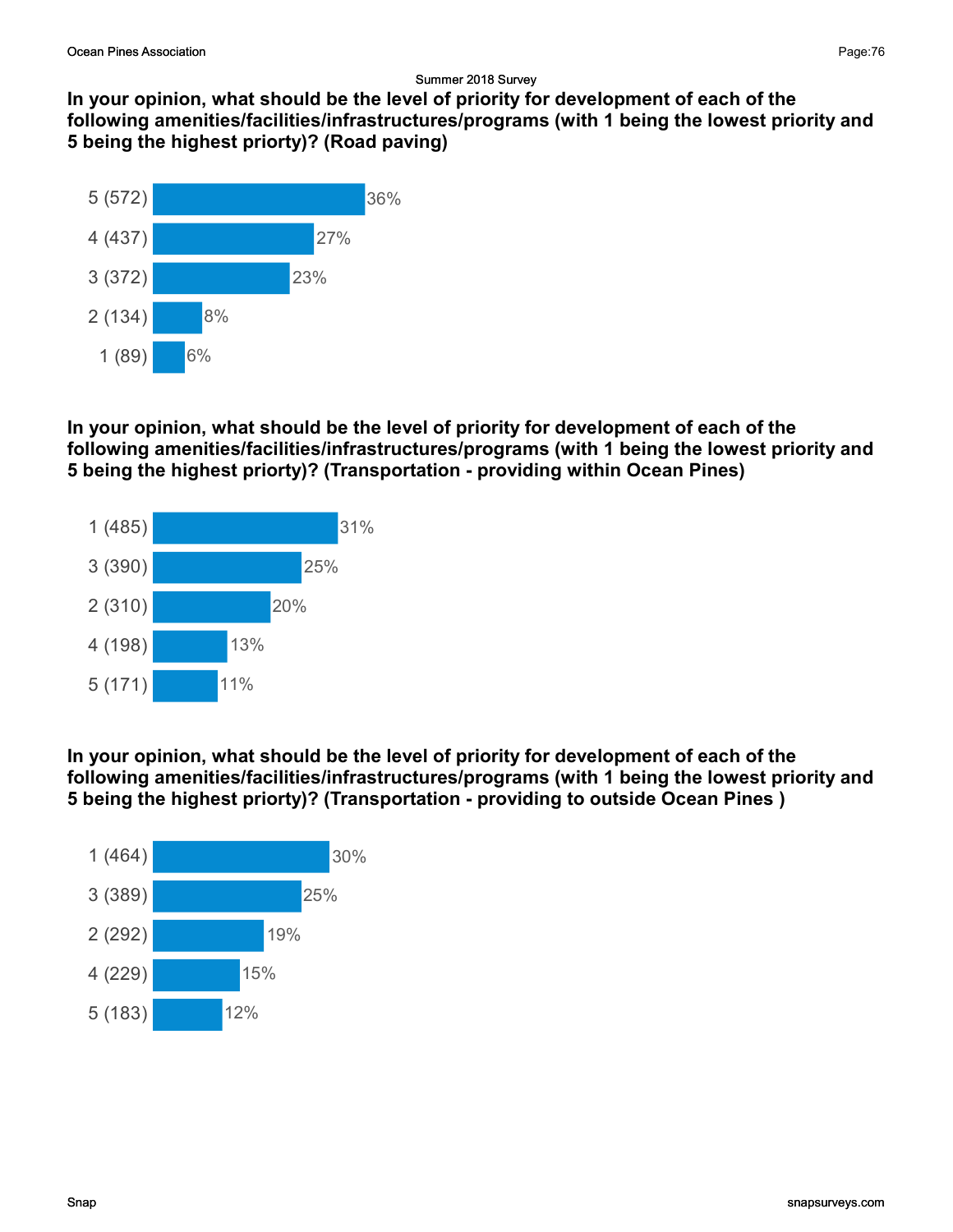In your opinion, what should be the level of priority for development of each of the following amenities/facilities/infrastructures/programs (with 1 being the lowest priority and 5 being the highest priorty)? (Improve the North Gate entrance)



In your opinion, what should be the level of priority for development of each of the following amenities/facilities/infrastructures/programs (with 1 being the lowest priority and 5 being the highest priorty)? (Improve the South Gate entrance)



In your opinion, what should be the level of priority for development of each of the following amenities/facilities/infrastructures/programs (with 1 being the lowest priority and 5 being the highest priorty)? (Other)

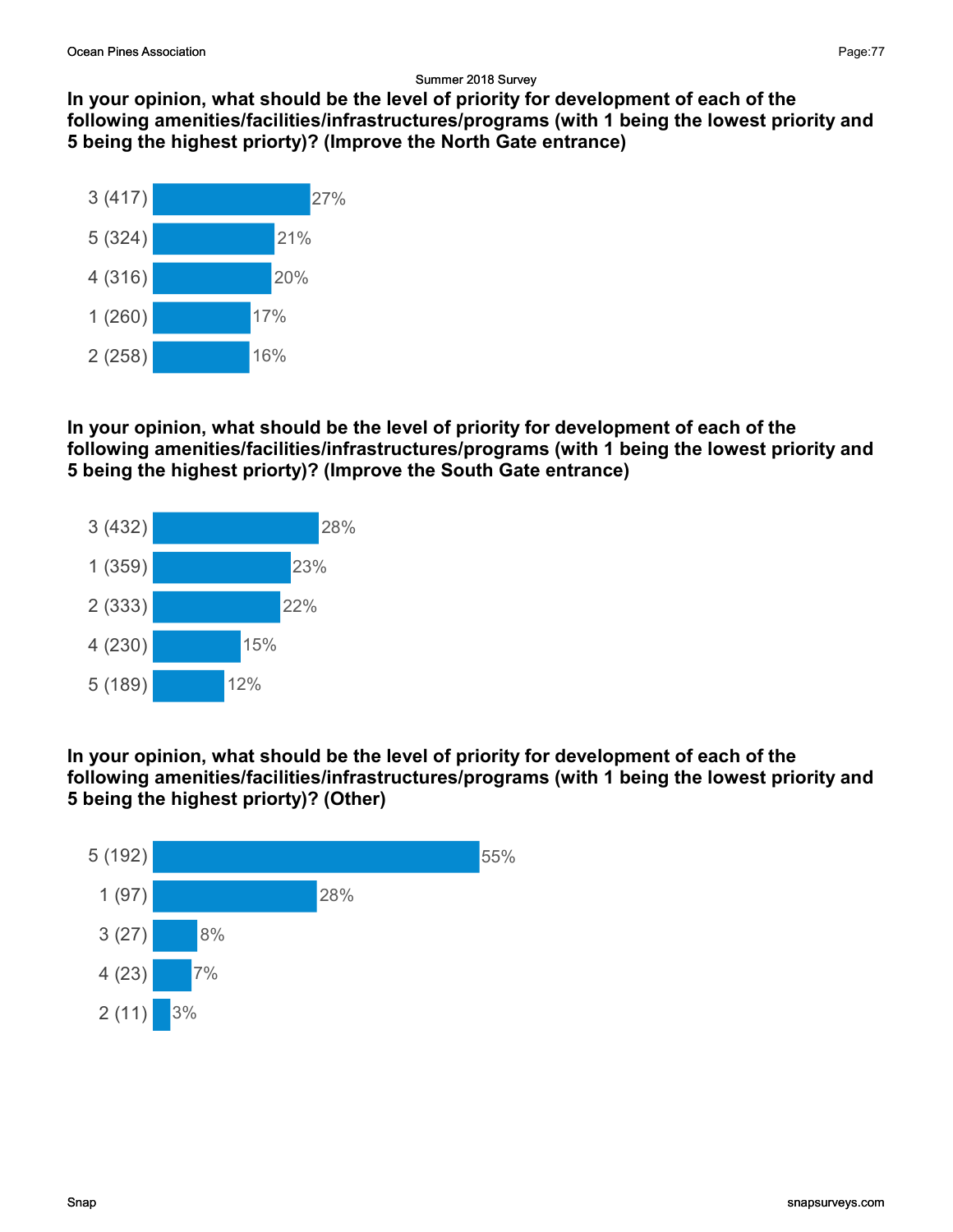| Lighting                                                                   |
|----------------------------------------------------------------------------|
| LIGHTING ALL INTERSECTIONS BY STREET SIGNS USE SOLAR LIGHTS                |
| YACHT CLUB ENTRANCE NEW SOUTHSIDE ENTRANCE/EXIT                            |
| TREE REMOVAL LIMBING UP OF TREES DECREASE OVERGROWTH OF BUSHES, TREES      |
| LIGHTING OR REFLECTORS ON OCEAN PKWY                                       |
| BEACH CLUB POOL OPEN LATER IN SEASON AND EXTENDED HOURS FREE WITH HOA DUES |
| <b>FITNESS CNTR</b>                                                        |
| <b>DOG PARK</b>                                                            |
| <b>SENIOR SWIMING POOL</b>                                                 |
| line Roads                                                                 |
| <b>OUTSOURCING (FINANCE/HR/ETC)</b>                                        |
| <b>BIKE RACKS</b>                                                          |
| THE ROADWAY AT SOUTH GATE HAS TOO MAY POTHOLES.                            |
| <b>CLEAN DITCH</b>                                                         |
| <b>STREET SIGNS</b>                                                        |
| <b>WALKING TRL</b>                                                         |
| KEEP GEESE OUT OF POND                                                     |
| PROPERTY OWNERS NOT TAKEN CARE OF HOME AND LAND                            |
| <b>GRASS AT DRAINS</b>                                                     |
| LINE MARKING ALONG PAVED ROADS                                             |
| <b>COUNTRY CLUB</b>                                                        |
| FIRE & EMS                                                                 |
| <b>DOG PARK</b>                                                            |
| <b>GRASS CUTTING ON SIDE STREETS</b>                                       |
| <b>ALL YARDS</b>                                                           |
| SAFETY CONCERNS BETTER LIGHTING AT NIGHT                                   |
| <b>OVER HEAD TREES ON ROADWAY</b>                                          |
| CLEAR UP TRAFFIC VISION                                                    |
| <b>LIGHTS ALL OVER</b>                                                     |
| PROTECTED BIKE/WALK/JOB LANE ON 1 SIDE OF OCEAN PKWY                       |
| ROAD DAMAGE BY WOC. CTY.                                                   |
| <b>COMM CENTER</b>                                                         |
| <b>TERN GRILLE</b>                                                         |
| <b>DRAINAGE IN MY YARD</b>                                                 |
| <b>ENLARGE STREET SIGNS</b>                                                |
| ENFORCE PARKING ON SHOULDER/BIKE LANES (ESP. BY TRUCKS)                    |
| WHY DO WE HAVE SEVERAL WHT AQUATIC VANS?                                   |
| <b>PAINT ROADS LINES</b>                                                   |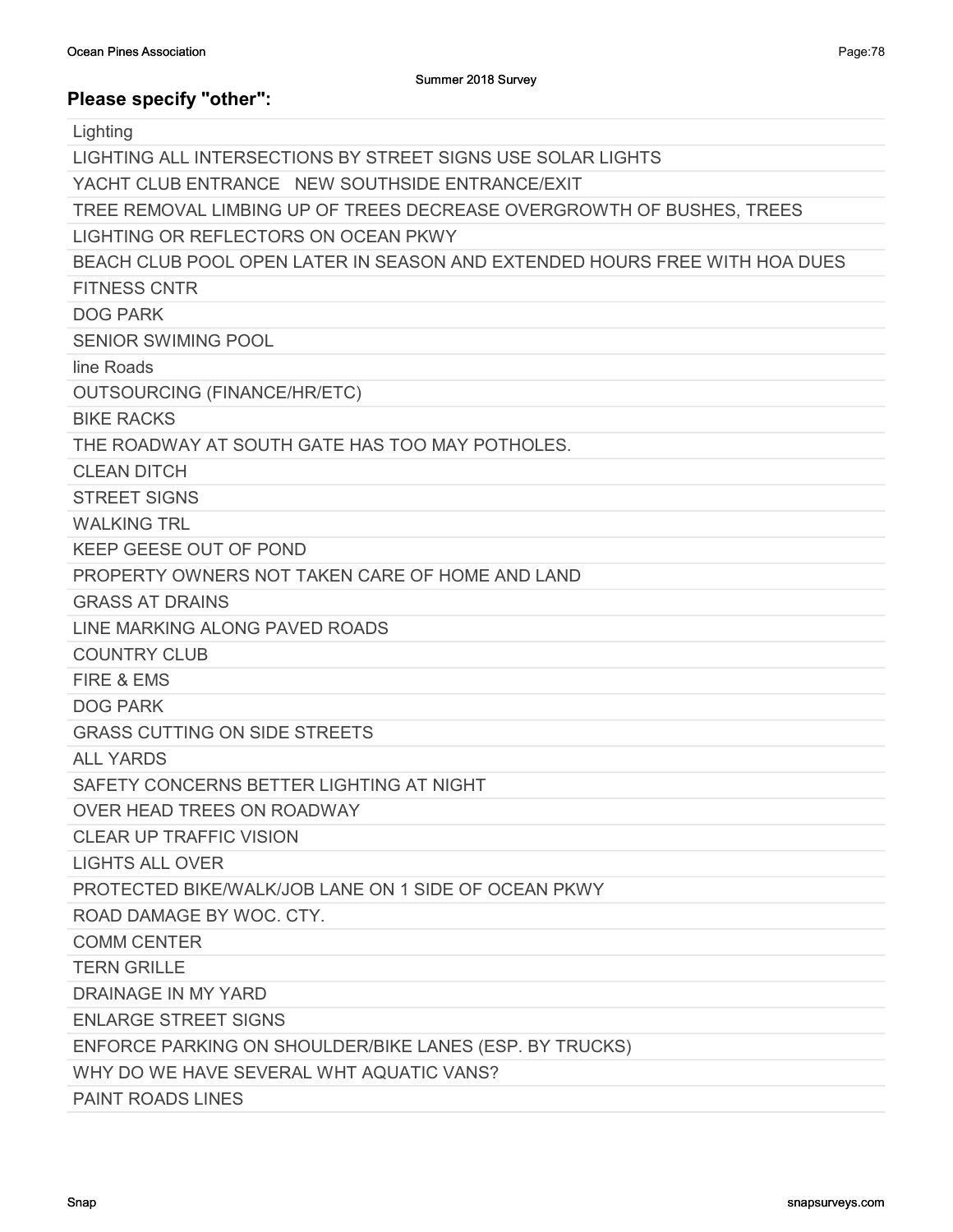| <b>CABLE &amp; CELL COVERAGE</b>                       |
|--------------------------------------------------------|
| drainage                                               |
| <b>STRONG FISCAL</b>                                   |
| <b>4 WAY STOP</b>                                      |
| <b>MORE WALK TRAILS BIKE</b>                           |
| <b>PAVE PATHS</b>                                      |
| <b>BOAT RAMPS</b>                                      |
| <b>CRABBING PIER</b>                                   |
| <b>CRAB PIER</b>                                       |
| <b>SPEED SIGNS</b>                                     |
| <b>IMPROVING OVERGROWN PROPERTIES</b>                  |
| <b>CROSSWALKSAT PARKS &amp; BUSY INTERSECTIONS</b>     |
| <b>COMCAST</b>                                         |
| <b>IMPROVE LANDSCAPING OF GOLF COURSE</b>              |
| <b>DITCH CLEARING</b>                                  |
| <b>GRASS CUTTING ALONE DITCHES</b>                     |
| <b>DITCHES</b>                                         |
| <b>INTERNET</b>                                        |
| <b>STOP LOSING \$</b>                                  |
| LONG TERM FISCAL PLANNING WITH CAPITAL RESERVE FUNDING |
| MOSQUITO CONTROL                                       |
| <b>FLOODING ON PROPERTIES</b>                          |
| <b>PLAYGROUNDS</b>                                     |
| HOME OWNERS KEEP UP WITH PROPERTIES                    |
| <b>Street Lights</b>                                   |
| <b>HIDDEN POND PARKING</b>                             |
| <b>COUNTRYCLUB</b>                                     |
| <b>STREETLITES</b>                                     |
| SPORTS CORE LOCKER AREA PUBLIC WIFI IN OP BLDGS        |
| <b>BEACH PARKING</b>                                   |
| <b>WHAT IS SGE?</b>                                    |
| <b>CLEAN DITCHES</b>                                   |
| <b>BRIDGES</b>                                         |
| <b>COMMUNITY CENTER</b>                                |
| PARKWAY WALKING AND BIKING TRAIL                       |
| <b>Crabbing Pier</b>                                   |
| <b>BIKE tRAIL</b>                                      |
| <b>OTHER</b>                                           |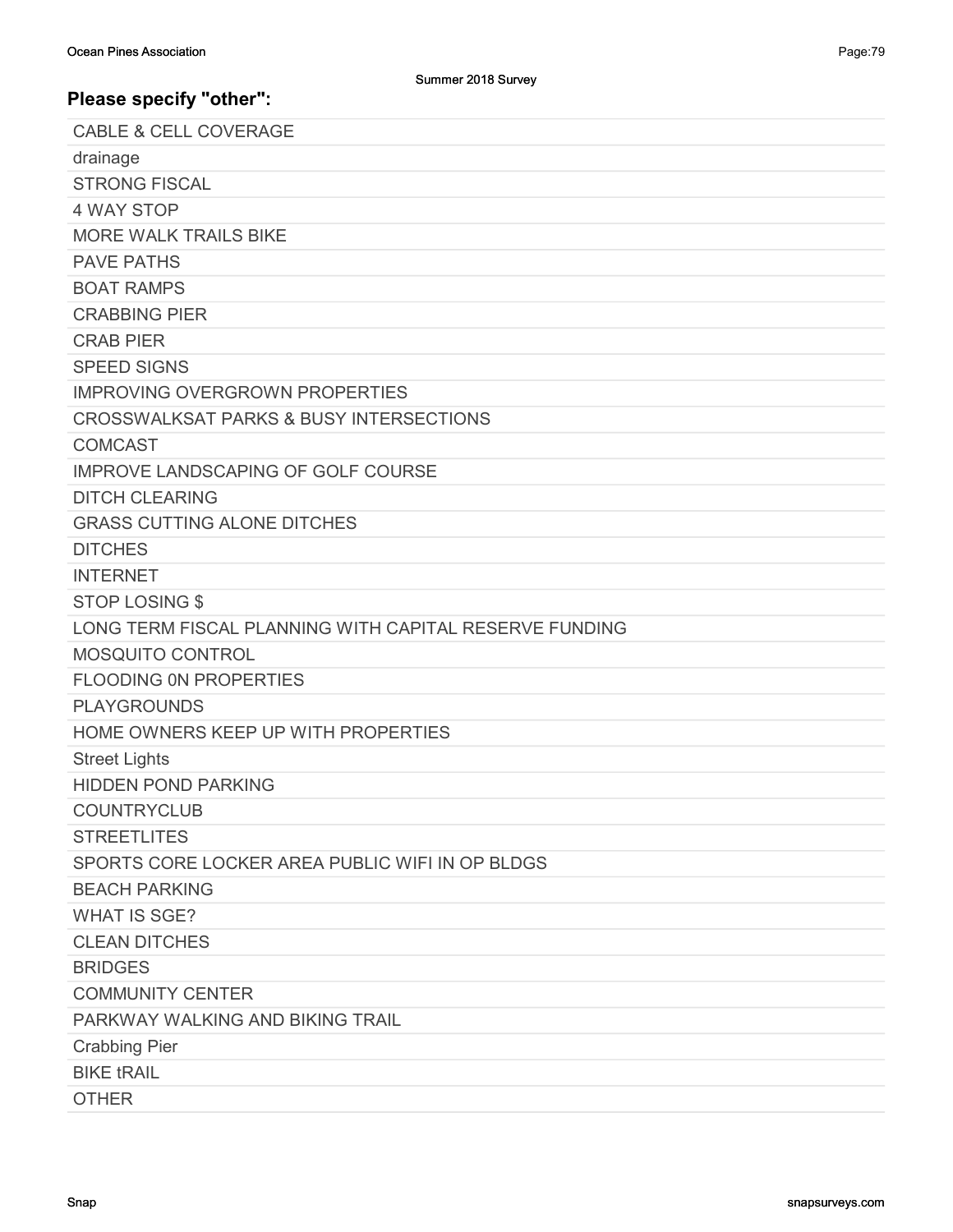PARKS/PIERS I LIVE IN THE PARKE AND STRONGLY RESENT THE EXTRA \$'S IT COST IN OCEAN PINES. STOP WASTING MONEY DRAINAGE VERY IMPORTANT ALL ADULT POOL STAGE INSIDE FACILITY FOR PERFORMING **OTHER** RACQUET CTR NO OPINION PLAYGROUND BIKE PATHS COUNTRY CLUB ROADSIDE PATHS TAKE CARE OF WHAT IS HERE, STOP BUILDING NEW AND SPENDING MONEY TRIED TO HAVE DRAINAGE DONE AT OUR ADDRESS A NUMBER OF TIMES Crab Pier SPEEDING TREE TRIMMING, BRUSH REMOVAL GOOSE CONTROL RESIDENTIALDRAINAGE MAINTENANCE IS A DISGRACE! POWER WASHING SIGNS PARKWAYLITES ROTERIES MORE STREET SIGNS SIDEWALKS LIGHTING ON RESIDENTIAL ROADS FREE POOLS FOR RESIDENTS ONLY GEESE AWAY PAINT WHITE LINES/RIGHT SIDE ROAD YELLOW LINES/LEFT SIDE ROAD UNDERGROUND WATER PIPE REPLACEMENT GLOBES ON BRIDGE MUST BE REPLACED THEY ARE A DISGRACE BIKE LANE ON PKWY NONE SPEED LIMIT ENFORCEMENT IMPROVE WINERIZATION OF SPORTS CORE POOL-TOO COLD SALT WATER PURIFICATION street/sıgns SIDEWALKS BEACH CLUB PARKING 5 BIKE TRAILS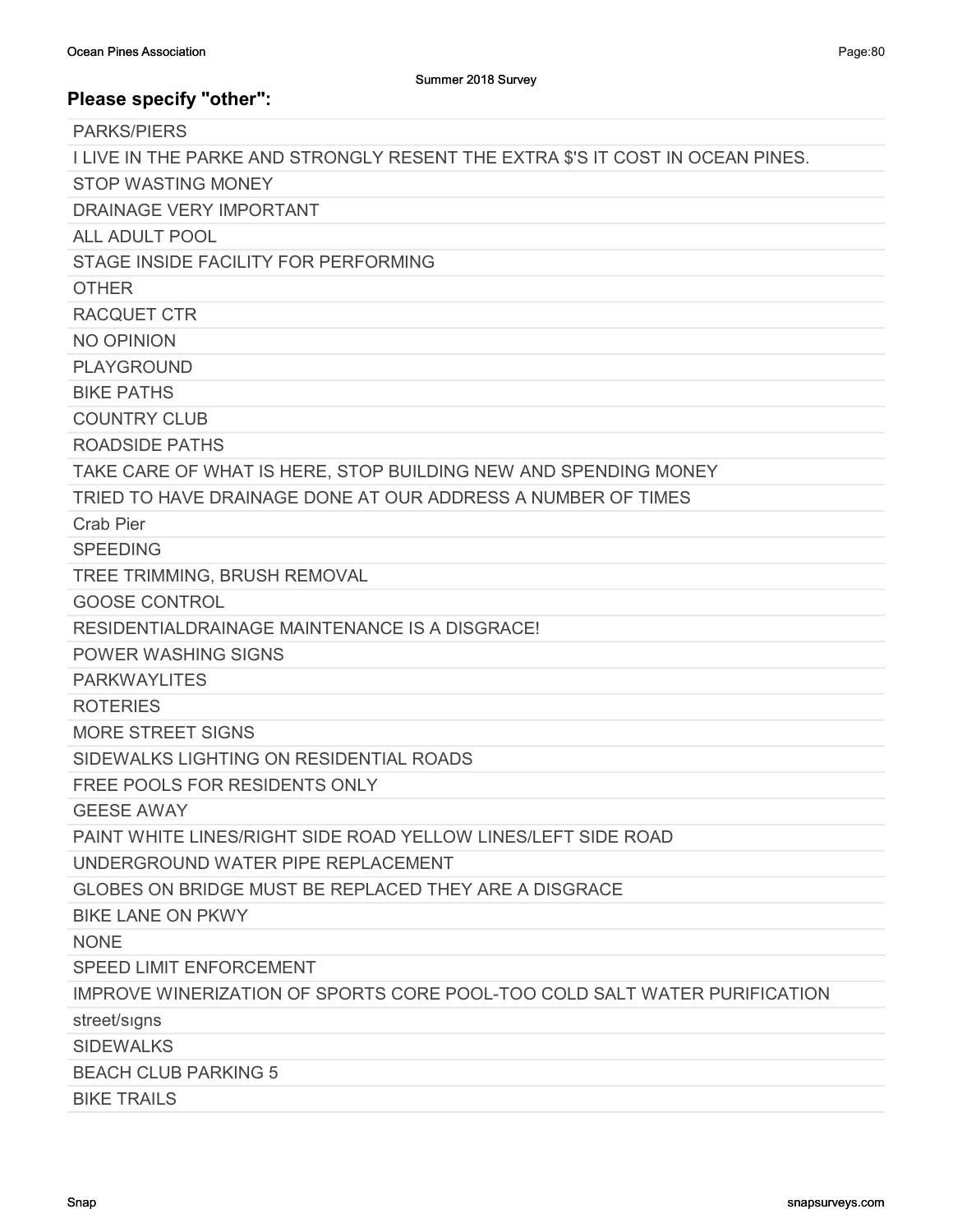| <b>DOG PARK</b>                                                                                       |
|-------------------------------------------------------------------------------------------------------|
| <b>STAGE PLAYS</b>                                                                                    |
| <b>RESPONSE OF BOARD AND GP</b>                                                                       |
| <b>BIKE LANES WALKING LANES</b>                                                                       |
| OUTSOURCE FOOD SERVICE AT TERN GRILLE                                                                 |
| CRABBING PIER REMOVE OR REPAIR OR REPLACE                                                             |
| <b>BIKE PATHS</b>                                                                                     |
| <b>PARKS VACANT HOMES</b>                                                                             |
| <b>BIKE/WALK LANE</b>                                                                                 |
| <b>CRABBING PIER</b>                                                                                  |
| Culverts                                                                                              |
| <b>STREET LIGHTS</b>                                                                                  |
| <b>SPEED LIMIT ENFORCEMENT</b>                                                                        |
| SEE COMMENTS LOWER SPEED LIMITS                                                                       |
| LANDSCDPE SOUTH GATE POND (LAKE)                                                                      |
| <b>ST. LIGHTING</b>                                                                                   |
| <b>CRABBING PIER</b>                                                                                  |
| BEACH ACCESS MAKE WALKWAY HANDICAP FRIENDLY (HARD PATH, NOT SOFT SAND)                                |
| NO OPINION                                                                                            |
| <b>PARKS</b>                                                                                          |
| <b>MOW DITCHES</b>                                                                                    |
| <b>SPEED BUMPS</b>                                                                                    |
| <b>LIGHTS PLEASE</b>                                                                                  |
| <b>LIGHTING THROUGHOUT OP</b>                                                                         |
| PED/BIKE SAFETY                                                                                       |
| <b>BIKE/PED SAFETY</b>                                                                                |
| NO LIGHTS ON OCEAN PKWY                                                                               |
| <b>CODE ENFORCEMENT</b>                                                                               |
| Cleaning up the water in the canals, making a "beach" area maybe by one of the pools                  |
| Restoration of drains and ditches paid by existing ASSOC fees!                                        |
| Cost to use facilities is outrageousfew free passes per householdpeople would get engaged             |
| Update Cpmmunity Center kitchen. Appliances getting old and sometimes not well maintained by some     |
| Minor Detail: Sign stating: "Last entrance to the YC" to avoid the many u-turns before Osprey Pt Gate |
| Street lighting for safety and so our children can play and trick or treat.                           |
| Better monitoring of the condition of our parks; they have deteriorated over the past few years.      |
| I think we spend a lot of money on the golf course we need to CLOSE IT.                               |
| Priority should be given to maintaining OP assets in place and not to building new assets.            |

Snow removal needs to be greatly improved!

Page:81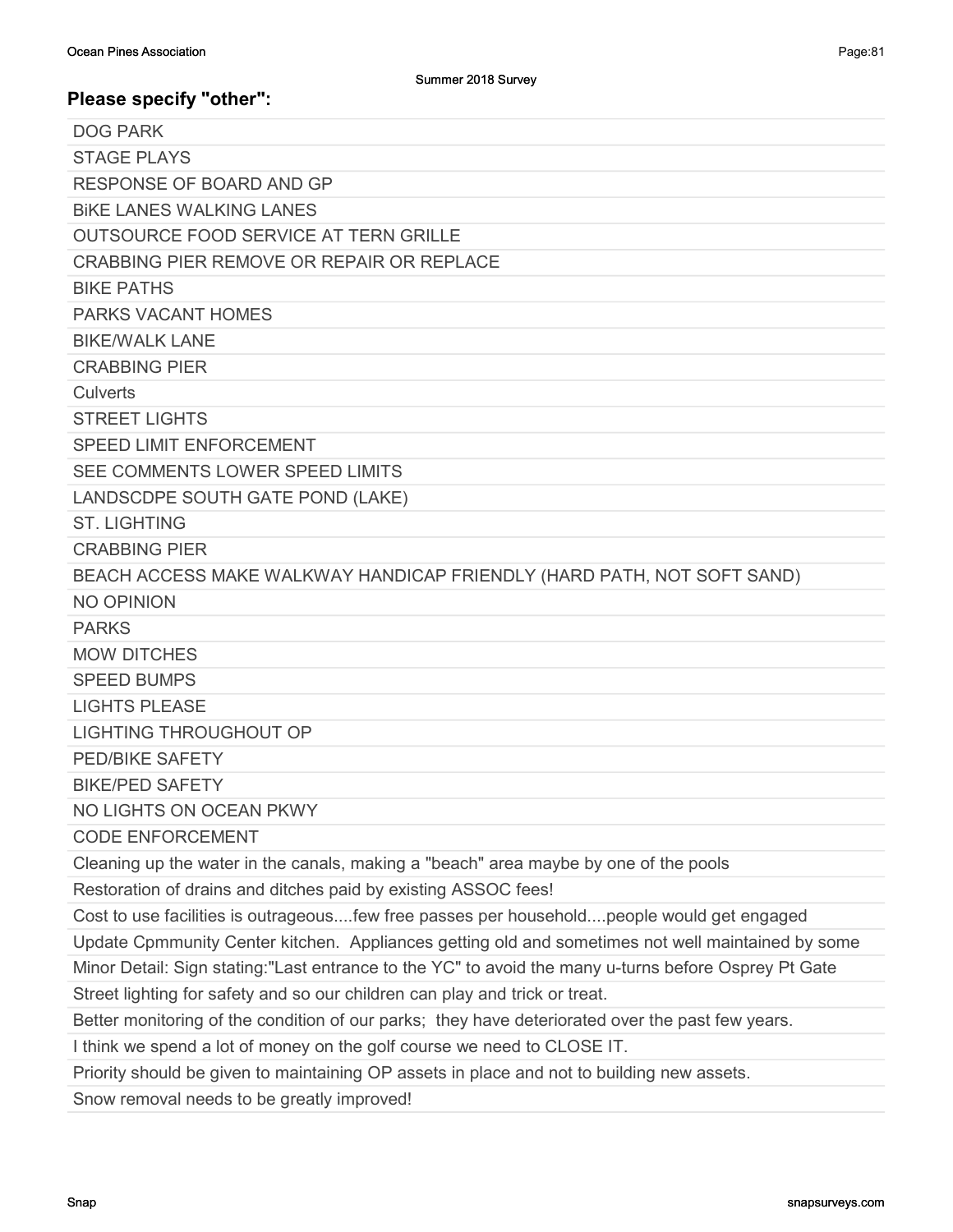Oversight of OUR money!

food eaterys in Ocean Pines

Bathrooms on golf course need to be completely redone new fixtures paint etc, they are a disgrace

Lighted pickleball courts

Maintenance of drainage ditches in front of homes - grass cutting and pest control.

The poor maintenance of landscaping throughout the community definitely detracts from the appeal.

Improve internet connectivity

Pools should not be open to the public on holidays in season. Owners can't get in due to crowds

Street lighting on other streets other than ocean parkway

Maintain the appearance of homes within the community

Add south gate entrance

Dredge canals

Drainage and roads have deteriorated severely in the past years!

long term planning for sea level rise wrt water, sewer, buklheads, roads. Invest in gps digital map

Skate board park

Maintance of all facilities and clubs

it is dangerous driving at night. people walking.dogs.at night are not safe.

Terrible renovation for disabled at beach club: slanted floor, no sink beside commode, more

Easier process for removing "some" trees that are need to be removed, dangerously close to homes.

Keeping roads passable in winter

Traffic violations at north gate entrance. Turns from Racetrack road to the Parkway against red.

Going after absent homeowners' who leave their property in major disrepair/unsightly appearance.

Where is the Dog Park in all of this? It's an important amenity for many residents.

Painting lines on roadways

Provide more and improved parking for the farmers market

Families should take care of their properties

Discontinue driveway delivery of newspapers except for owners who opt in. Makes for trashy appearanc

I would to see better management decisions made toward the planning and operation of exist amenities

Monitoring upkeep of properties. Uneven appearances distract from overall community & property value

Ocean Pines needs to put in more lighting on the Parkway and side streets.

Increasing indoor pickleball hours and courts; Golf cart and bike friendly community

Path the southgate pond trail

YACHT CLUB

let the ducks and geese live in peace

Provide another road in and out of the Pines with a traffic light for safety in emergency.

More lighting in the streets of each community

golf club house

Regular easement cutting, leaf and branch removal schedule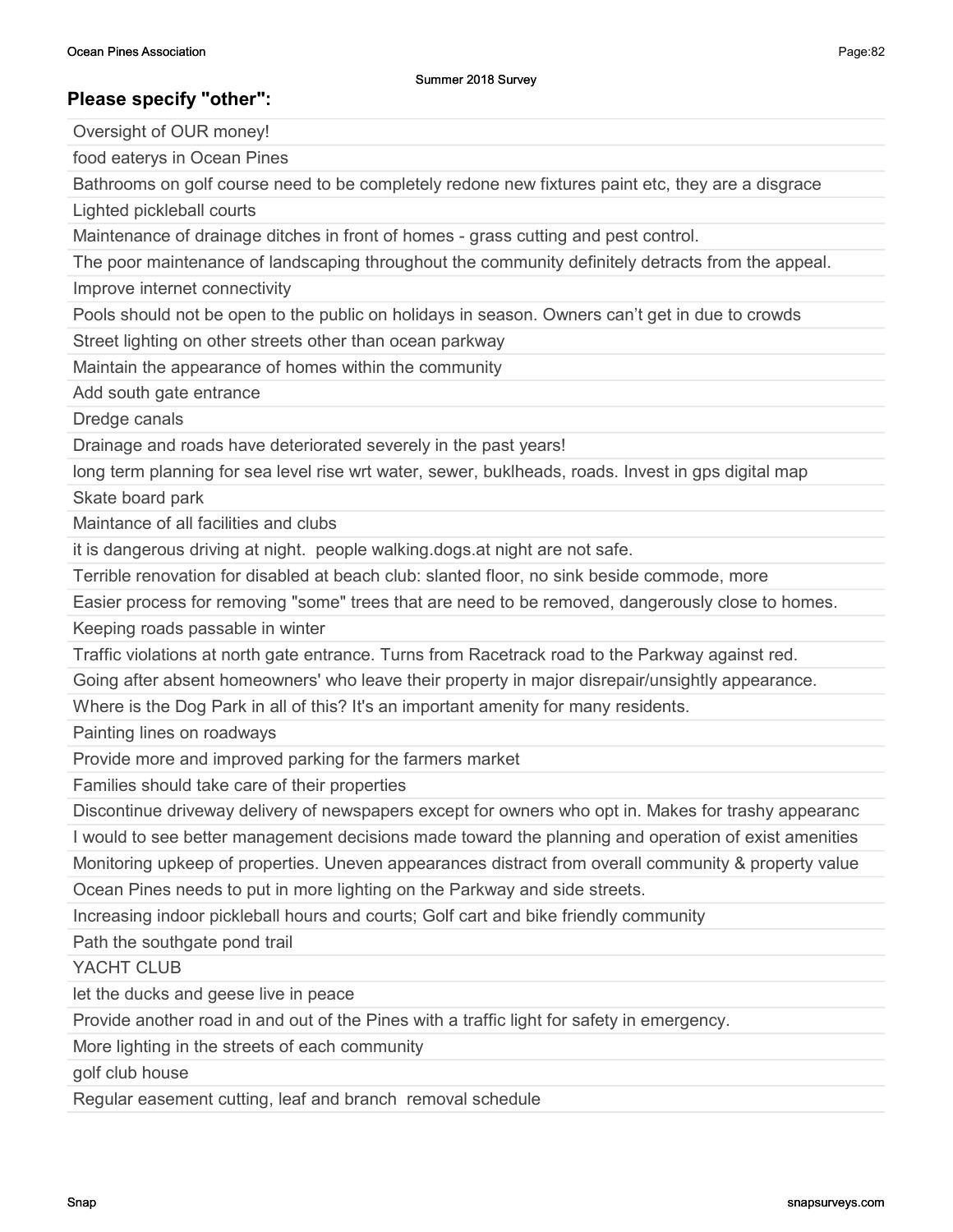Page:83

## Please specify "other":

Keep geese under control. More affordable beach club. Crabbing locations

Getting Comcast into the community

The grounds for the farmers market need to be better maintained. Roots should be painted orange.

Posting of signs & video channel 78 pickup your dog feces. Don't litter or pollute the water!

Security of property; theft prevention for part timers. Dog poop responsibility for residents.

Safe walking, running and biking area. Convert the golf course!!!!!

Yacht for adults only—longer hours at beach during summer months—-INCLUDE BEACH POOL WITH PARKING PA

fitness center? WHFRF????

Golf club and yacht club

Installing more park benches

Paving pot holes at street entrances and dug holes in street..Hingham Lane

Media com replacement -- option for better internet

Have to reiterate mailboxes. Have inquired 5 times about boxes at Customs Way. Unsightly, Rusty,

More street lights within the North side communities and streets. Cut back trees. Signs not visible.

No street lights

Upgrade the crabbing pier

yacht club, beach club

North gate is incredibly ugly, outdated and borderline unsafe for traffic flow. We need 2 lanes out! Improve your signage.

Make sure signs at South Gate are following The Pines procedures. Way, way to many signs.

Clean out the overgrown fragmites in outlot canals which are gross and mosquitos health hazard!!

The drainage ditches need better up keep. They are rarely mowed and small trees are growing in them. dog park

Boat ramps and Marina boat parking should only be for OP residents. Install a gate with a card

Dog rules very lax. No dogcatcher. Dangerous breeds off leash attacking. Not curbing.

Ocean parkway s horrible. Every patch and repair is felt as a bump. This is long overdue for repla

Keep removing the excess geese. People are nuts to want all that unhealthy excrement by the pond.

Cut grass along Ocean Parkway where drainage is

Please find a way to save the crabbing pier either at it's current location or another within OP

Prioitizing availability of beach club parking by members over outsiders!

Get read of Mediacom they are the worse

Shelter for the farmers market from winter and extreme weather

Why ask about the Beach Club; I was told ANYONE can go there. The pass is for parking only; true?

Allow Yard debris pickups and OP Maintenance Yard to be open during spring, summer and fall

mow berms earlier in the Spring

Beach club bathrooms still have poor ventilation and poor access from showers to lockers.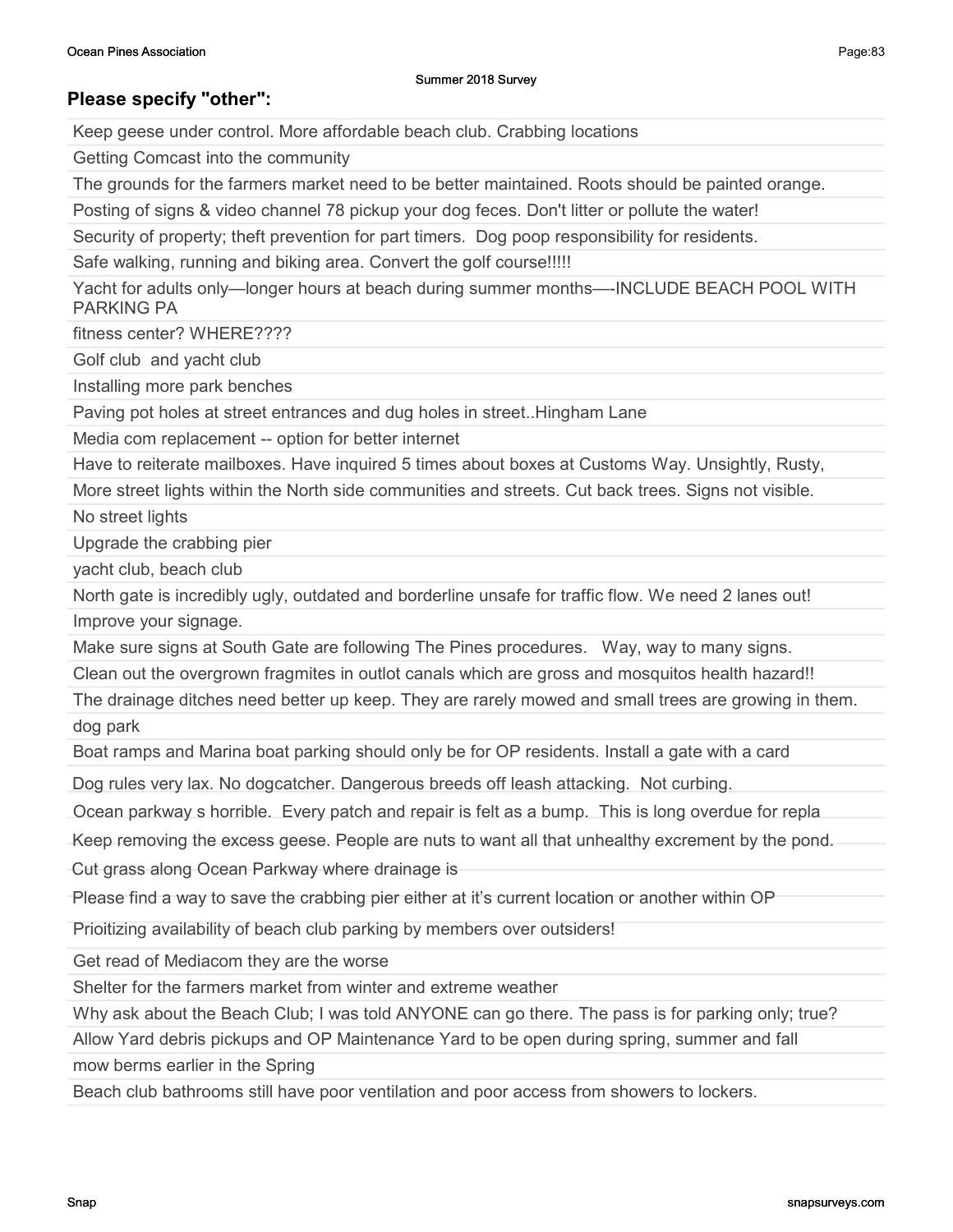## Please specify "other":

Allow golf carts for personal use. Charge annual fee for license and inspection.

Follow up on road repair after utility repair, 2, review trash removal in OC presently inefficient

Fill in sand at beach club area with concrete. The pool is always filled with sand.

Maybe adding to the indoor pool a fitness center with a large room for classes can be a goal.

Parking at the Community Center should be increased and the whole lot paved.

Patching holes in our streets

North side boat ramp should be for OP only and access controlled, or made a pay-to-use for non-resid

Lights for PB and more courts-are you keeping track of numbers-so many more players then Ten or Plat

Lets get out of the 1970's. Driving across the north gate bridge is like stepping back in time.

Settle the Oasis/Yacht Club Pool situation for adults only use

Transportation to/from Beach Club on weekends

Keeping Members informed

Maybe consider sponsoring family "football golf"nights to support golf club with dinner at grille

Offering choices other than Mediacom for TV/Internet

Ask questions about owners concerns and input.

support systems (ie POS, experienced managers) for key amenities, food & beverage, golf, marina

Manage the access to the boat landings/ manage the boat speeds in OP and up to 100 yds off all shore

We should not stop trying to change the Yacht Club pool back to ADULTS ONLY...It could be done!

Stop delivery of free papers. Eye sore in community & security risk when piled up shows no 1 home.

Median strips along roadways need to be attractive They presently degrade the look of Ocean Pines.

Telecommunications choices (IE: Verizon, Comast) other than Mediacom.

crabbing pier and more dedicated boat and trailer parking at Mumford Landing boat ramp

To me Drainage is #1 - I have an OP ignored problem

There are many homes in Ocean Pines that look run down and not taken care of.

Safe walking and biking paths along Ocean Parkway, very dangerous for residents

All of our facilites should be taken care of. We also need lights in parking area of golf club.

Keep pools updated

clean ditches,,,leaves etc,,,,buy leaf garbage truck,,,,,,one man plow trucks for snow

Replace old Parkway OPA signage with appropriate, attractive, remotely-accessible electronic signs

Crabbing pier should be maintained in current location

Round up geese every year so we don' continue to have the issue of their waste constantly.

Rebuild crabbing pier in Whitetail Sanctuary. Even add more areas for crabbing in Ocean Pines

The north Gate bridge is important. Don't waste money on the country club!

Crabbing pier

I love the look of the Northgate entrance.

oversight over fiscal responsibility and Yacht Club

"High Priority" Maintenance of Ocean Pines owned lots. There are two on our street; overgrown.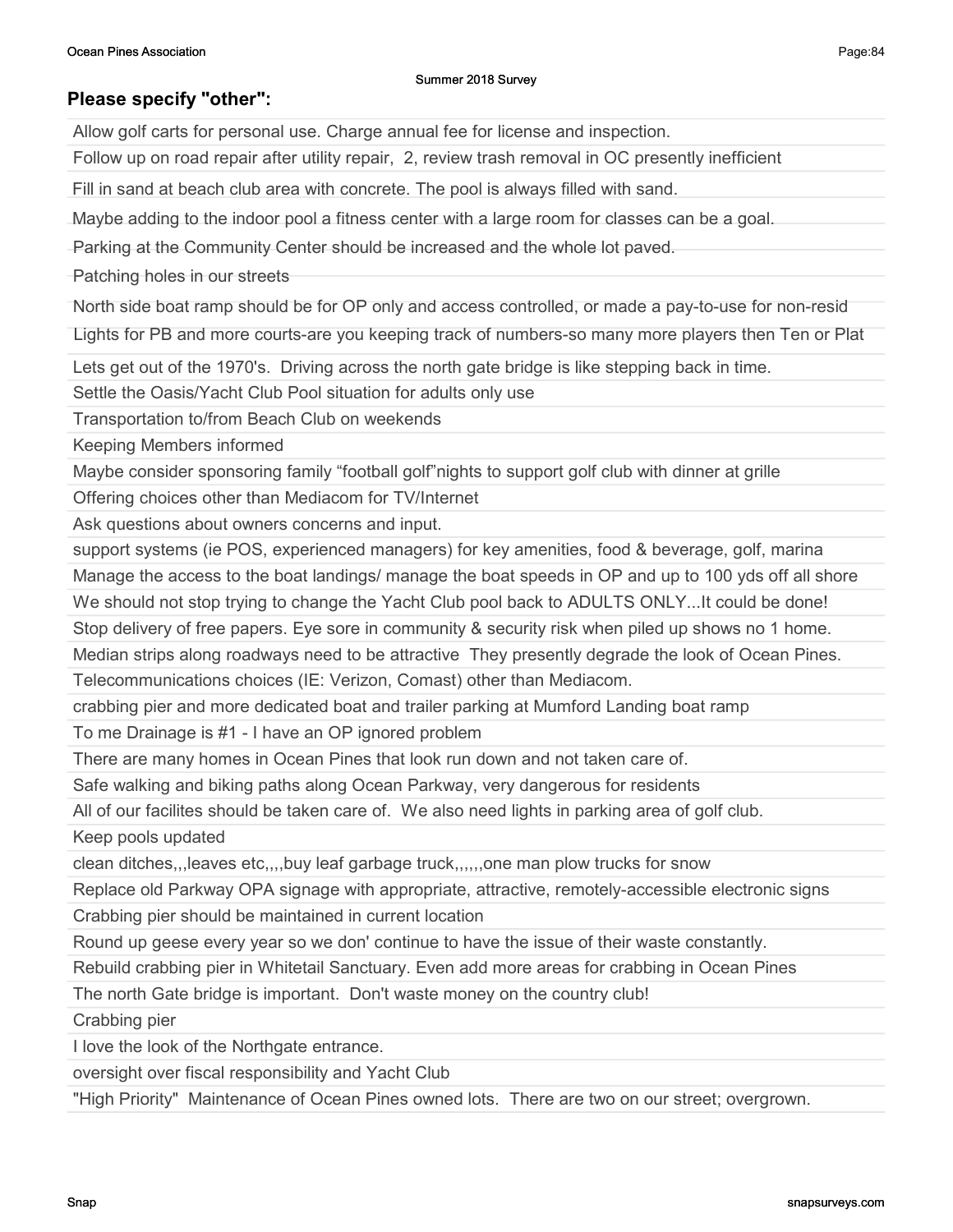Install a round about in place of 4 way stop at South Entrance

Improve 4 way stop with a rotary at South Gate

Improve access to/maintenance of kayak launch sites

Mowing of borders in front of properties needs improvement as well as behind properties/common areas

We need to have pools available for OP residence on summer weekends. Pools fill to capacity early

roads, drainage, drainage from golf course, mosquito spraying along cart path

disappointed in the cab pier issue my family would enjoy that tremendously

more regular pick up of leaves, etc in the fall. would reduce the clogging of ditches..

Can't rank amenities, etc. we never use.

Yacht Club Maintenance

Fire Department very important

Shuttle to OC Boardwalk

keep the Canada geese from nesting in Ocean Pines.

Bike Lanes

Hold residents responsible for maintaining property. Trees, grass, overgrown shrubbery etc.

Work with County/State to improve 589, including access to OP. Rt 90 should have a full cloverleaf

Signage update throughout community - the ones with the manual lettering

There should be four passes given to pool entrances, if paying to use the pool or parking lot.

Street signs - need to be larger and reflective at night if we are not going to have street lighting

Fix playgrounds, white horse park needs updating, manklin meadows park needs green material changed Improve the mosquito control program. It is ABSOLUTELY WORTHLESS in the Portside CT/Teal Circle area

maintain facilities

Inspect and control appearance of "run down" properties.

Clean up all of the properties that have junk lying around and look a mess.

beach club bathrooms - shower area should be on the side of the changing room NOT the bathroom.

Enforcement of association rules and regulations regarding property maintenance, parking on streets

Traffic signal at Manklin Creek Rd & cross walks at lights. Disallow parking on streets overnight

Street Lighting - The dark streets for both residents and visitors are awkward & dangerous.

Yacht Club, great amenity, needs to be well maintained

Roundabout road structure on Manklin Creek Rd/South entrances

Some street lighting in communty overall, perhaps at each intersecting street with main parkway.

We need to have a gym with cardio machines, weight machines, weights, etc. Why don't we have this? Check for membership cards at beach club restrooms.

the infrastructure of the community is most important drainage, roads and bridges, safety

Improve outdoor pools, Expand downstairs bar area at Yacht club or relocate it to have more space.

Not certain what is meant by "improve" the entrances; if it's keeping them clean, then 5.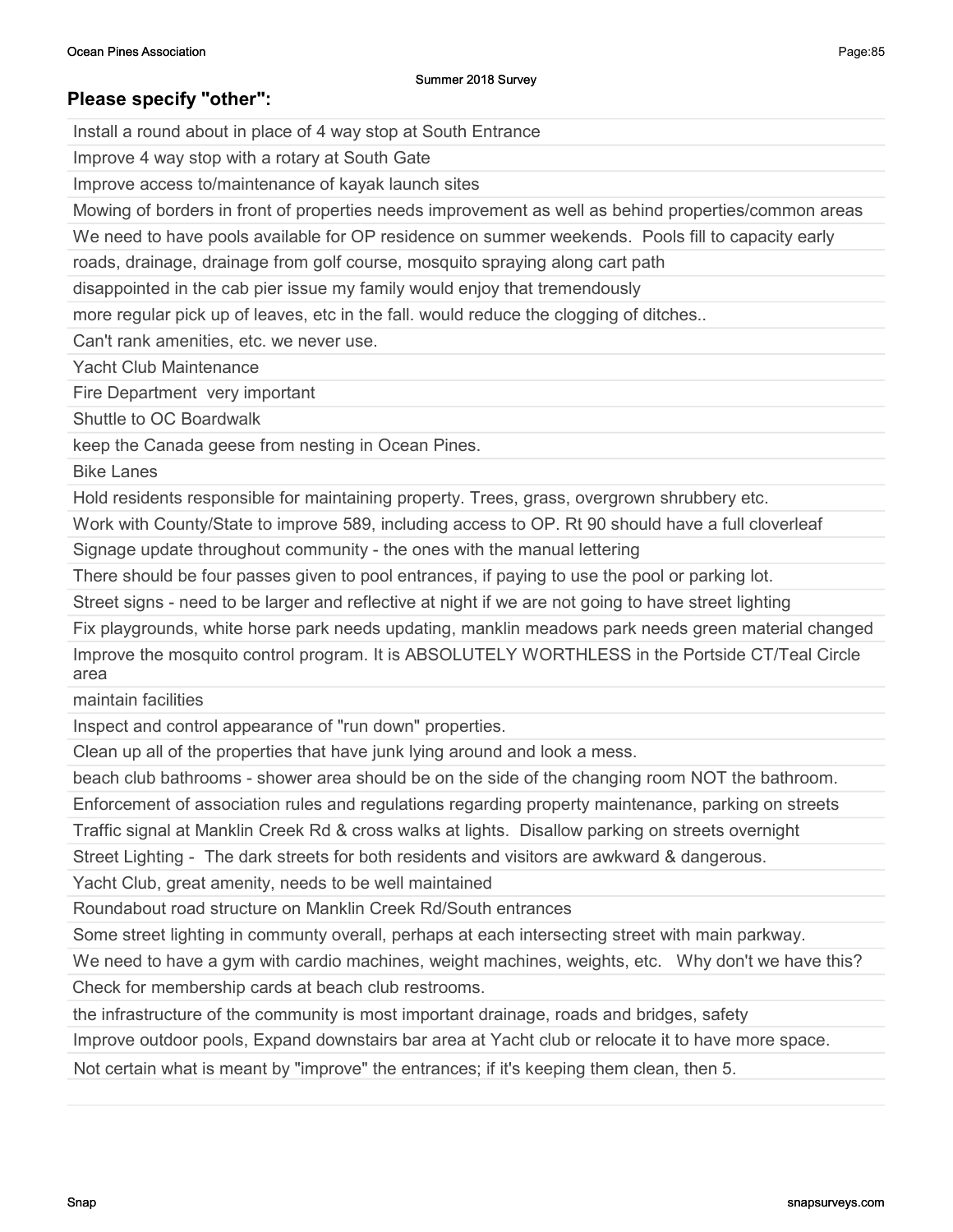# Please specify "other": Cut ALL the easement grass more frequently outside our homes by ther road. REPAIR THE ROADS. THe Yacht Club still needs work - staff and food-wise. our mailboxes are atrocious and our north/south entrances should be gorgeous with beautiful lighting Both gates must be inviting. Tear down North not iconic but old and not match image of newer bldgs change stop light at North Gate to allow left turns on green get rid of the OP in stone at the North gate drainage ditch maintenance more kayak/sailboat landings and summer storage Need cell phone tower added Crabbing Pier - Either remove, convert or repair make northgate 2 lanes out of community to relieve the wait to depart community, no bridge Consider making the Yacht Club Pool "Adults Only" again!!!!! Kids are bored there and their parent Major improvements to all amenities is needed Lights and Line painting on Ocean Parkway-SOMEONE IS GOING TO GET KILLED! Mark the bike lane on Ocean Pkwy as a dedicated bike lane and ticket and tow vehicles parked in lane We need streetlights & sidewalks, mailboxes on (or in front of) the houses. Bike path connectivity with the pines and 589 businesses Swim & Racquet Club building (& asphalt nearby) needs updating Gated pass system for boat ramps, Improve water quality, drinking and waterways Alternate, less intrusive, staging area for the Bulkhead Replacement Program.

confusing question. Many of these already developed. Do you mean improved? Maintained?

We need a gym with classes, such as yoga, spin, etc. we need state of the art machines & trainers.

Fix rust on oasis pool, umbrellas. Properly re-install rattling fencing & paint white or pale blue

## Rate the following statement: "I feel very safe and secure in Ocean Pines."

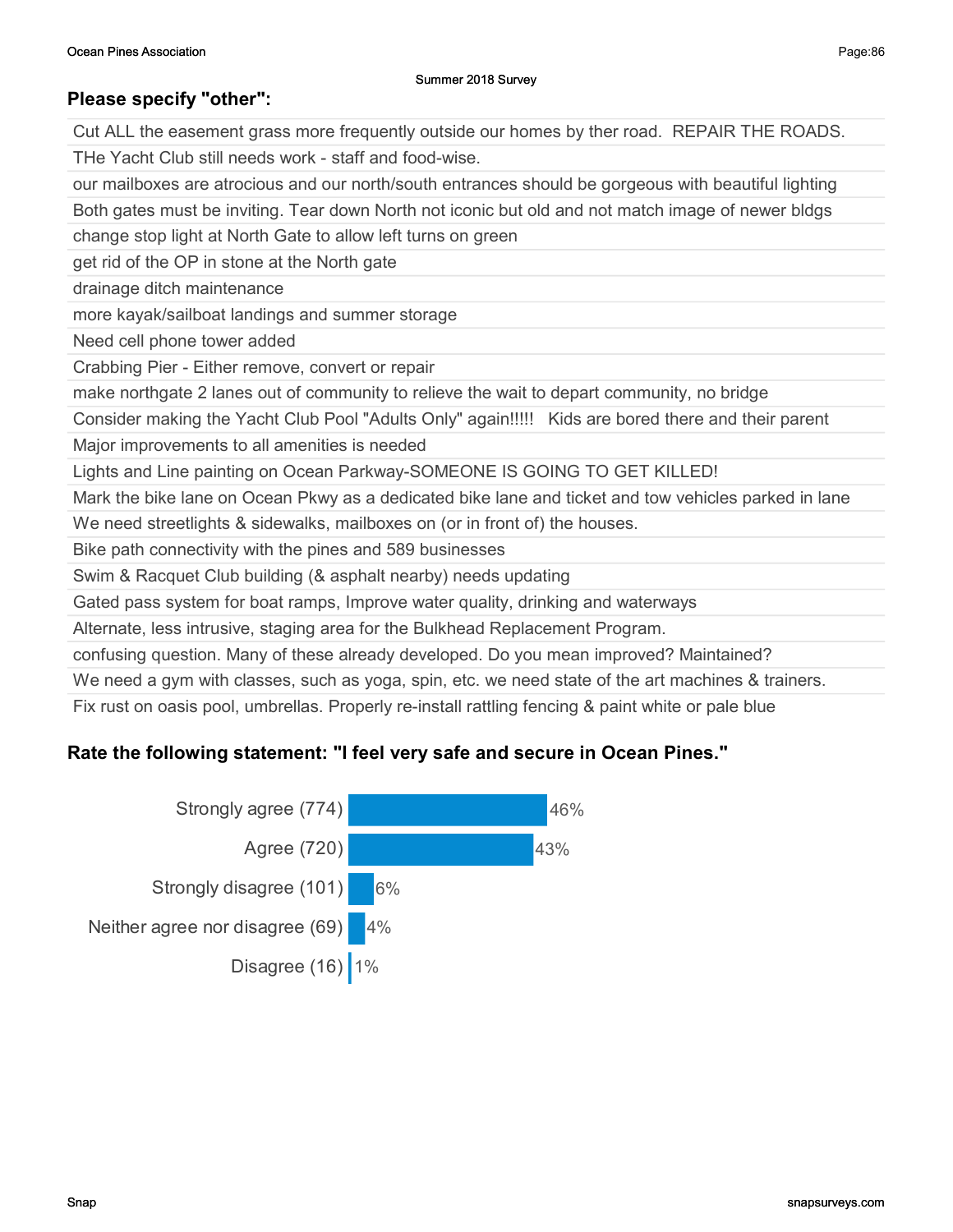#### Summer 2018 Survey How do you rate the following? (Police Department)



# How do you rate the following? (Fire & EMS)



# How do you rate the following? (Street signs)

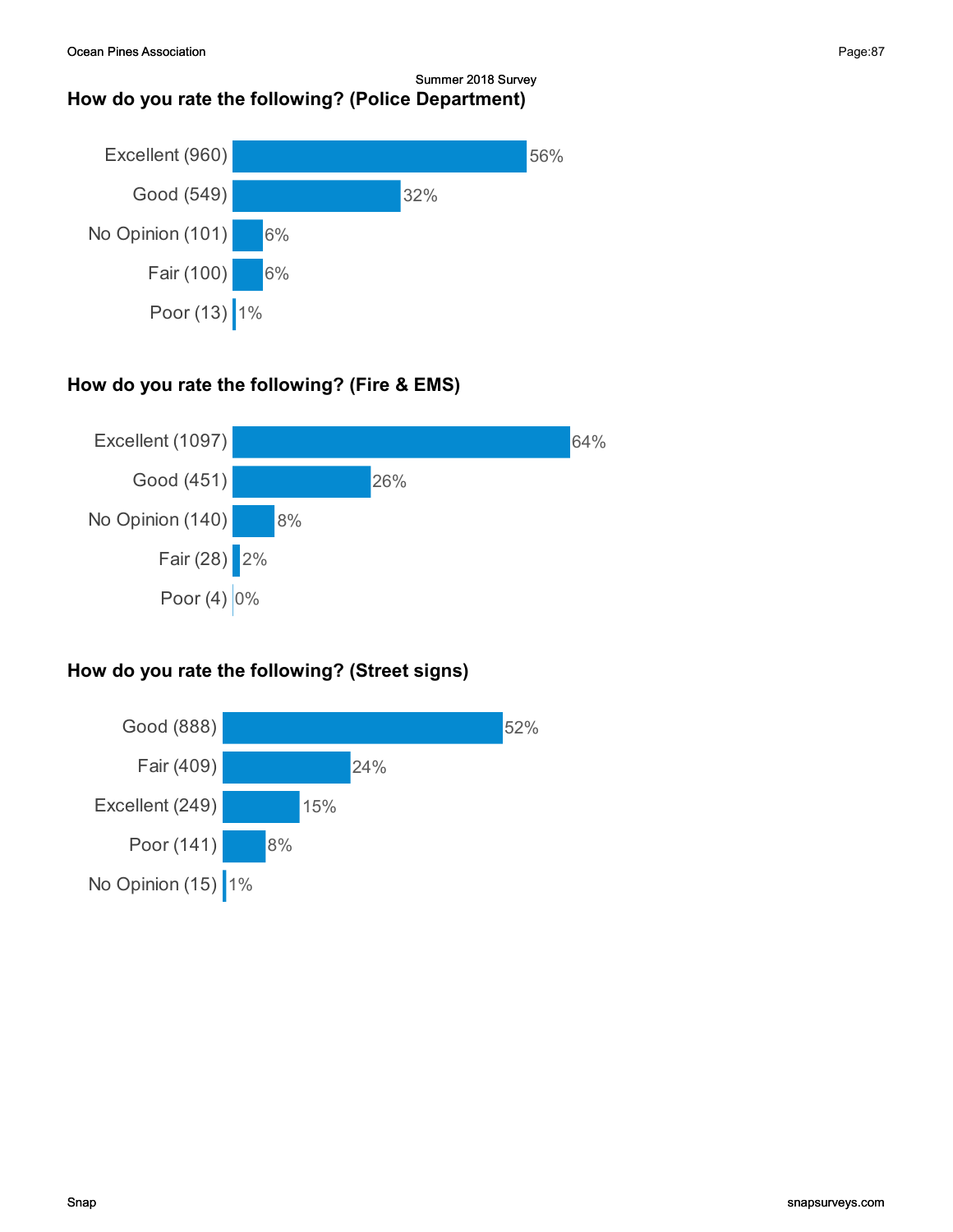### Summer 2018 Survey How do you rate the following? (Street lighting)



# How do you rate the following? (Speed limits)



# How do you rate the following? (Response time to emergencies)

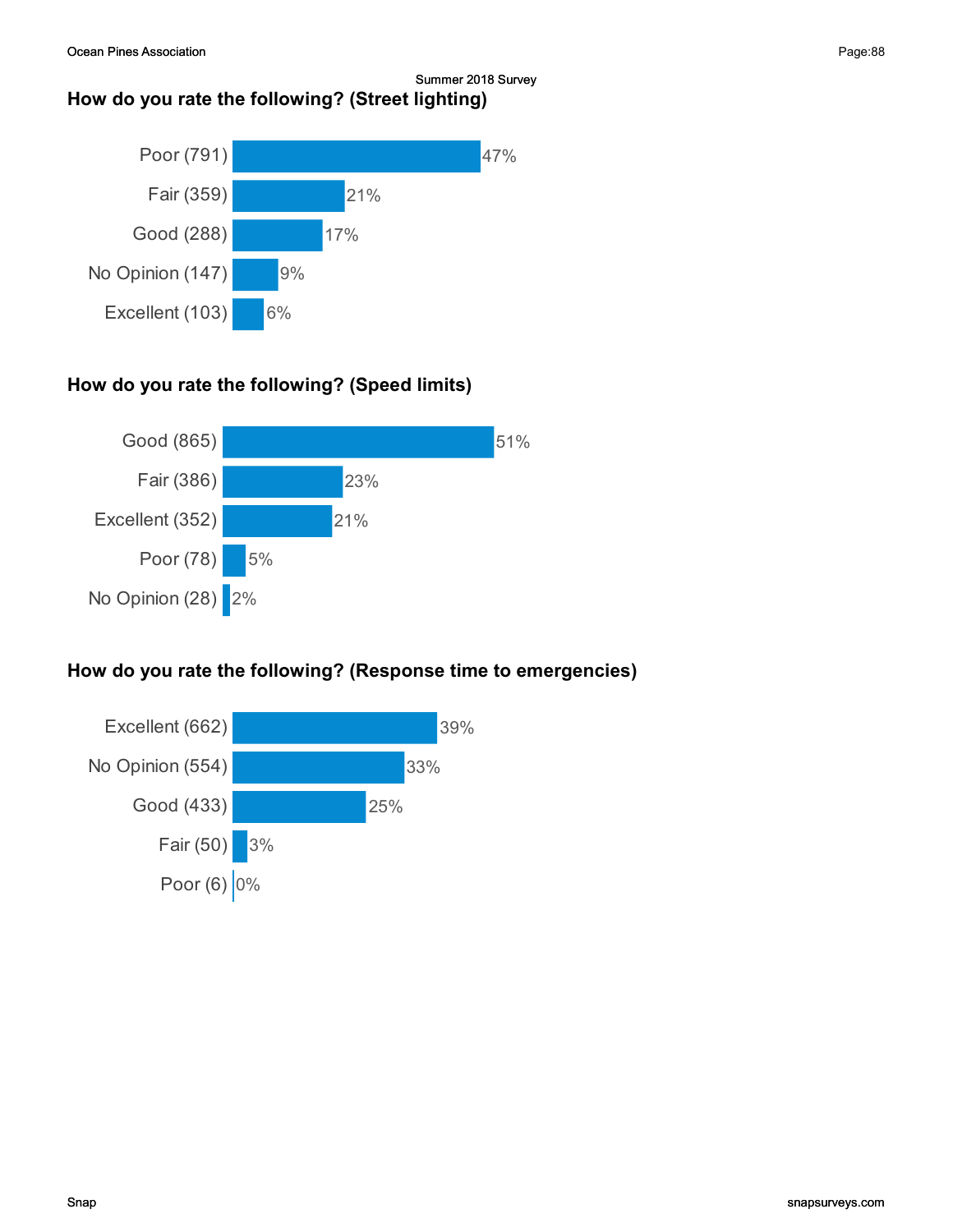#### Summer 2018 Survey How do you rate the following? (Conditions of roads)



## How do you rate the following? (Ocean Pines Association's overall operation)



## How do you rate the following? (Board of Directors)

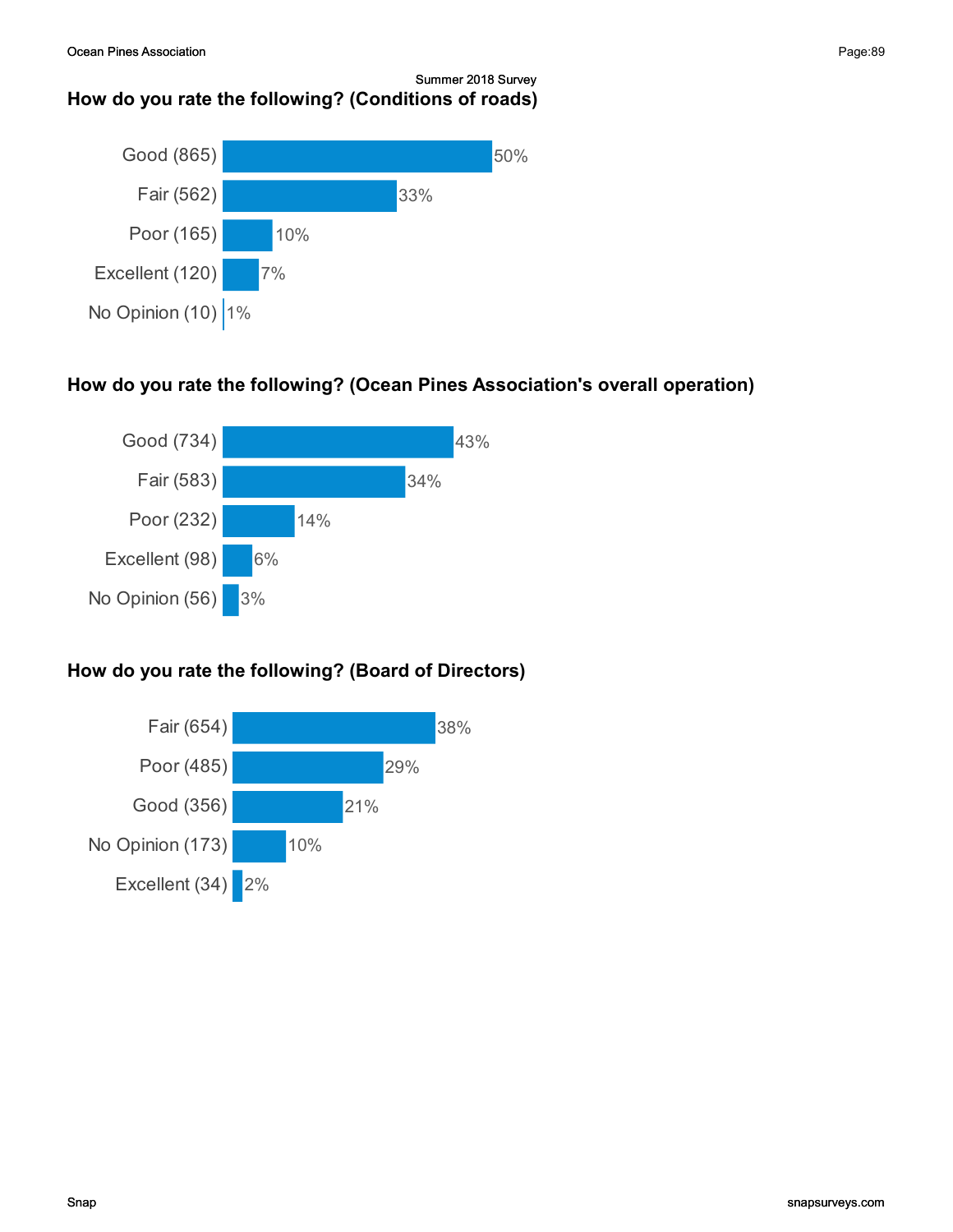#### Summer 2018 Survey How do you rate the following? (General Manager)



# How do you rate the following? (Staff)



# How do you rate the following? (Marketing/Communications)

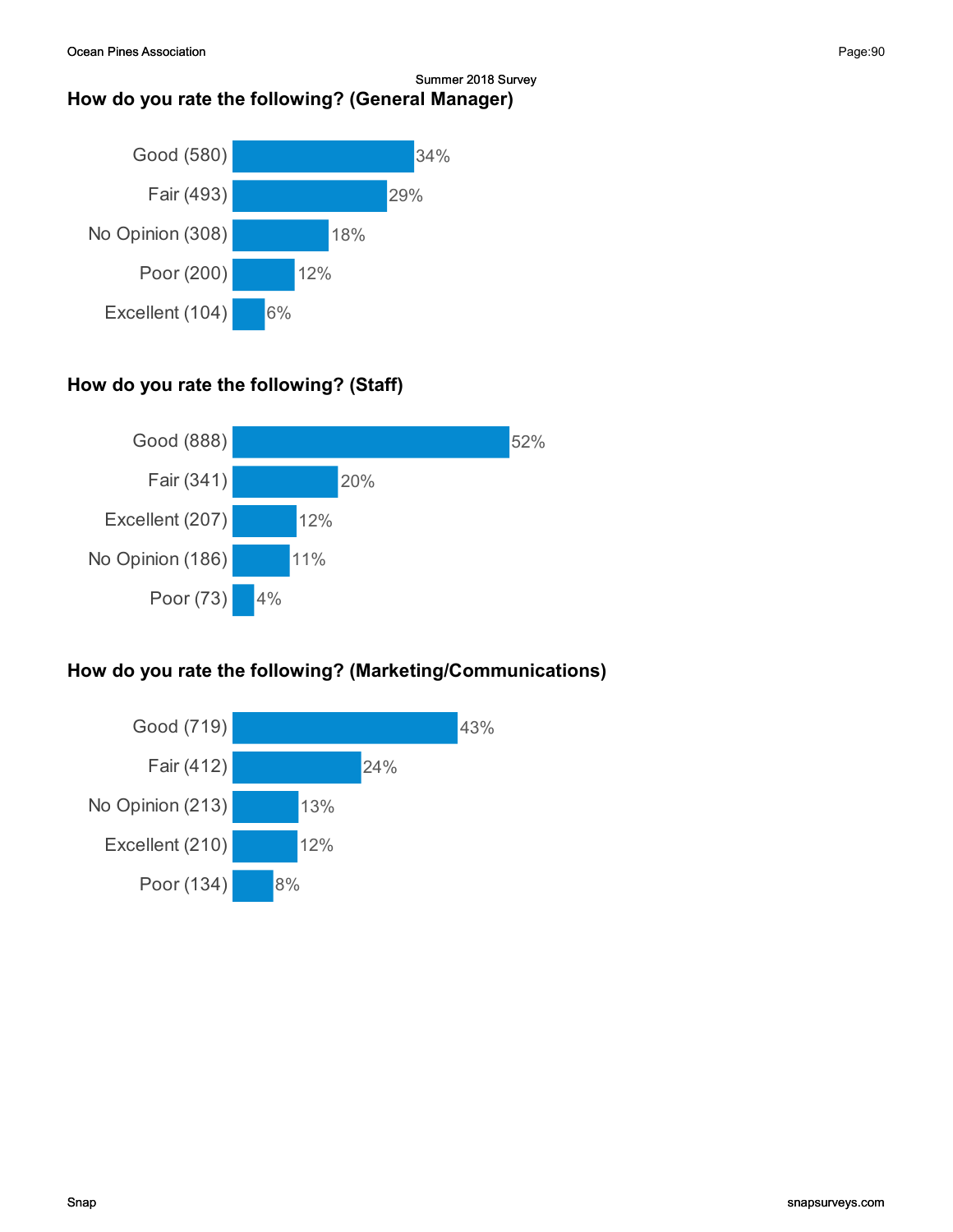#### Summer 2018 Survey How do you rate the following? (Member Services)



## How responsive are Ocean Pines Association Board and management to the needs of the members?



## How proud are you of the overall physical appearance of Ocean Pines?

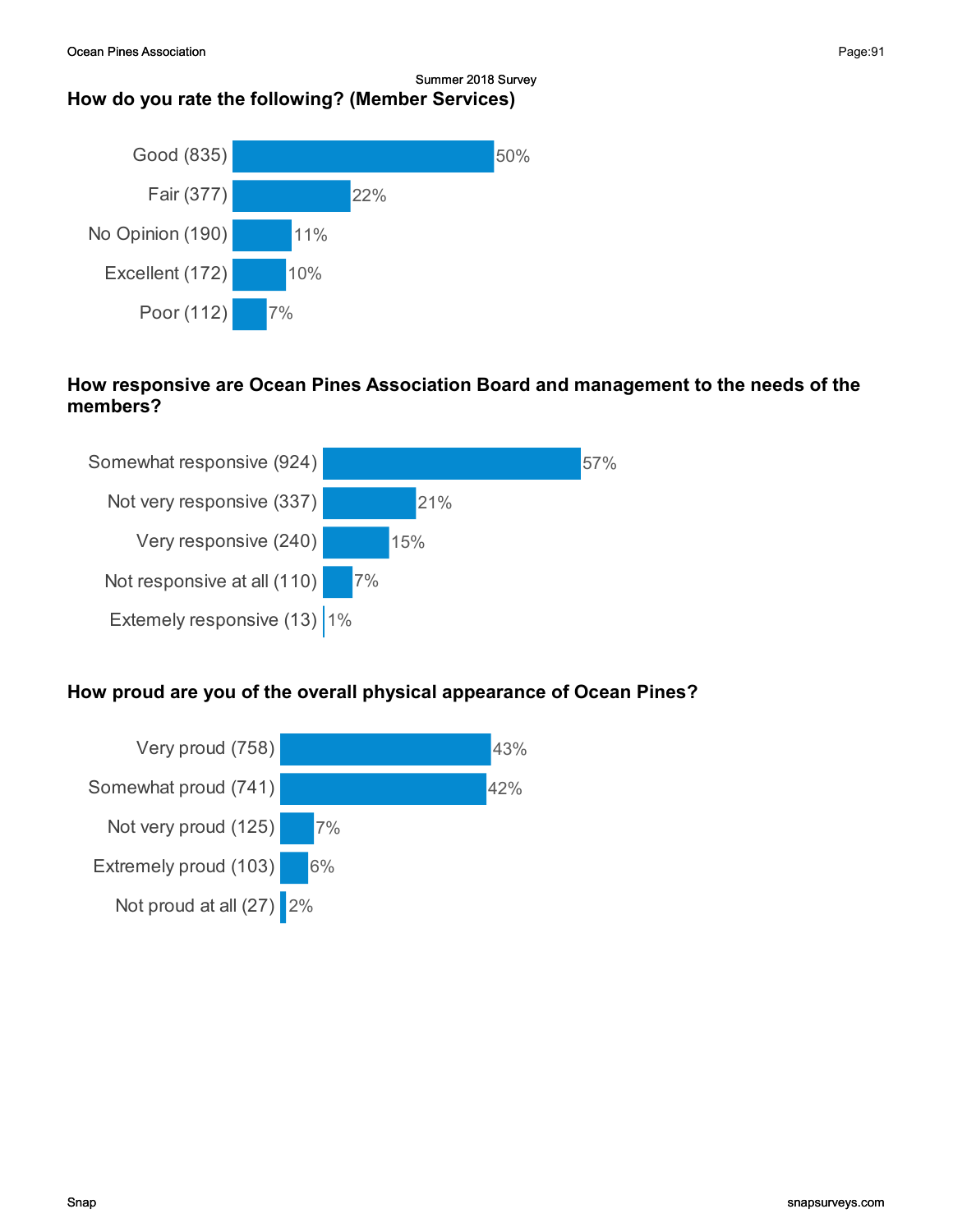## Rate the following statement: "I would support an increase in the assessment to improve amenities and services."



## How well are the covenants and regulations of the Ocean Pines Association enforced?



How appropriate are the community architectural controls or the limits the Association places on residental external changes or improvements?

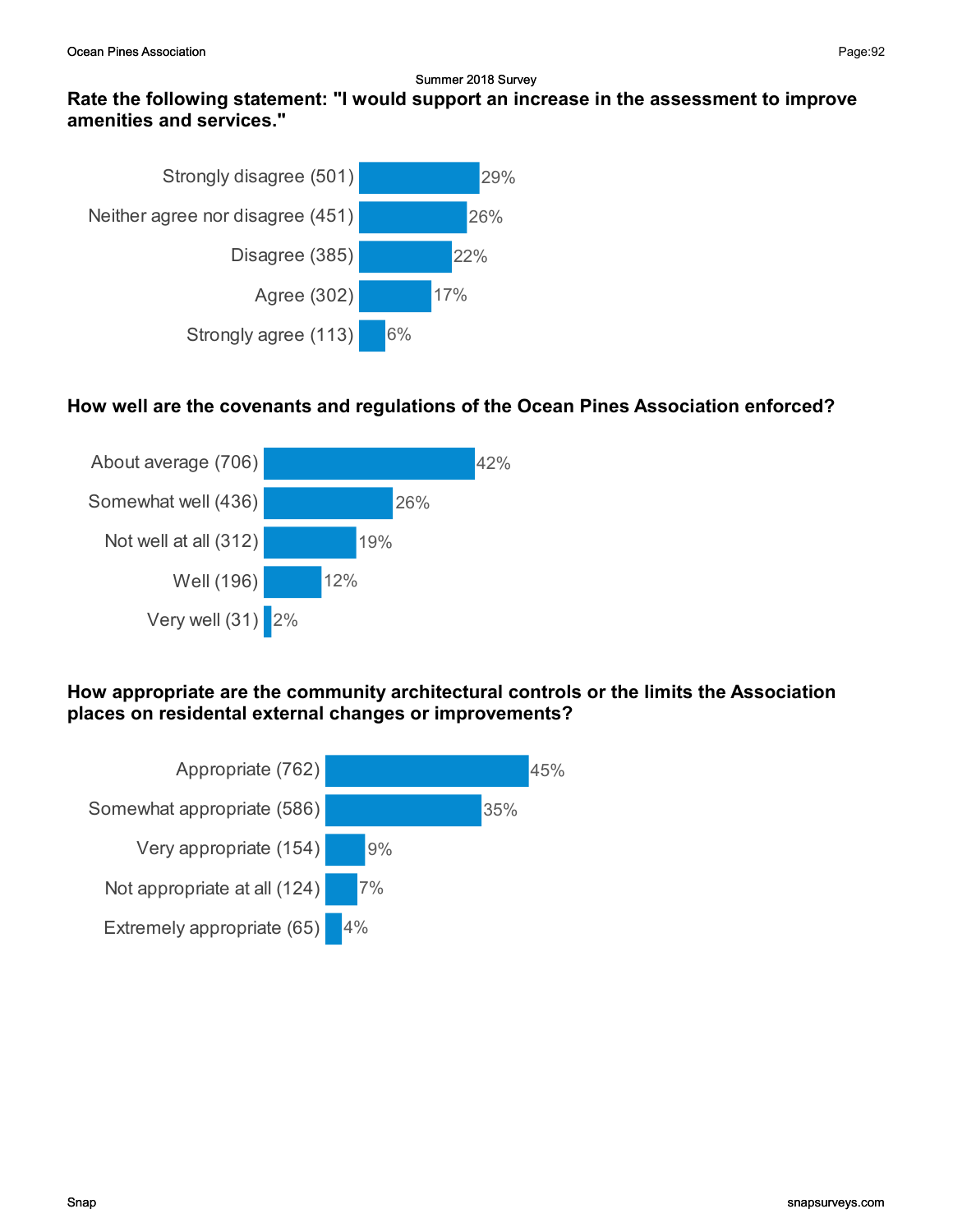Currently, there are few to no restrictions on rental properties. Moving into the future, should the Ocean Pines Association require lease/rental agreements to be on file with the Association?



Would you support a referendum to provide for better enforcement of the covenants and regulations, including the possibility of limited and capped fines throu**g**h due process?



### Do you support the use of electronic voting (internet-based) for the annual Board of Directors elections and for referendum votes?



## Please provide any additional comments below:

Owners needs are not a priority

The Board needs to be civil to one another and to the residents. Stop the out of control egos.

I am encouraged by the progress made during the past year. It is a shame that certain Board members and other "activists" seem to need controversy instead of working together to improve Ocean Pines.

Regarding rental property agreements on file, it might be appropriate for some basic rules to be set by the Association after particular consultation with rental property managers and owners

You need to invest in internal controls and audit. The embezzlement and cover-up makes me want to move. How embarassing.

Ocean Pines should incorporate because present form of government is not efficient.

Please have the old ugly houses cleaned up and the yards. Rentals do not take care of the property.

I was in a community where the board "governed" me into moving. I came to Ocean Pines for the amenities and the waterfront. Not to be told or fined for the color of siding I want on my house. The approval process for property improvements is good now as it stands and you are looking at a lot of administrative and legal costs to enforce fines and collections. Just my opinion : )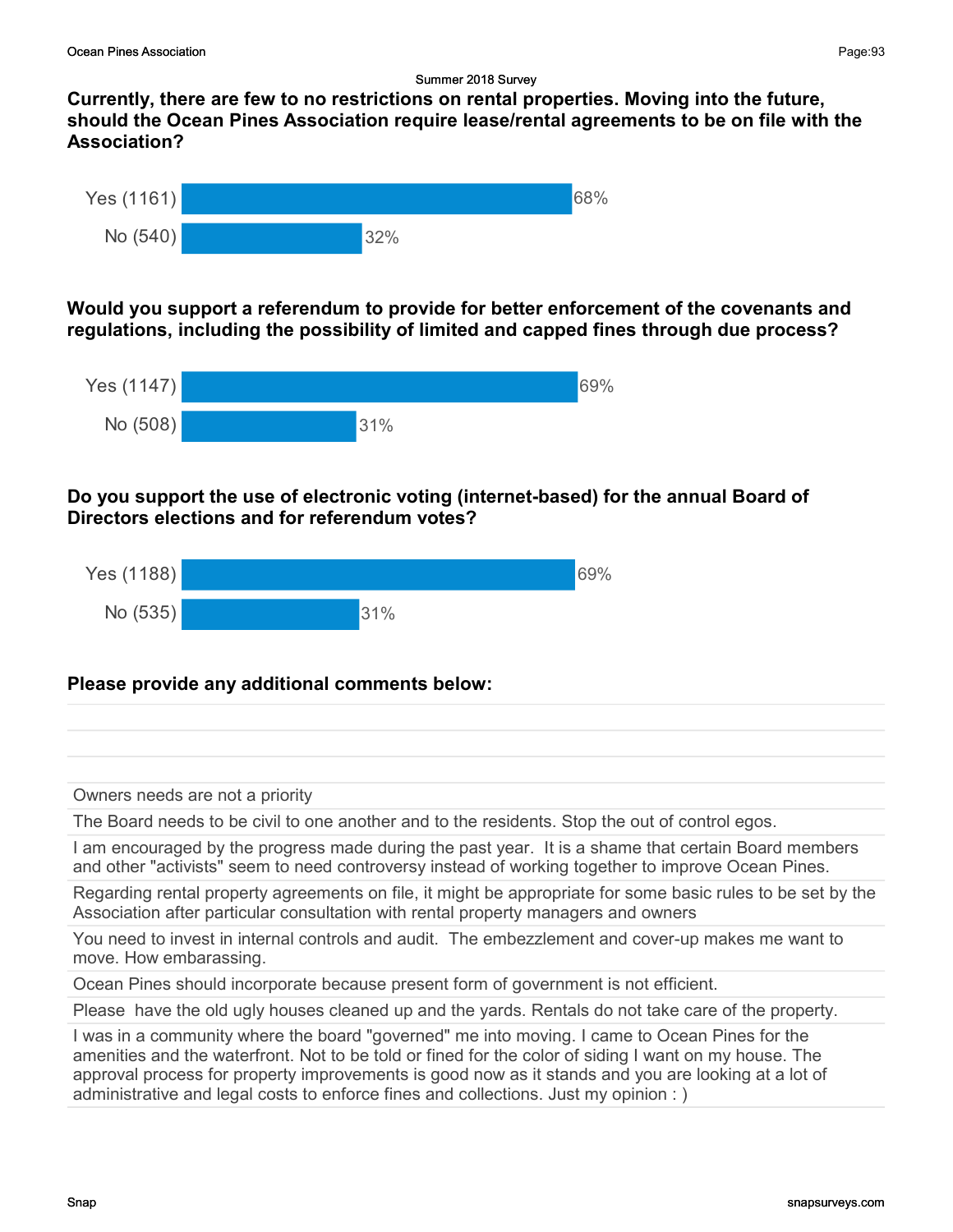# Please provide any additional comments below:

Reward early pay of ASSOC fees with Beach Club Parking Permits

Supervisor in the administrative office lacks concern for members.....does not listen to their error. Assumed I was wrong, made no correction to their mis-address. Cost me a lot of money and I was insulted.

stop all new projects until you get wasteful spending under conrol. Work within the current annual assessment no increase.

Love OP. Hate all the useless Board bickering about outside issues not relevant to the operation of Ocean Pines, but I realize these are unpaid jobs. I do believe that Board members have good intentions, but sometimes there sems to be little or no compromise.

Happy Hour price are still too high compared to local venues.

My only real complaint is 1. Medicom and their price and service and 2. Every time I come for the weekend and pick up the paper and continually read about the board members and arguing. Very disheartening that everyone can not get along .

As a part time resident, we have limited knowledge of BOD details, administration, etc. However, we love the community, its appearances and amenities. Dues are reasonable for the amenities and support we receive as homeowners. We are in favor of efforts and expenses to maintain an appealing and safe community.

It appears to us that the BOD acts mostly in secret. There is very little information available about the community's workings. All I hear or read about the Board meetings is the sniping between its members! I feel that assessments should nit increase unless and until the homeowners are satisfied that our current assessments are well and effectively administered.

The new GM is great . I would like see us expand and improve amenities. Of course that would require higher assesments that I would be happy to pay

Overall, I believe everyone at OP is doing a wonderful job. The Yacht Club is now a major success in many ways. To receive his survey, it was quite refreshing, to say the least. All these changes are extremely positive and all coming from the new GM, John Bailey, who has been a great addition to the community. I have had the pleasure to work alongside Denise Sawyer in regards to the 50th Anniversary. She has been always so responsive and full of energy. Overall, I am very happy to have bought my home at The Pines. I constantly promote the area to family and friends. Thank you for all you do to make our time here better every day. PS: When I have stated above "no opinion", I just have not used the facility or service as of yet.

We have considered moving out of the pines because we feel our hoa monies are not being spend on things that benefit us. We also feel that the pools should be less expensive for residents.

Board Directors should discuss motions at board meetings. Once decisions are made Directors should stand in unison instead of constantly complaining in the press. Further, the board should not establish advisory committees and then not respond to their recommendations/advice.

Once again the golf course is loosing to much money. It needs to make money or CLOSE Thanks

If association dues were more closely monitored and wisely spent there should be no need for increases.

Stop wasting & letting people steal money. BTW-good job on the geese. You did everything correctly.

I am in favor of hiring a permanent finance director on staff.

Please lower the HOA. Add lights on all the streets. Make pools more affordable. Enforcement on speeding.

I have little knowledge on some of the questions asked. Therefore, I did not put any response in some of them due to this reason.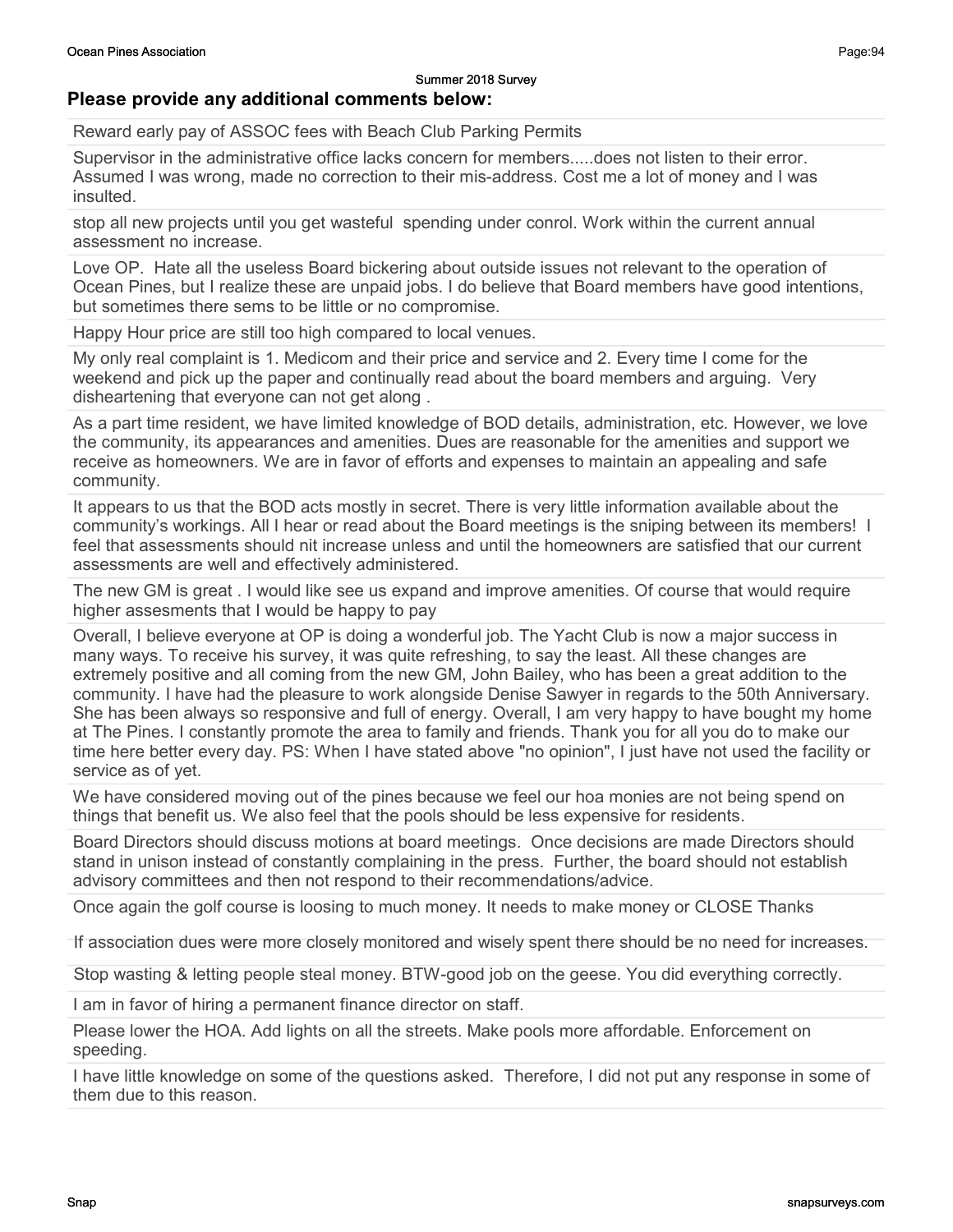#### Please provide any additional comments below:

We frequently camped at Assateague State campgrounds for family vacations and saw Ocean Pines grow and grow up over many years, eventually had friends who lived there who have since left, and eventually purchased a building lot with the thought of building a home and perhaps retiring there. I have at times been disappointed with the quality of the golf course which had been an important reason in buying property, but have seen its quality go up and down over time. The yacht club redevelopment was very disappointing in that the new facility seemed somewhat cheaply constructed and it had a cold, uninviting feeling, something we hope has and will change with the new management. We hope that the Pines will maintain a higher quality of maintenance and enforcement to protect all property values and to be an enjoyable place to live and visit. We know that costs money and as long as the expenditures are reasonable and directed to those ends, we are willing to pay assessments to meet them. We understand that you get what you pay for and don't want to live in a "cheap" community, but neither are we wealthy with no care about spending money.

Board of directors needs to make better decisions for using the Associations money.

lived here since 1980..so disappointed with all of the above except EMS are excellent!

rental permits issued as they have in ocean city, rehoboth etc, justified by the fact that more fire, ems, and police services are necessary due to increased population of people who are not assessment paying members.

There is a lack of adherence to maintenance issues such as the golf course bathrooms, look at the country club issues eith mold etc, I support raising assessments to better the community infrastructure

Enforce visual appearances of homes and landscaping

The Board and staff need to get away from the good old boy syndrome and start acting on behalf of the community. They need to be more transparent.

The Yacht and Beach club outsourcing was a great plan!!! Now finally proud of both amenities.

We have an issue with a disease affecting several trees on/near our property. I don't know whom to contact to learn what the issue is and what we need to do,

I feel the huge advertising open to the public has caused the owners not to be able to access pools,Yacht Club on weekends and holidays.

I believe the Board and management should have oversight parameters which would be enforced with consequences... loss of funds,c could ivility in meetings, following procedures up and down the organization and working together as a team to benefit all members of the of the Pines. The overall appearance and maintenance of individual homes and the appearance of the community is an imperative. With all the new building at the Shore we must remain competitive. The amenities have been helping separate our community from others but new communities are offering wonderful amenities so OP must continue to set itself apart... kayaking, paddle surfing. Thank you for conducting the survey.

Would like to be able to fence more of my property.

Improve the Swim&Racquet Club area; ban the use of the area as a service area; maintain the tennis courts.

Please add a fitness center

We should not pay anymore in assessments... The history of spending by THE OPA needs to be evaluated first. Neglectful in spending and purchases... Very concerning and makes me not want to promote living here.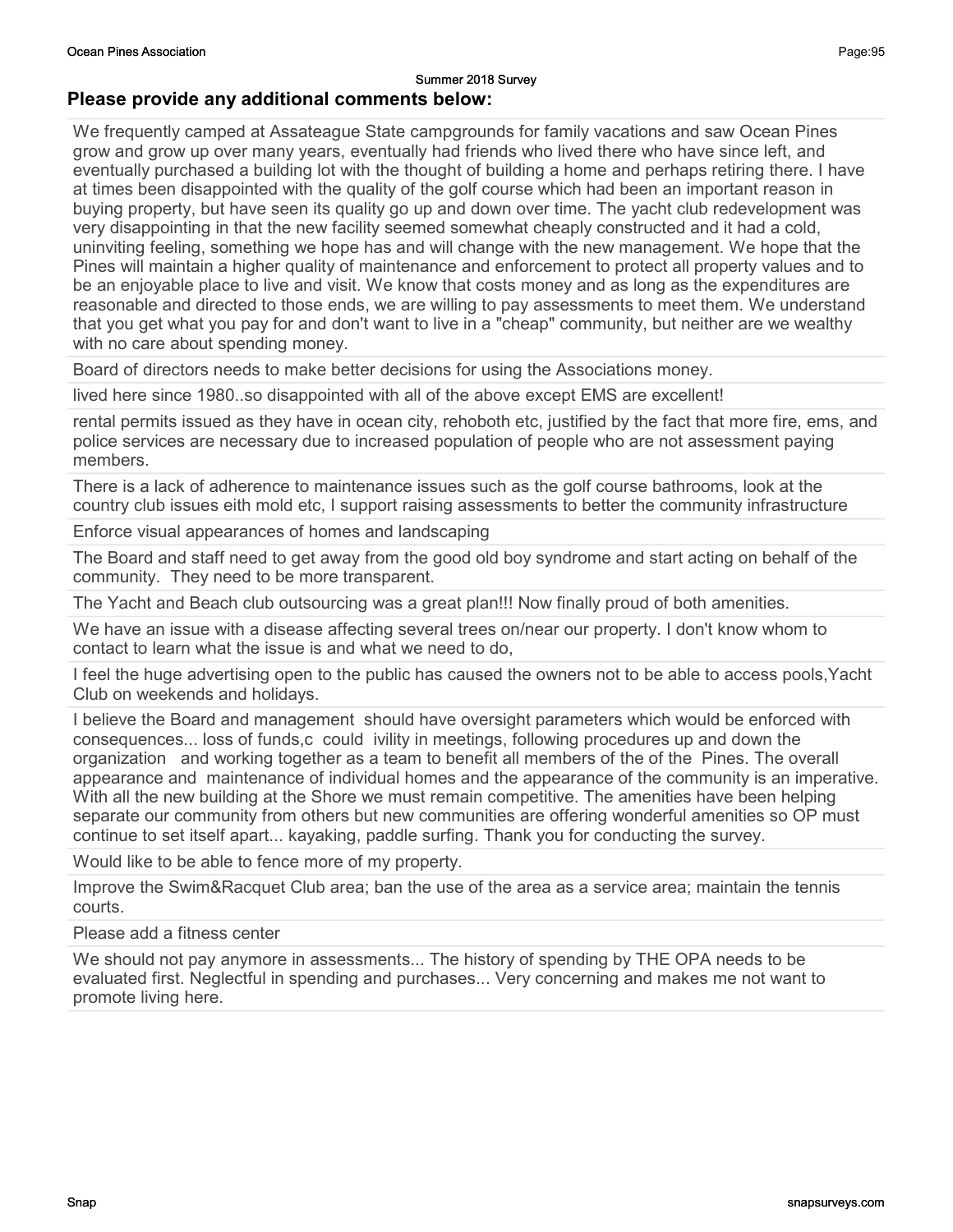Thxe performance of the board in its entirety has been disgraceful. This board needs to know what their homeowners want not just their own individual needs or wants. For this community to survive it will need to move into this century. The idea that internet and mobile access is substandard is unbelievable. The ides that for sale signs cannot be used when all for sale properties are available online are just a few examples of not keeping up with the times. To attract younger members of the community the community must provide resources and services a younger demographic would find appealing. Boards are not here to fight among themselves. The board should grow up. It is a disgrace. The infighting does not address the needs of the community.

The Ocean Pines association and pills are still discrimating against children at the Yacht Clhb pool. My children have been told to be quiet, keep to themselves and don't splash(it's a pool how can you not splash) so the old people do not complain. This has been said by the lifesgurads on nimberous occasions yo my children. I also addressed this with the lifeguards and they told me the same thing. This is supposed to be a family community, not an adults only community. If the "old people" as the lifeguards coined it, have a problem with the splashing it children in the pool, then they should stay home or go to another pool. We all pay the same dues and for the "old people" to have continue to have special privileges at the yacht club pool is continuing the discriminatory behavior of the Ocean Pines Association. I have heard a number of parents complain about this same problem. Also, during the height of summer, home owners should have first right of entrance to all of the pools instead of being told that the pool is at capacity with renters or others that are not homeowners. We all pay the same amount of dues, so we should have first right of entrance into the pools, not renters or other non resident people. I also pay the same dues as the "old people" yet they are not being told to deal with whomever is on the pool. I would hate for a lawsuit to be file because of this continued problem of discrimination.

Cathell Road speed limit should be increased to 35 mph. It is a speed trap at 5:30 am and 11:30 pm. Police make nuisance stops for head lamps in daylight hours and should not fell compelled to issue tickets for that purpose. Information regarding bulkhead replacement schedule and location of new bulkhead wrt existing should be available to homeowners online who are paying \$400 per year for that fund..

Current Issue: Keep the crabbing pier where it is. It could use some improvements too. (I still don't know the specific safety issue that closed it.)

I Love living in Ocean Pines, my only wish is that the negativity stop amongst the board members and find away to better interact

HOA dues are too high and they charge the same for large.homes & smaller homes

Biggest problem seems to be the Board of Directors and resistance to meaningful, civil discourse to address areas for improvements.

Raising assessments while losing money every year and money being stolen without prosecution is unfair. There are many here on fixed income and many more soon to be on fixed incomes. We open everthing up to the public and they can afford it but the older people cannot that live here.The rules are not applied evenly to all homeowners. I guess it depends on who is on the compliance rounds.

Happy to be a resident of Ocean Pines

Too many yards look run down ex. Grass growing in driveways and years of no leaf removal

I am not a year round resident and i do not use most of the amenities so i do not have an opinion on many of these questions. The 2 primary issues i have are with mediacom and worcester water and sewer. Mediacom has to be the worst cable company i have ever had to deal with (and i have dealt with bad ones in the past. Worcester water and sewer insists on putting all of tbese pipes right in the middle of my front yard. I realize that i need this equipment, but my house is the only one in the pines that has this ugly configuration of tanks and pipes in the middle of my yard. I just spent a significant sum of money trying to tmprove the curb appeal of my property to no avail. No sooner had i had the work done then the water company showed up threatening to dig it all up.

To many homes look in poor condition with no lawn maintenance.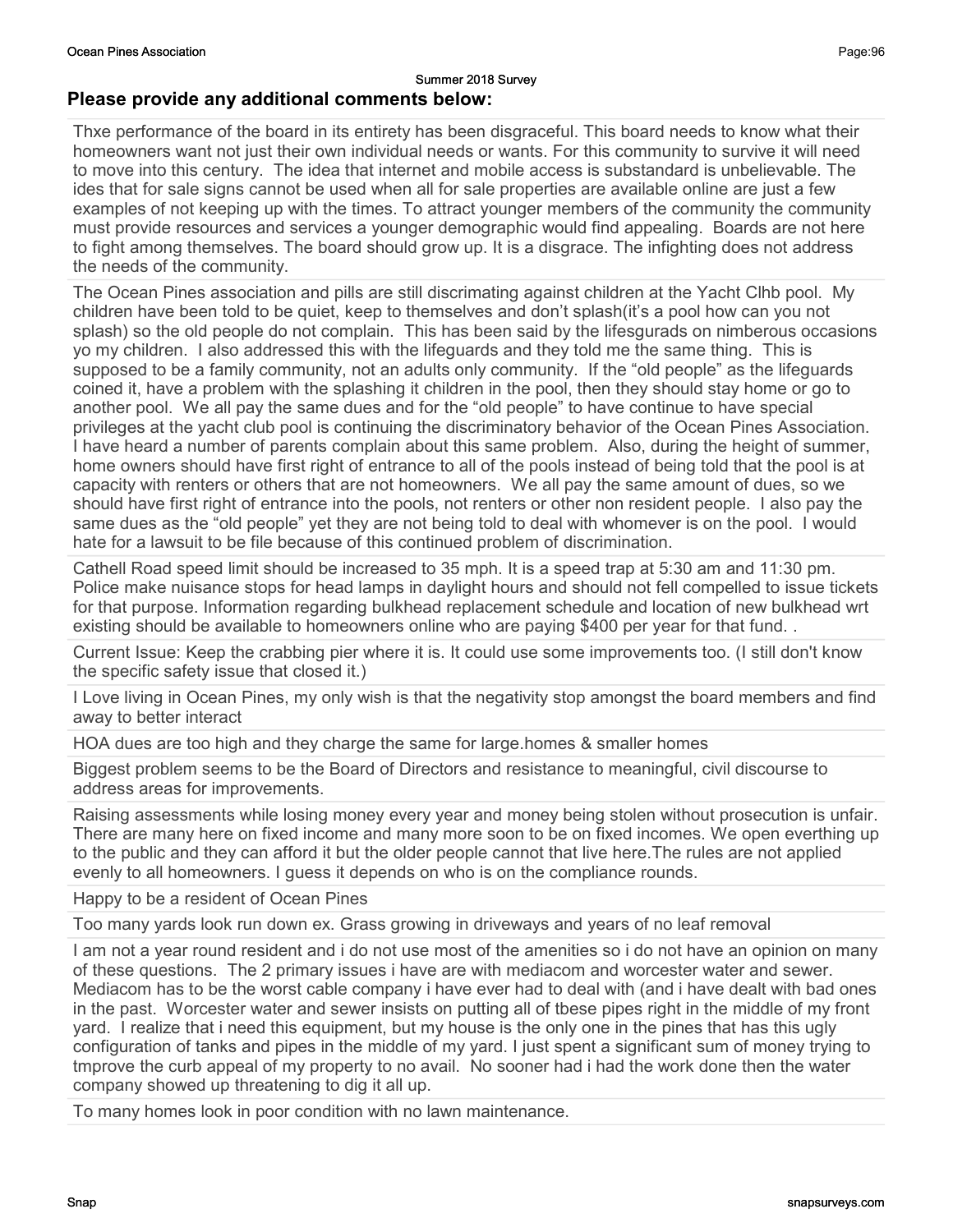### Please provide any additional comments below:

I feel the residents here are two focused in the weeds to allow the GM to run the operation. The board should provide OVERSIGHT not micromanage every decision.

The ditch beside our house is in terrible shape . We talked with public works and nothing is done . The dichneeds to be cleared of trees and it is not deep enough , so it floods when we have hurricanes and Noe'easters.

When we come to ocean pines we - so why is beach club so [bad]?

Will go to Office and pick up covenants and restrictions document

The drainage in the pines is poor. No upkeep to ditches. Poor snow removal in winter. Poor pickup of leaves.

More accurate trial maps within the pines

I originally moved to Ocean Pines largely for the golf course - management was so poor, however, I dropped my membership and became a member of Ocean Resorts 10 years ago. Association MUST adopt a policy of full transparency to the members it serves; by-laws should be ammended to include balances for the absolute power currently held by the board.

In our opinion, the inflated egos of the Board Members/GM are an embarrasment and distraction to the overall appeal of Ocean Pines!!

The board of directors need to pt the residents before the own agenda

Neglected properties concern me, particularly along Ocean Parkway where I live - pass them daily.

I think it's important that the yacht club be opened year round.....I also feel strongly that the crab pier should reopen...those of us not on the water love to go there...in all my visits to the pier I HAVE NEVER Seen any inappropriate actions or behaviors

I would like a snack bar menu, like the one at the swim and racquet club pool, at the beach club. I would like a speed bump on Beaconhill Road. I would like a noise restriction for motorcycles.

Thank you for privatizing the Yacht Club - huge improvment.

I think mailbox clusters are in some sections need bigclean ups and paint. Section 10. Trees need to be cut back and taken down

Support internet voting only if proper safeguards are in place.

As members, more amenities should be free. As I see it, all we get for our dues are a police and fire dept.

The yearly Assessment fee is getting way too expensive and needs to be better controlled.

We'd patronize the Yacht Club more frequently if it weren't so noisy. The tile floors are a real drawback.

I feel as though Ocean Pines is a very nice community with a wide range of ammenities. However I feel that there is no consistency of enforcing our Declaration of Restrictions, decisions made without consideration from the people who are most effected. Ocean Pines residents are the most valuable untapped commodity. I think we can do a better job assembling committees by soliciting individuals who are not interested in the politics or personal agendas but bring real solutions to the table. I am big believer in doing things once, the right way. Definition of intelegence is knowing where to attain the information not proclaiming to know it all.

As to Q26 - I would support an increase ONLY to support existing "amenities" used by the majority of the residents. Q29 - On file only. Not for the approval of or intervention by the Board of Directors.

OPA covenants and regulations do not seemed to b e enforced. Board has not been accountable for monetary losses, due to mismanagement. With new Director and Board, we are hopeful for a change.

Tree management lacking, too many trees close to homes, fire hazard, sherwood Forest area looks run down, we live in The Parke which is well kept

Ideas and prioroties need to get with 21st centure- Municiple WiFi, accessibility, service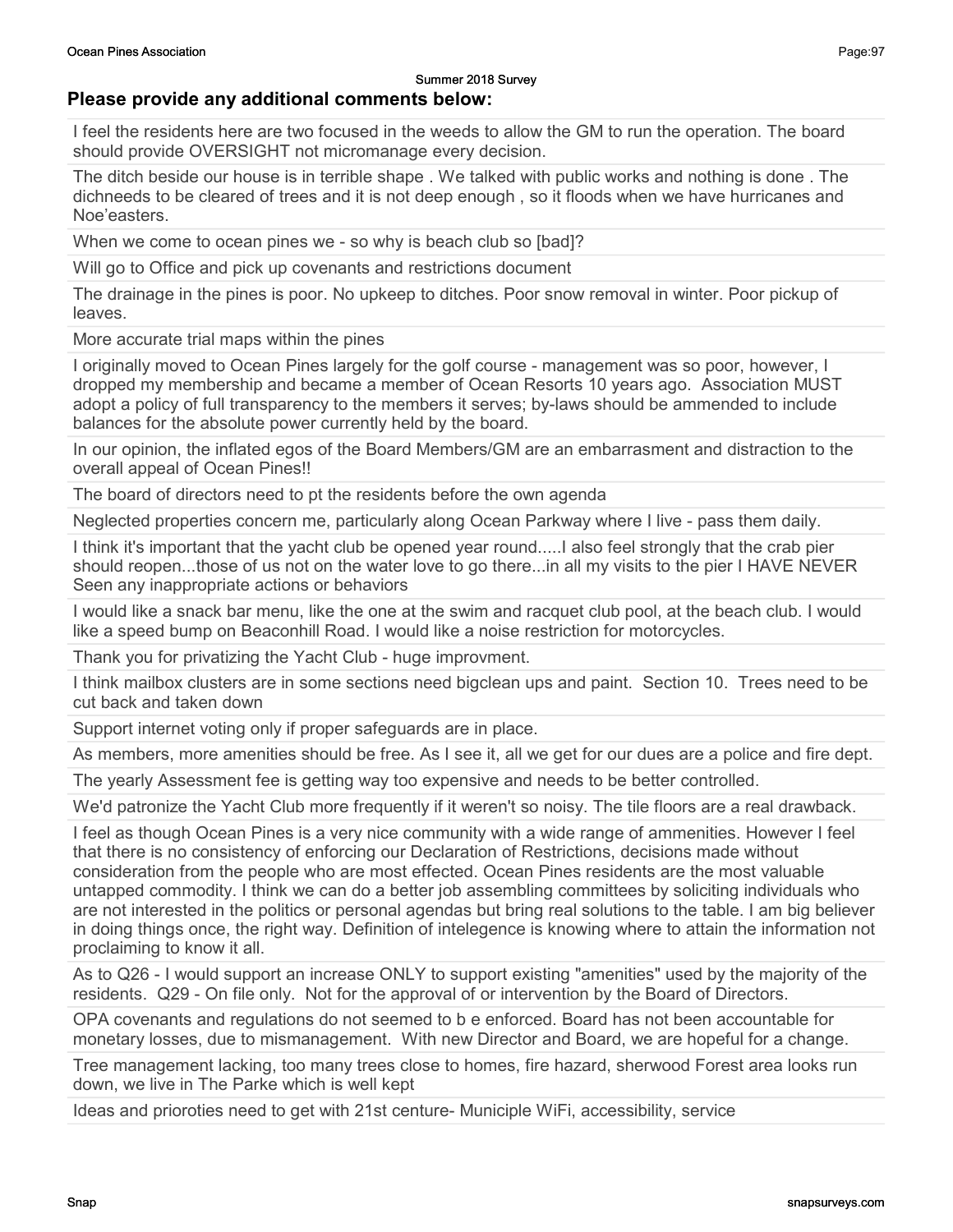#### Please provide any additional comments below:

Board and GM should involve residents in all decisions that may be controversial and would significantly impact quality of life/environment. Also implement whatever routines/controls necessary to minimize risk for financial losses/theft. Make informed decisions about the use of funds to ensure most efficient and effective desired outcome of any investment.

beauraucracy, red tape, petty issues, lack of any transparency, the OPA is rife with inefficiency, no fiscal restraints, and no one is ever held accountable - - payroll and benefits grossly too high,

Ocean Pines has a premier tennis facility, a robust program of activities and events and is gaining in membership. Support it!

Some Ocean Pines amenities should be included in the HOA dues since they are open to the public, or the public should be excluded. Especially the Bach Club

I like the idea of fines. It would help clean up a lot of our eyesores and violations that people ignore now.

The board should spend less time arguing and more time agreeing on priorities.

Keep amenities clean, in good repair, well maintained. Pay attention to mowing. Pay more attention to maintaining drainage.

Tremendous improvement at beach club and yacht club with Matt Orti companies back to levels with Linda. Bartenders Chesla, Jared and Josh are wonderful! RalphDeAngelus has things running great. Gate greeter Dan is awesome!

My mailbox cluster has a completely rusted out base, propped up by a 2 x 4, and package door which has only 1 hinge!

Overall a reasonable job!

There needs to be an additional choice for internet, cable and phone other than Mediacom.

I would like to see a review of the golf course to determine if it is cost effective for OP. Perhaps it is time to sell the course, or develop as something alternate. It seems a big drain on expenses for so few people in the pines using it. There are so many other courses that are very close.

I've lived here over 30 years it has become over grown and run down

There needs to be enforcement of non tagged vehicles in private driveways, ensure owners cut their grass/weeds even if they declare themselves a natural habitat

Q19 leaves out the Yacht Club. I would say it is very important and is of great value to the community.

I really like the community but rarely use any amenities other than the Farmers Market, yet pay nearly \$1000 a year in community dues and am only there about twice a month on weekends. I think what I pay is adequate, and I am not willing to pay more in dues at this point. If raised, I might even consider selling.

We need to look into outsourcing operations. Directors mean well but don't have time or expertise to run a city. The Parke outsources management. Instead of wasting money on software, hire Legum and Norman or others like them who know what they are doing and can provide software.

If the easements are not going to be cut or cleared regularly, a deduction in the annual assessment. Also, the contract for Yacht Club restaurant should include a percentage of the sales go into Association coffers. Very poor management of a building that cost the Association a great deal of funds. Also, the presence of drug dealers in my neighborhood who are known to the police drastically changes my sense of safety and my property value.

A rental fee for rentals should be assessed with proceeds to the general funds. Due to large amount of boats in the pines there should be more slips made available to the property owners. This is the second time we have purchased a home here and haven't seen much difference in amenities

Get another cable provider into the community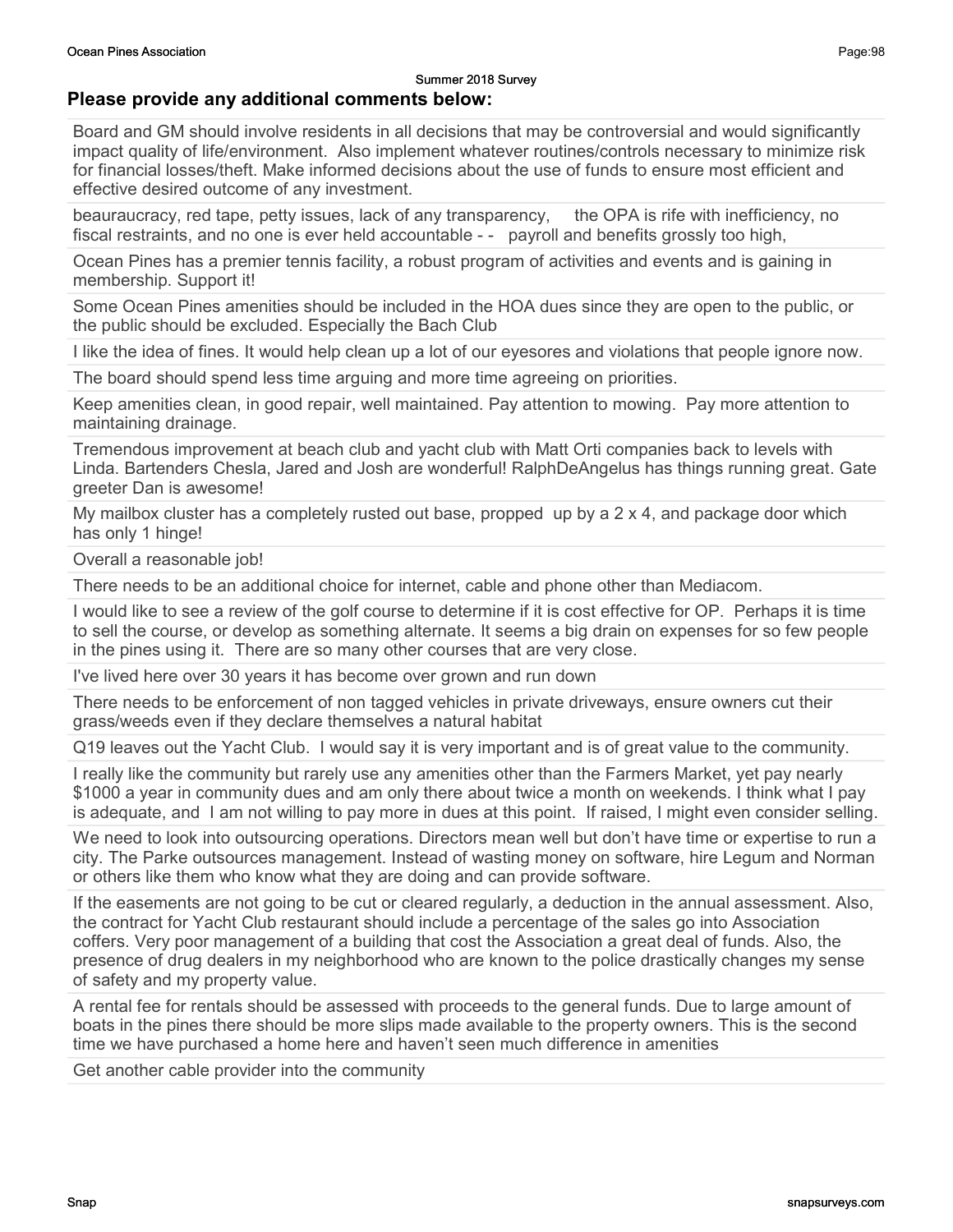#### Summer 2018 Survey Please provide any additional comments below:

Ocean Pines gets a bad reputation because of Ocean Pines Progress and Forum. These two sources of reporting is negative and unproductive. Unfortunately with freedom of the press, we're fighting a difficult

Depends on what the regulations would be, #30

challenge to creat positive reporting.

Please change the date of association fees. They are due right after income taxes are paid. This is often a hardship. Then water follows close behind these two bills. As I said before, the grounds at the farmers market need to be improved. I fell once on an exposed root. Bright orange paint on these roots would make them easier to see and/or avoid

I have visited the General Manager 5 years ago & other departments like the maintenance office & sent letters to the board about signing to Pickup dog feces! No response except a smile & say" We will look into it". This is a health issue for children & adults in the area I'm speaking of the area adjacent to Wood Duck 1 & by the cluster boxes lagoon on Ocean Parkway South.. There seems to be a waste in the budget for the number of vehicles & lack of audit control.

In my opinion some of our community members and board members should be more open to new ideas. I was running for a board seat but work did not allow me to make the mandatory meetings that everyone was supposed to make. Let go of the past and move forward

The BOD and OPA management need to follow through on their assertions and actions re: transparency of the decision-making process. Visible and consistent actions need to occur to not have a repeat of the most recent BOD debacles under [the previous acting general manager] and several other directors as well as procedures to mitigate the negative impact of these BOD debacles.

Pipe in Music when no entertainment at Yacht club. —-improve service at beach club——the in fighting of board , lack of support for GM,detracts from quality of life in OP

STOP the [bad] bickering, and diviceness on the board, and THANKS for getting rid of the geese and goose poop.Now I can take my grandchildren fishing again.

You charge for use of the dog park but not for the boat ramp at Mumfords pool. You are loosing a fortune on that!!

I was told our ocean pines i.d. Cards would be needed to use bathrooms at beach club. They are not and I think people from places like princess royale just use our bathrooms etc

More working meetings with discussion with OPA members and the board. More informative emails about OPA issues

Keep and improve core pool...get rid of noisy kids in adult pool.

Internet service is HORRIBLE! Not sure why we cannot get competition on service.

Country Club needs to be properly renovated

My family and I would like to compliment the improved customer service at the Yacht Club. Perhaps a committee could be established to better police the one car/one spot guideline at the Beach Club parking lot. My wife and her friends would love to see stand alone umbrellas at the Yacht Club patio area.

Some houses are falling apart lowering property values

Why do you need to know anything about rental properties when owners of these properties pay county taxes and OPA association dues. It is none of anyones business. How about giving citations to owners that show up occasionally and never clean up their properties and do not abide by OPA rules.....fences, tarps, weeds and debris to name a few.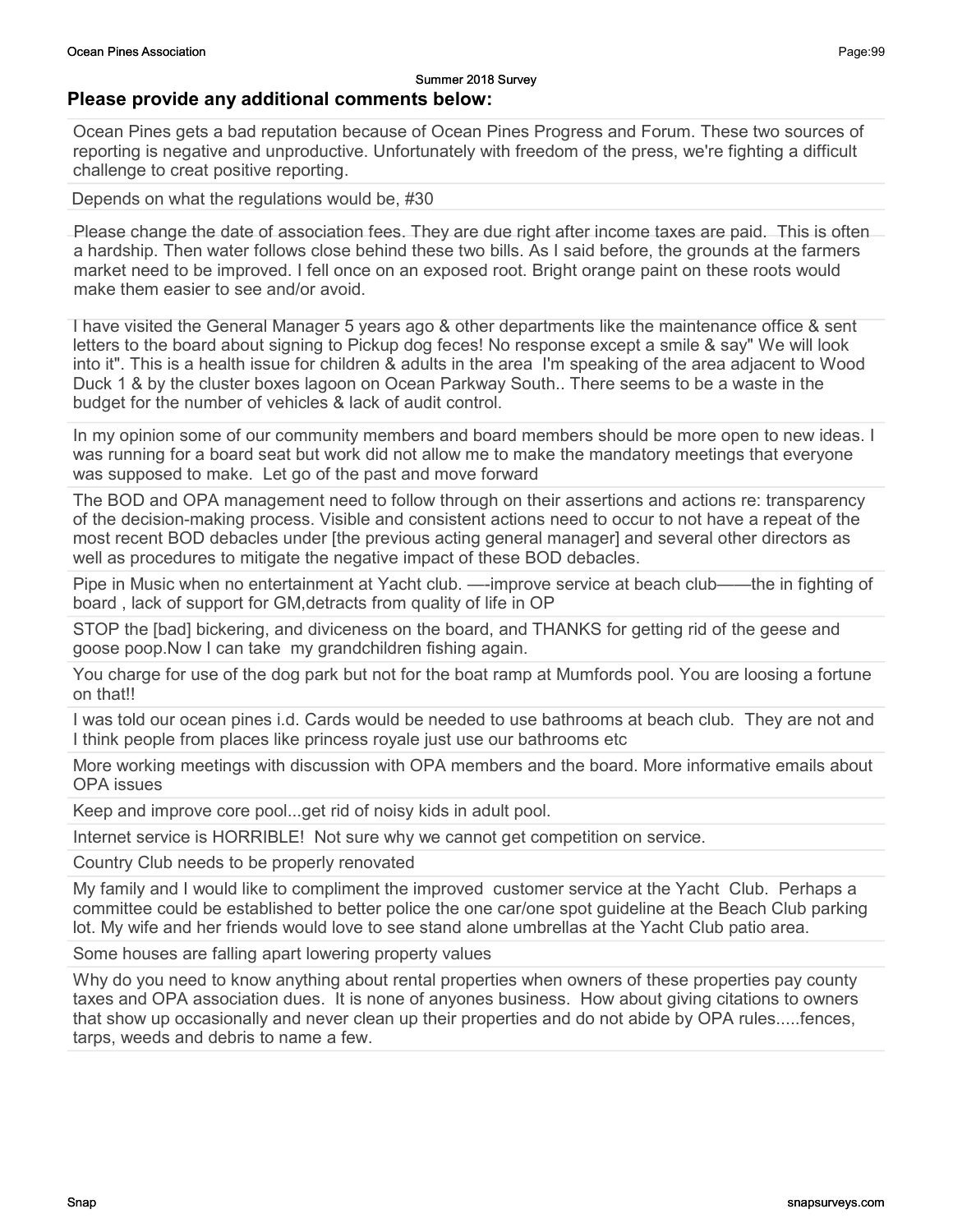#### Please provide any additional comments below:

Improve the golf club building. Unlike many courses in the area which provide attractive areas to eat and have a beer (19th), OP club does nothing I suggested years ago to have an outside deck or pavilion overlooking the 18th hole where golfers could enjoy a beer & sandwich. A good example is Rum Pt's club. Perhaps offer a beer as an incentive upon showing a score card. I bet the players would stay and spend more money after playing.

I love our community and am willing to lend expertise in various ways but don't know how to do that.

Restore civility to board. Communications. Support our GM. Report positive aspects of our community.

Yatch club pool should be an adult only environment as children running around is dangerous for senior citizens that are not as mobile. Senior citizens should be freely enjoy the pool without any inturption. This is age discrimination towards the seniors, especially since there are other child-friendly pools. People of the community should have been consulted about this change as it appears to be a liability towards our seniors as well as consulted about the killing of the geese. The community must be informed about possible changes so that we can make a unanimous decision about how to proceed.

More professionalism within BOD's with emphasis on what the majority of people want not just a select few.Better oversight overall

My biggest disappointment is with the lack of enforcement for properties that are not being maintained properly (absence of basic upkeep of multiple properties on our street that are seldom occupied). I also think that the wild flowers recently planted in the median on Cathell Road in an effort to reduce maintenance were a mistake. They look bad. On a very positive note, the recent changes with Food Service Management at the Yacht Club has greatly improved both the Food Service and the Food Quality.

I am concerned about the noise and disruption caused by some rental properties. Not good

let people remove a few more trees to better utilize their property, mold and moss instead of a lawn is sad

Redesign the north gate entrance. It's a very poor first impression of our community. We are the ugly stepsister to South Gate. We need 2 lanes out! It backs up traffic on Ocean parkway.

We have no way to get an answer to a question asked at a board meeting. That is why most people don't attend.

Our creek smells gross tired of complaining! Also 780 & 782 ocean pwky backyards i face looks likes a yunkyard with construction equipment n 2 sheds

Very disappointed in increased beach club parking fees--used to frequent beach club & pool-- price doubled is too much

Provide guidance to homeowner associations, some of which are poorly run. Also, provide guidance to homeowners about new fire sprinkler enforcement.

the place is a large part of the county and looks terrible it should be a better maintained given what an economic force it is

I'm very disappointed with the lack of civility and professionalism of previous boards.

I think OP is a great, well run community and I love it here

Why is the Yacht Club not included in Q19?

Dues are to high because all the Amenities are extra

It is time for the ownership and operation of some of the facilities become private. The association fees will drive away retirees, like ourselves, who rarely use any of the facilities.

Infrastructure,drainage, are important factors in any community. Some home are not being maintain,bringing down the appearance of a street.

Our landscaping on Cathell is horrible. The flowers look messy and weedy. Just plant grass or mulch it. Amenities are more important than resident requests for public works.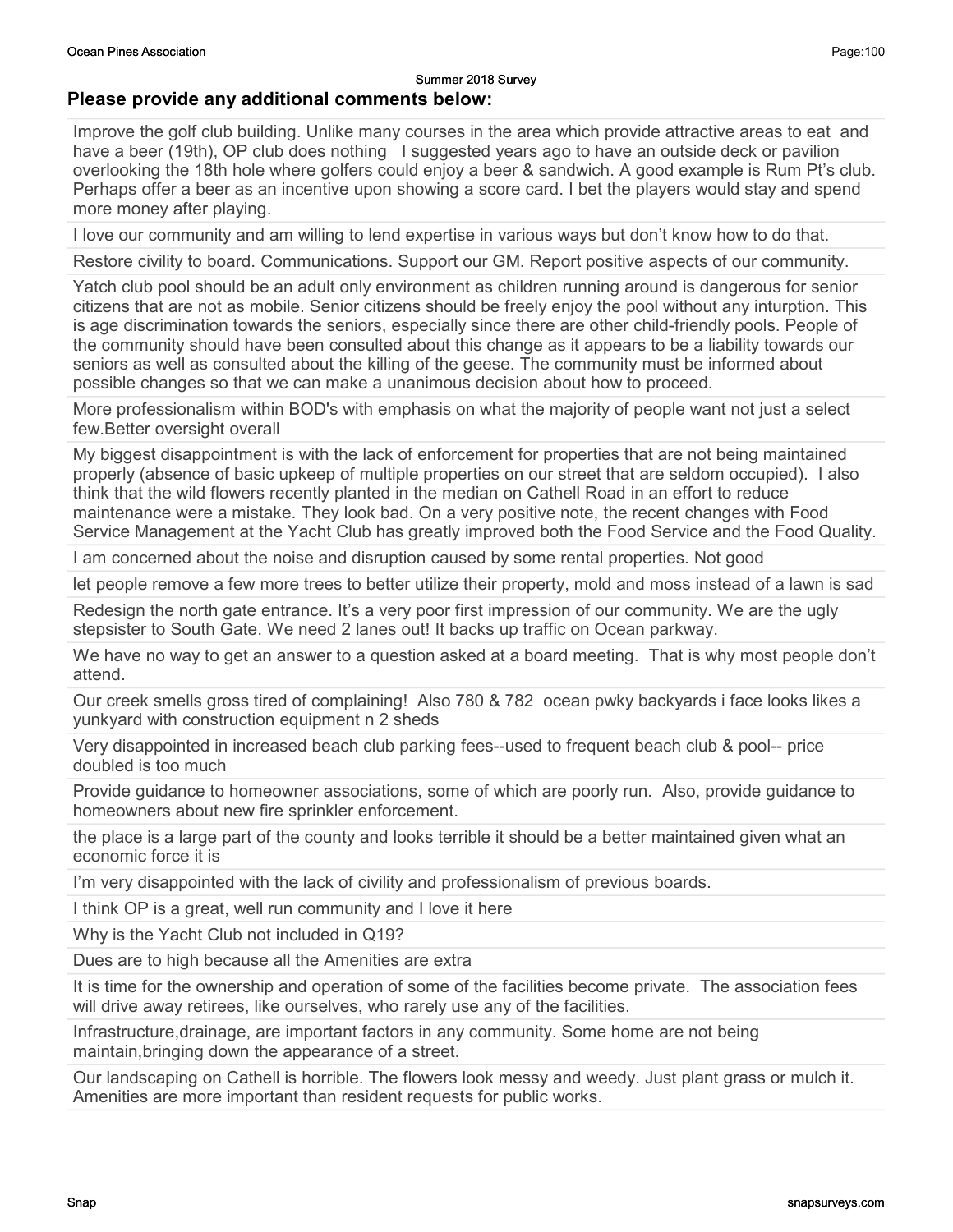My safety issue is that i have been attacked by large loose dangerous over 3 times last 2 years when walking my dog. Coworker broke leg 3 times when loose pit bull ran into runners in 50th anniv 4k. Client bit on her breast by neigbors; both pit bulls. German shepherds mauled small dog on sailors way. Neighbor lets her huskies loose. This is very common all over tge pines. OPA shoukd concern itself over lawsuits.

The excessive amount of reserve money should be used for improvement instead of hoarding it.

Condition of road shoulders is atrocious. Leaving holes for months is a danger to cyclists. They should be repaired within our lifetimes. Also, the police need to show their presence within the community. Not just giving out speeding tickets on Cathell Road at 2:00 a.m. when there are no pedestrians or cyclists that are endangered by speeding cars. And no, I've never gotten a ticket as I don't speed. They would be better off enforcing the 35 mph in the general community when there are kids and parents walking and cycling down the street. Also patrolling the secondary community roads. I can honestly say that I have NEVER seen a police car patrolling my street.

Upon the sale of an OP home, a fee of \$350.00 should be assessed and placed in a Capital Improvement Account for planned improvements. This is allowed by MD HOA law.

Speed bumps are needed in many developments for safety. That question should have been part of this survey.

Golf Course conditioning was significantly better prior to current golf course superintendent. Conditioning is below other courses in the area especially the greens.

Raise our assessment fees, no. What do we really get for it, beside police and fire. I know places pay less and get more.

More trust and transparency with the board and Bailey and less infighting. Financial accountability for our money.

Ocean Pines has the opportunity to be much improved through continued communications, like this survey, with it's residents. The board needs to work harder to be more in touch with ALL demographics. This is NOT a retirement community. This the price of permits for home improvement is absolutely ludicrous. I cannot wrap my head around how the board believes that amount of road blocks (to include permit price and structure) encourages home owners to improve their properties and thus improve OP's all around property value. Additionally, as a parent, I'm finding difficult to find an area of the neighborhood that is not riddled with 1. Umkempt properties; 2. Transiency due to seasonal or yearly rentals; 3. Proper all around upkeep of drainage, trees, common areas so that my children can play outside without having to be dripping with bug spray.

Need to do something about boat's "permanently" docking at common areas along Ocean Highway.

You need options when you're talking communication, and direct tv is no option. The residents deserve better

I am extremely satisfied with living in Ocean Pines. Improvement and growth is a fact of life. We need to continue working toward this.

I think it's a shame that one pool out of 5 can't be an adults only pool. I do not believe that our assessments should be raised due to mismanagement of previous administrators. And Mediacom is hands down THE WORST cable provider EVER. This should be a top priority to replace them. The Beach Club parking should be available the RESIDENTS ONLY. Consideration should be made to provide additional parking at the beach- for residents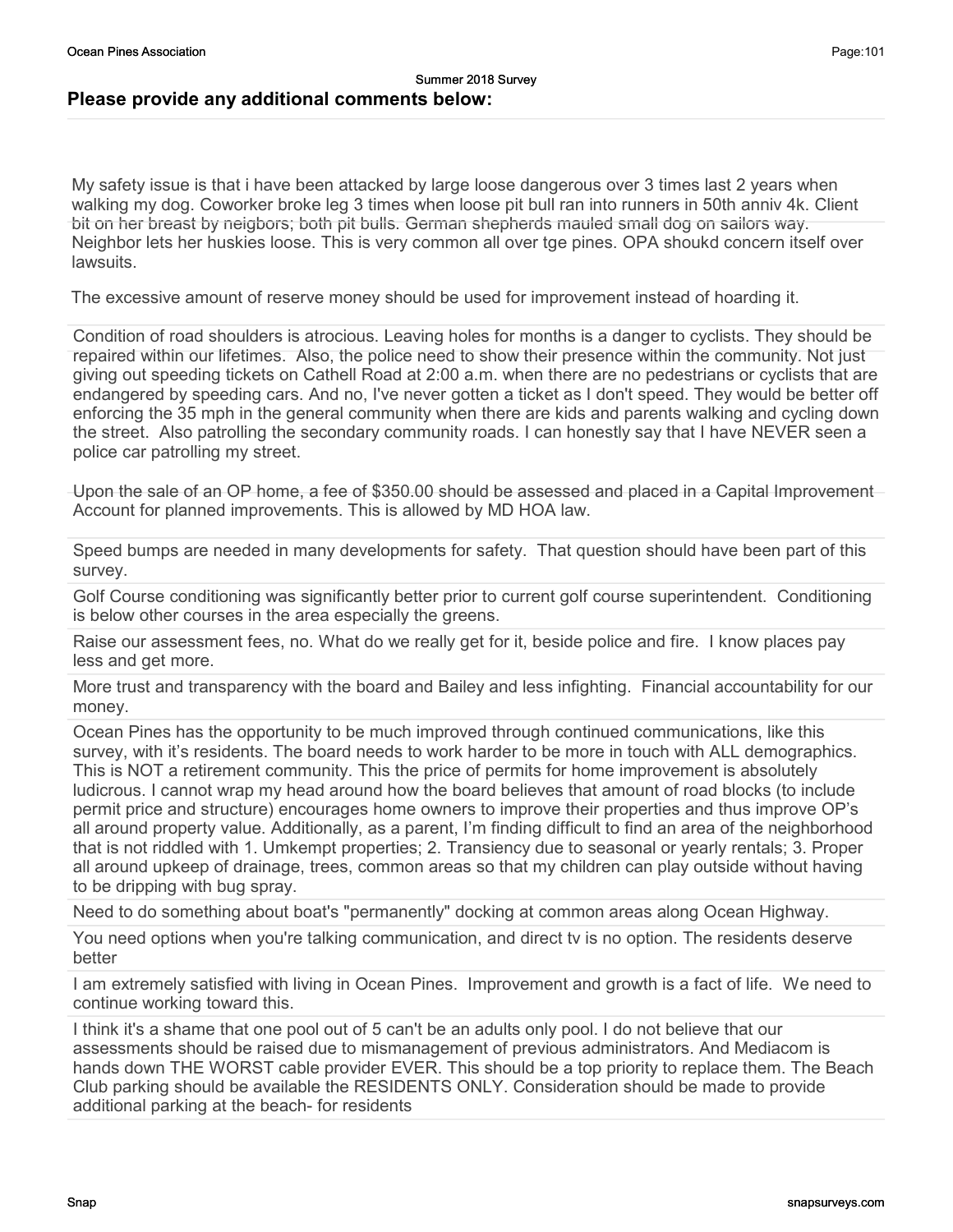# Please provide any additional comments below:

Rental properties are often not well maintained. Summer short term renters leave trash cans out.

Appoint someone to serve as a liaison between the community and management. They could field concerns, direct it to the proper authority and get back to the homeowner with an answer. As it stands now, OP gets a F. Complaints/ concerns are ignored and not addressed...I suppose in the hopes they will go away!

We were so excited to purchase a weekend home in OP in 2013. Now, we are somewhat disappointed in how Board Members constantly fight among themselves. We would strongly favor eliminating the General Manager position and have an elected, and paid, Mayor of Ocean Pines. That way, the actual people could elect said person. I find communication to residents very, very poor and unresponsive. I never receive a response. I am ashamed of and for the Board on some of their decisions. I do not favor an increase in fees as I don't see a need right now. And, why, tell me why, a lot of events arescheduled from Sunday evenings through Thursday evenings. Is it done on purpose to eliminate us weekend/holiday/vacation residents? The police and fire and employees in the administration are all wonderful and caring people. We've always been impressed by them and their willingness to help. Why are the public allowed to use the Beach Club showers for free? That irks us as we pay to park. It does happen because not once in five years have we been asked to show our ID/residence card. There are good things and bad things about OP. I am wary of the future decisions, but hope for the best.

Birds, Ducks, are part of nature

Some questions skewed to justify more spending, instead of control spending by reducing or eliminating deficits and costs

I'm tired of reading and hearing about the internal disagreements of our board members and the effect it has on my confidence that the issues are addressed appropriately and equitably. I do not like the lack of transparency regarding the issues nor the Top-Down decisions made without community input. All board members are elected to represent the people who live in this community. I understand that it is difficult to harness so many voices to deal with issues but that's why the upfront info and community discussion is so important.

more attention needs o be paid to appearance of community. Each Board member should be responsible for a section of the community and report at each Board meeting. tree removal has not been enforced as are other items such as garbage cans left at curb and visible from street in violation of DRs

We need expanded beach club parking

Cannot wait to sell property and get out of this nightmare .

If you intend to keep a private membership available to O. P. residents, the clubhouse must be renovated and available for golf member events Priority must be given to those of us who pay upfront instead of outside users of OUR golf course and facilities

Raise waterfront homeowners fees and lower non waterfront homeowners fees

1. At tree lighting in December & other events, cars are parked on Ocean Parkway. We need to increase the parking at the Community Center & pave the lot. 2. Some people do not own a smart phone or computer. It's wrong to assume that everyone is online to access information or to vote. 3. The GM should not take actions in secret.

Transparency and Integrity should be the leading words of the Ocean Pines community

Restrict north side boat ramp to OP residents only, or implement fee for use. If golf course cannot turn a profit, time to parcel it out, sell them off and use money to reduce or eliminate HOA annual fees

Terns snack bar and golf pro shop smell like mildew-awful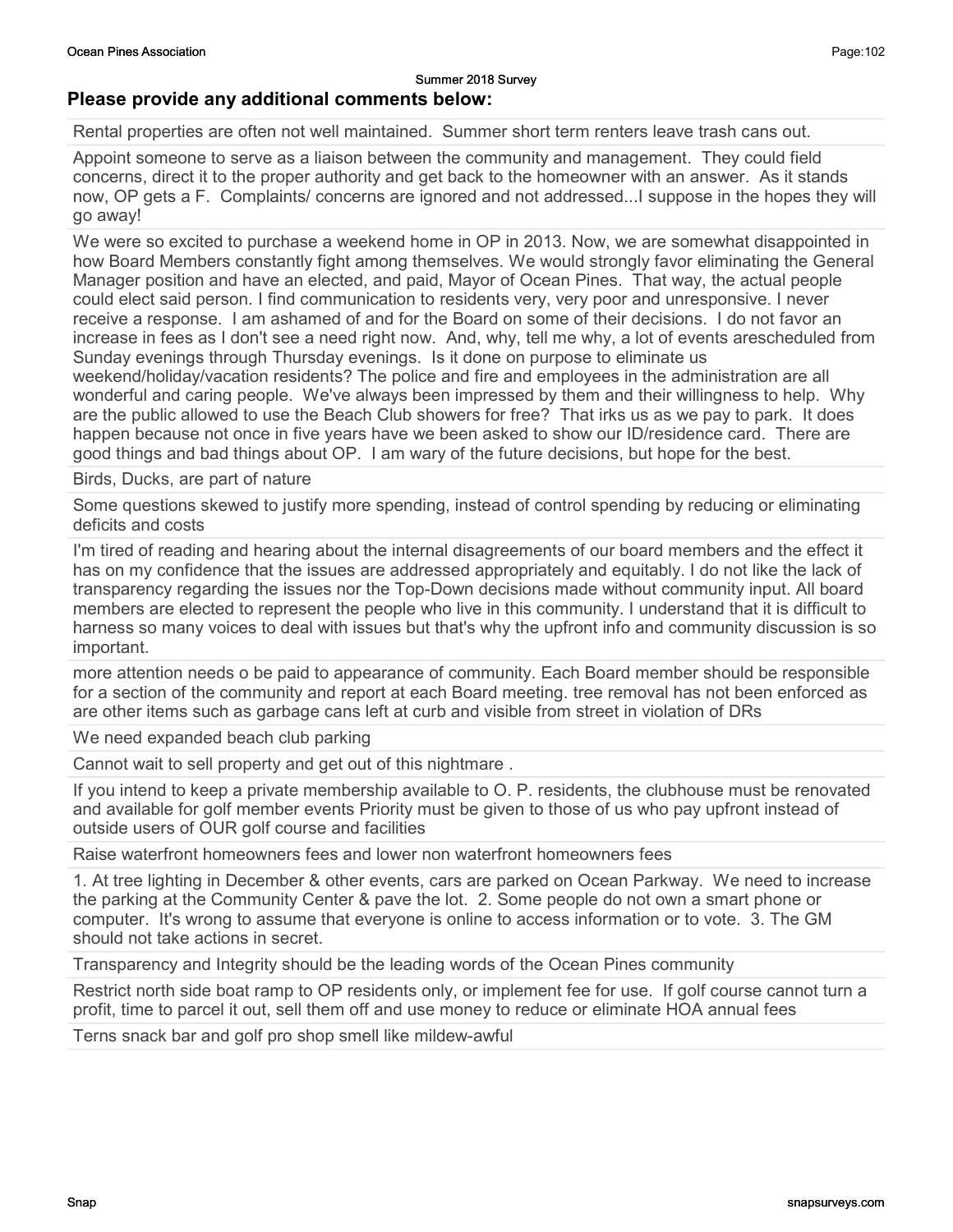### Please provide any additional comments below:

I moved here in 2016 and I have to say, we are looking to sell and move immediately. We are disgusted with the board and association. We get nothing from our HOA fee's. It's cheaper to live out in town and use the OPA amenities as a non resident than a resident. Theft, corruption, loss of money, using our money to slaughter geese...this place is an absolute joke. What we thought was going to be a great place to raise our family as turned into an embarrassment to say we live in this dated 1970's community called Ocean Pines- everyone around us see's whats going on here.

Very disillusioned & disappointed with the actions of the Board. Why wasn't [the previous acting general manager] held to more accountability.

A great place to live but we need better management and maintenance of our resources.

Mail delivery and the mail boxes are an issue. They leak, soak mail and inaccurate, missing and lost mail is a significant problem. A particular OP manager was an issue in the past, has no consumer relations skills and should be fired from [his/her] position. Details had been discussed with the board.

love livng in OP

Sometimes I have problems with tha association's thinking.

Why does Ocean Pines keeps dumping money into the Golf Program when In the last 12 years it has not turned a profit. If it were a Mutual fund, no one own it.

Better internal controls concerning management and accountability of funds.

We need an alternative CATV provider. Mediacom is horrible. They have a monopoly so no incentive to do better/lower rates.

Discourage children in adult pool and drop ditch witch hunt and let the issue continue to be as is. Take care of current problems without looking for more.

Landscaped islands on Cathell Road are an eyesore with those flowers. Please go back to mulch.

The board can not be trusted as proven by how they treat each other. Homeowners seem to be their lowest concern.

There needs to be regulations on unbuilt-upon home lots. Currently there seems to be no maintenance requirement on them, and many become unsightly. Also, non-golfers should not have to subsidize golfing for that small percentage of the population here that golfs. Before you raise assessments for any reason, make the golf operations self sufficient, raise those user fees for those who golf, and take assessment fees away from that use. With the money saved, you'll have enough to improve other parts of Ocean Pines. Do not think of an assessment hike until the golfing operations, and the Yacht Club restaurant, are taken out of our assessment funds.

We need more events on weekends for part time weekenders

I'm weary of the constant sales pitches for OP "amenities" and angry that an increase in assessments was needed to cover losses at them.

Recently board communication has improved - unfortunately communication typically relies on make-up of board each year

we pay alot in dues now and have NO lighting, little to now maintenance of property (aka leaves and snow) and still have to pay for amenities.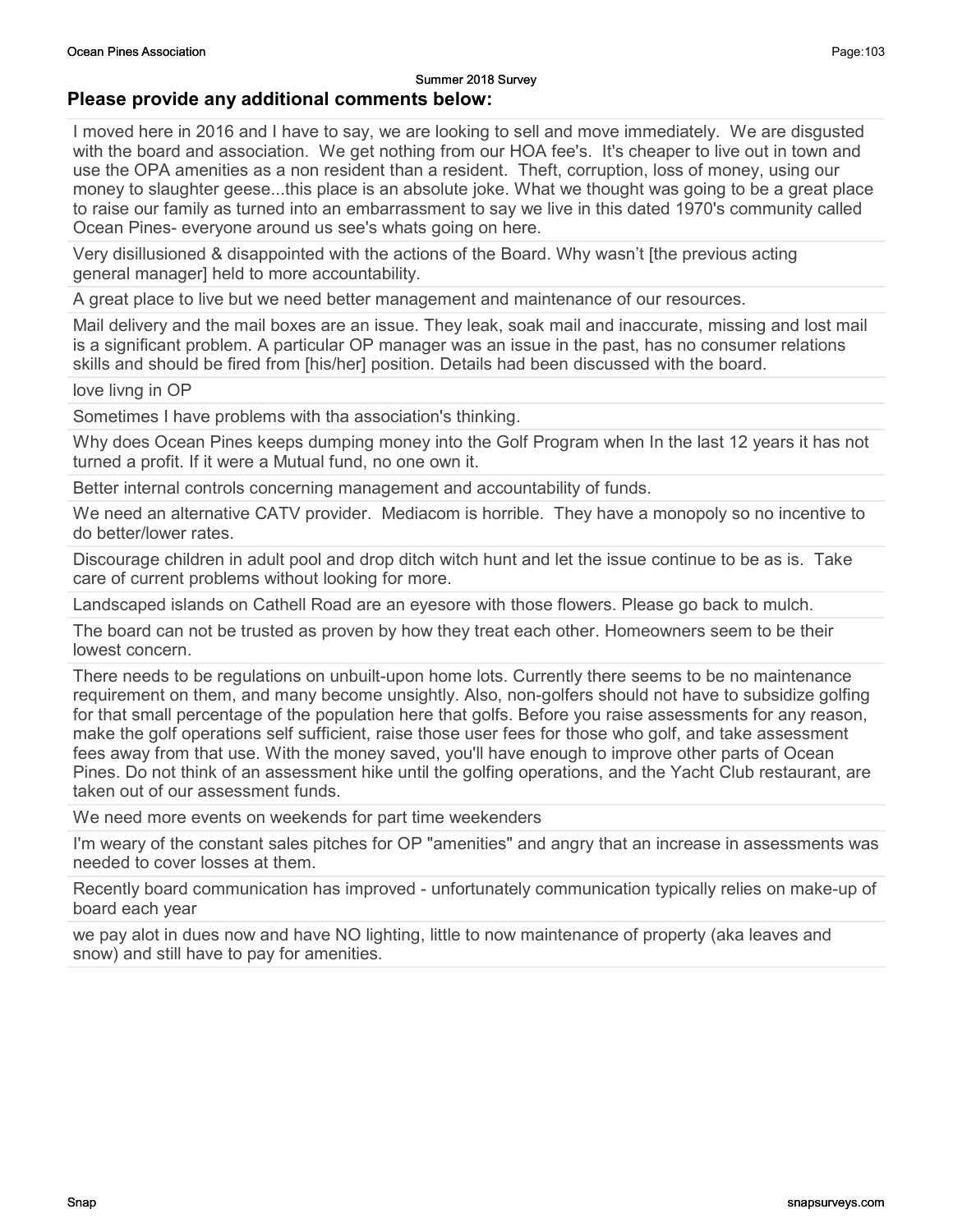#### Please provide any additional comments below:

I think a better accountabilty of the Board and Manager needs to be in place. Theft is not acceptable and should be treated as criminal offenses and dealt with accordingly. Also I wish that thwe Yacht Club Oasis Pool be put back to adult only as there are 4 other pools in the community that can acccept children. I have grandchildren myself but trust me I loved it when I knew that if I wanted to go and relax away from all the crying, splashing etc that kids do I could go to the Yacht club pool and do that...now I can;t. And then to have the public come in and we (meaning residents) have our associations dues paying for swim diapers for these public folks kids, I do not find that acceptable at all. Change the Yacht club pool back to adult only, do away with providing swim diapers for all children coming into all of the pools and you will save money. Alot of us in the Pines are on fixed incomes and I for one don;t want to be paying any more for someones else pleasures.

Transparency and NO CLOSED BOARD SESSIONS are necessary!!!

Would you consider changing the North Gate red arrow to a blinking red especially at night to conserve gas? At night, there are many times there is no traffic at all but you have to wait quite a while for the light. Thank you.

Reduce the bloated assessment fees now!

The Board of Directors is a social club and voted on likewise.

Difficult to properly give a rating to General Management and Board responsiveness and effectiveness as in near past I have been very disappointed. We will see what the future holds

21 years of observations. Entirely too much is focused on the Yacht Club and Golf Course. Much more effort should be placed on other faciities. Roads, street lighting, drainage. Bulkhead properties pay a higher assessment to keep the bulkheads in good condition to protect the community from storm drainage issues. Why does the Golf course property not have a similar fee for that expensive upkeep and maintenance to the community as the bulkhead properties are required to pay. Fairness among property value to the community.

i do not support a raise in fees AT ALL!!! we don't get anything for them now.

Change the yacht Club pool to ADILTS only. Guards are not keeping kids out of lanes when others swim laps. Not enough sensivity to the senior population by having NO pool for adults only. This will change seniors reasons opinions on living here.

Drainage and flooding in our area of Brookton Lane (06-320) has regressed again to the level it was when we first moved in to OP in 1986. We are concerned about this and did place our name and info. with the association this year.

subsidized golf for over 25 years. time to let it return to nature. the 100 plus golf members can leave and it won't affect bottom line

I believe that Ocean Pines is an excellent place to live, but the actions of some of the previous BODs has given us embarrasing publicity. There is absolutely no reason that HOa BOD members can't act responsibly and professionally, as opposed to acting like embarrasing children.

Q30/31: Too easy to manipulate and falsify! Look at our history!!!!!

Take care of drainage..doesnt pertain to me but i feel sorry for places that flood often. #1 prior ity in my mind

The Number one need is a Board that has the long-term interests of the homowners as their first consideration; the biggest problem in OP is the pettiness and unprofessional behaviour of the board members.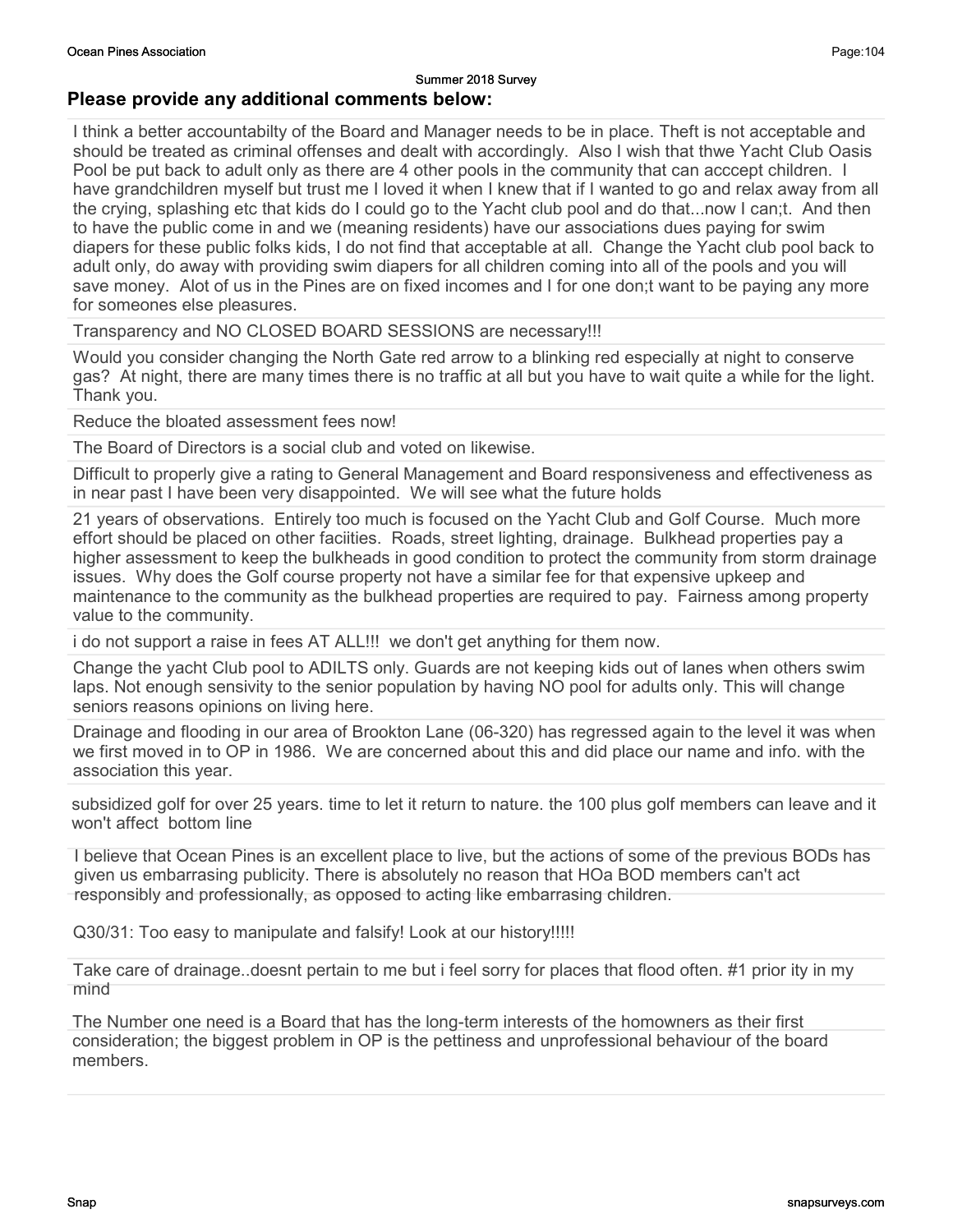### Please provide any additional comments below:

Take care of drainage..doesnt pertain to me but i feel sorry for places that flood often. #1 prior ity in my mind

whey should the marketing budget come from the membership. It should be from the golf course, yacht club, beach club, You cannot correlate home values with marketing budgets like you can with sales figures

Yacht Club was not listed in Q19 it is Extremely Important

More focus on the infrastructure (roads/bridges/utilities/telecommunications etc.) within the community. Failure to plan will cost the community dearly in the future.

OP Board Members should focus on what the membership want not what they and just a few want. No one person should make or commit funds for any project without full board approval. Hundreds of thousands of dollars are wasted each year and you want a increase????

I believe the rules in ARC are good. I have had to educate the ARC Committee on the correct meaning of a rule and have a non-compliant pier nearby that they approved without variance and it blocks the use of a neighbor's lift. This is unacceptable! It appears the people on the committee are not implementing the rules correctly. Since they do not report to anyone, the only way to have them changed is to fire them. If you would like more data please contact me.

Please police parking at the boat ramps - in particular Mumford ramp. More signs to prohibit cars without trailers from parking in boat spots. Create additional boat parking spots at Mumford ramp. And for those of us hauling boats on trailers - PLEASE maintain trees along routes to the boat ramps. Overgrown trees and limbs have caused damage to boat antennaes, radar equipment and roofs and caused scratches. Do not take away the crabbing pier. It has been a great place to take kids to teach crabbing and fishing. Continue to keep the geese off of our ponds.

If you use electronics for voting you also need simultaneous manual voting. I know some srs. without computers

I support higher fees for safety services, not for amenities

The mowing and care ofthe ditches is s disgrace,and the mail box areas need a lot of attention

The BOD has been a hugh disappointment since we have moved here 20 months ago. It is an embarrasment to the commuity..

I think some of the amenities (pools) should be included and OP residents should have priority in using pools.

Encourage the OPA Board of Directors to work together, avoid sniping, especially in local newspapers. Encourage good hires of qualified staff, with sufficient oversight and management.

Blatant violation of codes are ignored. Political signage on Seabreeze Road 12 months out of the year are just ignored.

I love the community and will stay for a very long time, I feel that rentals have the same privileges as full time owners. I would also love to see an extension added to Ocean Parkway for safe walking and biking for residents, this is very dangerous with the amount of traffic on the main artery.

We cannot let our structures go to ruin like in the past because no one wanted to spend the money. Now look what we are faced with. We should an incorporated town run by a Town Manager.

I just live here. Don't use the amenities so can't comment on them.Can't answer to items I have never used/experienced.

this community must represent an excellent value for future owners,,with above standards performance for mgt.& employees

alot of properties are poorly maintained and seems nothing is done to owners. Covenants are not evenly enforced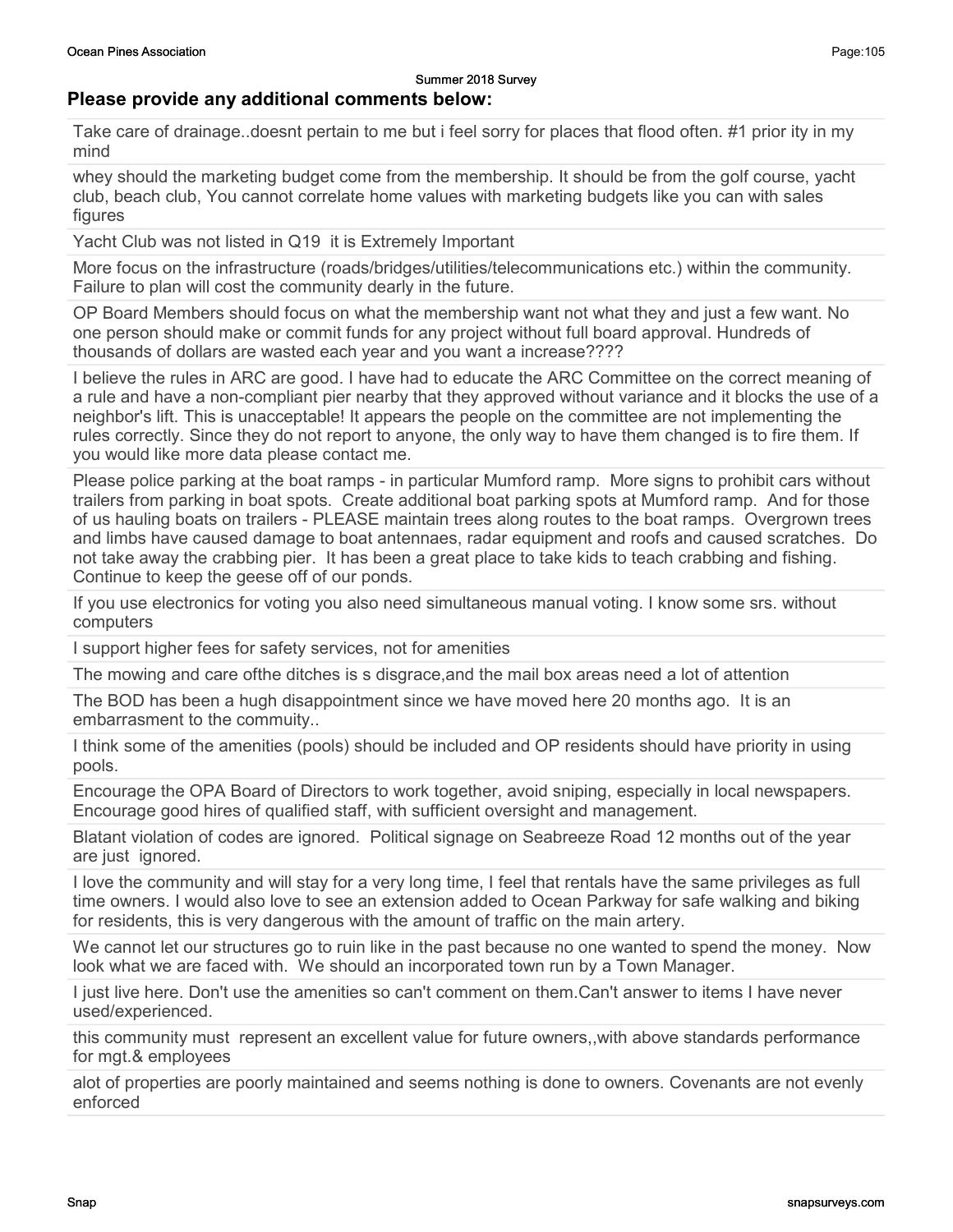### Please provide any additional comments below:

1) replace the north gate bridge 2) outsource everything 3) We need to stop arbitrarily spending money! - We don't need a new country club!

The Yachht club pool should be a membership only pool with no children under 18 allowed an charge a separate fee to be a member.

The board needs to stop fighting with each other and work for the community

I have no problem with increased assessments if used properly for all but it seems assessments are used to subsidize amenities that do not benefit the majority (i.e., golf, year-round yacht club). I'd rather have street lights.

Please preserve the crabbing pier. The south side has no other water views and access for properties that aren't waterfront. This is extremely important to me.

Public works very poor bulkhead sinks holes order open since April and now August. Poor follow up.

It is important for the association to provide amenities and services without being too obtrusive with command and control

Happy to see the establishment of scheduled "Town Hall Meetings". Question & Answer sessions can enhance a more informed community

strange that you don't ask about the horrendous fiscal oversight and lack of transparency over the financial improprieties! This should be #1!!!

For the amount of HOA fees we don't feel we get much for the money (plowing a few times a year, maybe grass trimming out front occasionally and a bulkhead replacement every 40 years) also have to pay to use pools which is about the only thing we use

I applaud Management and the Board for conducting this survey. 1. GM and the new Board: I think it would be informative if these individuals take a van ride together and travel on every street in the Pines. 2. Grass Cutting. This has not been a good year. I would like to see a better schedule and no skipped lawns, unless there is an obstruction on the path. This is OP property and I do not agree with the idea to skip some because the owner "may" not want the OP property in front of their property cut. 3. Board Meeting TV Broadcast. Improvement in sound (and visual) needed. 4. Golf Course I love the family friendly idea. If we can't turn around the 18 hole format; I suggest a 9 hole Executive walking course (similar to Assateague Greens on 611) and a 9 hole family friendly. There are plenty of 18 holes formats in the area. 5. Employee Pool Perks. I am opposed to this employment perk for OP employees. I'm sure everyone would like higher wages. But in a resort area where wages are lower than other markets and hours are not the norm, I feel the employment conditions are satisfactory, I would however agree to this "pool perk" for a new program instituting "Street Captains". These volunteers could perhaps have group mail boxes in a location/building where people can drop off suggestions. Only street name on the box. And meet with the GM and Board on a quarterly basis with a composed list of feed back from the residents. 6. Medical Consortium With so many individuals and small business owners; perhaps we can look into an organization like Johns Hopkins or CareFirst etc to establish an owners group to enroll in a medical insurance program. THANK YOU for allowing additional comments and again, THANK YOU for conducting this survey.

Top 3 OP priorities should be maintenance, maintenance, & maintenance. We've wasted too much money already on new amenities & buildings while allowing existing structures & physical plant to deteriorate,

question 23 and 24; although answered it remains to be seen to be able to answer these questions depending on the GM and the New OPA Board and how the future of OP is run.

More attention should go to the upkeep of rental properties by the owner of those properties

THANK YOU for the geese mitigation issue in the nortn gate. Grand kides now have a recretation and fish/relaease area free of Goose problems.New Mgt of Yacht club is Excellent. General Manager appears to be doing a GREAT job. Please keep common sense Finance a top Proirity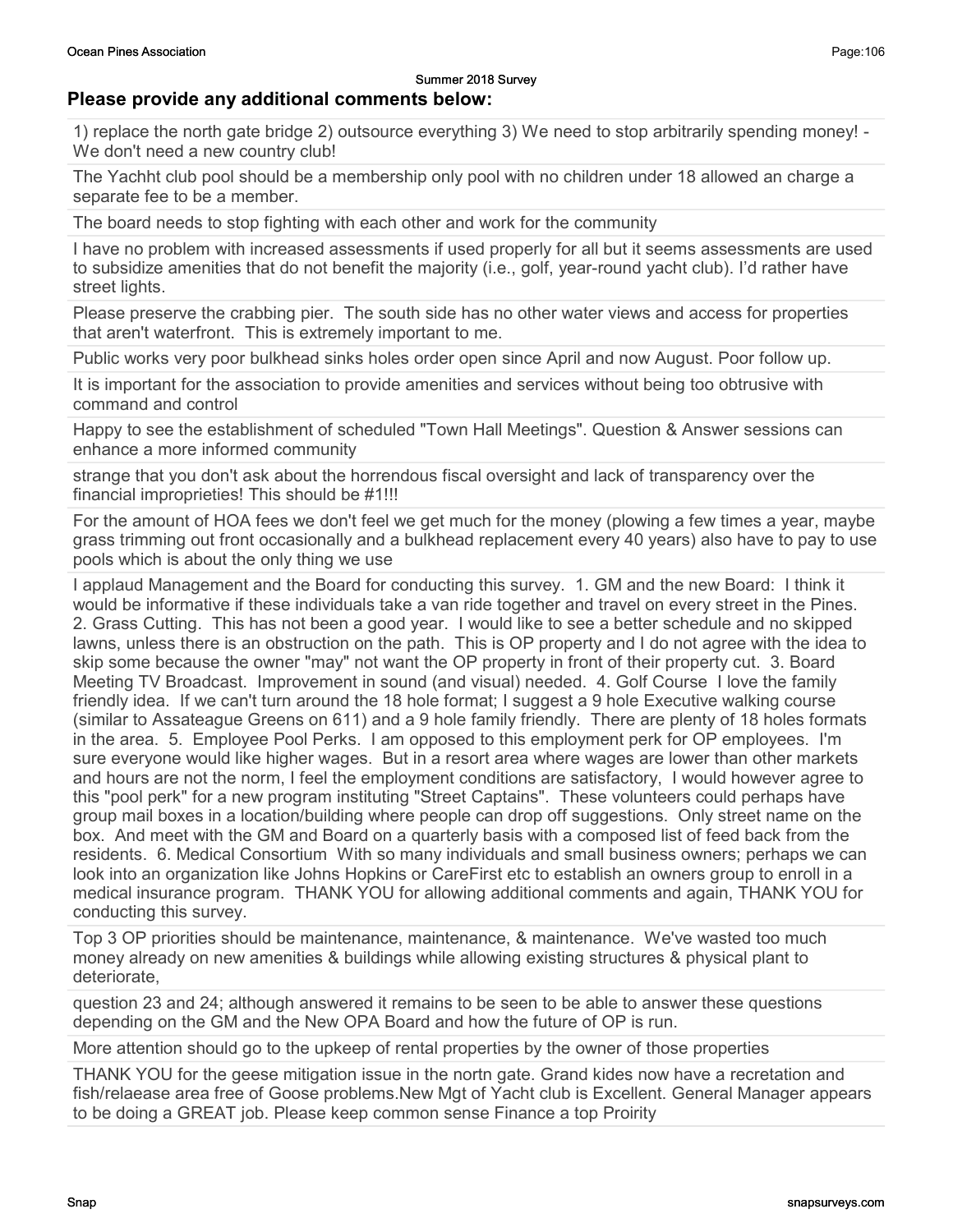#### Please provide any additional comments below:

Would like to see the association make it a priority to collect all the unpaid association dues by homeowners so as not to raise association dues

doesnt seem to be consistency in who or what gets regulated.

step up timely snow plowing for resident safety, use dogs to encourage geese to nest elsewhere, offer once a week garbage pickup

get rid of Mediacom. Worst TV provider. Incompetant, primative, very expensive

For what we get I think our annual fees are already too high.

Moved here in January 2014. Very disappointed in the last year and 3 months. BOD hides a lot and does not care about association members. Fight among them selves. Disappointed about the wor of General Manager. Mr. Bailey has caused a lot of owners to question his ability and motives in running our Association. Thinking of selling, getting out.

Why do we pay dues to support our amenities when they are open to the public for just a couple of dollars more? I don't need to pay for others to enjoy our community pools.

Drainage is a huge issue especially with my property since I get flooded from poor drain/ditch design; many properties are not maintained well and it makes the community/streets not show well; [a Beach Club employee] has no personality and is not very pleasant to deal with. Would love for the Pines to put in a fitness center. We currently need to go outside the Pines for this service.

The board needs to be more professional, pettiness needs to stop, helping friends and family over new comers needs to stop, charging fees when there is a definite no should not be charged.

crab pier issue is very disappointing and we aren't happy with the way OPA is handling...leave it where it is, fix it and remind the folks that live in the Sanctuary that WE ALL pay HOA fees and are entitled to use it....if some people are misusing it then the Police should be called and those folks removed.

We need sectional representation. the needs and wishes of section 3 are different than those of section 6 or 7 for instance.

I have no confidence in the Board of Directors, the GM, the Budget and Finance Committee or the Treasurer making sound business decisions for the betterment of the community. The employees were punished for the bad decisions of the board and acting GM and our community has become an embarrassment in this area.

The one recurrent negative in our 6 years in OP is the continual backbiting, fighting among the board. More time and effort seems to be spent in arguing than getting things done. It is inefficient and an embarrassment to an otherwise lovely community.

My biggest concern if the public access to the beach club bathrooms after substantial funds were spent to renovate them. We have called the association, emailed the board and again, to no avail!!! They are against n accessible to the public beach goers. This is again an incidence where the board has spent Association funds and not secured the access to the facility!!!

We should not have to pay extra for things since we pay the hoa fee. That is why we do not use them. We go to the swimming pool at our condo in Ocean City where we do not have to pay. We have lived here for 3 years and are sorry we bought here. We have had no help with our flooding problem and are tired of being ignored after we call. The board seems to be like a bunch of 5 year old children who can not play in the play pen. together. We tell everyone do not move here.

The ability of nonresidents to access the amenities of Ocean Pines is a detriment to owning property here. Nonresidents are rude and do not value or respect the property. Why am I paying an annual assessment and dues to the clubs when anyone can just walk up and pay an admission fee? There is no advantage to owning property in Ocean Pines since all of the amenities are open to the public. I could own property outside of the Pines, not pay an assessment fee and still be able to use all of the clubs.

Residents could opt electronic voting or voting via mail ahead of the election.

Page:107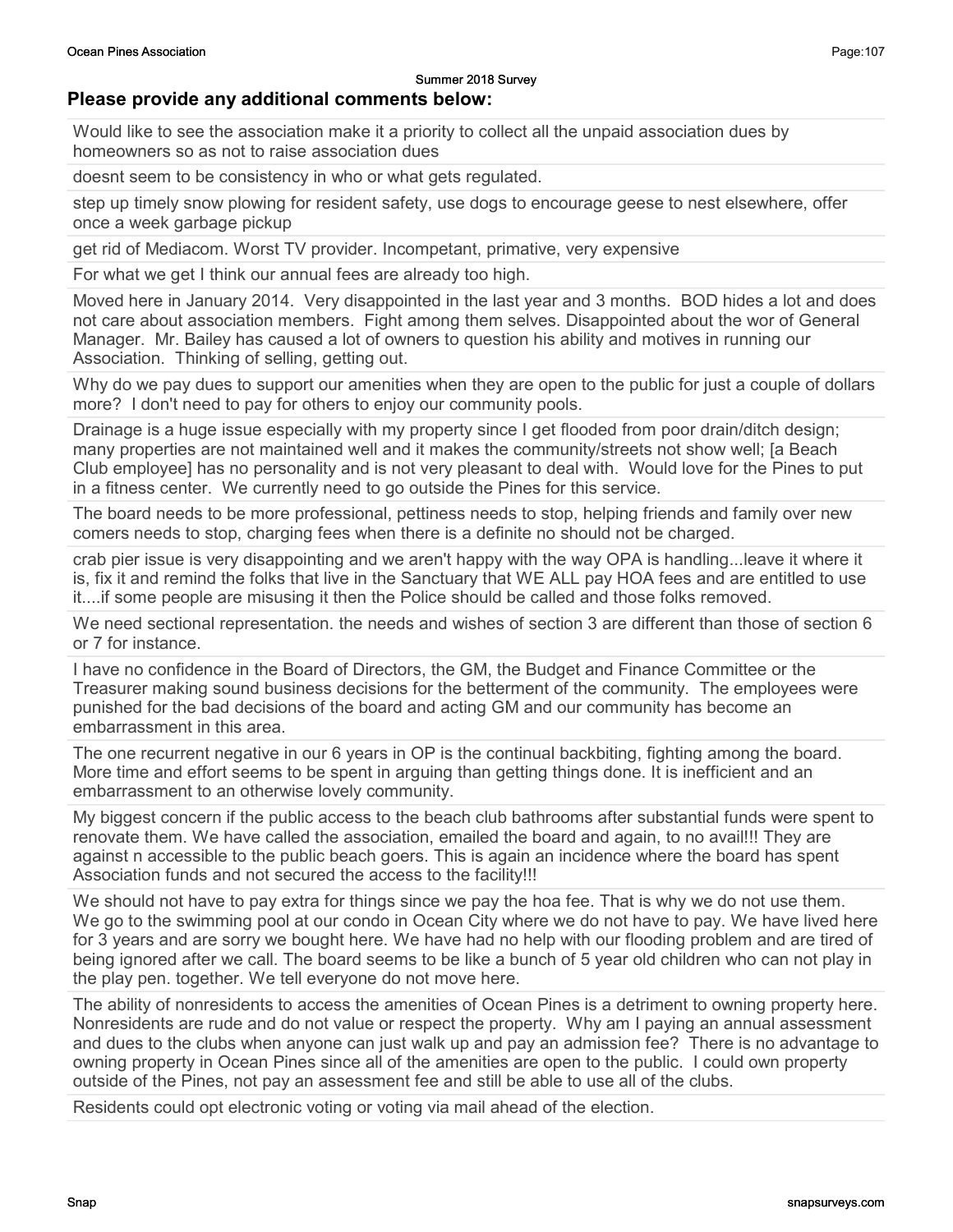#### Summer 2018 Survey Please provide any additional comments below:

Not sure what this survey is to accomplish -- sure referendums to get individual opinions

I am very displeased with the OP management. When you call the General Manager you cannot get past his assistant. Many we should be paying her the big bucks. There are some serious issues in OP that no one wants to address. We allow companies to come in and over charge residents like Sandpiper Energy for one. I have a list of 30 names of residents in Terns Landing that feel the same. If you should want to speak to me I can be reached  $@$  [phone number].

While I/we don't partake in several of the current activities, that could change in the future. But I/we recognize that all of the other activities are important components to satisfy the cross-section of residents that make Ocean Pines so special.

When NOT being used, WHY do I have to PAY a fee to use the basketball court to shoot some baskets (~1/2 hr) in the Community Center gym ?

Strongly Support extensive renovating of the Golf Club and Golf Course. This currently is second only to the Yacht Club in its importance to the community and the condition of the Club House is deplorable. If not rebuilt it needs to be improved to the level of the Yacht Club.

I have lived here for 2 year. I feel a lot of the amenities are targeted to specific groups, ie: those who very expensive tastes and hobbies. I would like to see some better communications of availability of activities that are a little more cost effective. I WOULD love to see the lines in the roads repainted to make night time driving easier, I LOVE the fact that there are no street lights. We really love the quietness, safety of the OP ommunity.

Very happy overall. Too many less than fully effective consultants used. Financial oversight weak in the past. Went on way too long.

Have had a drainage problem for eight years and that definately is too long!

the board and general manager are doing a great job... keep up the good work.

Do not pay for return postage on ballot envelopes or any other correspondence. Let the user put the stamp on it.

Little concern seems to be given to bulkhead docking situations. Seems landowners are left up to deal with property concerns including water fronts.

ABSOLUTELY no need for the Yacht Club pool to allow children. We have 5 pools in this community and one should be for Adults Only!

I live here because of the location, safety and attractiveness of OP. I oppose Q30, I would contribute time and money to defeat it.

flooding is the main issue

There are homes that are in deplorable condition that Ocean Pines ignores and degrades property values. One only has to look at communities like Bayside, Lighthouse Lakes in Fenwick, De to know what premier communities look like. Ocean Pines is run like any typical government, spending other's money, no expense control, and having excess employees. Benefits like 100% health care are absolutely insane in today's world.

Have had several problems in the past with public works doing digging on my property, and cutting phone and cable lines. Its happened three or four times and is very frustrating. Also had a previous property that had no drainage issues until Ocean Pines public works came onto our property and put in new flood drainage pipes. Once the new drainage pipes were put in we had constant 6 inches of water in our crawl space. Never had a problem till Ocean Pines put in new drainage pipes. We had to spend \$3000 to put in our own drainage system in the crawl space under our house. Very frustrating as we never had a drainage problem before Ocean Pines dug up our yard. That house was in the Wood Duck II section.

spend the dollars to improve the severe drainage issues and stop wasting resources on the 2nd floor of the golf club. Make the golf club members pay for improvements not the general community.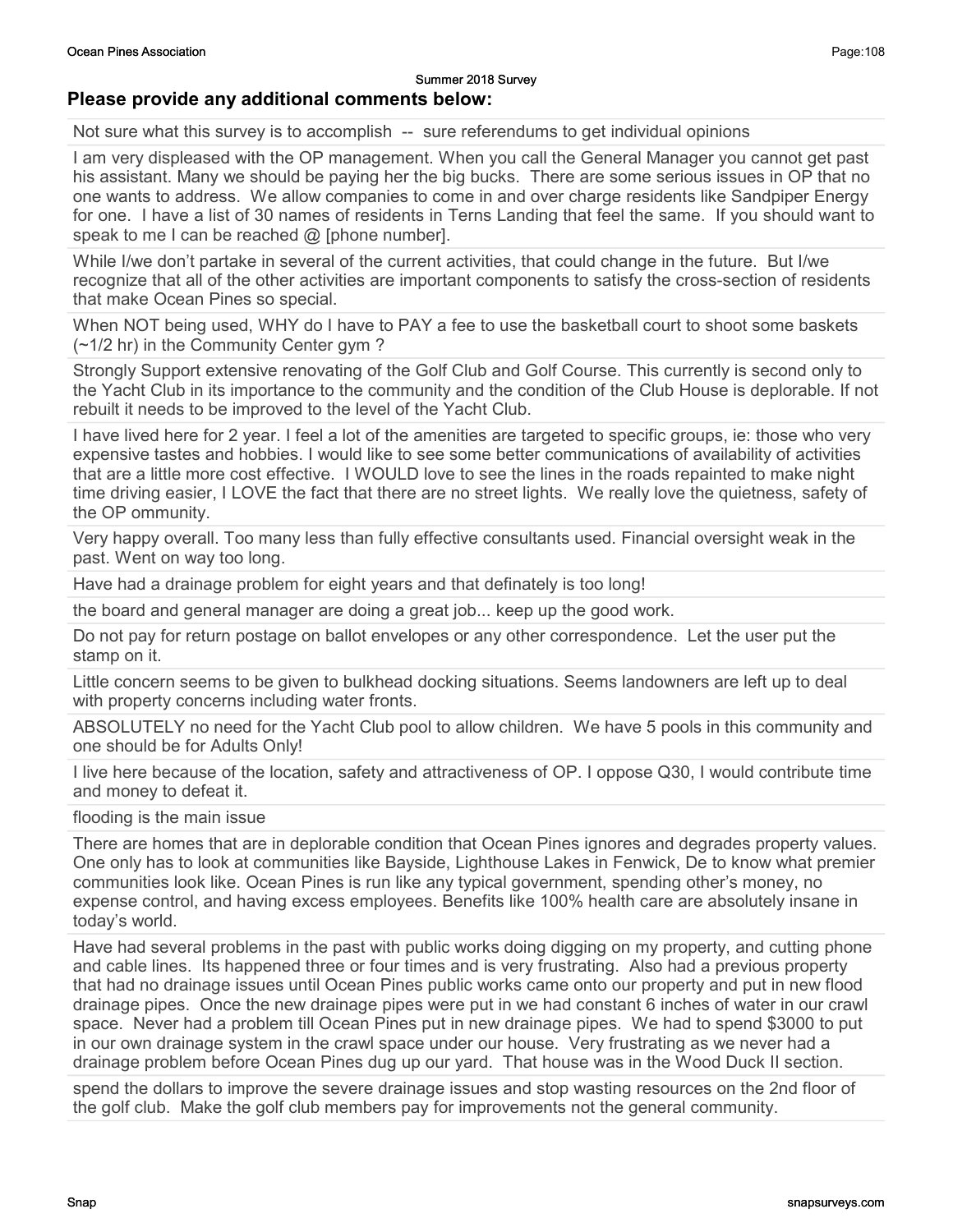#### Please provide any additional comments below:

Raising the HOA fees to update membership required amenities is unfair. IF the HOA fee included usage of the pools and beach club that would be a different story, but it doesn't.

Have taken this survey primarily to comment on limiting the number of NON-MIGRATING GEESE. Commend the board for FINALLY removing approx. 300 geese. These geese were causing health and pollution problems in our ponds, open areas, and roadways. They have been a SAFETY hazard when stopping traffic resulting often in road rage by motorists. They DEVALUE Ocean Pines' open areas. They will continue to be a problem and permanent limits need to be set for occupancy, resulting in their removal. Watched this type of removal regularly on Wallops Island , Va., birds being taken to local chicken plant for processing for those in need of food. Hopefully this survey for this problem is being adequately circulated for valid opinions.

board of directors and the in fighting that takes place is rediculous and quite frankly an real embarasment. Members are elected to represent the community not their own private egos and agendas

Suggest improvement to use pools, making it easier;more reasonable for residents to use the pools. Some can't afford to use them. Not right.

Quit losing money! Keep better accountability of money. Why are you not using reserve dollars for improvements? Stop raising assessments; you are pricing people out of the community

Manklin meadows park has green material (on slides and such) that collects heat and makes playground unusable during summer. Drainage ditch beside our house has been full of water for last 18 months with abandoned toys and balls, and calls to public works have gone unanswered about problem. Spring yard debris collection should be reinstated, especially if we cant cut down trees. Offical audit results should be communicated with residents. Poor management of funds, leading to increased yearly hoa fees, has made us a joke amongst the local communities. Residents should be given choices for utilities, not be forced to pay increased prices.

Keep the Farmers' market open until 2:00PM.

maintain the facilities and properties of the Association.The house at the entrance to North Gate is still an eye sore.

Golf course should be closed if it doesn't make money, too much money is spent on an activity that is not well used and will continue to decline in use. Number of rounds played in the country continue to decline,

Overall the community is a great place to live. Amenities are fantastic. I wish the Board members would take up matters directly with each other instead of involving local newspapers in a game of he said she said. Let the GM do his job and don't micromanage him. Very grateful for those that are willing to take the time to volunteer for the board, just wish egos could be set aside for true collaborative work.

The community should return to private amenities. The quality of the amenities has declined significantly since opening everything up to the public. You should have to own real estate in Ocean Pines or rent form an owner to enjoy their amenities. The pools and parking are too crowded and should NOT be open to the public for membership. If you improved the amenities and quality of service provided as well as required all of the homes to look good, neat, clean, no junk lying around outside, etc.you would get more quality homeowners and more homeowners would purchase memberships for the amenities. The Yacht Club staff are still bad and the food is average. Many of the lifeguards pay no attention to the swimmers in the pool and are listening to loud music or on their cell phones. The community should be more exclusive and contain high quality amenities. If the amenities were better, liek the Yacht Club, youwould be profitabli becasu eyou have a captured audieance of thousands of people who whould use the amentities right intheir neighborhood. Now you have more general public using them and the pools are crowded, you can't park at the Beach Club, the bathrooms are a mess, etc. We love Ocean Pines and remember when it was better maintained and the amenities were not so crowded. My family (and now we for just the last three years) have owned real estate in the community for years.

We have asked about the bathroom locker room situation at OPBC numerous times to be able to scan into the bathroom after 6pm and get no replies. This has been a "project" for 2 summers now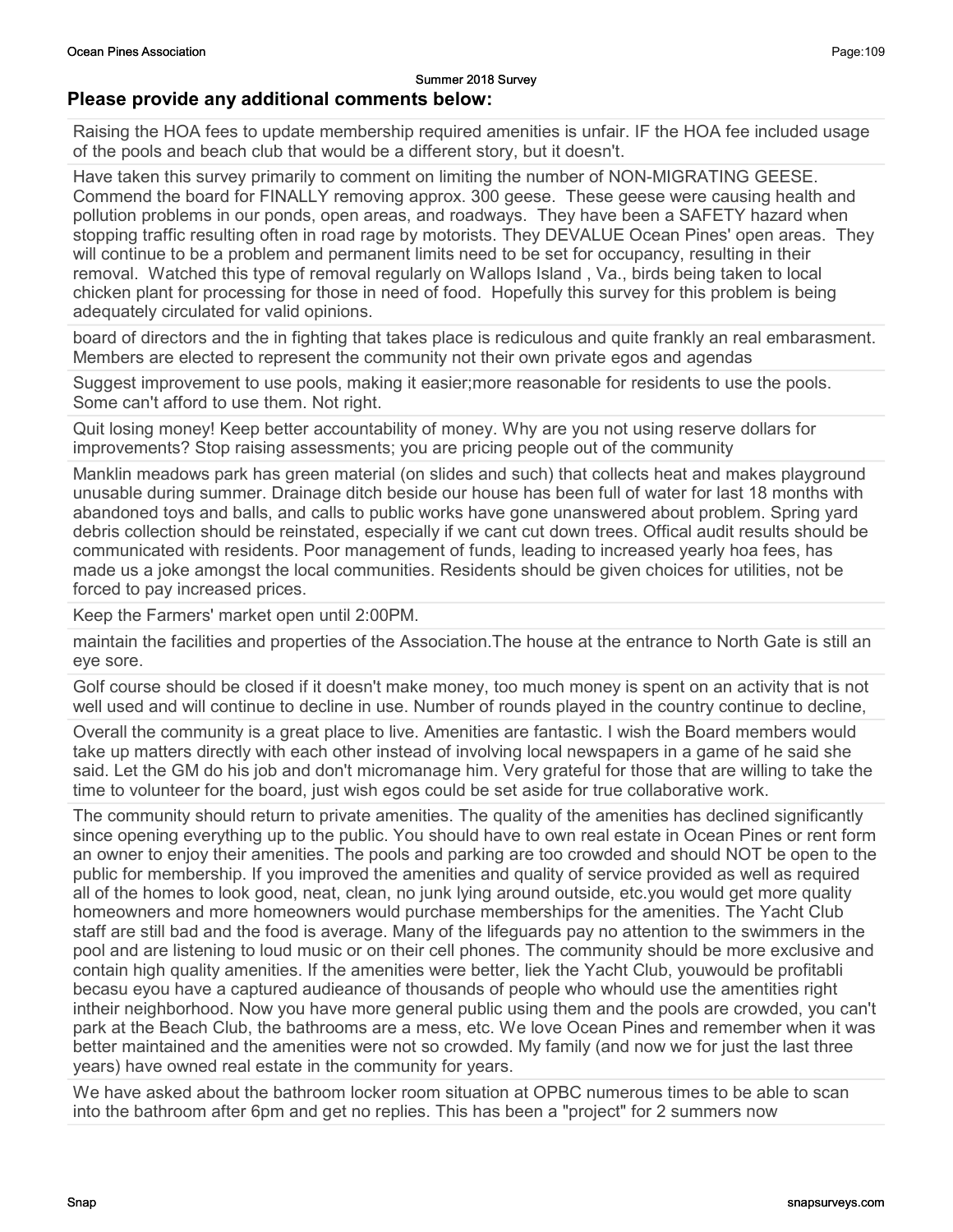#### Please provide any additional comments below:

Overall this is a great community and our Board, General Manager and employees do a great job, the Board needs to be more transparent, and could improve on communication. The association should consider outsourcing the operation and maintenance of the community, to include grounds and facility maintenance, pool operations, leasing the Yacht, Beach and Golf Clubs to appropriate service providers and free up the lard to focuse on amenity and facility improvements and community appearances.

Don't utilize the amenities as frequently as when the children were young and still living at home. Waited years to have the ability to enjoy the yacht club pool, and when my kids were gone, others' kids were allowed in. Disappointed

Need to prohibit parking on all streets and roads overnight for safety

Fairly new as a resident, but the OP Board's reputation is weak as concerns working together.

drainage is a big issue I have tried several times to have the culverts at my intersection cleaned out to no avail any heavy rain and my yard is underwater

We realize that keeping a big community like Ocean Pines compliant with the ARC quidelines is a difficult job, but we seem lax in enforcing these guidelines. Some properties really need to be scrutinized to a greater degree. Questions 19 and 20 do not include the Yacht Club, a very important draw to our community.

huge problems with yacht club --construction, pool failure; forensic audit of yacht club, beach club was not clearly shared with residents; yacht club seems to be a subsidized catering business (aka Martins West) rather than a community amenity

Need to have a management company that performs their job based on HOA guidelines, convenant enforements, fidicially responsablily. BOD have to much personal agendas to make fair decisions. This BOD are one "hot mess". Community is to large to be run by a group of five homeowners. This is not the 1960's. Hire a professional management company, or at leasst listen to the Director you have hired.

I think that since the Yacht Club and other pools have gotten better that possibly we should look at requiring a resident to be present with those using these amenities to ensure that things remain nice and up to standards. I also think that the Yacht Club with it's increasing popularity that this particular pool be limited to residents only and be for only adult residences who could bring guests. I think that the Pines is very safe and we should continue to maintain those standards as well. The entertainment and other activities make this community one to be admired and we need to continue to keep it that way as well.

I support raising assessments if I knew the money was going to good causes that impact me and my young family. I'd gladly see my assessment go towards another "green playground", however covered pickle ball courts is a very limited group of people using, imo.

DO NOT REHAD THE COUNTRY CLUB. TEAR IT DOWN AND REBUILD IT.

North Gate entrance needs an updated look. Love Ocean Pines! People are nice and tons to do and OC is so close. very happy & safe place

I think our assessments are way too high. The ammenities cost too much for residents/owners. I would use your restaurants more if you went back to 20% discount.

The BOD needs to communicate more with the community. We are in the dark about so many issues and the spending of funds. The underhanded way they dealt with the slaughter of the geese really shook up the community. I hope nothing like that ever happens again.

Allow visiting family members to purchase 1 week beach parking permit at a reasonable price

Drainage is a big issue in several parts of the Pines. We need to have more than 1 cable provider. Changing packages every 1-2 years because the bill goes to 240 a month is insanity at its best.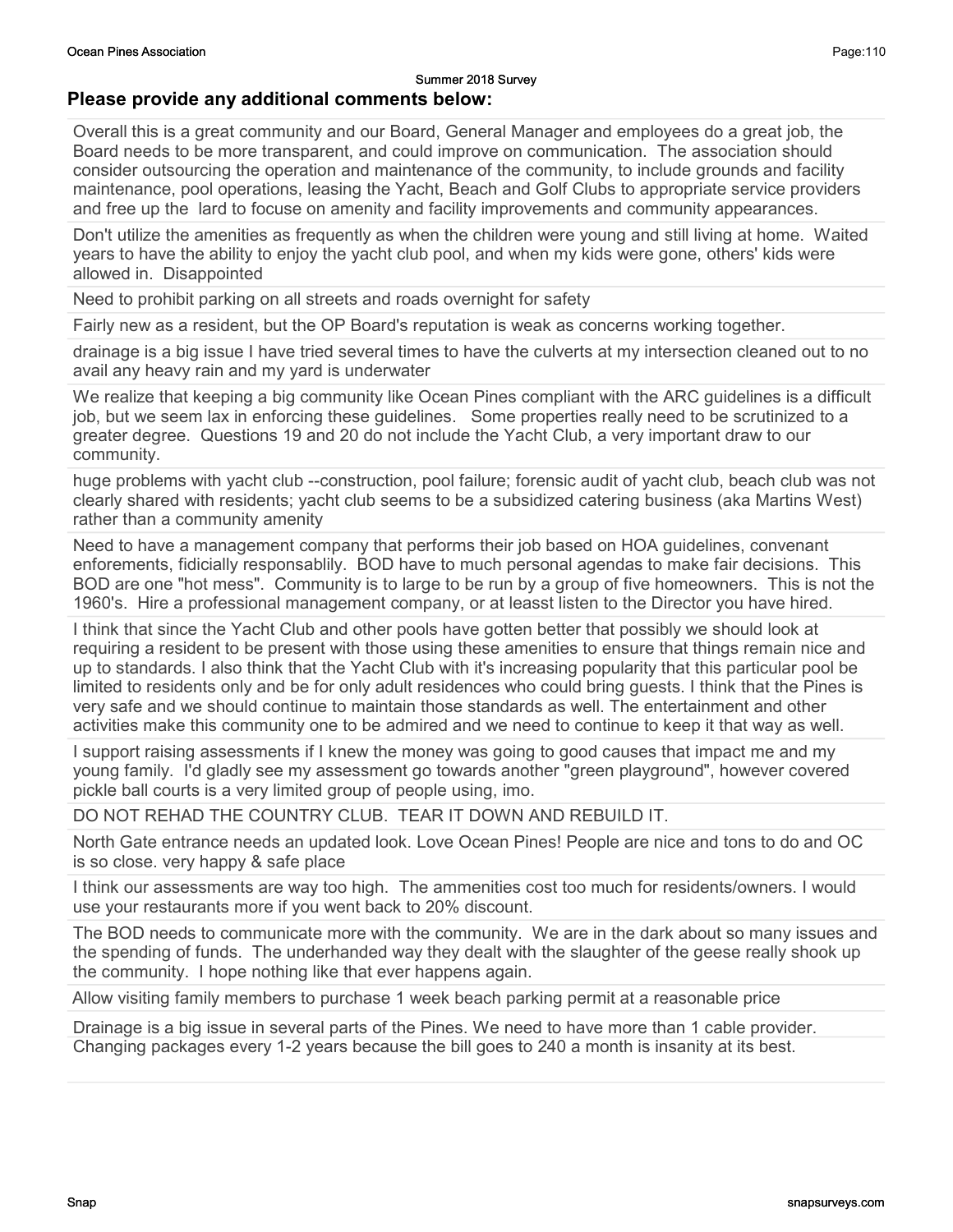Although our OP property is a long term rental, we chose to buy our permanent residence just outside the Pines 15 years ago because of the Ocean Pines Community and amenities. So our answers to this survey (especially Q14-23) should reflect us as residents, not just owners of a rental property! Q11: I think email is the best way to communicate with OP owners and residents. Perhaps a second type of email newsletter, not to be confused with This Week in the Pines would be a good idea.

The association management (Board, GM, and Upper Mgmt) have NOT been responsive (even a courtesy reply by a secretary even) to the few concerns I have raised over the past 3 years (drainage, spring yard open). Also, the "special projects" each director brings to the table to "spend" Assoc. money has been problematic over the years on their "pet" projects!

Need a better long term strategy and vision. Need to also look at other options people have like Bayside in DE amenities. Pool at Sunset much nicer than any pool in Ocean Pines. When the Yacht Club rebuilt the pool a few years ago it could have been done with more thought.

Company runny Yacht club food and beverage is outstanding! Make amenities private to residents and guests.

Next survey should consider "No Opinion" as an option to certain questions.

OPA keeps the place looking nice except ro easement grass and roads. BOD wastes money by changing scope of projects. BOD should make GM inform them of important items before he does them. BOD is too inflence to spend moneybysmall minority groups (elevator for bridge players)

Would be great if thsi board would get its act together, quit the in fighting, would love to recommend to family and friends, but this association is an embarrasement.

The Pines needs to be run like it is in the 21st century, not lagging behind in the 20th. We need to think about what will be valuable to people here in the future not just now. We need a "government" that is for the entire population of OP and not just a certain subset. Meetings need to be held when EVERYONE can attend, not on the current schedule. The roads here are abysmal and are an eye sore. We need a way out from under mediacom.

Treat all sections (wooded, Water and Golf lots ) with the same importance. (example mail box areas)

Since the newly elected boards continue to fail the people of the Pines, I think they should outsource the management to a local property management company. The roads are in terrible condition. Whenever there is a water leak, the county does a poor job of patching them & it takes forever to do a permanent patch. The water lines are old & there should be a plan to replace them. The flowers that were planted on Cathell Rd. is an eye sore. Fix the drainage issues. Make wider bike path lanes along Ocean Parkway by eliminating the center median strip. It will cut down on maintenance costs.Installing street lighting will increase our HOA fees.

What are covered Racquet courts, if that meant providing shade my answer would be very important. A roof over the courts NO.

Why support 2 fire dept? One looks like it has 3 engines and at least 2 ambulances and looks like you always need vols. keep geese out we no longer to go to any events in field because of the feces everywhere! Use casino road funds to make a pvt exit gate to get ahead of Rt 90 traffic. We have to drive 3 miles to current ramp wait for traffic And lights and drive 2-3 miles to get to basically where we started from! Even put an arm where we scan to exit. It we be near Osprey and Mumford?i would like the golf course area to be as classy as the Yacht club marina pool area.

Most of our amenities are fee based. Assessment increases should not occur, to cover these fee based amenities. If owners are not supporting these amenities, the reason why should be determined and corrected so that owners will support them through annual membership fees.

Some properties look very old and worn. Many have no lawns and just weeds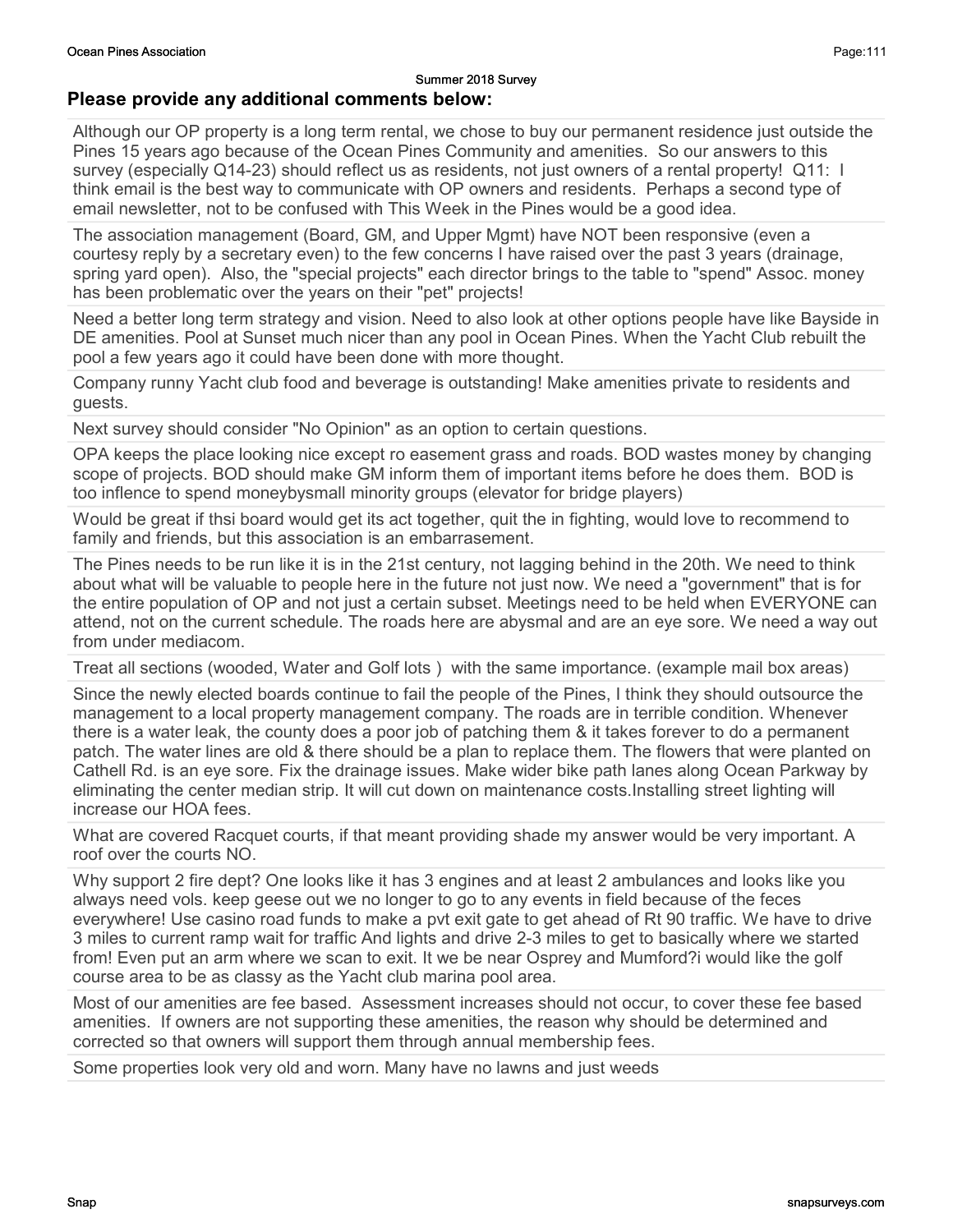#### Please provide any additional comments below:

I would like to see OP devise a recycling program at their dining ameneties. (Beach club, Tikie bar, Tern Grill) Plastic cups, bottles, etc. are thrown in with regular trash. The use of these products is very high. I would also like to see more agressive actions for derelict properties.

BoD needs to be more transparent and stop hiding behind "Personnel" as a reason to discuss/deal with items relating to misfeasance/malfeasance

I think the improvement of the North Gate Bridge should maintain the same character is now has.

INFRASTRUCTURE NEEDS IMMEDIATE ATTENTION OTHERWISE THIS SURVEY IS MEANINGLESS. I BOUGHT MY HOME BECAUSE OF THE LOCATION AND NATURAL BEAUTY WHICH IS DISAPPEARING RAPIDLY THANKS

OP police are too zealous regarding traffic enforcement, and often inappropriately overstep their bounds; resulting in decreased trust amongst residents & visitors. I believe our BoDs work & try hard to do a good job, but are amateurs & thus often ineffective or misguided, resulting in HoA fees that are too high for what's received in return. I like OP quite a lot, and would be happy to play a more active role in the work & governance of the community, once I have an opportunity to spend sufficient time doing so (i.e., retirement), which is still a few years off for me. If the readers of this survey would like to talk with me further about any of my responses or comments, then I'd be happy to do so. Thanks.

Some of the questions are unclear - not sure what is meant by 'improvements to South Gate or North Gate, expansion of sports core facility' and several others. More specificity would help.

continue to control the geese population

Overall operations are very good. I am strongly against outsourcing management; once that is done we will see 2X, 3X increase in dues in short time..

Please use mulch instead of weeds in the median of Cathell Road. It looks awful.

STOP losing money at the amenities. Why should I have to pay for your losing ventures. If it loses money, close it and fire those in charge

No parking covenant violations should be enforced the same way OPA enforces the maintenance of lots and other covenant violations.

Lets curtail "free" activities, such as movies and concerts in the park, dog park, skateboard park, boat ramps etc. that are subsidies by homeowners but utilized by many outside out community who do not contribute to the maintenace/cost of these items or out community. Also fees for associate members seem to be out of balance with those fees paid by the membership who subsidize these ammenties though HOA fees since these amenities seem not able to support themselves. Also if we can cater to cetain groups, such as playgrounds, skate board parks for the young and dog parks for dog owners,etc., why can't there be a place for adults such as the yatch club pool, there is a family fun night and mumford pool is within walking distance for those parents feeling it necessary to get food and drink while their children are enjoying the pool

We have lived here for a little over a year and my husband and myself are appalled by the financial and management irresponsibility that has happened in the past year. For a community that has existed for 50 years there should be basic policies and procedures in place to ensure amenities are looked after and that some one should be "In charge". Hopefully going forward there will be better accountability.

Please stop cluttering our community with an excess of spray paint, signs, and light posts. They are everywhere and it makes us look cheap! Also, I am very frustrated by the amount of money spent on repeated renovations for yacht club, especially. Finally, please bring web page up to date so activities/swim lessons/etc. can be easily found and registered online. No one wants to page through a digital pdf of the activity guide!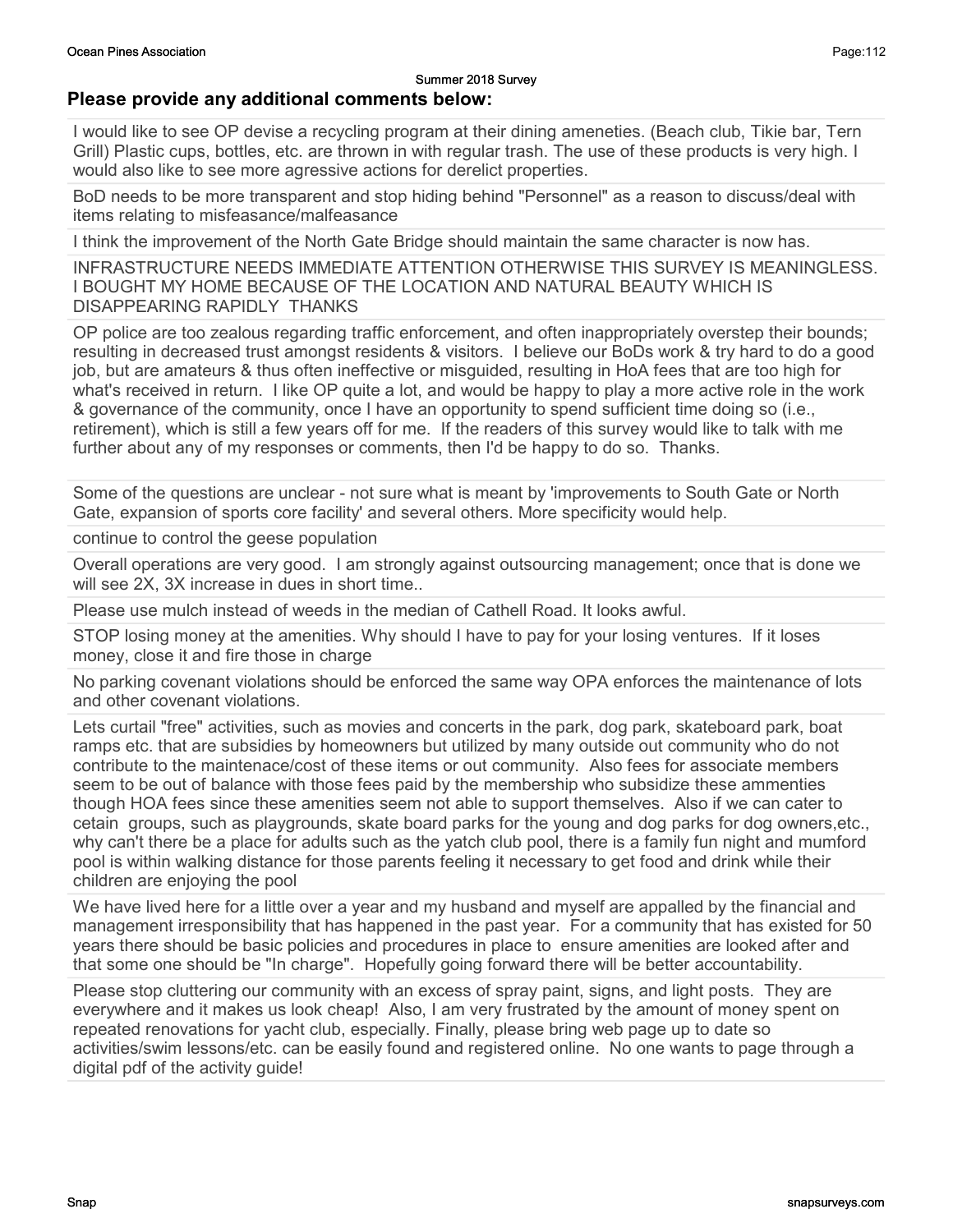#### Summer 2018 Survey Please provide any additional comments below:

keep crab pier where it is and fix the floating part. too many people have ruined the simple idea of where it is and why. need more amenities on the South side, ie. the robin hood trail playground is like an afterthought and with pier gone, nothing for us locals to walk to for use of amenities. I feel like delaware offers use of pools and fitness center with their hoa fees and ocean pines has great amenities but we have to pay for all of them, nothing here is really free except the outdoor parks, so looking to move to delaware due to that issue. Also, havent used the pools anymore now that there is no adult only pool., with 5 pools, one should at least be for adults no matter what we have heard about it being a legal matter, there must be a way to do it. Love living here, but too much to pay for amenities for residents. Also, last but not least, would not want to increase HOA rates, just spend and fix the things the association has money for, starting with safety issues. Thanks to BOD for getting rid of all the geese, they drive a lot of us crazy and safety for us as people should come before the wildlife.

Are you aware how much parents are 'drinking' while rarely watching their children in and around the Oasis Pool??!! BAD DECISION

Just taking into account this past summer, (not 13 other ones), I would complain that the Yacht Club pool is cloudy and dirty and the bathrooms are a disgrace. They are never cleaned properly, smell always and have trash cans, shower curtains, bamboo screens that have been there for years. It is hard to understand why they were not renovated when the pool was. I suggest the association contracts with a professional cleaning company and learn the correct way to clean these types of facilities. Other communities do it beautifully. My friend insisted that the pool water must be salt water because it had a taste and wasn't clear. Upon inquiring we were told it was not salt water....gross. The sports core pool looks like an episode from The Hoarders. There is stuff everywhere and the lobby looks like an old basement and the bathrooms are not attractive nor clean. We have stopped going to the Beach Club because the bathroom was filthy and the facilities sub par and we were embarrassed to bring our guests there. The racquet club pool clubhouse is equally dirty and sub par. It is so discouraging that the association owns such incredible property with waterfront views and has absolutely not standard of care or vision for improvement. In addition, the overall appearance of the community is in need of a significant upgrade. It always seems if there is a project, such as signage, the contract is given to the lowest bidder with the worst design concept. We have owned two properties in the Pines for over ten years and will probably be selling both since the community is so run down and poorly managed. We are very disappointed . I often wonder if the members of the Board of Directors and the administrative team were to tour some local communities like Bayside or newer ones in Delaware and see how they are managed and maintained, it may encourage us in the right direction.

The pines should enforce property owners to take care of there property, you can have a beautiful maintained yard and next door the grass needs to be cut, house needs work, trash in yard, just downright embarrassing. When I read the bylaws yards are suppose to be kept up. You can drive down 589 and look right into the backyards of home that are awful looking, very embarrassing also on the parkway too. I do not believe this is enforced at all. If your neighbors home looks like crap who wants to move next to that. Please look into this and enforce. Have the police enforce it when they are patrolling the area. Also I emailed multiple times last years regarding bees at Robin HoodPark and was totally ignored all summer long. Beachclub was suppose to stay open till 6PM there were days they closed the doors at 5:30pm and bathrooms, this is unacceptable. Also being a resident we were not given any discount this year and families I talked to strongly agree the Pines was trying to regain there monies lost, but don't pass mistakes onto honest residents, give residents some sort of discount at Yacht Club and OP Beach Club, still keep it open to non residents but also take care of your own who support you regularly. Also the maintenance dept. needs to reguarlly trim the trees around road signs and entrance ways of side streets. Just some of the things I have seen here in the last year. Thank you and hopefully you will take note of our concerns.

No problem paying a higher assessment once there is 100% transparency within the association...I never received a "mailed" copy of this survey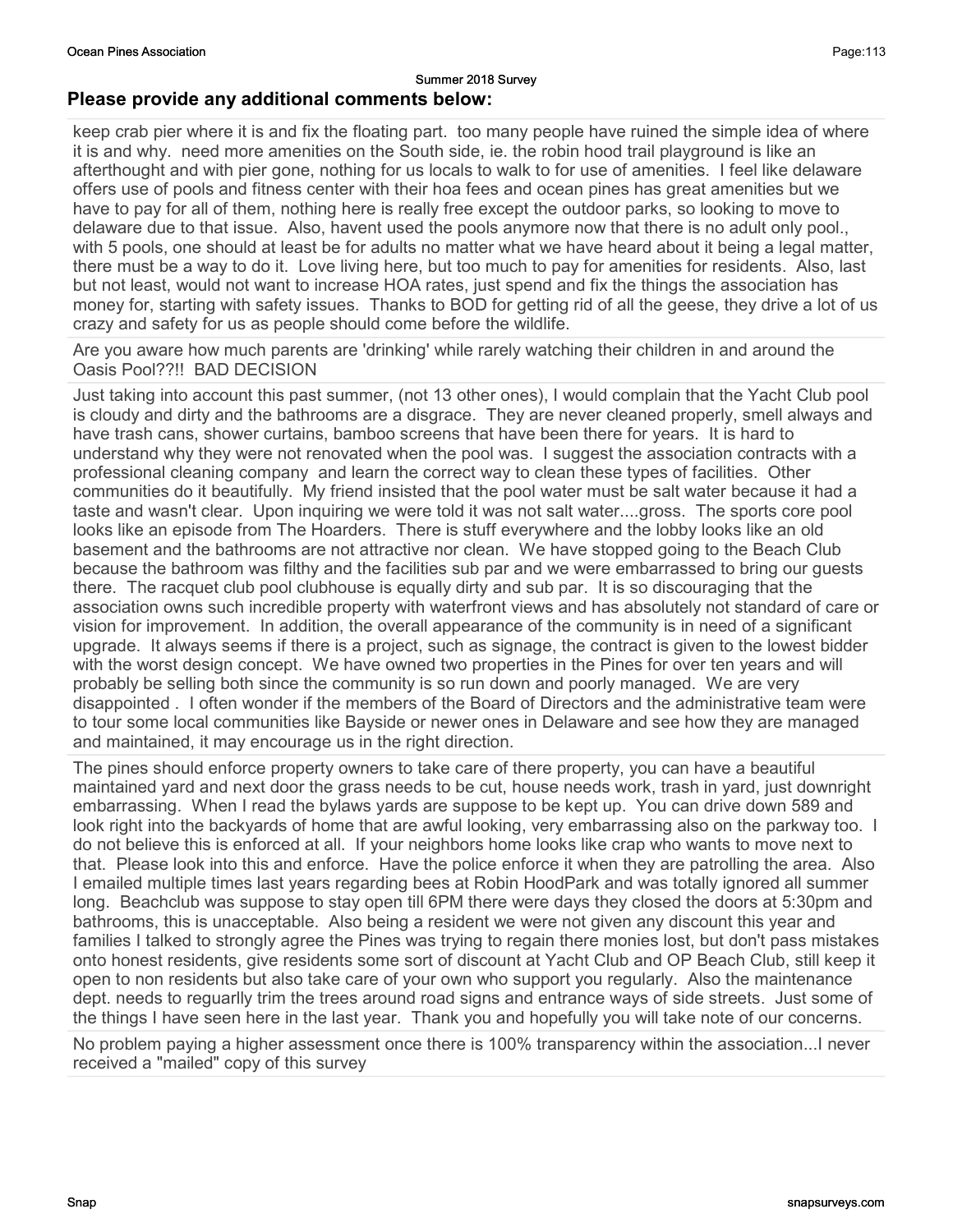### Please provide any additional comments below:

In regards to the tennis courts, they are very nice in the main tennis area in South Ocean Pines. However, at the Swim & Raquet Club, the tennis courts do not look very well maintained at all. The grounds around that pool, in general, need a little work. We would love to see a Fitness Center in Ocean Pines!

We need much better enforcement of the covenants. Too many violations either go undetected or ignored. Police department needs to be the enforcement arm. Since we already pay taxes to Worcester County for law enforcement we need to turn over domestic disputes to the county sheriff.

Cost of pools, sports, and beach parking are too high. Not worth the money if you're not here the entire summer, and daily price too high if you're want to use more than a couple times. Also, someone should be held accountable and pay for the food and drink that were allowed to rot or were thrown away because someone bought too much or didn't store properly.

I would approve an HOA increase... I think going to \$1000 for a standard lot should be the max for the next five years and be done with it

something needs to be donewith beach club bathrooms-we have tonsof people that are not membersof OP showering and using our bathrooms and supplies. If they come to use pool snack bar or bar they should not be entitled to our private bathrooms. Has created us spending lot more on water & electric and supplies

The Parke Retirement was NOT included at all in reasons for moving to Ocean Pines.

Food at yacht club needs to be improved.

As long as the amenities pay for themselves we don't have a problem but we do not feel it is appropriate to continue to have amenities that loose money and cost all the home owners money. We disagree with the large budget for Marketing/Advertising.

There needs to be accountability and for the blatant mismanagement of the board and communication of investigation to the residents. The sun flower planting along Cathell Road looked like weeds while they were growing, ok for 2 weeks and now that they are dead.

Our amenities, both tangible and intangible, are important assets & add to the quality of life here in OP. We are particularly outraged by what is happening in the Park at the S&RC....a park is not where industrical activities should be located... it is detrimental to OP on many levels. Additionally, the overall condition of the tennis courts are deteriorating & in desparate need of repair. We are extremely disappointed & angered by the Board's actions to allow this activity to continue in the Park & with the overall maintenance & operation of this amenity.

Assessment amounts may need to be increased BUT ONLY if the money will go to maintenance of the community as a whole with some to specifically improve and maintain the drainage system. Why should we have to pay our assessment AND additional money for private mosquito treatment? Drainage ditches should DRAIN, not be reservoirs!

no internet voting until the IT dept and IT capability is vastly improved; Architectural controls lack priorities - stop focusing on clotheslines and look at deserted cars and homes left in total disrepair; Would like to see Administration, financial, IT, general maintenance outsourced; Overall appearance of community has declined in the years we have lived here; Overall, a focus on maintenance programs for community facilities and maintenance is absolutely necessary and sorely lacking resulting in many of the problems we are currently having;The current GM appears to be lacking in ability to implement programs and schedules to support ongoing maintenance and management of the community's infrastructure and amenities hence my suggestion to outsource ASAP. The community has grown beyond what a volunteer board and ineffective GM can manage.

With the apparent success of the food & beverage services thus far, we should be seeing an increase in our coffers! There is a younger retiree moving to OP and we need an even more active/fitness lifestyle.